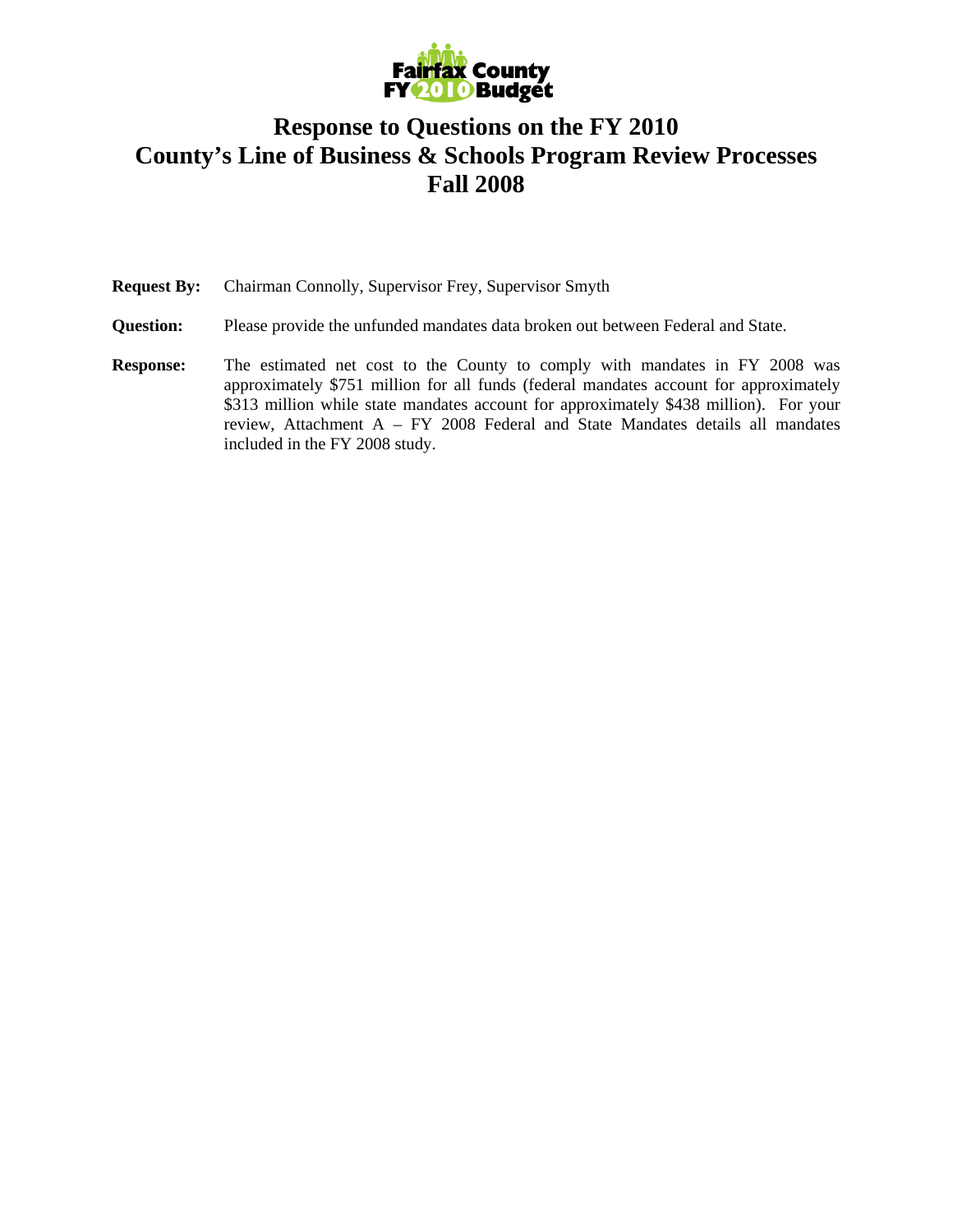|                     | Program/Service<br>Agency                                             | Source<br>0f<br>Mandate | Act/Regulation/Citation                                                                                                                                                                                                                                                                                                                                                                                                                                                                                                                                                                                                                                                                                                      | Estimated<br>Federal<br>Expenditure | Estimated<br><b>State</b><br>Expenditure | Total<br><b>Estimated</b><br>Expenditures | <b>Estimated</b><br>Federal<br>Revenue | Estimated<br><b>State</b><br>Revenue | User Fees/<br><b>Other</b><br>Revenue | Net Cost Revenue | % of Exp.<br>Covered<br>Total By Total | <b>SYE</b> |
|---------------------|-----------------------------------------------------------------------|-------------------------|------------------------------------------------------------------------------------------------------------------------------------------------------------------------------------------------------------------------------------------------------------------------------------------------------------------------------------------------------------------------------------------------------------------------------------------------------------------------------------------------------------------------------------------------------------------------------------------------------------------------------------------------------------------------------------------------------------------------------|-------------------------------------|------------------------------------------|-------------------------------------------|----------------------------------------|--------------------------------------|---------------------------------------|------------------|----------------------------------------|------------|
| <b>General Fund</b> |                                                                       |                         |                                                                                                                                                                                                                                                                                                                                                                                                                                                                                                                                                                                                                                                                                                                              |                                     |                                          |                                           |                                        |                                      |                                       |                  |                                        |            |
|                     | <b>General Government Administration</b>                              |                         |                                                                                                                                                                                                                                                                                                                                                                                                                                                                                                                                                                                                                                                                                                                              |                                     |                                          |                                           |                                        |                                      |                                       |                  |                                        |            |
|                     | 00101 Board of Supervisors                                            |                         |                                                                                                                                                                                                                                                                                                                                                                                                                                                                                                                                                                                                                                                                                                                              |                                     |                                          |                                           |                                        |                                      |                                       |                  |                                        |            |
|                     | Board of Supervisors-<br>Administrative Support<br>("Clerk's Office") | State                   | Code of Virginia, 15.2-1538, Clerk for the<br>Governing Body                                                                                                                                                                                                                                                                                                                                                                                                                                                                                                                                                                                                                                                                 | \$0                                 | \$831,254                                | \$831,254                                 | \$0                                    | \$0                                  | \$0                                   | \$831,254        | $0\%$                                  | 7.5        |
|                     | <b>Board of Supervisors-</b><br><b>Direct Costs</b>                   | State                   | Code of Virginia 15.2-802-803, Powers of<br>County vested in Board of Supervisors, etc.                                                                                                                                                                                                                                                                                                                                                                                                                                                                                                                                                                                                                                      | \$0                                 | \$4,260,710                              | \$4,260,710                               | \$0                                    | \$0                                  | \$0                                   | \$4,260,710      | $0\%$                                  | 70         |
|                     |                                                                       |                         | <b>Agency Totals</b>                                                                                                                                                                                                                                                                                                                                                                                                                                                                                                                                                                                                                                                                                                         | \$0                                 | \$5,091,964                              | \$5,091,964                               | \$0                                    | \$0                                  | \$0                                   | \$5,091,964      | $0\%$                                  | 77.5       |
|                     | 00102 Office of the County Executive                                  |                         |                                                                                                                                                                                                                                                                                                                                                                                                                                                                                                                                                                                                                                                                                                                              |                                     |                                          |                                           |                                        |                                      |                                       |                  |                                        |            |
|                     | <b>Prohibitions Against</b><br>Discrimination                         | Both                    | The Civil Rights Act of 1871, The Equal Pay Act<br>of 1963, Title VI of the Civil Rights Act of 1964,<br>Title VII of the Civil Rights Act of 1964, Title I of<br>the Civil Rights Act of 1968, The Equal<br>Employment Opportunity Act of 1972, Sections<br>503 and 504 of the Rehabilitation Act of 1973,<br>The Pregnancy Discrimination Act of 1978, The<br>Age Discrimination in Employment Act of 1978,<br>Title I and II of the Americans with Disabilities<br>Act of 1990, Civil Rights Act of 1991, Virginia<br>Equal Pay Act, The Virginians with Disabilities<br>Act, Immigration and Nationality Act,<br>Rehabilitation Act of 1973, Virginia Arrest<br>Record Law, Virginia Constitutional Officers Bias<br>Law | \$674,153                           | \$6,810                                  | \$680,963                                 | \$0                                    | \$0                                  | \$0                                   | \$680,963        | $0\%$                                  |            |
|                     | Administration of County State<br>Policy                              |                         | Code of Virginia 15.1-595                                                                                                                                                                                                                                                                                                                                                                                                                                                                                                                                                                                                                                                                                                    | \$0                                 | \$2,800,428                              | \$2,800,428                               | \$0                                    | \$0                                  | \$0                                   | \$2,800,428      | $0\%$                                  | 16         |
|                     |                                                                       |                         | <b>Agency Totals</b>                                                                                                                                                                                                                                                                                                                                                                                                                                                                                                                                                                                                                                                                                                         | \$674,153                           | \$2,807,238                              | \$3,481,391                               | \$0                                    | \$0                                  | \$0                                   | \$3,481,391      | 0%                                     | 24         |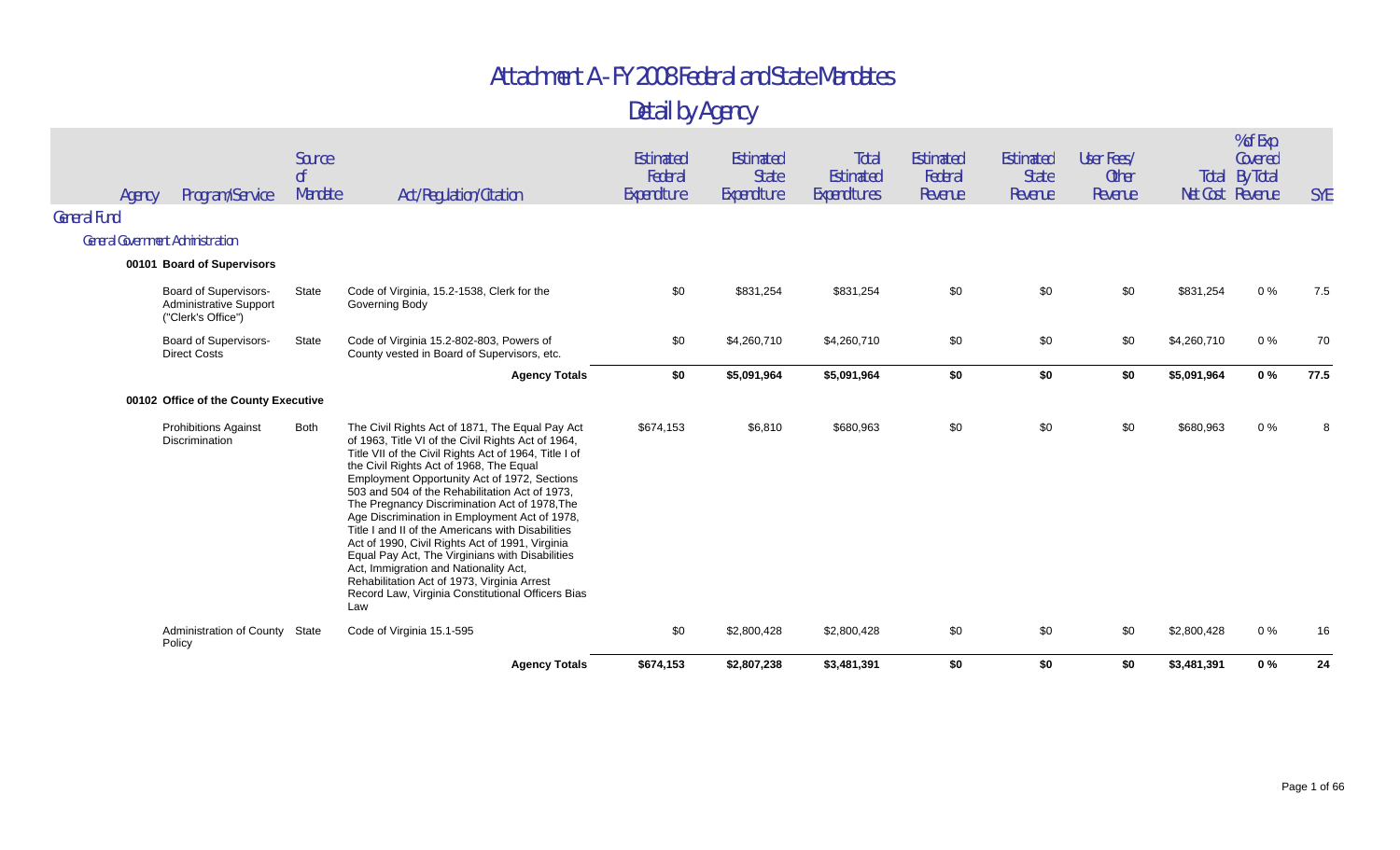| Agency | Program/Service<br>00106 Department of Finance                         | Source<br>0 <sup>f</sup><br>Mandate | Act/Regulation/Citation                                                                                                                                                                                                                                                                                                                                                                                                                                                                                                                                                                                                                                                                                                                                  | Estimated<br>Federal<br>Expenditure | Estimated<br><b>State</b><br>Expenditure | Total<br><b>Estimated</b><br>Expenditures | <b>Estimated</b><br>Federal<br>Revenue | Estimated<br><b>State</b><br>Revenue | User Fees/<br><b>Other</b><br>Revenue | Net Cost Revenue | % of Exp.<br>Covered<br><b>Total By Total</b> | <b>SYE</b> |
|--------|------------------------------------------------------------------------|-------------------------------------|----------------------------------------------------------------------------------------------------------------------------------------------------------------------------------------------------------------------------------------------------------------------------------------------------------------------------------------------------------------------------------------------------------------------------------------------------------------------------------------------------------------------------------------------------------------------------------------------------------------------------------------------------------------------------------------------------------------------------------------------------------|-------------------------------------|------------------------------------------|-------------------------------------------|----------------------------------------|--------------------------------------|---------------------------------------|------------------|-----------------------------------------------|------------|
|        | <b>Finance Services</b>                                                | Both                                | 26USC-Internal Revenue Code Subpart B<br>Requirements Applicable to All State and Local<br>Bonds, Sec. 148-149; 31USC Sec. 7502<br>Requirements for Single Audit; PL104-156<br>Single Audit Act Amendments of 1996; 17CFR<br>Part 240 Subpart A, Release No. 34-34961, File<br>No. A7-5-94 Municipal Securities Disclosure;<br>26CFR Part 1 TC9085 Arbitrage and Private<br>Activity Restrictions Applicable to Tax-exempt<br>Bonds; Code of Virginia: 2.2-600-614.1 General<br>Operations of Government; 2.2-615 to 619<br>Implementation of Federal Mandates Act; 2.2-<br>3700 to 2.2-3714 Virginia Freedom of<br>Information Act; 2.2-4300 to 4377 Virginia Public<br>Procurement Act; 2.2-4400 to 4411 Virginia<br>Security for Public Deposits Act. | \$408,050                           | \$8,495,912                              | \$8,903,962                               | \$408,050                              | \$0                                  | \$0                                   | \$8,495,912      | 5 %                                           | 69         |
|        |                                                                        |                                     | <b>Agency Totals</b>                                                                                                                                                                                                                                                                                                                                                                                                                                                                                                                                                                                                                                                                                                                                     | \$408,050                           | \$8,495,912                              | \$8,903,962                               | \$408,050                              | \$0                                  | \$0                                   | \$8,495,912      | 5 %                                           | 69         |
|        | 00111 Department of Human Resources                                    |                                     |                                                                                                                                                                                                                                                                                                                                                                                                                                                                                                                                                                                                                                                                                                                                                          |                                     |                                          |                                           |                                        |                                      |                                       |                  |                                               |            |
|        | <b>Employee Assistance</b><br>Program                                  | Federal                             | The Drug Free Workplace Act of 1988; Ominbus<br>Transportation Act of 1991                                                                                                                                                                                                                                                                                                                                                                                                                                                                                                                                                                                                                                                                               | \$322,949                           | \$0                                      | \$322,949                                 | \$0                                    | \$0                                  | \$0                                   | \$322,949        | 0%                                            | 0.1        |
|        | Family Medical Leave Act Federal                                       |                                     |                                                                                                                                                                                                                                                                                                                                                                                                                                                                                                                                                                                                                                                                                                                                                          |                                     |                                          |                                           |                                        |                                      |                                       |                  |                                               |            |
|        | (FMLA) Administration                                                  |                                     | Family Medical Leave Act of 1993                                                                                                                                                                                                                                                                                                                                                                                                                                                                                                                                                                                                                                                                                                                         | \$55,853                            | \$0                                      | \$55,853                                  | \$0                                    | \$0                                  | \$0                                   | \$55,853         | 0%                                            | 0.6        |
|        | Fair Labor Standards Act Federal<br>(FLSA) Administration              |                                     | Fair Labor Standards Act (FLSA)                                                                                                                                                                                                                                                                                                                                                                                                                                                                                                                                                                                                                                                                                                                          | \$32,168                            | \$0                                      | \$32,168                                  | \$0                                    | \$0                                  | \$0                                   | \$32,168         | $0\%$                                         | 0.3        |
|        | <b>Commerical Motor</b><br>Vehicle Safety Act (1986)<br>Administration | Federal                             | Commerical Motor Vehcile Safety Act (1986)                                                                                                                                                                                                                                                                                                                                                                                                                                                                                                                                                                                                                                                                                                               | \$6,077                             | \$0                                      | \$6,077                                   | \$0                                    | \$0                                  | \$0                                   | \$6,077          | $0\%$                                         | 0.01       |
|        | Administration of Drug<br>Free Workplace Act                           | Federal                             | Drug Free Workplace Act of 1990                                                                                                                                                                                                                                                                                                                                                                                                                                                                                                                                                                                                                                                                                                                          | \$36,077                            | \$0                                      | \$36,077                                  | \$0                                    | \$0                                  | \$0                                   | \$36,077         | 0%                                            | 0.01       |
|        | <b>Military Leave</b><br>Administration                                | State                               | Code of Virginia (Military Leave) 44.204                                                                                                                                                                                                                                                                                                                                                                                                                                                                                                                                                                                                                                                                                                                 | \$0                                 | \$14,753                                 | \$14,753                                  | \$0                                    | \$0                                  | \$0                                   | \$14,753         | 0%                                            | 0.1        |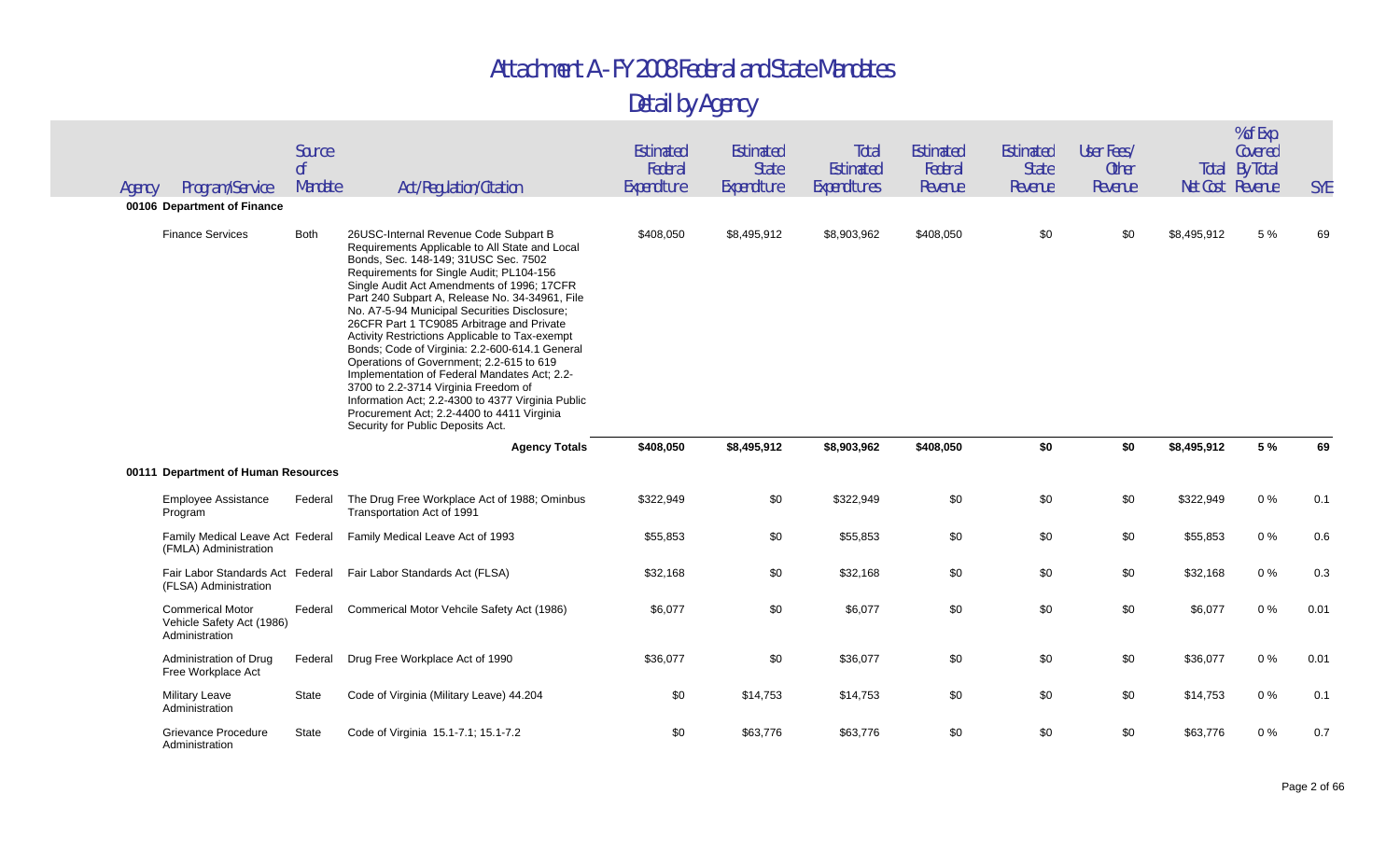| Agency | Program/Service                                                        | Source<br>оf<br>Mandate | Act/Regulation/Citation                                                                                                                                                                                                                                                                                                                                                                                                                                                                                                                                                                                                                                                                                                                                                       | Estimated<br>Federal<br>Expenditure | Estimated<br><b>State</b><br>Expenditure | Total<br><b>Estimated</b><br>Expenditures | <b>Estimated</b><br>Federal<br>Revenue | Estimated<br><b>State</b><br>Revenue | User Fees/<br><b>Other</b><br>Revenue |             | % of Exp.<br>Covered<br><b>Total By Total</b><br>Net Cost Revenue | <b>SYE</b> |
|--------|------------------------------------------------------------------------|-------------------------|-------------------------------------------------------------------------------------------------------------------------------------------------------------------------------------------------------------------------------------------------------------------------------------------------------------------------------------------------------------------------------------------------------------------------------------------------------------------------------------------------------------------------------------------------------------------------------------------------------------------------------------------------------------------------------------------------------------------------------------------------------------------------------|-------------------------------------|------------------------------------------|-------------------------------------------|----------------------------------------|--------------------------------------|---------------------------------------|-------------|-------------------------------------------------------------------|------------|
|        | 00111 Department of Human Resources<br>Recruitment & Selection Federal |                         | 5 C.F.R. Part 900 Subpart G (section 9000.603)<br>Intergovernmental Personnel Act Chapter 3,<br>Article 1; Code of County of Fairfax (Merit<br>System Ordinance Section 3-1-1, Section 3-1-                                                                                                                                                                                                                                                                                                                                                                                                                                                                                                                                                                                   | \$1,062,182                         | \$0                                      | \$1,062,182                               | \$0                                    | \$0                                  | \$0                                   | \$1,062,182 | 0%                                                                | 11.3       |
|        | Testing                                                                | Federal                 | 6); 28 C.F.R. 50.14, Uniform Guidelines on<br><b>Employee Selection</b><br>5 C.F.R. Part 900 Subpart G (section 9000.603)<br>Intergovernmental Personnel Act Chapter 3,<br>Article 1; Code of County of Fairfax (Merit<br>System Ordinance Section 3-1-1, Section 3-1-<br>6); 28 C.F.R. 50.14, Uniform Guidelines on<br><b>Employee Selection</b>                                                                                                                                                                                                                                                                                                                                                                                                                             | \$264,955                           | \$0                                      | \$264,955                                 | \$0                                    | \$0                                  | \$0                                   | \$264,955   | $0\%$                                                             | 2.1        |
|        | Crimial Background &<br>Credit Check Program                           | State                   | Code of Virginia Section 2.2-1201.1                                                                                                                                                                                                                                                                                                                                                                                                                                                                                                                                                                                                                                                                                                                                           | \$0                                 | \$129,061                                | \$129,061                                 | \$0                                    | \$0                                  | \$0                                   | \$129,061   | $0\%$                                                             | 0.3        |
|        | <b>Personnel Action</b><br>Administration                              | Federal                 | Fair Labor Standards Act (FLSA); Immigration<br>Reform and Control Act: Family Medical Leave<br>Act                                                                                                                                                                                                                                                                                                                                                                                                                                                                                                                                                                                                                                                                           | \$190,934                           | \$0                                      | \$190,934                                 | \$0                                    | \$0                                  | \$0                                   | \$190,934   | $0\%$                                                             | 3          |
|        | Time & Attendance<br>Processing and Controls                           | Federal                 | Fair Labor Standards Act                                                                                                                                                                                                                                                                                                                                                                                                                                                                                                                                                                                                                                                                                                                                                      | \$190,934                           | \$0                                      | \$190,934                                 | \$0                                    | \$0                                  | \$0                                   | \$190,934   | 0%                                                                | 3          |
|        | Payroll Accounting<br>Administration                                   | <b>Both</b>             | State of Virginia Wage Payment Laws - Code of<br>Virginia Section 40.1 29 and 62; Federal Tax<br>Levies - IRC 6331, 6332, 6334; 59 Federal<br>Register, 53087, 10/21/94 (final rules); IRS<br>Publication 1494 State Tax Levies - Code of<br>Virginia Section 58.1 - 1804 Local Government<br>Tax Levies - Code of Virginia Section 58.1-3952<br>Garnishments - Consumer Credit Protection Act<br>(15 USC 1671); Code of VA Section 34-29<br><b>Education Garnishments - Consumer Credit</b><br>Protection Act (15 USC 1671); Higher Education<br>Act of 1965; 20 USCA Section 1095a Child<br>Support (including new hire reporting) - 45 Code<br>of Federal Regulations, 303.100; Social Security<br>Act, Title IV, Part D; Uniform Interstate Family<br>Support Act (1996). | \$123,127                           | \$165,683                                | \$288,810                                 | \$0                                    | \$0                                  | \$0                                   | \$288,810   | $0\%$                                                             | 3.6        |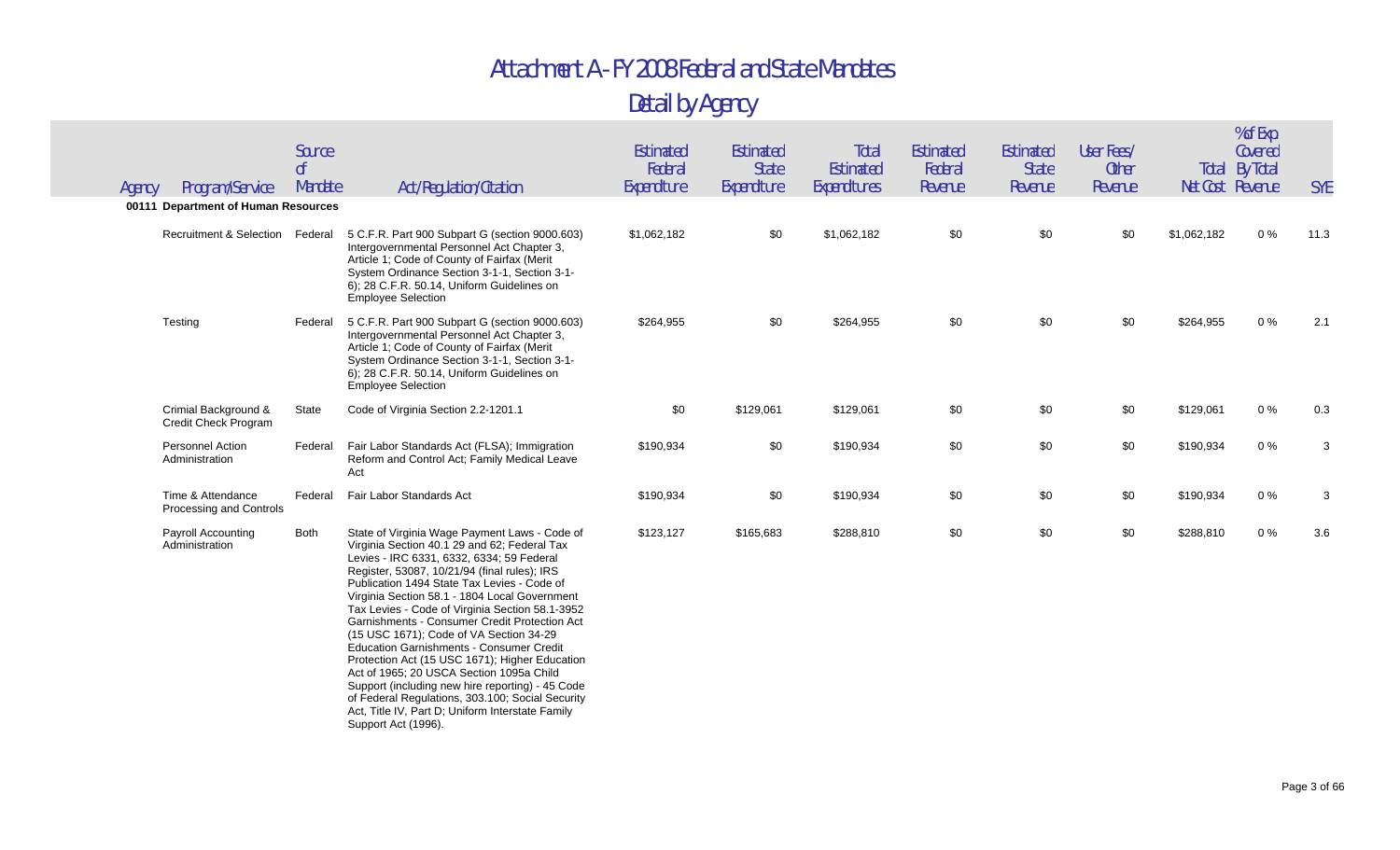#### Detail by Agency

| Agency | Program/Service                                                                                       | Source<br>0 <sup>f</sup><br>Mandate | Act/Regulation/Citation                                                                                      | Estimated<br>Federal<br>Expenditure | Estimated<br><b>State</b><br>Expenditure | Total<br>Estimated<br>Expenditures | <b>Estimated</b><br>Federal<br>Revenue | Estimated<br><b>State</b><br>Revenue | User Fees/<br><b>Other</b><br>Revenue | Net Cost Revenue | % of Exp.<br>Covered<br><b>Total By Total</b> | <b>SYE</b> |
|--------|-------------------------------------------------------------------------------------------------------|-------------------------------------|--------------------------------------------------------------------------------------------------------------|-------------------------------------|------------------------------------------|------------------------------------|----------------------------------------|--------------------------------------|---------------------------------------|------------------|-----------------------------------------------|------------|
|        | 00111 Department of Human Resources                                                                   |                                     |                                                                                                              |                                     |                                          |                                    |                                        |                                      |                                       |                  |                                               |            |
|        | <b>Consolidated Omnibus</b><br><b>Budget Reconciliation Act</b><br>(COBRA) Administration             | Federal                             | <b>COBRA</b>                                                                                                 | \$40,655                            | \$0                                      | \$40,655                           | \$0                                    | \$0                                  | \$0                                   | \$40,655         | 0%                                            | 0.5        |
|        | <b>Health Insurance</b><br>Portability and<br>Accountability Act of<br>1996 (HIPAA)<br>Administration | Federal                             | <b>HIPAA</b>                                                                                                 | \$17,175                            | \$0                                      | \$17,175                           | \$0                                    | \$0                                  | \$0                                   | \$17,175         | 0%                                            | 0.2        |
|        | Pre-Tax Benefit                                                                                       | Federal                             | Internal Revenue Code Section 125                                                                            | \$38,914                            | \$0                                      | \$38,914                           | \$0                                    | \$0                                  | \$0                                   | \$38,914         | 0%                                            | 0.65       |
|        | <b>Benefits Administration</b>                                                                        | State                               | <b>Qualified Domestic Relations Court Orders</b><br>(QUADROS)                                                | \$0                                 | \$9,248                                  | \$9,248                            | \$0                                    | \$0                                  | \$0                                   | \$9,248          | $0\%$                                         | 0.1        |
|        | Family Medical Leave Act Federal<br>(FMLA) Benefits<br>Administration                                 |                                     | Family Medical Leave Act of 1993                                                                             | \$9,248                             | \$0                                      | \$9,248                            | \$0                                    | \$0                                  | \$0                                   | \$9,248          | 0%                                            | 0.1        |
|        | <b>Tax Free Benefits</b>                                                                              | Federal                             | Financial Service Authority Section 129                                                                      | \$147.119                           | \$0                                      | \$147,119                          | \$0                                    | \$0                                  | \$0                                   | \$147,119        | 0%                                            | 0.5        |
|        | Compensation Plan<br>Maintenance                                                                      | Federal                             | Fair Labor Standards Act (FLSA)                                                                              | \$6,401                             | \$0                                      | \$6,401                            | \$0                                    | \$0                                  | \$0                                   | \$6,401          | 0%                                            | 0.1        |
|        | Job Evaluation                                                                                        | Federal                             | Equal Pay Amendment to the Fair Labor<br>Standards Act, ensuring equal pay for equal<br>work.                | \$398,465                           | \$0                                      | \$398,465                          | \$0                                    | \$0                                  | \$0                                   | \$398,465        | $0\%$                                         | 5.1        |
|        | Workforce Analysis and<br>Classification                                                              | Federal                             | Title VII of the Civil Rights Act of 1964; race,<br>gender, ethnic group discrimination in the<br>workplace. | \$97,449                            | \$0                                      | \$97,449                           | \$0                                    | \$0                                  | \$0                                   | \$97,449         | 0%                                            | 1.3        |
|        | <b>Class Specification</b><br>Development &<br>Maintenance and<br><b>Position Description</b>         | Federal                             | Americans with Disabilities Act.<br>Commerical Motor Vehicle Safety Act (1986)                               | \$7,353                             | \$0                                      | \$7,353                            | \$0                                    | \$0                                  | \$0                                   | \$7,353          | 0%                                            | 0.12       |

Review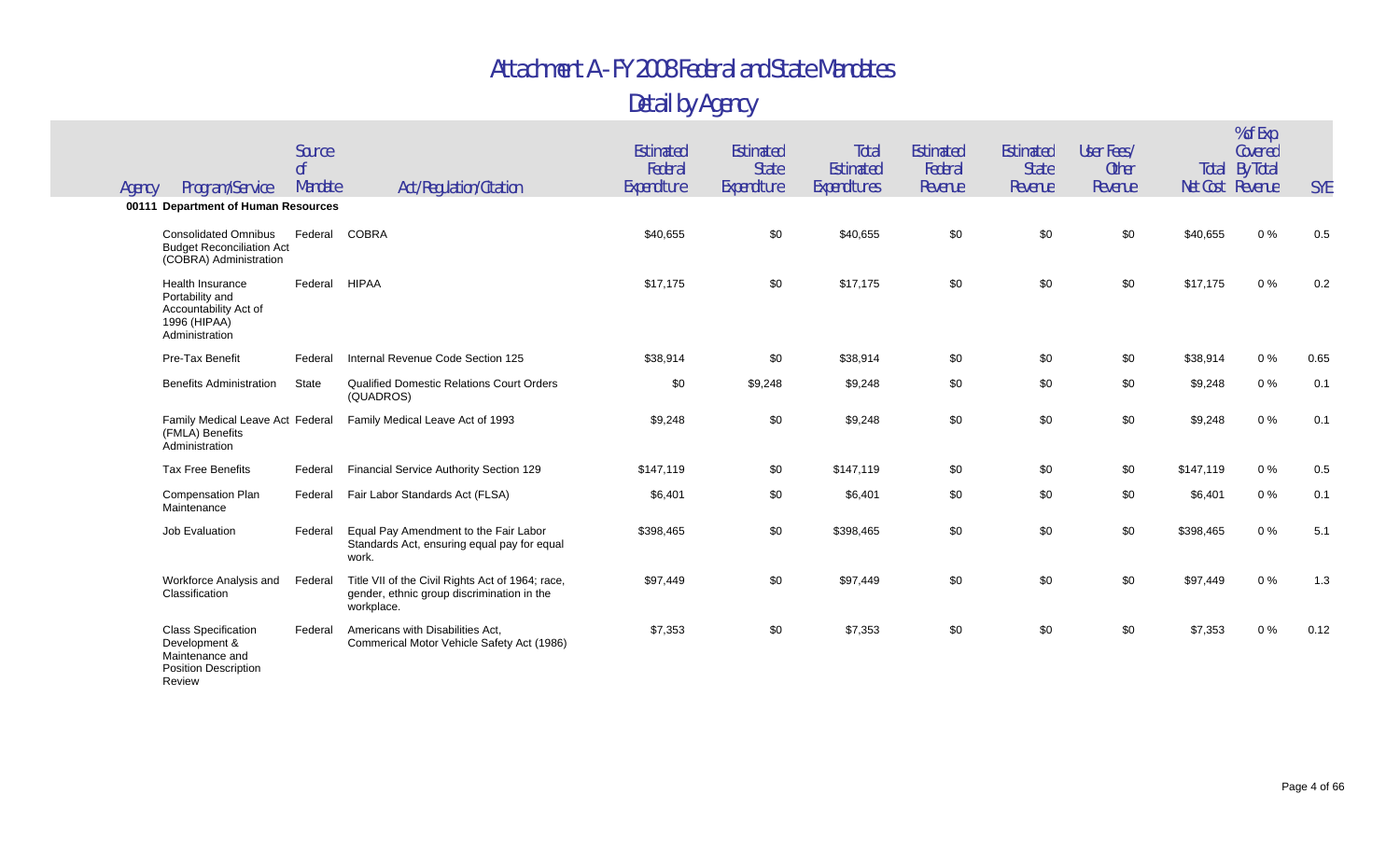| Agency | Program/Service                                                           | Source<br>0 <sup>f</sup><br>Mandate | Act/Regulation/Citation                                                                                                                                                                                                                                                                                                                                                                                                                              | <b>Estimated</b><br>Federal<br>Expenditure | Estimated<br><b>State</b><br>Expenditure | Total<br><b>Estimated</b><br>Expenditures | <b>Estimated</b><br>Federal<br>Revenue | Estimated<br><b>State</b><br>Revenue | User Fees/<br><b>Other</b><br>Revenue |             | % of Exp.<br>Covered<br><b>Total By Total</b><br>Net Cost Revenue | <b>SYE</b> |
|--------|---------------------------------------------------------------------------|-------------------------------------|------------------------------------------------------------------------------------------------------------------------------------------------------------------------------------------------------------------------------------------------------------------------------------------------------------------------------------------------------------------------------------------------------------------------------------------------------|--------------------------------------------|------------------------------------------|-------------------------------------------|----------------------------------------|--------------------------------------|---------------------------------------|-------------|-------------------------------------------------------------------|------------|
|        | 00111 Department of Human Resources                                       |                                     |                                                                                                                                                                                                                                                                                                                                                                                                                                                      |                                            |                                          |                                           |                                        |                                      |                                       |             |                                                                   |            |
|        | Information and Record<br>Management                                      | <b>Both</b>                         | Federal and State Internal Revenue Code (tax<br>withholding changes), Virginia Freedom of<br>Information Act, Virginia Government Data<br>Collection and Dissemination Practices Act,<br>Virginia Public Records Act (FOIA's, subpoenas,<br>requests for information), Virginia<br>Unemployment Compensation Act<br>(unemployment insurance administration,<br>Virginia New Hire Reporting) Direct Deposit<br>program, Reemployed annuitants report. | \$204,829                                  | \$127,639                                | \$332,468                                 | \$0                                    | \$0                                  | \$0                                   | \$332,468   | $0\%$                                                             | 2.2        |
|        | <b>RFP's for Benefit</b><br>Programs                                      | <b>State</b>                        | Code of Virginia, County Purchasing Regulation                                                                                                                                                                                                                                                                                                                                                                                                       | \$0                                        | \$240,915                                | \$240,915                                 | \$0                                    | \$0                                  | \$0                                   | \$240,915   | 0%                                                                | 1.3        |
|        | Americans with<br><b>Disabilities Act</b><br>Compliance<br>Administration | Federal                             | Americans with Disabilities Act                                                                                                                                                                                                                                                                                                                                                                                                                      | \$13,837                                   | \$0                                      | \$13,837                                  | \$0                                    | \$0                                  | \$0                                   | \$13,837    | $0\%$                                                             | 0.15       |
|        | <b>Commerical Drivers</b>                                                 |                                     | Drug Testing Program for Federal Ominbus Transportation Act of 1991                                                                                                                                                                                                                                                                                                                                                                                  | \$47,545                                   | \$0                                      | \$47,545                                  | \$0                                    | \$0                                  | \$0                                   | \$47,545    | $0\%$                                                             | 0.6        |
|        | <b>USERRA</b>                                                             | Federal                             | Uniformed Services Employment & Re-<br><b>Employment Act</b>                                                                                                                                                                                                                                                                                                                                                                                         | \$92,483                                   | \$0                                      | \$92,483                                  | \$0                                    | \$0                                  | \$0                                   | \$92,483    | $0\%$                                                             | 0.2        |
|        | Medicare Part D                                                           | Federal                             | Actuarial Equivalence and Reporting                                                                                                                                                                                                                                                                                                                                                                                                                  | \$12,615                                   | \$0                                      | \$12,615                                  | \$0                                    | \$0                                  | \$0                                   | \$12,615    | $0\%$                                                             | 0.1        |
|        | <b>Qualified Medical Child</b><br><b>Support Orders</b>                   | Federal                             | Ref sections 401(e) and (f) of the Child Support<br>Performance and Incentive Act of 1998                                                                                                                                                                                                                                                                                                                                                            | \$1,850                                    | \$0                                      | \$1,850                                   | \$0                                    | \$0                                  | \$0                                   | \$1,850     | $0\%$                                                             | 0.02       |
|        | Deferred Compensation                                                     | Federal                             | Ref section 457 of the Internal Revenue Code                                                                                                                                                                                                                                                                                                                                                                                                         | \$38,826                                   | \$0                                      | \$38,826                                  | \$0                                    | \$0                                  | \$0                                   | \$38,826    | 0%                                                                | 0.8        |
|        |                                                                           |                                     | <b>Agency Totals</b>                                                                                                                                                                                                                                                                                                                                                                                                                                 | \$3,460,020                                | \$751,075                                | \$4,211,095                               | \$0                                    | \$0                                  | \$0                                   | \$4,211,095 | $0\%$                                                             | 39.16      |
|        | 00112 Department of Purchasing and Supply<br><b>Management</b>            |                                     |                                                                                                                                                                                                                                                                                                                                                                                                                                                      |                                            |                                          |                                           |                                        |                                      |                                       |             |                                                                   |            |
|        | Competitive Procurement Both                                              |                                     | Virginia Code Title 2.2, Chapter 43, 2.2-4300<br>through 2.2-4377 (Virginia Public Procurement<br>Act; Virginia Code Title 15.2, Chapter 12, 15.2-<br>1236; Virginia Code Title 15.2, Chapter 8, 15.2-<br>831; Virginia Code Title 15.2, Chapter 15, 15.2-<br>1543; Federal Government OMB Circular A-133;<br>Federal Government OMB Circular A-102                                                                                                  | \$3,676,321                                | \$193,491                                | \$3,869,812                               | \$0                                    | \$0                                  | \$853,560                             | \$3,016,252 | 22 %                                                              | 38.75      |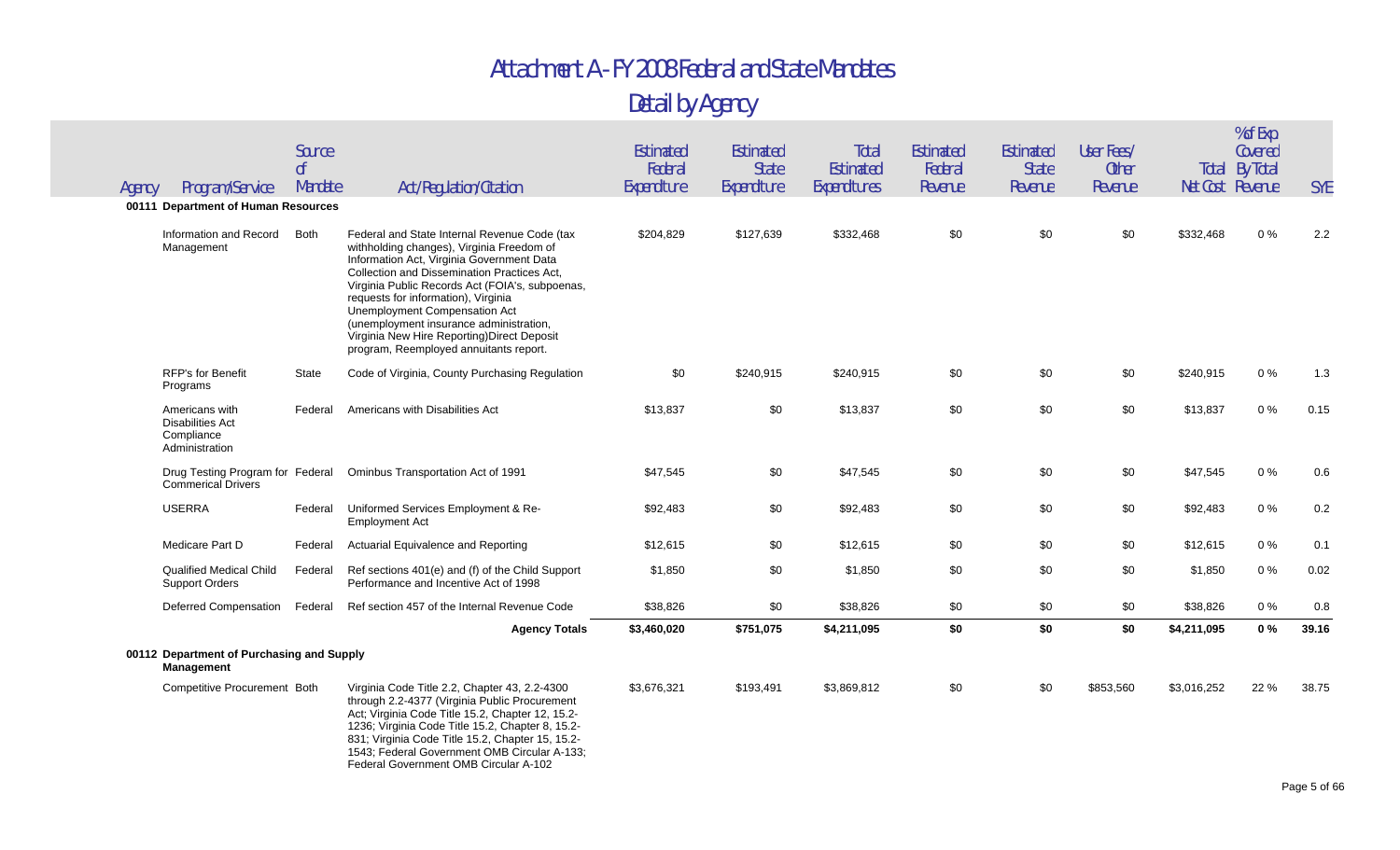#### Detail by Agency

|        | Program/Service                                         | Source<br>0f<br>Mandate | Act/Regulation/Citation                                                                                                                                                                                                                                                                                                                                                                                                                                                 | Estimated<br>Federal<br>Expenditure | Estimated<br><b>State</b><br>Expenditure | Total<br>Estimated<br>Expenditures | <b>Estimated</b><br>Federal<br>Revenue | Estimated<br><b>State</b><br>Revenue | User Fees/<br><b>Other</b><br>Revenue |             | % of Exp.<br>Covered<br><b>Total By Total</b><br>Net Cost Revenue | <b>SYE</b> |
|--------|---------------------------------------------------------|-------------------------|-------------------------------------------------------------------------------------------------------------------------------------------------------------------------------------------------------------------------------------------------------------------------------------------------------------------------------------------------------------------------------------------------------------------------------------------------------------------------|-------------------------------------|------------------------------------------|------------------------------------|----------------------------------------|--------------------------------------|---------------------------------------|-------------|-------------------------------------------------------------------|------------|
| Agency | 00112 Department of Purchasing and Supply<br>Management |                         |                                                                                                                                                                                                                                                                                                                                                                                                                                                                         |                                     |                                          |                                    |                                        |                                      |                                       |             |                                                                   |            |
|        | <b>Property Disposal</b>                                | State                   | Virginia Code Title 15.2, Chapter 12, 15.2-1236;<br>Virginia Code Title 15.2, Chapter 8, 15.2-831;<br>Virginia Code Title 15.2, Chapter 15, 15.2-1543;<br>Virginia Code Title 15.2, Chapter 17, 15.2-1719;<br>Virginia Code Title 15.2, Chapter 17, 15.2-1720                                                                                                                                                                                                           | \$0                                 | \$197,286                                | \$197,286                          | \$0                                    | \$0                                  | \$0                                   | \$197,286   | $0\%$                                                             | 2.95       |
|        |                                                         |                         | <b>Agency Totals</b>                                                                                                                                                                                                                                                                                                                                                                                                                                                    | \$3,676,321                         | \$390,777                                | \$4,067,098                        | \$0                                    | \$0                                  | \$853,560                             | \$3,213,538 | 21 %                                                              | 41.7       |
|        | 00113 Office of Public Affairs                          |                         |                                                                                                                                                                                                                                                                                                                                                                                                                                                                         |                                     |                                          |                                    |                                        |                                      |                                       |             |                                                                   |            |
|        | Virginia Freedom of<br>Information Act (VFOIA)          | State                   | Code of Virginia, 2.2-3700 through 2.2-3714                                                                                                                                                                                                                                                                                                                                                                                                                             | \$0                                 | \$13,554                                 | \$13,554                           | \$0                                    | \$0                                  | \$0                                   | \$13,554    | $0\%$                                                             | 0.3        |
|        |                                                         |                         | <b>Agency Totals</b>                                                                                                                                                                                                                                                                                                                                                                                                                                                    | \$0                                 | \$13,554                                 | \$13,554                           | \$0                                    | \$0                                  | \$0                                   | \$13,554    | 0%                                                                | 0.3        |
|        | 00115 Electoral Board and General Registrar             |                         |                                                                                                                                                                                                                                                                                                                                                                                                                                                                         |                                     |                                          |                                    |                                        |                                      |                                       |             |                                                                   |            |
|        | Voter Registration                                      | Both                    | U.S. Constitution; Voting Rights Act of 1965; 42<br>USC: Article II, Section 1,2 and 8 of Virginia<br>Constitution; Code of Virginia, Title 24.2; Virginia<br>Freedom of Information Act, Section 2.2-3700<br>through 2.2-3714; National Voter Registration<br>Act of 1993 (Public Law 103-31; 42 USC<br>1973gg et seq.); Uniformed and Overseas<br>Citizens Absentee Voting Act, Section 101<br>through 107 (USC 1973ff et seq.); and Help<br>America Vote Act of 2002 | \$709,322                           | \$709,322                                | \$1,418,644                        | \$0                                    | \$107,724                            | \$0                                   | \$1,310,920 | 8 %                                                               | 15         |
|        | Election Administration                                 | Both                    | U.S. Constitution; Help America Vote Act of<br>2002 (H.R. 3295); Voting Accessibility for the<br>Elderly and Handicapped Act (42 U.S.C. Section<br>1973ee et seq.); Voting Rights Act of 1965 (42<br>U.S.C. Section 1973c); Uniformed and<br>Overseas Citizens Absentee Voting Act (USC<br>1973ff et seq.); Virginia Constitution, Article II;<br>Code of Virginia, Title 24.2; and Virginia<br>Freedom of Information Act.                                             | \$872,692                           | \$872,692                                | \$1,745,384                        | \$0                                    | \$0                                  | \$1,000                               | \$1,744,384 | $0\%$                                                             |            |
|        |                                                         |                         | <b>Agency Totals</b>                                                                                                                                                                                                                                                                                                                                                                                                                                                    | \$1,582,014                         | \$1,582,014                              | \$3,164,028                        | \$0                                    | \$107,724                            | \$1,000                               | \$3,055,304 | 3%                                                                | 23         |
|        |                                                         |                         |                                                                                                                                                                                                                                                                                                                                                                                                                                                                         |                                     |                                          |                                    |                                        |                                      |                                       |             |                                                                   |            |

**00117 Office of the County Attorney**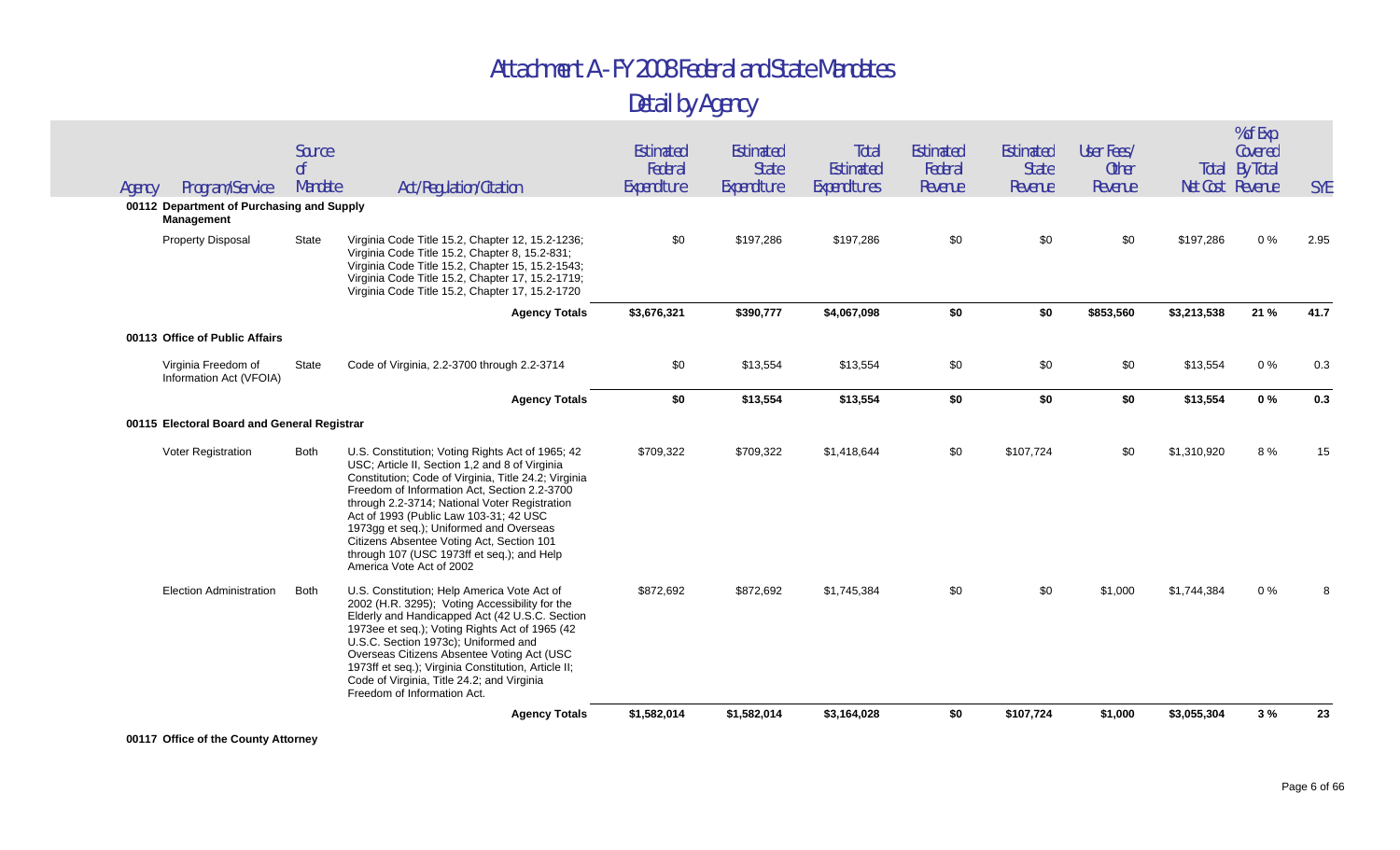#### Attachment A - FY 2008 Federal and State Mandates Detail by Agency

|        |                                                        |                                     |                                                                             | <b>Agency Totals</b> | \$0                                 | \$483,778                                       | \$483,778                          | \$0                             | \$0                                  | \$0                                   | \$483,778         | 0%                             | $\overline{2}$ |
|--------|--------------------------------------------------------|-------------------------------------|-----------------------------------------------------------------------------|----------------------|-------------------------------------|-------------------------------------------------|------------------------------------|---------------------------------|--------------------------------------|---------------------------------------|-------------------|--------------------------------|----------------|
|        | <b>Employee Grievance</b><br>Appeals                   | State                               | Code of Virginia 15.1-7.1,7.2                                               |                      | \$0                                 | \$483,778                                       | \$483,778                          | \$0                             | \$0                                  | \$0                                   | \$483,778         | $0\%$                          | $\mathcal{P}$  |
|        | 00141 Civil Service Commission                         |                                     |                                                                             |                      |                                     |                                                 |                                    |                                 |                                      |                                       |                   |                                |                |
|        |                                                        |                                     |                                                                             | <b>Agency Totals</b> | \$0                                 | \$3,189,498                                     | \$3,189,498                        | \$0                             | \$0                                  | \$0                                   | \$3,189,498       | 0%                             | 38             |
|        | Administration of County State<br><b>Fiscal Policy</b> |                                     | Code of Virginia, 15.2-1537, 15.2-2504, 15.2-<br>2507, 15.2-2508            |                      | \$0                                 | \$2,424,018                                     | \$2,424,018                        | \$0                             | \$0                                  | \$0                                   | \$2,424,018       | $0\%$                          | 28             |
|        | Revenue<br>Forecasting/Economic<br>Analysis            | <b>State</b>                        | Code of Virginia, 15.2-2503, 15.2-2504                                      |                      | \$0                                 | \$255,160                                       | \$255,160                          | \$0                             | \$0                                  | \$0                                   | \$255,160         | $0\%$                          |                |
|        | <b>Budget Systems -</b><br>Appropriation and Control   | State                               | Code of Virginia, 15.2-2503, 15.2-2504, 15.2-<br>2505, 15.2-2506, 15.2-2507 |                      | \$0                                 | \$510,320                                       | \$510,320                          | \$0                             | \$0                                  | \$0                                   | \$510,320         | 0%                             | 6              |
|        | 00120 Department of Management and Budget              |                                     |                                                                             |                      |                                     |                                                 |                                    |                                 |                                      |                                       |                   |                                |                |
|        |                                                        |                                     |                                                                             | <b>Agency Totals</b> | \$0                                 | \$6,206,542                                     | \$6,206,542                        | \$0                             | \$0                                  | \$129,610                             | \$6,076,932       | 2%                             | 64             |
|        | <b>Legal Services</b>                                  | State                               | Virginia Code Section 15.2-1542 (LNMB 2003)                                 |                      | \$0                                 | \$5,633,528                                     | \$5,633,528                        | \$0                             | \$0                                  | \$128,610                             | \$5,504,918       | 2%                             | 56             |
|        | <b>Tax Collection</b>                                  | <b>State</b>                        | Virginia Code Sections 58.1-3919 and -3954<br>(LNMB 2004)                   |                      | \$0                                 | \$573,014                                       | \$573,014                          | \$0                             | \$0                                  | \$1,000                               | \$572,014         | $0\%$                          | 8              |
|        | 00117 Office of the County Attorney                    |                                     |                                                                             |                      |                                     |                                                 |                                    |                                 |                                      |                                       |                   |                                |                |
| Agency | Program/Service                                        | Source<br>0 <sup>f</sup><br>Mandate | Act/Regulation/Citation                                                     |                      | Estimated<br>Federal<br>Expenditure | <b>Estimated</b><br><b>State</b><br>Expenditure | Total<br>Estimated<br>Expenditures | Estimated<br>Federal<br>Revenue | Estimated<br><b>State</b><br>Revenue | User Fees/<br><b>Other</b><br>Revenue | Total<br>Net Cost | Covered<br>By Total<br>Revenue | <b>SYE</b>     |
|        |                                                        |                                     |                                                                             |                      |                                     |                                                 |                                    |                                 |                                      |                                       |                   |                                | % of Exp.      |

**00157 Department of Tax Administration**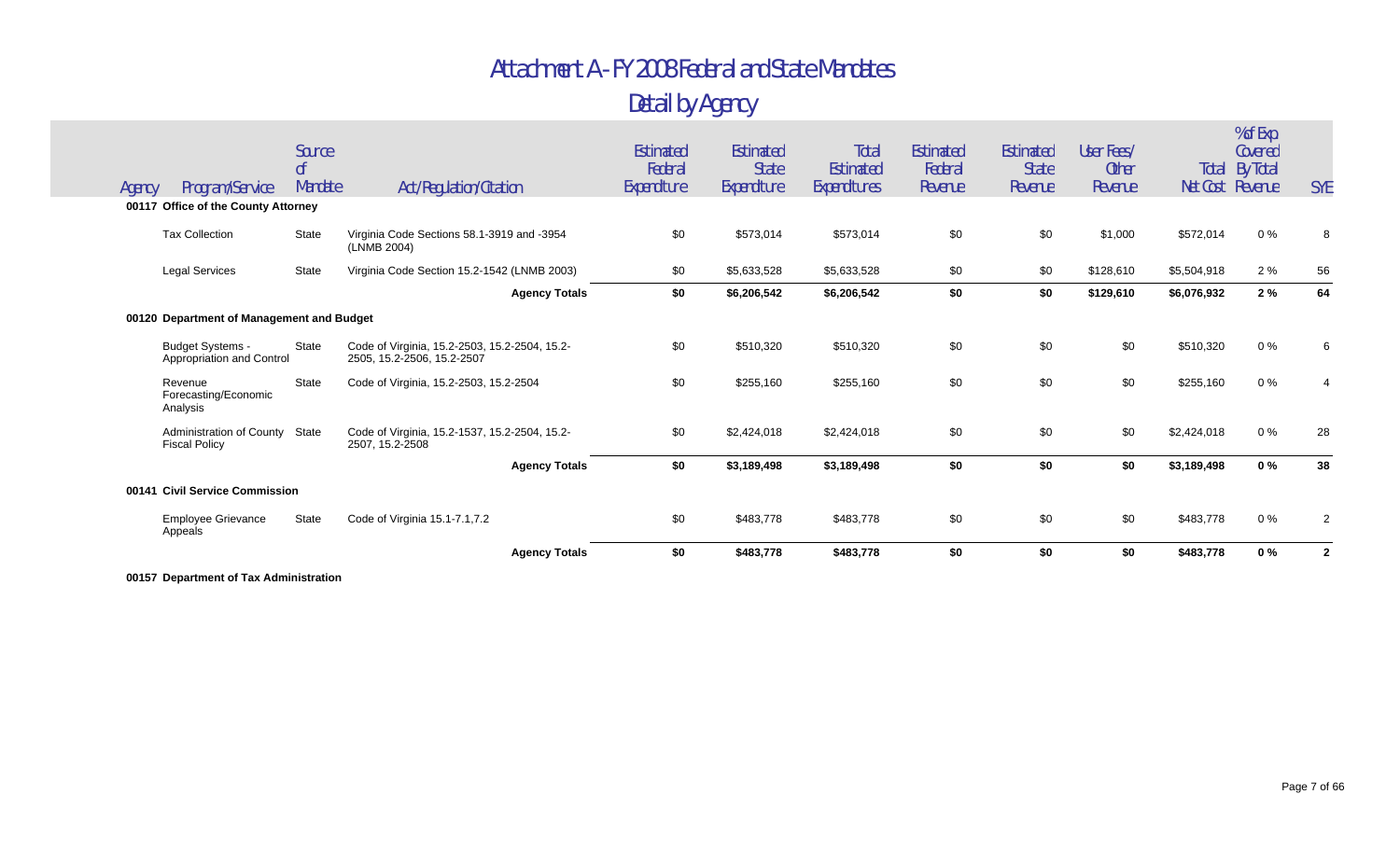| Agency | Program/Service<br>00157 Department of Tax Administration      | Source<br>0f<br>Mandate | Act/Regulation/Citation                                                                                                                                                                                                                                                                                                                                                                                                                                                                                                                                                                                                                                     | <b>Estimated</b><br>Federal<br>Expenditure | Estimated<br><b>State</b><br>Expenditure | Total<br>Estimated<br>Expenditures | Estimated<br>Federal<br>Revenue | Estimated<br><b>State</b><br>Revenue | User Fees/<br><b>Other</b><br>Revenue |             | % of Exp.<br>Covered<br><b>Total By Total</b><br>Net Cost Revenue | <b>SYE</b>     |
|--------|----------------------------------------------------------------|-------------------------|-------------------------------------------------------------------------------------------------------------------------------------------------------------------------------------------------------------------------------------------------------------------------------------------------------------------------------------------------------------------------------------------------------------------------------------------------------------------------------------------------------------------------------------------------------------------------------------------------------------------------------------------------------------|--------------------------------------------|------------------------------------------|------------------------------------|---------------------------------|--------------------------------------|---------------------------------------|-------------|-------------------------------------------------------------------|----------------|
|        | Board of Equalization<br>(Real Estate<br>Assessments)          | State                   | Mandate Citation: Code of Virginia 58.1, Article<br>14, Chapter 32.<br>Description: Every taxpayer shall be provided<br>the opportunity to appeal their assessment to<br>the Board of Equalization. The Board of<br>Equalization (BOE) is a citizen board, separate<br>and independent from the Department of Tax<br>Administration which hears appeals from<br>taxpayers dissatisfied with their assessments,<br>ensures equitable and uniform assessments<br>relative to comparable properties, and changes<br>assessments to ensure that the burden of<br>taxation rests equally on all taxpayers based on<br>the 100% market value of their properties. | \$0                                        | \$473,443                                | \$473,443                          | \$0                             | \$55,360                             | \$0                                   | \$418,083   | 12 %                                                              | $\overline{7}$ |
|        | <b>Personal Property</b><br>Assessment                         | State                   | Mandate Citation: Constitution of Virginia Article<br>X Section 4. Code of Virginia 58.1, Article 1,<br>Chapter 31; Chapter 35; Articles 1 & 5, Chapter<br>39.<br>Description: Identify and assess all tangible<br>personal property subject to taxation in accord<br>with the Virginia constitutional mandate govering<br>taxation. Required by law to uniformly assess<br>all tangible personal property at fair market<br>value. Includes vehicles as well as business<br>tangible personal property. Must comply with all<br>requirements of the State's "No Car Tax"<br>legislation (PPTRA).                                                           | \$0                                        | \$5,325,989                              | \$5,325,989                        | \$0                             | \$741,840                            | \$0                                   | \$4,584,149 | 14 %                                                              | 99             |
|        | State Income Tax<br>(Taxpayer Assistance)                      | State                   | Mandate Citation: Code of Virginia 58.1-202 and<br>58.1-3108<br>Description: DTA must provide taxpayer<br>assistance and forms as necessary for the<br>preparation of State Income tax returns.                                                                                                                                                                                                                                                                                                                                                                                                                                                             | \$0                                        | \$102,216                                | \$102,216                          | \$0                             | \$14,238                             | \$0                                   | \$87,978    | 14 %                                                              | 1.9            |
|        | <b>Bank Return Certification State</b><br>(Bank Franchise Tax) |                         | Mandate Citation: Code of Virginia 58.1-1207<br>Description: DTA is required to certify copies of<br>banks' returns on net capital and schedules and<br>transmit certified copies to the Department of<br>Taxation.                                                                                                                                                                                                                                                                                                                                                                                                                                         | \$0                                        | \$5,380                                  | \$5,380                            | \$0                             | \$748                                | \$0                                   | \$4,632     | 14 %                                                              | 0.1            |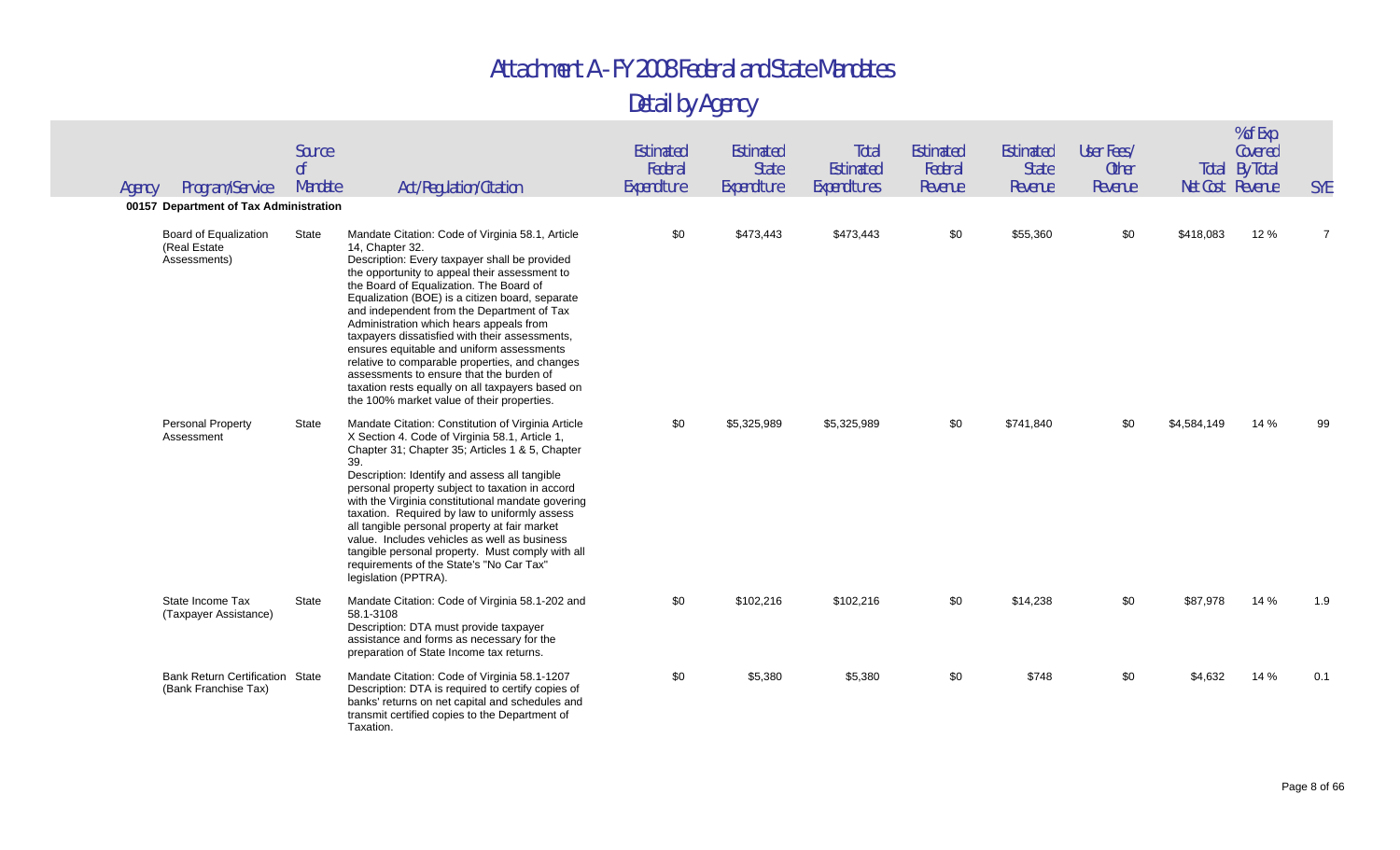| Agency | Program/Service                                                      | Source<br>0 <sup>f</sup><br>Mandate | Act/Regulation/Citation                                                                                                                                                                                                                                                                                                                                                                                                                                                                                                                                                                                                                                                                                                                            | Estimated<br>Federal<br>Expenditure | Estimated<br><b>State</b><br>Expenditure | Total<br><b>Estimated</b><br>Expenditures | Estimated<br>Federal<br>Revenue | <b>Estimated</b><br><b>State</b><br>Revenue | User Fees/<br><b>Other</b><br>Revenue | Net Cost Revenue | % of Exp.<br>Covered<br><b>Total By Total</b> | <b>SYE</b> |
|--------|----------------------------------------------------------------------|-------------------------------------|----------------------------------------------------------------------------------------------------------------------------------------------------------------------------------------------------------------------------------------------------------------------------------------------------------------------------------------------------------------------------------------------------------------------------------------------------------------------------------------------------------------------------------------------------------------------------------------------------------------------------------------------------------------------------------------------------------------------------------------------------|-------------------------------------|------------------------------------------|-------------------------------------------|---------------------------------|---------------------------------------------|---------------------------------------|------------------|-----------------------------------------------|------------|
|        | 00157 Department of Tax Administration<br><b>Current Collections</b> | State                               | Mandate Citation: Code of Virginia 15.1-766<br>(a,e,f). Code of Virginia 46.2-2-752. Code of<br>Virginia 58.1-3013; Article 2, Chapter 31;<br>Chapter 39.<br>Description: Mail tax bills and vehicle<br>registrations, receive, balance and deposit all<br>funds collected for taxes, licenses, fines, fees,<br>invoices, and other miscellaneous items.<br>Oversees annual collection, balancing and<br>posting of all real estate payments from lending<br>institutions, as well as direct payments from<br>homeowners. Oversees fiduciary aspect of<br>parking ticket program. Schedules printing and<br>mailing of all County tax bills, vehicle<br>registrations and dog licenses. Must also<br>reconcile PPTRA payments.                     | \$0                                 | \$4,449,758                              | \$4,449,758                               | \$0                             | \$280,591                                   | \$0                                   | \$4,169,167      | 6 %                                           | 44         |
|        | <b>Delinquent Collections</b>                                        | State                               | Code of VA 15.1-766(i).Code of VA 55-168<br>through 55-201.1. Code of VA 58.1-12, 520<br>through 535; Article 2, Chapter 31; Chapter 39.<br>Collection of all delinquent taxes, business<br>licenses and parking tickets to include billing,<br>dunning efforts, direct contact, marked credit<br>records and by use of legal remedies permitted<br>by State code. Responsible for determining<br>which delinquent accounts should be scheduled<br>for legal action, and placement of accounts with<br>County Attorney and contract private collectors.<br>Collect and balance all accounts paid through<br>Set-Off Debt Program, and DMV holding<br>program. Reporting of abandoned properties to<br>the appointed Escheator and State Treasurer. | \$0                                 | \$4,045,236                              | \$4,045,236                               | \$0                             | \$230,932                                   | \$0                                   | \$3,814,304      | 6 %                                           | 40         |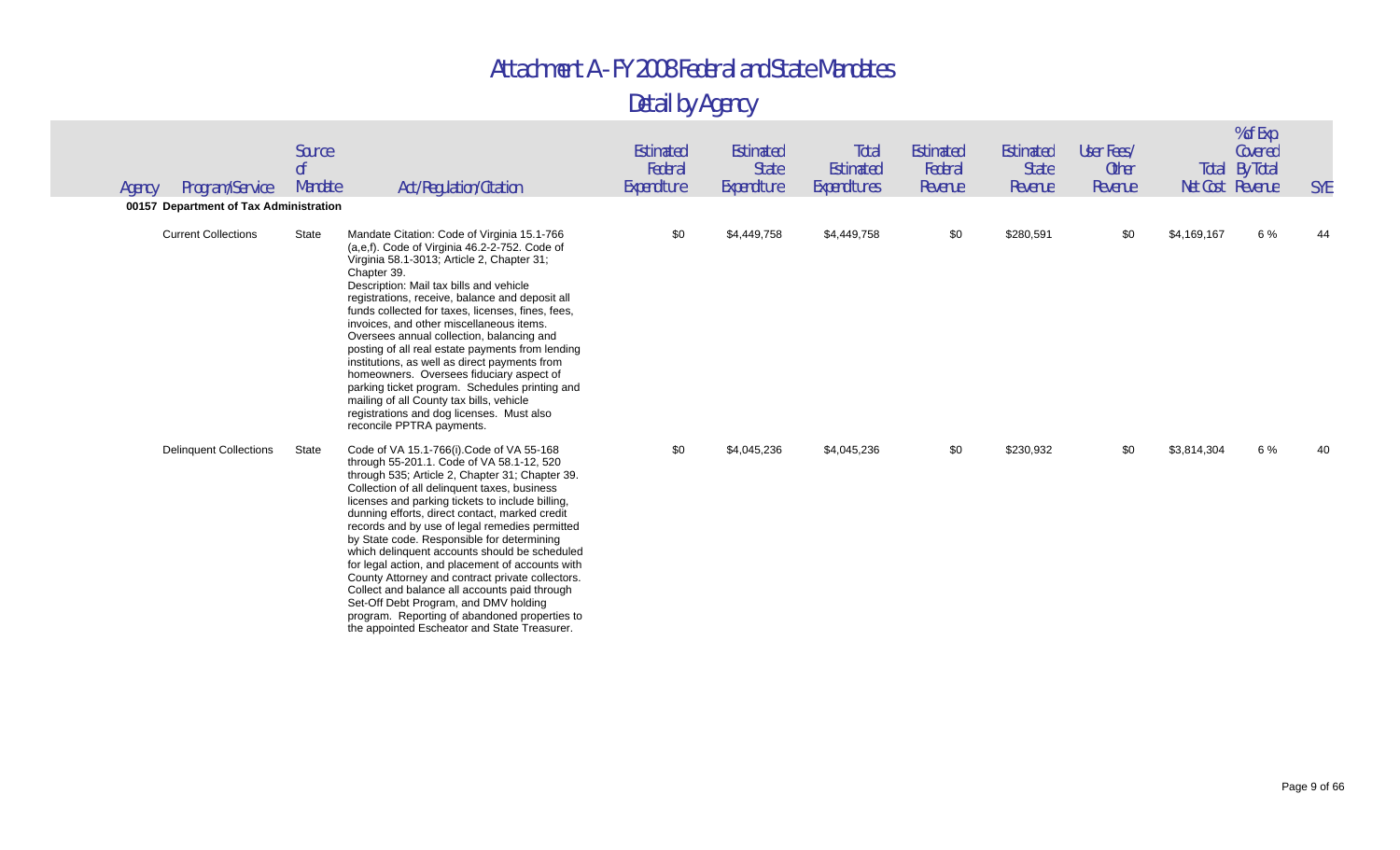| Agency | Program/Service                                                | Source<br>0 <sup>f</sup><br>Mandate | Act/Regulation/Citation                                                                                                                                                                                                                                                                                                                                                                                                                                                                                                                                                                                                                                                                                                     | <b>Estimated</b><br>Federal<br>Expenditure | Estimated<br>State<br>Expenditure | <b>Total</b><br>Estimated<br>Expenditures | Estimated<br>Federal<br>Revenue | <b>Estimated</b><br><b>State</b><br>Revenue | User Fees/<br>Other<br>Revenue |             | % of Exp.<br>Covered<br><b>Total By Total</b><br>Net Cost Revenue | <b>SYE</b> |
|--------|----------------------------------------------------------------|-------------------------------------|-----------------------------------------------------------------------------------------------------------------------------------------------------------------------------------------------------------------------------------------------------------------------------------------------------------------------------------------------------------------------------------------------------------------------------------------------------------------------------------------------------------------------------------------------------------------------------------------------------------------------------------------------------------------------------------------------------------------------------|--------------------------------------------|-----------------------------------|-------------------------------------------|---------------------------------|---------------------------------------------|--------------------------------|-------------|-------------------------------------------------------------------|------------|
|        | 00157 Department of Tax Administration                         |                                     |                                                                                                                                                                                                                                                                                                                                                                                                                                                                                                                                                                                                                                                                                                                             |                                            |                                   |                                           |                                 |                                             |                                |             |                                                                   |            |
|        | <b>Real Estate Assessment</b><br>Program (Non-<br>Residential) | State                               | Mandate Citation: Code of Virginia 58.1-3168,<br>58.1-3270 through 58.1-3276, 58.1-3330, 58.1-<br>3604; 58.1-3980, 58.1-3983; 58.1-207 - 208;<br>and, the Constitution of Virginia.<br>Description: The annual assessment of all<br>nonresidential real property in Fairfax County for<br>tax purposes includes all tasks necessary to<br>estimate the market of approx. 12,000 taxable<br>nonresidential parcels. Cities and counties must<br>reassess real estate at certain intervals. The<br>intervals are determined by the locality type and<br>the population of the locality. Local<br>governments must assess real estate at 100<br>percent fair market value.                                                     | \$0                                        | \$2,029,043                       | \$2,029,043                               | \$0                             | \$237,256                                   | \$0                            | \$1,791,787 | 12 %                                                              | 30         |
|        | <b>Agency Supervision</b>                                      | State                               | Code of Virginia, Section 46.2-752 Code of<br>Virginia, Section 58.1, Articles 1 & 2, Chapter<br>31; Chapters 32 - 39. The Director of DTA<br>oversees all ad valorem assessment and all<br>property tax collection programs governed by<br>Section 58.1 of the Code of Virginia. The<br>Director adjudicates taxpayer appeals<br>concerning both assessments and collections.<br>An appointed administrator, this position<br>otherwise serves in the equivalent role of the<br>Constitutional Office of Commissioner of the<br>Revenue; and, serves as tax collector<br>analogous to the Constitutional Office of<br>Treasurer-- accordingly, 81% of the Director's<br>salary is reimbursed by the Compensation<br>Board. | \$0                                        | \$1,871,556                       | \$1,871,556                               | \$0                             | \$290,320                                   | \$0                            | \$1,581,236 | 16 %                                                              | 11         |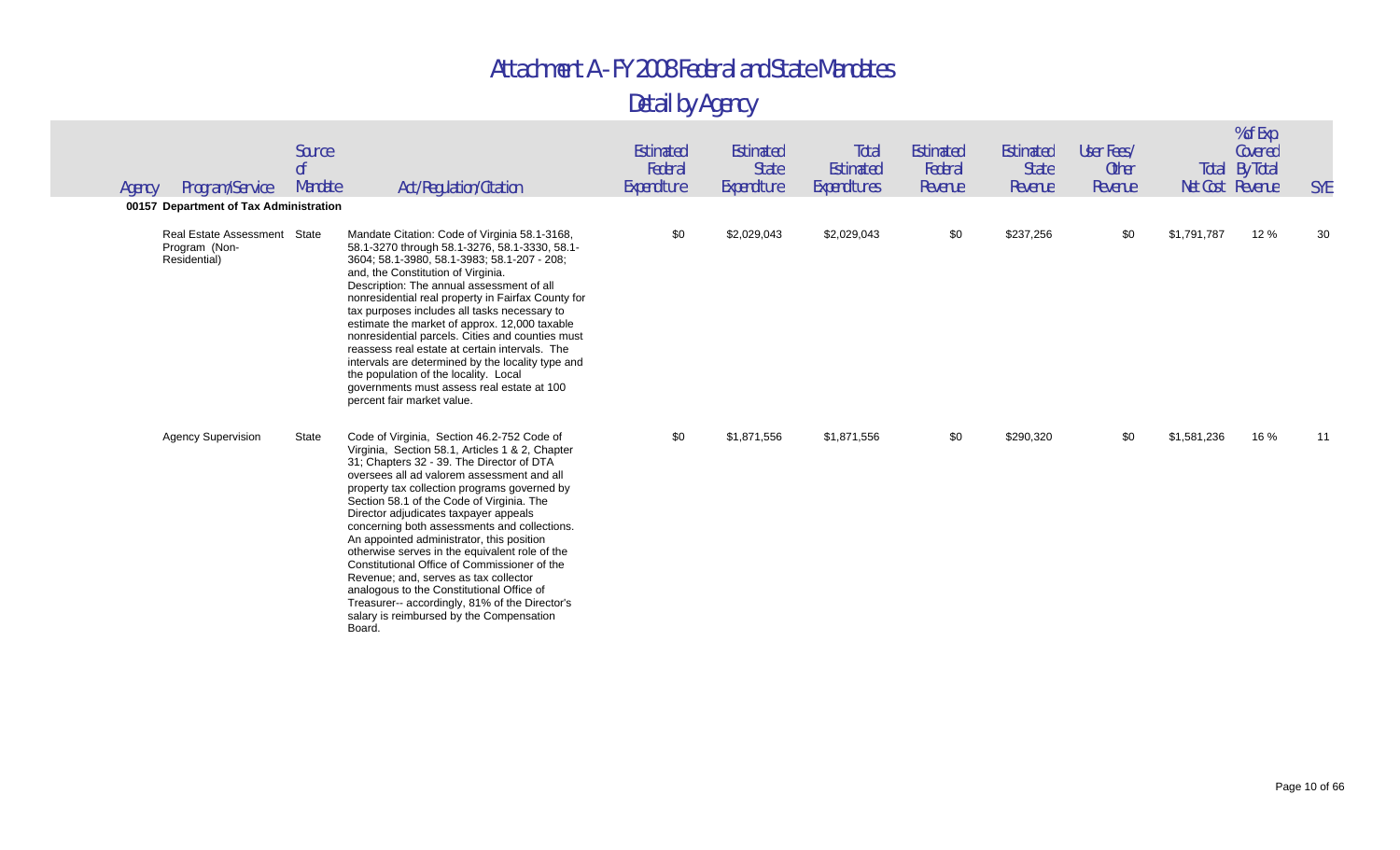| Agency | Program/Service<br>00157 Department of Tax Administration | Source<br>0 <sup>f</sup><br>Mandate | Act/Regulation/Citation                                                                                                                                                                                                                                                                                                                                                                                                                                                                                                                                                                                                                                                                                                                                                                                                                                                                                                                                                                                                                                                                                                                                                                                                                                                                                                                                                                                                                                                                                                                                                | <b>Estimated</b><br>Federal<br>Expenditure | Estimated<br><b>State</b><br>Expenditure | Total<br><b>Estimated</b><br>Expenditures | Estimated<br>Federal<br>Revenue | Estimated<br><b>State</b><br>Revenue | User Fees/<br><b>Other</b><br>Revenue |              | % of Exp.<br>Covered<br><b>Total By Total</b><br>Net Cost Revenue | <b>SYE</b> |
|--------|-----------------------------------------------------------|-------------------------------------|------------------------------------------------------------------------------------------------------------------------------------------------------------------------------------------------------------------------------------------------------------------------------------------------------------------------------------------------------------------------------------------------------------------------------------------------------------------------------------------------------------------------------------------------------------------------------------------------------------------------------------------------------------------------------------------------------------------------------------------------------------------------------------------------------------------------------------------------------------------------------------------------------------------------------------------------------------------------------------------------------------------------------------------------------------------------------------------------------------------------------------------------------------------------------------------------------------------------------------------------------------------------------------------------------------------------------------------------------------------------------------------------------------------------------------------------------------------------------------------------------------------------------------------------------------------------|--------------------------------------------|------------------------------------------|-------------------------------------------|---------------------------------|--------------------------------------|---------------------------------------|--------------|-------------------------------------------------------------------|------------|
|        | Real Estate Assessment State<br>Program (Residential)     |                                     | Mandate Citation: Code of Virginia 58.1-3168,<br>58.1-3256, 58.1-3270 through 58.1-3276, 58.1-<br>3330, 58.1-3604; 58.1-3980, 58.1-3983; 58.1-<br>207 - 208; and, Constitution of Virginia.<br>Description: Annual Assessment of all<br>residential property in Fairfax County for tax<br>purposes. This involves estimating the market<br>value of an estimated 341,000 taxable<br>residential properties. The appraisal and<br>assessment program is augmented by computer<br>assistance. Cities and counties must reassess<br>real estate at certain intervals. The intervals are<br>determined by the locality type and the<br>population of the locality. Local governments<br>must assess real estate at 100 percent fair<br>market value.<br>County, city, or town assessing officers must<br>make and maintain an inventory and<br>assessment of all taxable and tax-exempt real<br>property. A total of assessed valuations and a<br>computation of the percentage of all property<br>assessed must be published annually and data<br>given to the State Department of Taxation, to<br>include an annual assessment-to-sales ratio<br>study.<br>Localities must provide notice by mail to each<br>property owner of any reassessment of real<br>estate, or of any change in the assessed of any<br>real estate. Every taxpayer shall be provided the<br>opportunity to appeal their assessment to the<br>Commissioner of Revenue or other Official for<br>correction for the current and up to three prior<br>years; or, taxpayers may appeal directly to the | \$0                                        | \$4,802,069                              | \$4,802,069                               | \$0                             | \$529,331                            | \$0                                   | \$4,272,738  | 11 %                                                              | 71         |
|        |                                                           |                                     | Circuit Court (BOE stated as separate<br>mandate).<br><b>Agency Totals</b>                                                                                                                                                                                                                                                                                                                                                                                                                                                                                                                                                                                                                                                                                                                                                                                                                                                                                                                                                                                                                                                                                                                                                                                                                                                                                                                                                                                                                                                                                             | \$0                                        | \$23,104,690                             | \$23,104,690                              | \$0                             | \$2,380,616                          | \$0                                   | \$20,724,074 | 10%                                                               | 304        |
|        |                                                           |                                     |                                                                                                                                                                                                                                                                                                                                                                                                                                                                                                                                                                                                                                                                                                                                                                                                                                                                                                                                                                                                                                                                                                                                                                                                                                                                                                                                                                                                                                                                                                                                                                        |                                            |                                          |                                           |                                 |                                      |                                       |              |                                                                   |            |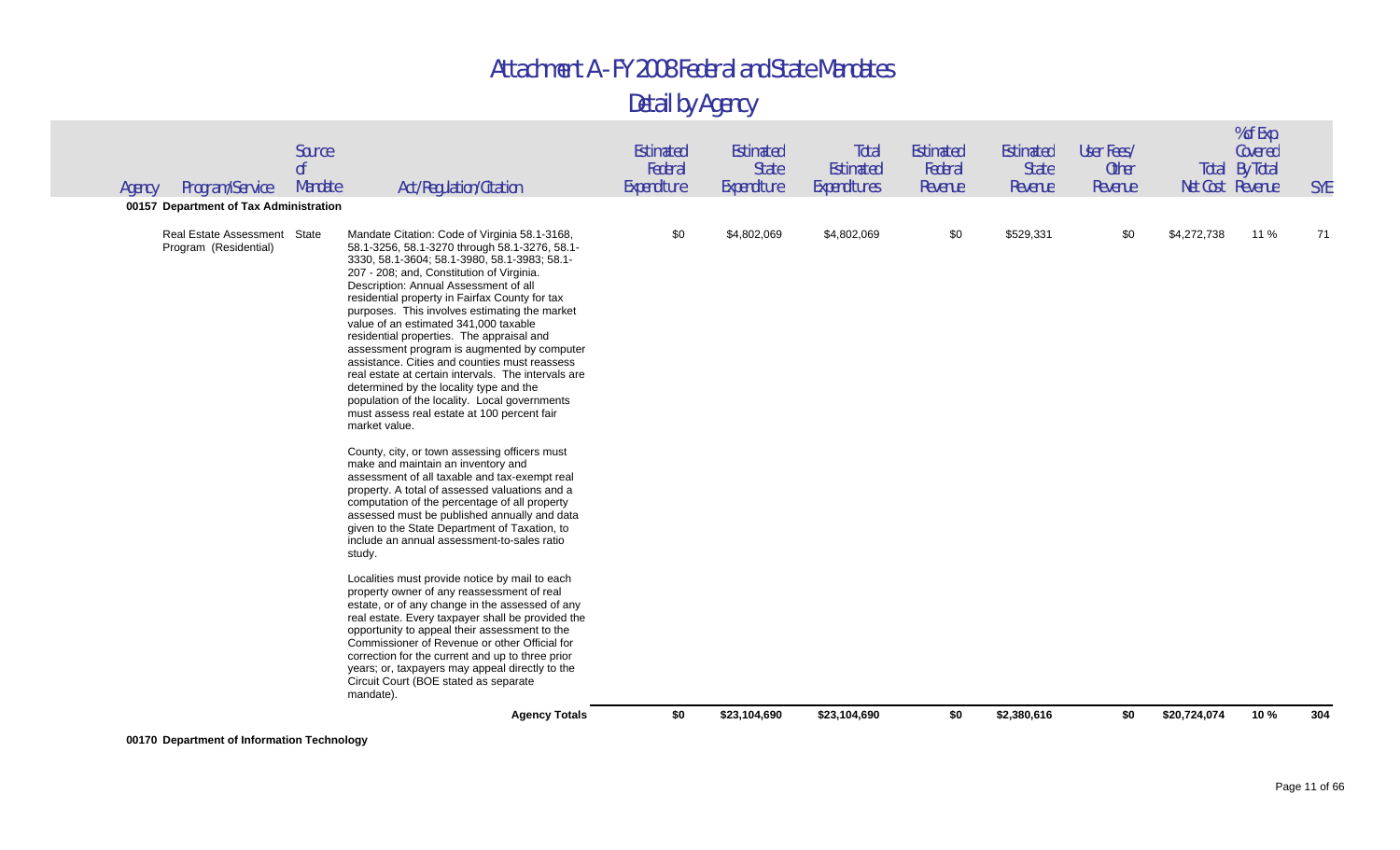| Agency                         | Program/Service                                       | Source<br>0 <sup>f</sup><br>Mandate | Act/Regulation/Citation                                                                                                                                                                                                                                                                                                                                                                                                                                                                                                                                                                                                                                                                                                                                         | Estimated<br>Federal<br>Expenditure | Estimated<br><b>State</b><br>Expenditure | <b>Total</b><br>Estimated<br>Expenditures | <b>Estimated</b><br>Federal<br>Revenue | Estimated<br><b>State</b><br>Revenue | User Fees/<br><b>Other</b><br>Revenue |              | % of Exp.<br>Covered<br><b>Total By Total</b><br>Net Cost Revenue | <b>SYE</b> |
|--------------------------------|-------------------------------------------------------|-------------------------------------|-----------------------------------------------------------------------------------------------------------------------------------------------------------------------------------------------------------------------------------------------------------------------------------------------------------------------------------------------------------------------------------------------------------------------------------------------------------------------------------------------------------------------------------------------------------------------------------------------------------------------------------------------------------------------------------------------------------------------------------------------------------------|-------------------------------------|------------------------------------------|-------------------------------------------|----------------------------------------|--------------------------------------|---------------------------------------|--------------|-------------------------------------------------------------------|------------|
|                                | 00170 Department of Information Technology            |                                     |                                                                                                                                                                                                                                                                                                                                                                                                                                                                                                                                                                                                                                                                                                                                                                 |                                     |                                          |                                           |                                        |                                      |                                       |              |                                                                   |            |
|                                | <b>HIPAA Compliance</b><br>Program                    | Federal                             | HIPAA - 42 USC 201 (Public Law 104-191), et<br>seq., and 45 CFR Parts 160, 162 and 164                                                                                                                                                                                                                                                                                                                                                                                                                                                                                                                                                                                                                                                                          | \$669,277                           | \$0                                      | \$669,277                                 | \$0                                    | \$0                                  | \$0                                   | \$669,277    | $0\%$                                                             | 6.75       |
|                                | Comprehensive Plan,<br>Zoning and Property<br>Mapping | State                               | Code of Virginia, 15.1-446.1(6), 447(B4), 458,<br>465, 486, 490, 491.4                                                                                                                                                                                                                                                                                                                                                                                                                                                                                                                                                                                                                                                                                          | \$0                                 | \$235,472                                | \$235,472                                 | \$0                                    | \$0                                  | \$0                                   | \$235,472    | $0\%$                                                             | 3.95       |
|                                | e-Discovery Compliance Federal                        |                                     | Federal Rules of Civil Procedure, Rule 26                                                                                                                                                                                                                                                                                                                                                                                                                                                                                                                                                                                                                                                                                                                       | \$1,020,000                         | \$0                                      | \$1,020,000                               | \$0                                    | \$0                                  | \$0                                   | \$1,020,000  | $0\%$                                                             | 0.04       |
|                                |                                                       |                                     | Effective December 1, 2006, a number of<br>substantive revisions were made to the Federal<br>Rules of Civil Procedure (FRCP). Some of the<br>most significant changes appear in Rule 26,<br>which governs the production of evidence in<br>most federal court cases, and in particular as<br>the rule applies to electronic stored information<br>(ESI). ESI covers any and all information that<br>can be stored electronically - including email,<br>instant messaging threads, Skype chats and<br>other forms of electronic communication. The<br>changes to the FRCP require organizations to<br>manage their data in such a way that this data<br>can be produced in a timely and complete<br>manner when necessary during legal discovery<br>proceedings. |                                     |                                          |                                           |                                        |                                      |                                       |              |                                                                   |            |
|                                | e-Discovery                                           | Federal                             | e-Discovery Infosec requirements                                                                                                                                                                                                                                                                                                                                                                                                                                                                                                                                                                                                                                                                                                                                | \$165,000                           | \$0                                      | \$165,000                                 | \$0                                    | \$0                                  | \$0                                   | \$165,000    | $0\%$                                                             | 0.01       |
|                                |                                                       |                                     | <b>Agency Totals</b>                                                                                                                                                                                                                                                                                                                                                                                                                                                                                                                                                                                                                                                                                                                                            | \$1,854,277                         | \$235,472                                | \$2,089,749                               | \$0                                    | \$0                                  | \$0                                   | \$2,089,749  | 0%                                                                | 10.75      |
|                                |                                                       |                                     | <b>General Government</b><br><b>Administration Totals</b>                                                                                                                                                                                                                                                                                                                                                                                                                                                                                                                                                                                                                                                                                                       | \$11,654,835                        | \$52,352,514                             | \$64,007,349                              | \$408,050                              | \$2,488,340                          | \$984,170                             | \$60,126,789 | 6 %                                                               | 693.41     |
| <b>Judicial Administration</b> |                                                       |                                     |                                                                                                                                                                                                                                                                                                                                                                                                                                                                                                                                                                                                                                                                                                                                                                 |                                     |                                          |                                           |                                        |                                      |                                       |              |                                                                   |            |
|                                | 00180 Circuit Court and Records                       |                                     |                                                                                                                                                                                                                                                                                                                                                                                                                                                                                                                                                                                                                                                                                                                                                                 |                                     |                                          |                                           |                                        |                                      |                                       |              |                                                                   |            |
|                                | Judicial Support                                      | State                               | §17.1-105 Clerk to enter designation of<br>substitute judge; §17-23 Jurisdiction of Circuit<br>Court; §15.1-257 County or city governing body<br>to provide courthouse, clerk's office, etc.                                                                                                                                                                                                                                                                                                                                                                                                                                                                                                                                                                    | \$0                                 | \$1,306,019                              | \$1,306,019                               | \$0                                    | \$0                                  | \$0                                   | \$1,306,019  | $0\%$                                                             | 19         |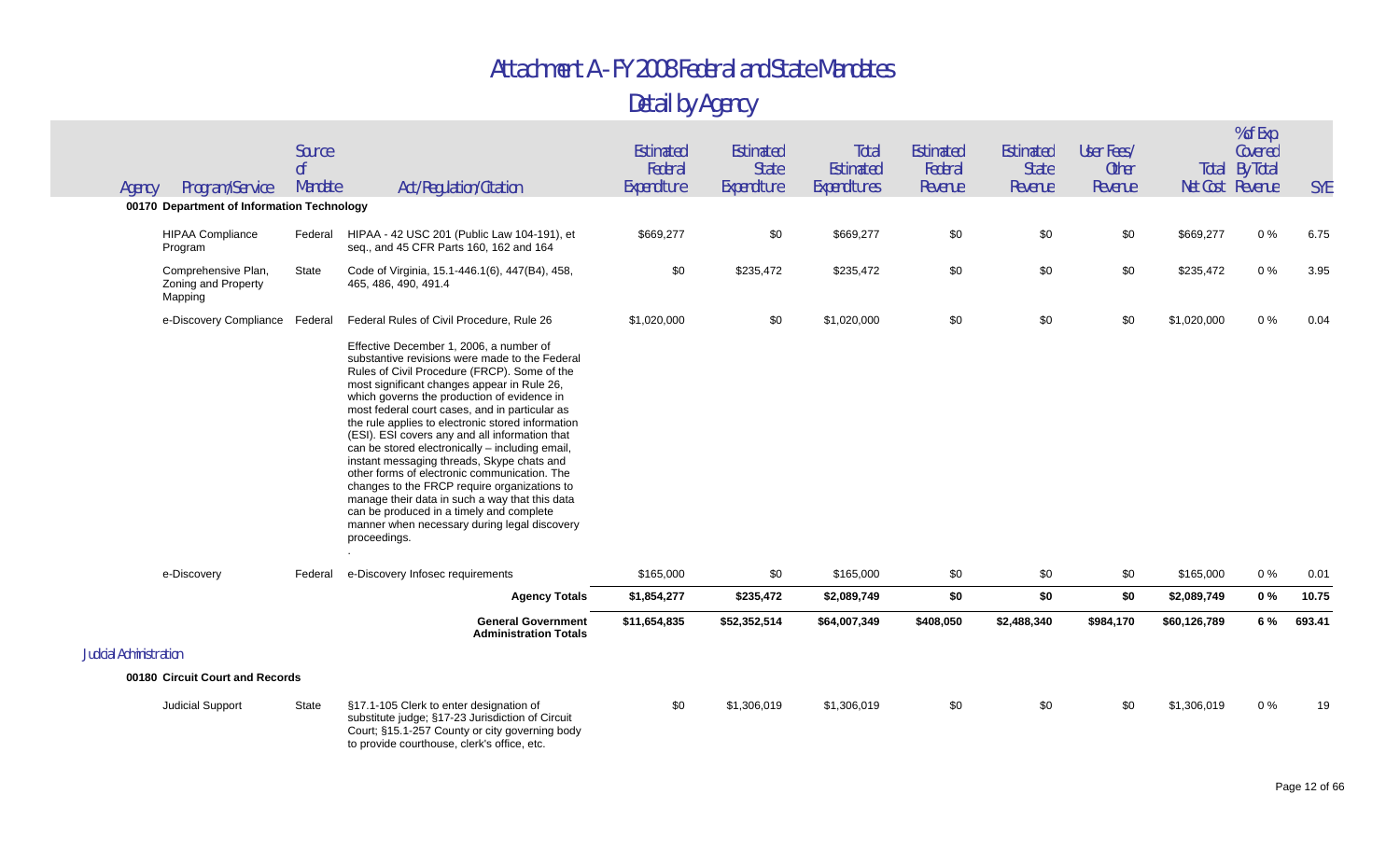| Agency | Program/Service                                                     | Source<br>0 <sup>f</sup><br>Mandate | Act/Regulation/Citation                                                                                                                                                                                                                                                                                                                                                                                                                                                                                                                                                                                                                                                                                                                                                      | Estimated<br>Federal<br>Expenditure | Estimated<br><b>State</b><br>Expenditure | Total<br>Estimated<br>Expenditures | Estimated<br>Federal<br>Revenue | Estimated<br><b>State</b><br>Revenue | User Fees/<br><b>Other</b><br>Revenue | Net Cost Revenue | % of Exp.<br>Covered<br><b>Total By Total</b> | <b>SYE</b>     |
|--------|---------------------------------------------------------------------|-------------------------------------|------------------------------------------------------------------------------------------------------------------------------------------------------------------------------------------------------------------------------------------------------------------------------------------------------------------------------------------------------------------------------------------------------------------------------------------------------------------------------------------------------------------------------------------------------------------------------------------------------------------------------------------------------------------------------------------------------------------------------------------------------------------------------|-------------------------------------|------------------------------------------|------------------------------------|---------------------------------|--------------------------------------|---------------------------------------|------------------|-----------------------------------------------|----------------|
|        | 00180 Circuit Court and Records<br>Clerk's<br>Office/Administration | State                               | §17-23 Jurisdiction of Circuit Court; §15.1-257<br>County or city governing body to provide<br>courthouse, clerk's office, etc; §15.2-1656<br>Supplies and equipment; §17.1-283 Monthly<br>statements to be filed with the Compensation<br>Board; §2.1-198,199 Report all receipts of<br>monies for the state and to the Comptroller;<br>§8.01-600 Money under Court control; §8.01-<br>602 Unclaimed Funds; §16.1-69.48 Fees and<br>Fines                                                                                                                                                                                                                                                                                                                                   | \$0                                 | \$2,027,258                              | \$2,027,258                        | \$0                             | \$0                                  | \$143,732                             | \$1,883,526      | 7 %                                           | 22             |
|        | Civil Intake                                                        | State                               | §8.01 Civil Action in general, Virginia Code as<br>amended & Rules of the Supreme Court; §8.01-<br>290 Clerk to issue process of service; §16.1-112<br>Notification of Appeal; §63.2-1200 - 1236<br>Adoption; §2.2-3003 & 3004 Administrative<br>Appeal; §15.2-2314 Board of Zoning Appeals;<br>§64.1-78 & 79 Probate Appeal; §33.1-121 & 132<br>Condemnation/Eminent Domain; §8.01-431<br>Confession of Judgment; §8.01-217 Name<br>Change; §19.2-392.2 Expungement; §8.01-511<br>& 466 Garnishment; §16.1-106, 107 and 16.1-<br>296, 297 Juvenile Appeal Cases; §18.2-308<br>Concealed Weapons; §8.01-654 - 667 and 17.1-<br>310 Habeas Corpus; §8.01-644 and 15.2-2106<br>Writ of Mandamus; §37.2-821 Appeal<br>Involuntary Admission or Certification; §20-96<br>Divorce | \$0                                 | \$1,444,918                              | \$1,444,918                        | \$0                             | \$0                                  | \$935,613                             | \$509,305        | 65 %                                          | 24.5           |
|        | Civil Case Management                                               | State                               | American Bar Association recommendations:<br>Judicial Council of Virginia Goals and<br>Guidelines; §17.1-328(B) Pro Hac Vice; Rule<br>5A:6 Appeal to Court of Appeals; Rule 5:9<br>Appeal to Supreme Court                                                                                                                                                                                                                                                                                                                                                                                                                                                                                                                                                                   | \$0                                 | \$407,245                                | \$407,245                          | \$0                             | \$0                                  | \$0                                   | \$407,245        | $0\%$                                         | $\overline{7}$ |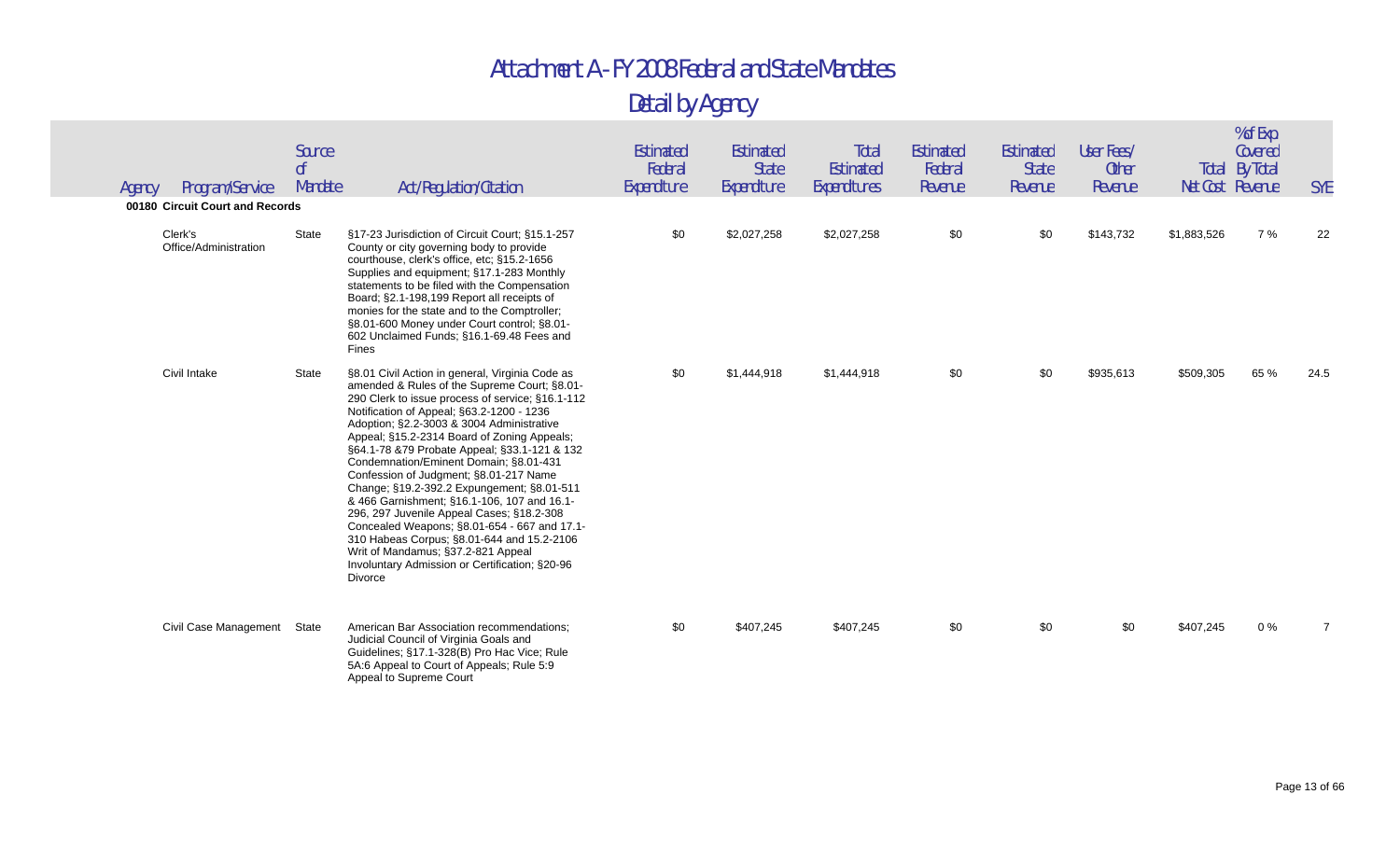| Agency | Program/Service<br>00180 Circuit Court and Records | Source<br>0 <sup>f</sup><br>Mandate | Act/Regulation/Citation                                                                                                                                                                                                                                                                                                                                                                                                                                                                                                                                                                                                                                                                                                                                                                                                                                                                                                                                                                                                                                                                                                                                                                                                                                         | Estimated<br>Federal<br>Expenditure | Estimated<br><b>State</b><br>Expenditure | Total<br><b>Estimated</b><br>Expenditures | Estimated<br>Federal<br>Revenue | <b>Estimated</b><br><b>State</b><br>Revenue | User Fees/<br><b>Other</b><br>Revenue |             | % of Exp.<br>Covered<br><b>Total By Total</b><br>Net Cost Revenue | <b>SYE</b> |
|--------|----------------------------------------------------|-------------------------------------|-----------------------------------------------------------------------------------------------------------------------------------------------------------------------------------------------------------------------------------------------------------------------------------------------------------------------------------------------------------------------------------------------------------------------------------------------------------------------------------------------------------------------------------------------------------------------------------------------------------------------------------------------------------------------------------------------------------------------------------------------------------------------------------------------------------------------------------------------------------------------------------------------------------------------------------------------------------------------------------------------------------------------------------------------------------------------------------------------------------------------------------------------------------------------------------------------------------------------------------------------------------------|-------------------------------------|------------------------------------------|-------------------------------------------|---------------------------------|---------------------------------------------|---------------------------------------|-------------|-------------------------------------------------------------------|------------|
|        | <b>Criminal Case</b><br>Management                 | State                               | §19.2-349 Report unpaid fines to Dept of<br>Collections; 19.2-349A Submit monthly report<br>of unpaid fines, costs, forfeitures & penalties<br>delinquent in installment payments to judge,<br>Dept of Taxation, State Comp Board & Atty for<br>the Commonwealth; 19.2-336 Make up<br>statement of whole costs & issue execution<br>thereof; 19.2-54 Search warrants & affidavits to<br>be filed with the Clerk of the Circuit Court; 2.1-<br>733 Submit yearly report of delinguent accounts<br>to Dept of Taxation Set-Off collections; 46.2-<br>395 Report to VA DMV & suspend OL's for<br>any unpaid fines & costs in criminal and traffic<br>cases; Transmit certified copy of final order<br>within 30 days from date of judgment; 19.2-390<br>Forthwith transmit report to the Central Criminal<br>Records Exchange disposition for each person<br>sentenced; 8.01-446 Promptly record all unpaid<br>fines & costs in Judgment Lien Book. 19.2-240<br>Make out criminal docket. Dispose of seized<br>substances; 19.2-386.29 Forfeit weapons used<br>in commission of criminal offenses; Obligation to<br>attend, provisions applicable to witness in<br>criminal cases 19.2-310 Transfer of prisoners to<br>custody of Director of Dept of Corrections. | \$0                                 | \$768,711                                | \$768,711                                 | \$0                             | \$0                                         | \$1,092,057                           | (\$323,346) | 142 %                                                             | 13.5       |
|        | <b>Court Records</b><br>Management                 | <b>State</b>                        | §8.01-335 Purging inactive cases from the<br>docket; §17.1-124 Microfilming of Law,<br>Chancery and Clerk's Order Books; §17.1-123<br>Indexing of Records; §20-124 Sealing of<br>Records; §8.01-581, 8.01-581.2, 8.01-581.3:1<br>Medical Malpractice Cases; §16.1-69.55<br><b>Retention of Case Records</b>                                                                                                                                                                                                                                                                                                                                                                                                                                                                                                                                                                                                                                                                                                                                                                                                                                                                                                                                                     | \$0                                 | \$591,984                                | \$591,984                                 | \$0                             | \$0                                         | \$0                                   | \$591,984   | 0%                                                                | 11.5       |
|        | Courtroom Management State<br>and Operations       |                                     | §8.01 Chancery and Law cases generally; §8.01<br>-359 Jury selection; §8.01357 Selection of jury<br>panel; §8.01-346 Lists to be delivered to clerk;<br>§19.2-164 Interpreters for non-English speaking<br>persons, §8.01-384.1:1 Interpreters for non-<br>English speaking persons in civil cases.                                                                                                                                                                                                                                                                                                                                                                                                                                                                                                                                                                                                                                                                                                                                                                                                                                                                                                                                                             | \$0                                 | \$1,405,467                              | \$1,405,467                               | \$0                             | \$0                                         | \$0                                   | \$1,405,467 | 0%                                                                | 21.5       |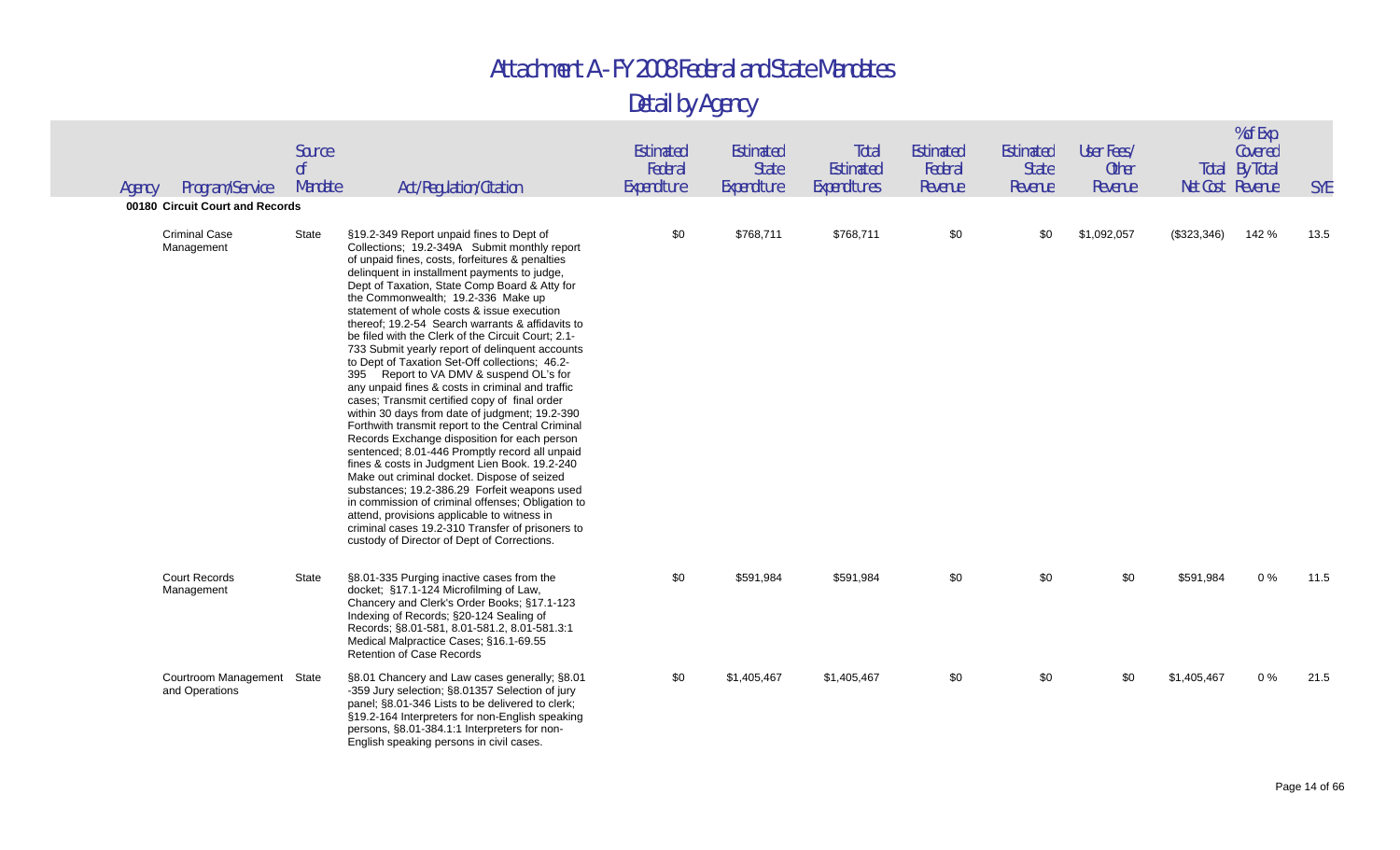| Agency | Program/Service                 | Source<br><sub>of</sub><br>Mandate | Act/Regulation/Citation                                                                                                                                                                                                                                                                                                 | Estimated<br>Federal<br>Expenditure | Estimated<br><b>State</b><br>Expenditure | Total<br>Estimated<br>Expenditures | Estimated<br>Federal<br>Revenue | Estimated<br><b>State</b><br>Revenue | User Fees/<br><b>Other</b><br>Revenue | Total       | % of Exp.<br>Covered<br>By Total<br>Net Cost Revenue | <b>SYE</b>     |
|--------|---------------------------------|------------------------------------|-------------------------------------------------------------------------------------------------------------------------------------------------------------------------------------------------------------------------------------------------------------------------------------------------------------------------|-------------------------------------|------------------------------------------|------------------------------------|---------------------------------|--------------------------------------|---------------------------------------|-------------|------------------------------------------------------|----------------|
|        | 00180 Circuit Court and Records |                                    |                                                                                                                                                                                                                                                                                                                         |                                     |                                          |                                    |                                 |                                      |                                       |             |                                                      |                |
|        | Jury Management                 | State                              | §8.01-359 Jury Selection; §17.1-618,619<br>Allowances for jurors & how jurors paid;<br>§8.01-343 & 345 Appointment of jury<br>commissioners & preparation of lists; §8.01-346<br>List to be delivered to clerk; §8.01-355 Jurors on<br>list to be used for trial cases during term;<br>§8.01357 Selection of Jury panel | \$0                                 | \$121,494                                | \$121,494                          | \$0                             | \$0                                  | \$0                                   | \$121,494   | $0\%$                                                | $\overline{2}$ |
|        | Probate                         | State                              | §64.1-45 to 64.1-96.1 Probate of Wills; §58.1-<br>3805-3808; 58.1-1711-1718 Probate Tax;<br>§37.2-1000 - 1029 Guardianship and<br>Conservatorship; §17.1-275; 58.1-1712, 58.1-<br>3314, 17.1-279, 42.1-70, 17.1-278, 31-4 thru 31-<br>7, 58.1-1727 Fees                                                                 | \$0                                 | \$538,471                                | \$538,471                          | \$0                             | \$0                                  | \$501,051                             | \$37,420    | 93 %                                                 | 8              |
|        | <b>Public Services</b>          | State                              | §8.1A-8.11 Financing Statement;<br>§59.1-69 - 59.1-76 Fictitious Names;<br>§20-13 - 20-37.1 Marriage License;<br>§47.1-47.1-9 Notaries                                                                                                                                                                                  | \$0                                 | \$388,793                                | \$388,793                          | \$0                             | \$0                                  | \$501,051                             | (\$112,258) | 129 %                                                | 7.5            |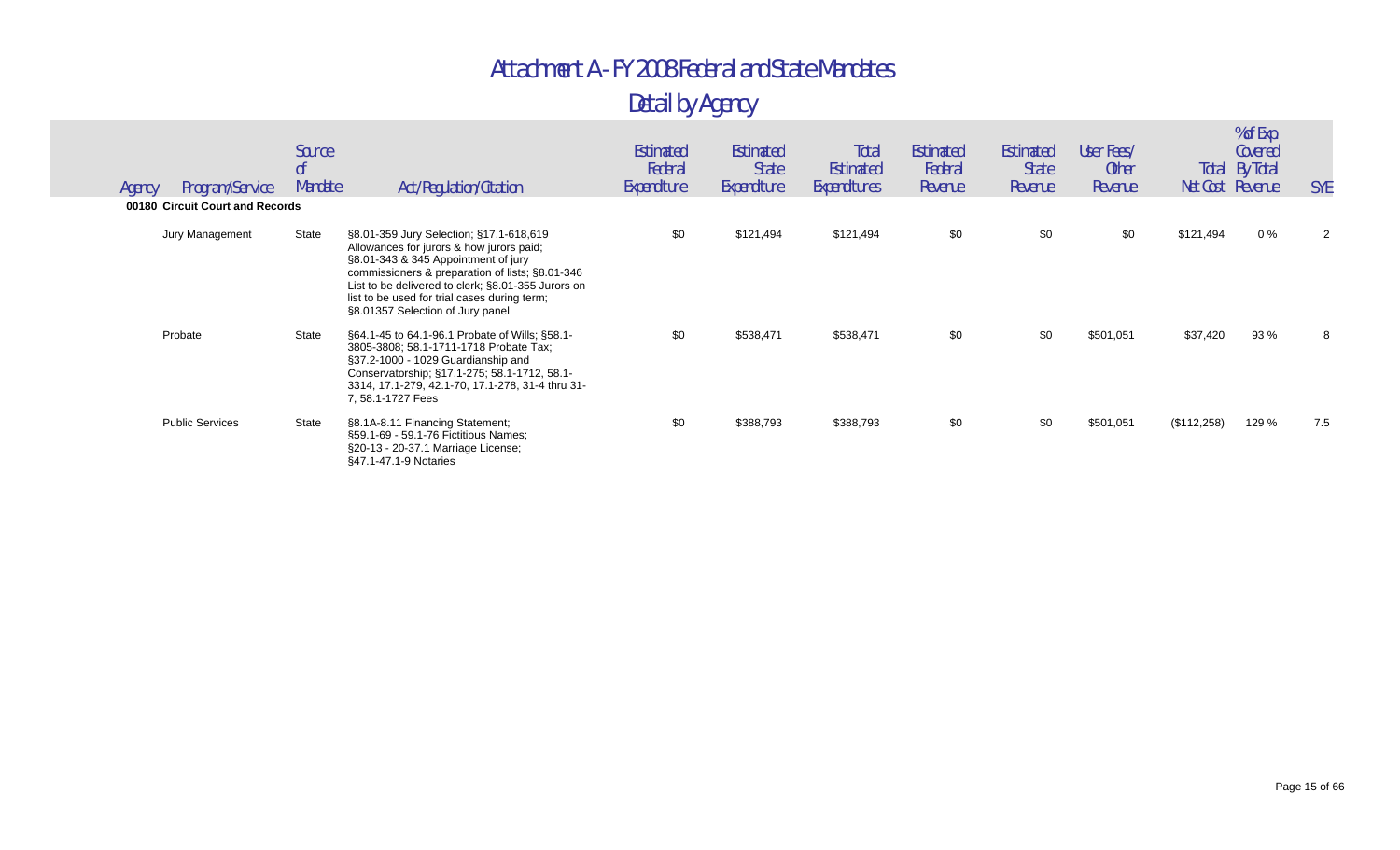| Agency | Program/Service                                               | Source<br>0 <sup>f</sup><br>Mandate | Act/Regulation/Citation                                                                                                                                                                                                                                                                                                                                                                                                                                                                                                                                                                                                                                                                                                                                                                                                                                                                                                                                                                                                      | <b>Estimated</b><br>Federal<br>Expenditure | <b>Estimated</b><br><b>State</b><br>Expenditure | Total<br>Estimated<br>Expenditures | <b>Estimated</b><br>Federal<br>Revenue | Estimated<br><b>State</b><br>Revenue | User Fees/<br><b>Other</b><br>Revenue |                         | % of Exp.<br>Covered<br>Total By Total<br>Net Cost Revenue | <b>SYE</b> |
|--------|---------------------------------------------------------------|-------------------------------------|------------------------------------------------------------------------------------------------------------------------------------------------------------------------------------------------------------------------------------------------------------------------------------------------------------------------------------------------------------------------------------------------------------------------------------------------------------------------------------------------------------------------------------------------------------------------------------------------------------------------------------------------------------------------------------------------------------------------------------------------------------------------------------------------------------------------------------------------------------------------------------------------------------------------------------------------------------------------------------------------------------------------------|--------------------------------------------|-------------------------------------------------|------------------------------------|----------------------------------------|--------------------------------------|---------------------------------------|-------------------------|------------------------------------------------------------|------------|
|        | 00180 Circuit Court and Records                               |                                     |                                                                                                                                                                                                                                                                                                                                                                                                                                                                                                                                                                                                                                                                                                                                                                                                                                                                                                                                                                                                                              |                                            |                                                 |                                    |                                        |                                      |                                       |                         |                                                            |            |
|        | <b>Land Records</b>                                           | <b>State</b>                        | §8.01-251 & 252 Limitation on Enforcement of<br>Judgments, §8.01-426 - 465 Judgments and<br>Decrees Generally, §8.01 - 465.1 - 465.5<br>Uniform Enforcement of Foreign Judgments<br>Acts, §8.01 - 465.6 - 465.13 Foreign Country<br>Money Judgments Recognition Act, §15.2-<br>1636.3 Real Estate Transfer - Counties, §17.1-<br>223-254 Records, Recordation & Indexing<br>Generally, §17.1-259 Recordation of Master<br>Deed of Trust, §17.1-260 Recordation; Effect &<br>Requisites of incorporating Deed, §55-48 - 55-<br>79.06 Form and Effect of Deed & Covenants;<br>Liens, §55-79.7 Master Deed or Lease, §55-<br>79.35 Liens or Encumbrances, §55-79.46<br>Release of Liens, §55-79.47 Description of<br>Condominium Units, §55-79.49 Recordation of<br>Condominium Instruments, § 58.1-800 - 817<br>State Recordation Tax, §58.1-3300 -3315<br>Reassessment Record /Land Book; §8.01-449<br>(D) Docketing of Judgments, Redaction of<br>Social Security Numbers; §17.1-294 Secure<br>Remote Access to Land Records | \$0                                        | \$1,450,554                                     | \$1,450,554                        | \$0                                    | \$0                                  | \$6,738,355                           | (\$5,287,801)           | 465 %                                                      | 24         |
|        |                                                               |                                     | <b>Agency Totals</b>                                                                                                                                                                                                                                                                                                                                                                                                                                                                                                                                                                                                                                                                                                                                                                                                                                                                                                                                                                                                         | \$0                                        | \$10,450,914                                    | \$10,450,914                       | \$0                                    | \$0                                  | \$9,911,859                           | \$539,055               | 95 %                                                       | 160.5      |
|        | 00182 Office of the Commonwealth's Attorney                   |                                     |                                                                                                                                                                                                                                                                                                                                                                                                                                                                                                                                                                                                                                                                                                                                                                                                                                                                                                                                                                                                                              |                                            |                                                 |                                    |                                        |                                      |                                       |                         |                                                            |            |
|        | <b>Prosecution of Criminal</b><br>Cases                       | State                               | Virginia Constitution Article 7, Section 4                                                                                                                                                                                                                                                                                                                                                                                                                                                                                                                                                                                                                                                                                                                                                                                                                                                                                                                                                                                   | \$0                                        | \$2,321,460                                     | \$2,321,460                        | \$0                                    | \$1,490,258                          | \$0                                   | \$831,202               | 64 %                                                       | 36.5       |
|        |                                                               |                                     | <b>Agency Totals</b>                                                                                                                                                                                                                                                                                                                                                                                                                                                                                                                                                                                                                                                                                                                                                                                                                                                                                                                                                                                                         | \$0                                        | \$2,321,460                                     | \$2,321,460                        | \$0                                    | \$1,490,258                          | \$0                                   | \$831,202               | 64 %                                                       | 36.5       |
|        | 00185 General District Court                                  |                                     |                                                                                                                                                                                                                                                                                                                                                                                                                                                                                                                                                                                                                                                                                                                                                                                                                                                                                                                                                                                                                              |                                            |                                                 |                                    |                                        |                                      |                                       |                         |                                                            |            |
|        | <b>General District Court -</b><br><b>Operational Support</b> | State                               | Section 16.1 - 69.6 of the Code of Virginia<br>establishes the 19th District Court to serve the<br>County of Fairfax and the City of Fairfax. The<br>court is operational by utilizing 81 employees<br>and 11 judges funded by the State.                                                                                                                                                                                                                                                                                                                                                                                                                                                                                                                                                                                                                                                                                                                                                                                    | \$0                                        | \$696,668                                       | \$696,668                          | \$0                                    | \$187,726                            | \$8,625,525                           | $(\$8,116,583)$ 1,265 % |                                                            | 0          |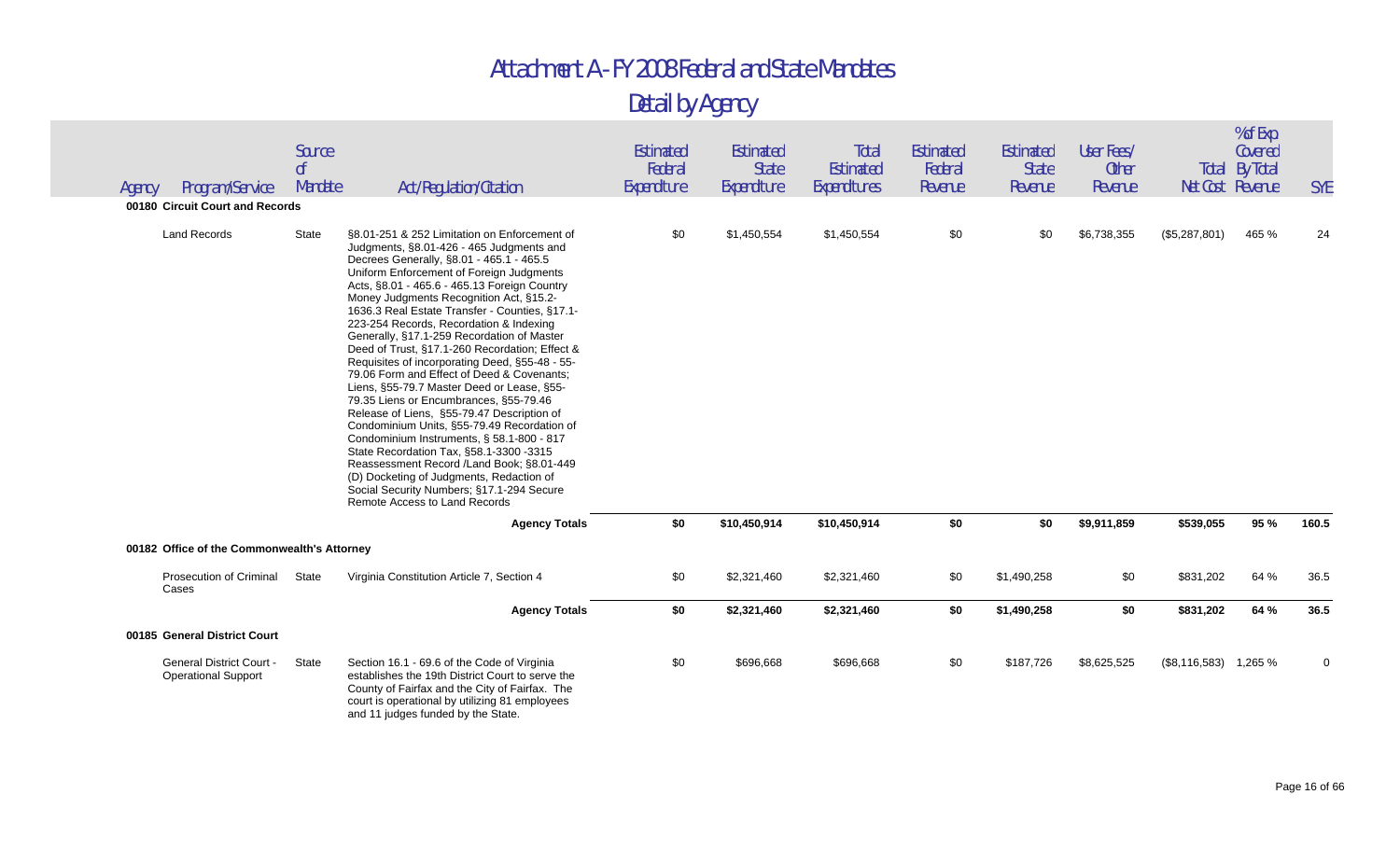| Agency               | Program/Service                                                            | Source<br>0 <sup>f</sup><br>Mandate | Act/Regulation/Citation                                                                                                                                                                                                                                                                                                                                                                | Estimated<br>Federal<br>Expenditure | Estimated<br><b>State</b><br>Expenditure | Total<br>Estimated<br>Expenditures | <b>Estimated</b><br>Federal<br>Revenue | Estimated<br><b>State</b><br>Revenue | User Fees/<br><b>Other</b><br>Revenue | Net Cost Revenue | % of Exp.<br>Covered<br><b>Total By Total</b> | <b>SYE</b>     |
|----------------------|----------------------------------------------------------------------------|-------------------------------------|----------------------------------------------------------------------------------------------------------------------------------------------------------------------------------------------------------------------------------------------------------------------------------------------------------------------------------------------------------------------------------------|-------------------------------------|------------------------------------------|------------------------------------|----------------------------------------|--------------------------------------|---------------------------------------|------------------|-----------------------------------------------|----------------|
|                      | 00185 General District Court                                               |                                     |                                                                                                                                                                                                                                                                                                                                                                                        |                                     |                                          |                                    |                                        |                                      |                                       |                  |                                               |                |
|                      | <b>General District Court,</b><br><b>Court Services Division</b>           | <b>State</b>                        | The support programs established under the<br>authority of Comprehensive Community<br>Corrections Act, as specified in 9.1-173 - 9.1-<br>183 of the Code of Virginia, or Pretrial Services<br>Act as specified in 19.2-152.2 - 19.2-152.7 of<br>the Code of Virginia. The unfunded amount<br>reflected below is received as a grant by the<br>state to support 8 additional positions. | \$0                                 | \$1,305,987                              | \$1,305,987                        | \$0                                    | \$0                                  | \$0                                   | \$1,305,987      | 0%                                            | 22             |
|                      |                                                                            |                                     | <b>Agency Totals</b>                                                                                                                                                                                                                                                                                                                                                                   | \$0                                 | \$2,002,655                              | \$2,002,655                        | \$0                                    | \$187,726                            | \$8,625,525                           | (\$6,810,596)    | 440 %                                         | 22             |
|                      |                                                                            |                                     | <b>Judicial Administration Totals</b>                                                                                                                                                                                                                                                                                                                                                  | \$0                                 | \$14,775,029                             | \$14,775,029                       | \$0                                    | \$1,677,984                          | \$18,537,384                          | (\$5,440,339)    | 137 %                                         | 219            |
| <b>Public Safety</b> |                                                                            |                                     |                                                                                                                                                                                                                                                                                                                                                                                        |                                     |                                          |                                    |                                        |                                      |                                       |                  |                                               |                |
|                      | 00104 Department of Cable Communications and<br><b>Consumer Protection</b> |                                     |                                                                                                                                                                                                                                                                                                                                                                                        |                                     |                                          |                                    |                                        |                                      |                                       |                  |                                               |                |
|                      | <b>Consumer Protection</b>                                                 | State                               | Code of Virginia, 15.2-963, Local Offices of<br>Consumer Affairs; Establishments; Powers and<br>Duties - enables a Consumer Affairs<br>establishment.                                                                                                                                                                                                                                  | \$0                                 | \$625,438                                | \$625,438                          | \$0                                    | \$0                                  | \$500                                 | \$624,938        | 0%                                            | 11             |
|                      | Licensing/Business<br>Regulation                                           | State                               | Code of Virginia 18.2-223, 18.2-224 Going Out<br>of Business Sales; Code of Virginia 54.1-4111<br>Precious Metal Dealers enables dealer<br>regulation; Code of Virginia 54.1-4100 thru 54.1-<br>4014 Pawnbrokers; Code of Virginia 46.2-1232<br>thru 46.2-1233 Towing enables towing<br>regulation; Code of Virginia 46.2-2062 thru 46.2-<br>2067 Taxicabs enables taxicab regulation. | \$0                                 | \$236,706                                | \$236,706                          | \$0                                    | \$0                                  | \$175,585                             | \$61,121         | 74 %                                          | $\overline{2}$ |
|                      | <b>Utility Analysis</b>                                                    | <b>State</b>                        | State Law Article IX, Section 3, 12.1-25, 4-12;<br>Section 2                                                                                                                                                                                                                                                                                                                           | \$0                                 | \$191,013                                | \$191,013                          | \$0                                    | \$0                                  | \$0                                   | \$191,013        | $0\ \%$                                       | $\overline{2}$ |
|                      | <b>Mail Services</b>                                                       | Federal                             | United States Postal Service Regulations                                                                                                                                                                                                                                                                                                                                               | \$896,443                           | \$0                                      | \$896,443                          | \$0                                    | \$0                                  | \$0                                   | \$896,443        | 0%                                            | 14             |
|                      |                                                                            |                                     | <b>Agency Totals</b>                                                                                                                                                                                                                                                                                                                                                                   | \$896,443                           | \$1,053,157                              | \$1,949,600                        | \$0                                    | \$0                                  | \$176,085                             | \$1,773,515      | 9%                                            | 29             |
|                      | 00181 Juvenile and Domestic Relations District<br>Court                    |                                     |                                                                                                                                                                                                                                                                                                                                                                                        |                                     |                                          |                                    |                                        |                                      |                                       |                  |                                               |                |
|                      | Juvenile/Adult<br>Investigation & Probation                                | <b>State</b>                        | Code of Virginia, 16.1-235, DJJ Minimum<br>Standards                                                                                                                                                                                                                                                                                                                                   | \$0                                 | \$5,809,495                              | \$5,809,495                        | \$0                                    | \$1,643,581                          | \$61,977                              | \$4,103,937      | 29 %                                          | 76.5           |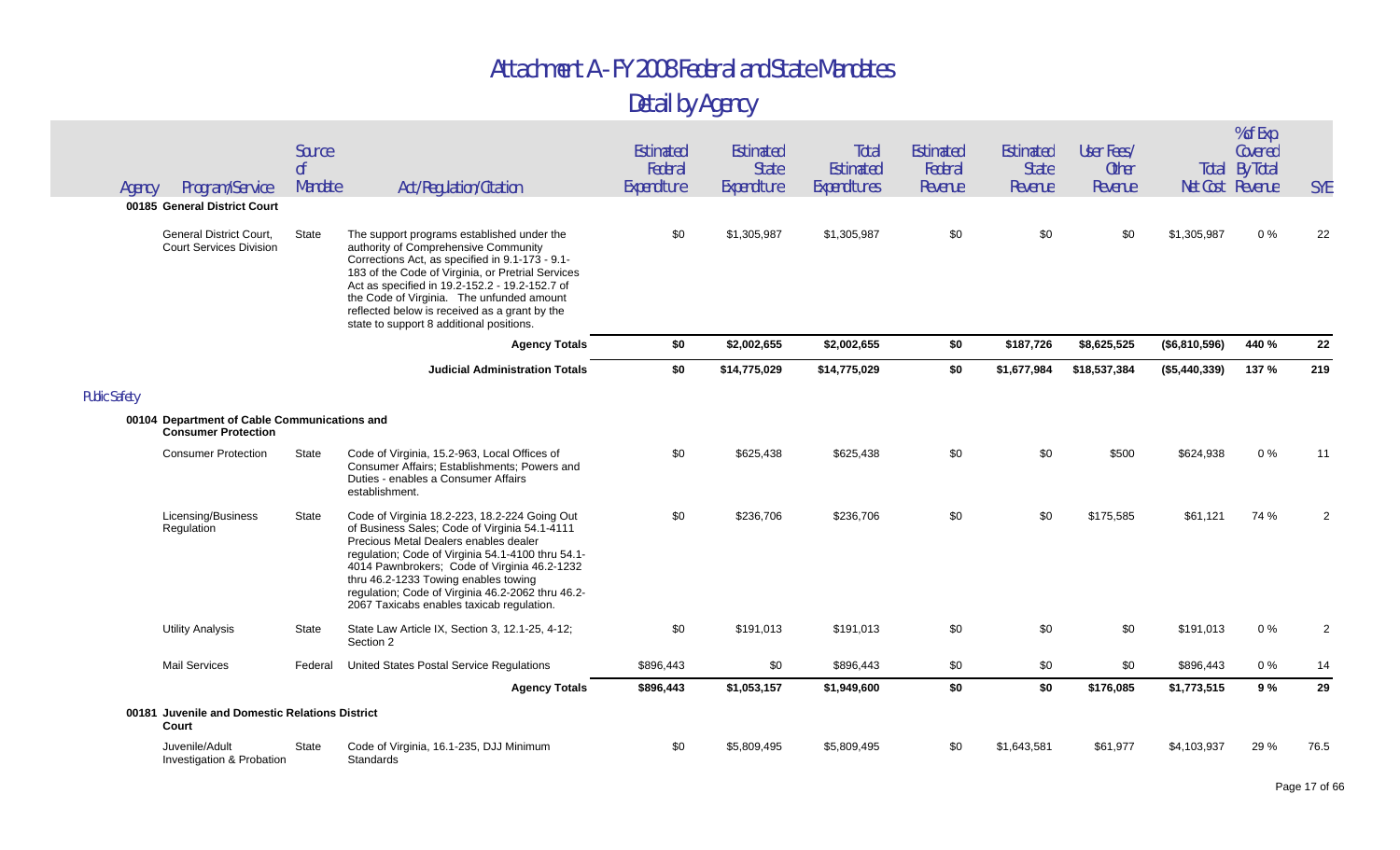| Agency | Program/Service                                             | Source<br>0 <sup>f</sup><br>Mandate | Act/Regulation/Citation                                                                                                                                                                                                                                                       | Estimated<br>Federal<br>Expenditure | Estimated<br><b>State</b><br>Expenditure | Total<br><b>Estimated</b><br>Expenditures | <b>Estimated</b><br>Federal<br>Revenue | Estimated<br><b>State</b><br>Revenue | User Fees/<br><b>Other</b><br>Revenue |              | % of Exp.<br>Covered<br><b>Total By Total</b><br>Net Cost Revenue | <b>SYE</b> |
|--------|-------------------------------------------------------------|-------------------------------------|-------------------------------------------------------------------------------------------------------------------------------------------------------------------------------------------------------------------------------------------------------------------------------|-------------------------------------|------------------------------------------|-------------------------------------------|----------------------------------------|--------------------------------------|---------------------------------------|--------------|-------------------------------------------------------------------|------------|
|        | 00181 Juvenile and Domestic Relations District<br>Court     |                                     |                                                                                                                                                                                                                                                                               |                                     |                                          |                                           |                                        |                                      |                                       |              |                                                                   |            |
|        | <b>Court Services</b><br>Management                         | <b>State</b>                        | Code of Virginia, 16.1-235, DJJ Minimum<br>Standards                                                                                                                                                                                                                          | \$0                                 | \$1,206,885                              | \$1,206,885                               | \$0                                    | \$0                                  | \$61,977                              | \$1,144,908  | 5 %                                                               | 14.5       |
|        | Long Term Residential<br>Placement                          | State                               | Code of Virginia, 16.1-310-315; DJJ Minimum<br>Standards, including federal pass-thru funding<br>for the USDA food program.                                                                                                                                                   | \$0                                 | \$2,076,231                              | \$2,076,231                               | \$29,478                               | \$428,597                            | \$121,869                             | \$1,496,287  | 28 %                                                              | 31.5       |
|        | Shelter Care and<br>Juvenile Detention<br><b>Facilities</b> | State                               | Code of Virginia, 16.1-310-315, 249; DJJ<br>Minimum Standards, including federal pass-thru<br>support for the USDA food program.                                                                                                                                              | \$0                                 | \$8,524,282                              | \$8,524,282                               | \$121,024                              | \$2,995,667                          | \$97,100                              | \$5,310,491  | 38 %                                                              | 131.5      |
|        | Juvenile/Adult Intake                                       | <b>State</b>                        | Code of Virginia, 16.235, DJJ Minimum<br>Standards                                                                                                                                                                                                                            | \$0                                 | \$2,028,439                              | \$2,028,439                               | \$0                                    | \$0                                  | \$61,977                              | \$1,966,462  | 3%                                                                | 30         |
|        | Court Hearings & Case<br>Processing                         | State                               | Code of Virginia, 16.1-235                                                                                                                                                                                                                                                    | \$0                                 | \$593,151                                | \$593,151                                 | \$0                                    | \$0                                  | \$212,847                             | \$380,304    | 36 %                                                              | 9.5        |
|        | <b>Supervised Release</b><br><b>Services</b>                | State                               | Code of Virginia, 16.1-235                                                                                                                                                                                                                                                    | \$0                                 | \$1,040,964                              | \$1,040,964                               | \$0                                    | \$214,299                            | \$86,250                              | \$740,415    | 29 %                                                              | 13         |
|        |                                                             |                                     | <b>Agency Totals</b>                                                                                                                                                                                                                                                          | \$0                                 | \$21,279,447                             | \$21,279,447                              | \$150,502                              | \$5,282,144                          | \$703,997                             | \$15,142,804 | 29 %                                                              | 306.5      |
|        | 00190 Police Department                                     |                                     |                                                                                                                                                                                                                                                                               |                                     |                                          |                                           |                                        |                                      |                                       |              |                                                                   |            |
|        | <b>Central Records</b>                                      | State                               | Citation: 19.2-387 thru 392<br>Description: Local law enforcement agencies<br>are required to report arrests to the Central<br>Criminal Records Exchange.                                                                                                                     | \$0                                 | \$2,342,029                              | \$2,342,029                               | \$0                                    | \$25,250                             | \$122,992                             | \$2,193,787  | 6 %                                                               | 40         |
|        | Chief's Office of<br>Research and Support                   | State                               | Citation: Code of Virginia 52-28 and 52-8.5<br>Description: Local law enforcement agencies<br>must report certain crimes and offenses to the<br>Department of State Police for statewide crime<br>reporting and for transmittal to the FBI Uniform<br>Crime Reporting System. | \$0                                 | \$7,677,195                              | \$7,677,195                               | \$0                                    | \$290,376                            | \$404,807                             | \$6,982,012  | 9%                                                                | 25         |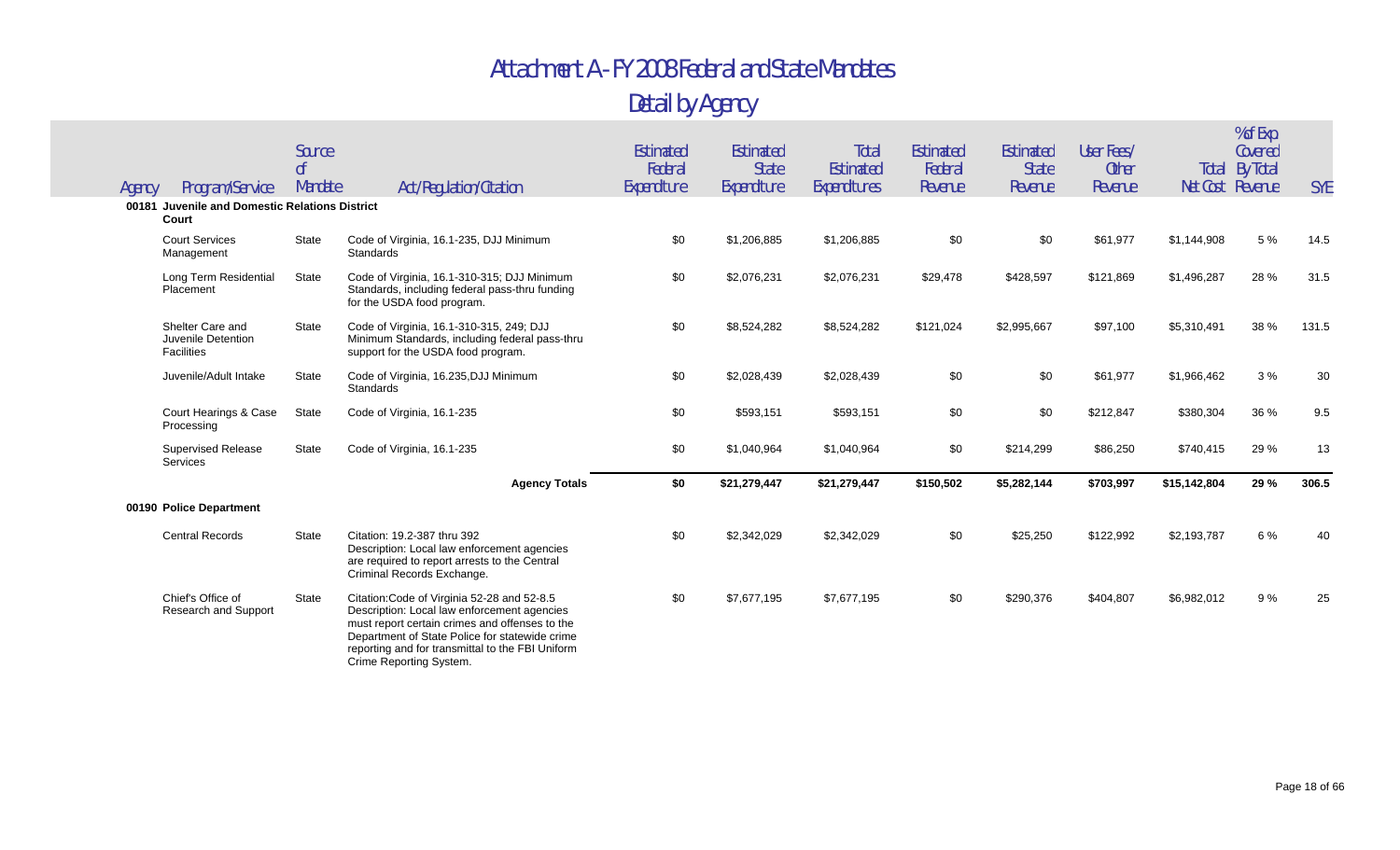| Program/Service<br>Agency                       | Source<br>0 <sup>f</sup><br>Mandate | Act/Regulation/Citation                                                                                                                                                                                                                                                                                                                                                                                                                                                      | Estimated<br>Federal<br>Expenditure | <b>Estimated</b><br><b>State</b><br>Expenditure | Total<br>Estimated<br>Expenditures | <b>Estimated</b><br>Federal<br>Revenue | Estimated<br><b>State</b><br>Revenue | User Fees/<br><b>Other</b><br>Revenue |             | % of Exp.<br>Covered<br><b>Total By Total</b><br>Net Cost Revenue | <b>SYE</b> |
|-------------------------------------------------|-------------------------------------|------------------------------------------------------------------------------------------------------------------------------------------------------------------------------------------------------------------------------------------------------------------------------------------------------------------------------------------------------------------------------------------------------------------------------------------------------------------------------|-------------------------------------|-------------------------------------------------|------------------------------------|----------------------------------------|--------------------------------------|---------------------------------------|-------------|-------------------------------------------------------------------|------------|
| 00190 Police Department                         |                                     |                                                                                                                                                                                                                                                                                                                                                                                                                                                                              |                                     |                                                 |                                    |                                        |                                      |                                       |             |                                                                   |            |
| <b>Criminal Justice</b><br>Academy              | State                               | Citation: Code of Virginia 9.1-114 Description:<br>Local law enforcement and criminal justice<br>personnel are required to meet training<br>requirements established by DCJS;<br>Citation: Code of Virginia 52-15 Description:<br>Local law enforcement agencies which desire<br>access to the Virginia Criminal Information<br>Network must comply with Department of State<br>Police regulations governing its operation. This<br>includes mandated training of operators. | \$0                                 | \$6,380,542                                     | \$6,380,542                        | \$0                                    | \$638,514                            | \$33,150                              | \$5,708,878 | 11 %                                                              | 47         |
| Reports of Missing<br>Children                  | State                               | Citation: Code of Virginia 15.2-1718<br>Description: Reports of missing children must be<br>forwarded by local enforcement agencies to a<br>Missing Children Information Clearinghouse<br>maintained by the Department of State Police.                                                                                                                                                                                                                                      | \$0                                 | \$22,739                                        | \$22,739                           | \$0                                    | \$2,273                              | \$0                                   | \$20,466    | 10 %                                                              | 0.37       |
| Reports of Terrorist Act                        | State                               | Citation: Code of Virginia 52-8.5<br>Description: Local governments must report<br>terrorist acts to the Department of State Police.                                                                                                                                                                                                                                                                                                                                         | \$0                                 | \$1,515                                         | \$1,515                            | \$0                                    | \$253                                | \$0                                   | \$1,262     | 17 %                                                              | 0.02       |
| Vehicle Coordinator                             | State                               | Citation: Code of Virginia 46.2-750.1<br>Description: Localities must certify that motor<br>vehicles will be used solely for police work to<br>receive unmarked vehicle plates from the<br>Division of Motor Vehicles.                                                                                                                                                                                                                                                       | \$0                                 | \$71,843                                        | \$71,843                           | \$0                                    | \$0                                  | \$0                                   | \$71,843    | 0%                                                                |            |
| Motor Carrier Section                           | State                               | Citation: Code of Virginia 46.2-1001<br>Description: Vehicles inspected by law<br>enforcement officers and found of defects must<br>be issued a 90 day sticker.                                                                                                                                                                                                                                                                                                              | \$0                                 | \$448,257                                       | \$448,257                          | \$0                                    | \$50,503                             | \$0                                   | \$397,754   | 11 %                                                              |            |
| Impound Section &<br><b>Wrecker Coordinator</b> | State                               | Citation: Code of Virginia 46.2-1200, 46.2-<br>1200.1, 46.2-1204, 46.2-1213<br>Description: The removal of inoperable vehicles<br>shall be done in accordance with State Code<br>which will insure that all proper documents are<br>completed and sent to DMV to prevent the<br>payment of undocumented claims.                                                                                                                                                              | \$0                                 | \$190,675                                       | \$190,675                          | \$0                                    | \$25,250                             | \$0                                   | \$165,425   | 13%                                                               | 2          |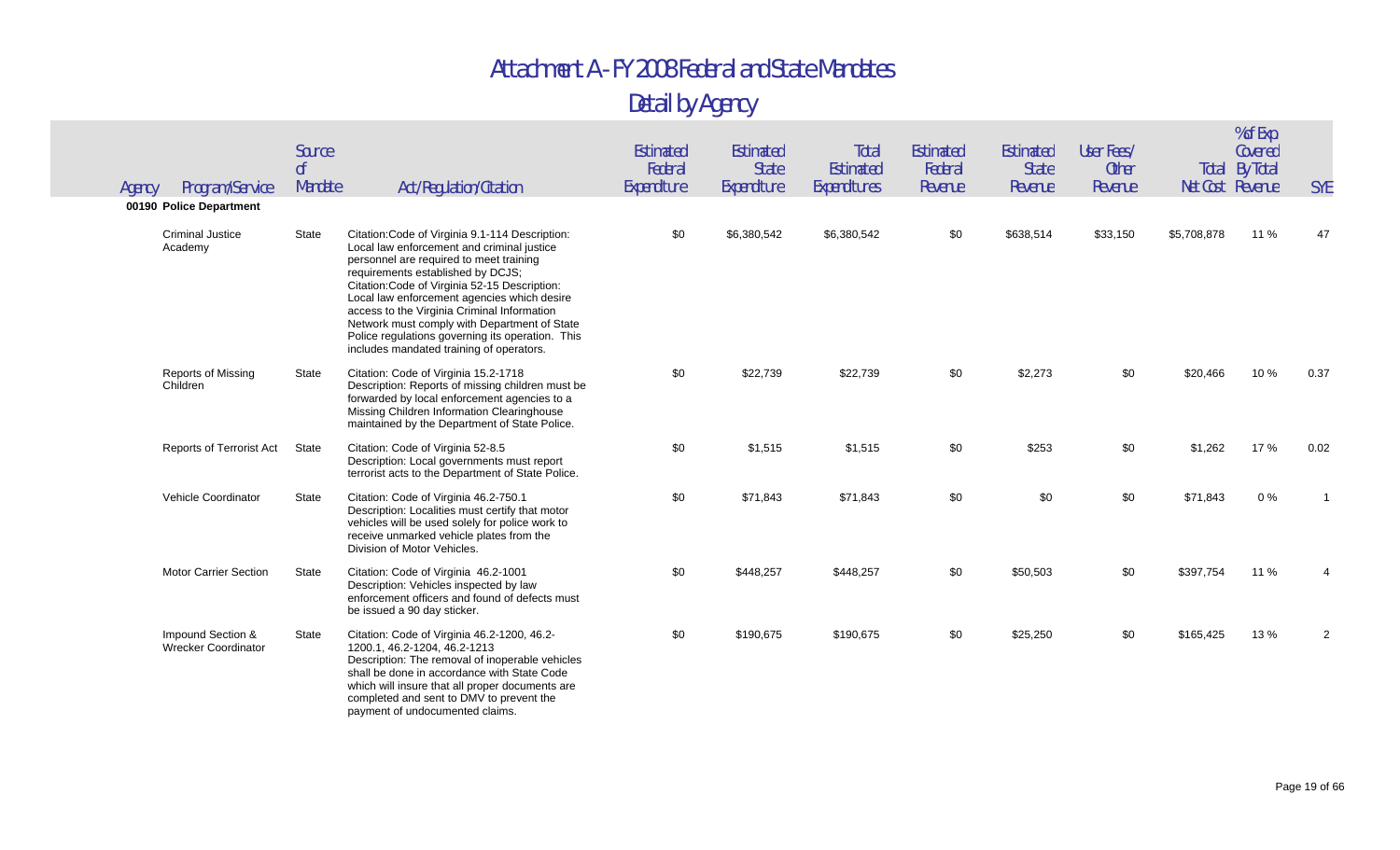| Agency | Program/Service                                  | Source<br>$\mathsf{nf}$<br>Mandate | Act/Regulation/Citation                                                                                                                                                                                                                                                                                                                                                                                                                                                          | Estimated<br>Federal<br>Expenditure | Estimated<br><b>State</b><br>Expenditure | Total<br>Estimated<br>Expenditures | <b>Estimated</b><br>Federal<br>Revenue | <b>Estimated</b><br><b>State</b><br>Revenue | User Fees/<br><b>Other</b><br>Revenue | Net Cost Revenue | % of Exp.<br>Covered<br><b>Total By Total</b> | <b>SYE</b>    |
|--------|--------------------------------------------------|------------------------------------|----------------------------------------------------------------------------------------------------------------------------------------------------------------------------------------------------------------------------------------------------------------------------------------------------------------------------------------------------------------------------------------------------------------------------------------------------------------------------------|-------------------------------------|------------------------------------------|------------------------------------|----------------------------------------|---------------------------------------------|---------------------------------------|------------------|-----------------------------------------------|---------------|
|        | 00190 Police Department                          |                                    |                                                                                                                                                                                                                                                                                                                                                                                                                                                                                  |                                     |                                          |                                    |                                        |                                             |                                       |                  |                                               |               |
|        | Alcohol Testing Unit &<br><b>DWI Coordinator</b> | State                              | Citation: Code of Virginia 18.2-267(B) and 18.2-<br>268.1<br>Description: The Department of General<br>Services, Division of Forensic Science, shall<br>determine the proper method and equipment to<br>be used in analyzing breath samples taken<br>pursuant to this section and shall advise the<br>respective police and sheriff's departments of<br>the same.                                                                                                                | \$0                                 | \$282,955                                | \$282,955                          | \$0                                    | \$6,125                                     | \$0                                   | \$276,830        | 2%                                            |               |
|        | Organized Crime Division Both                    |                                    | Citation: Article VIII, Section 8 of the Virginia<br>Constitution; Code of Virginia 19.2-368(including<br>19.2-386.1 through 368.14); and the Department<br>of Criminal Justice Services regulation VR 240-<br>04-2. Description: Local law enforcement<br>agencies seizing drug related cash or assets<br>under state law and through state courts are<br>required to comply with the policies and<br>procedures established by the Department of<br>Criminal Justice Services. | \$2.470.098                         | \$2,470,099                              | \$4,940,197                        | \$0                                    | \$517,651                                   | \$0                                   | \$4,422,546      | 10%                                           |               |
|        | Victim Services Section                          | State                              | Citation: Code of Virginia 19.2-11.01 and 19.2-<br>11.1<br>Description: Law enforcement officers must<br>notify victims of crime of their rights by<br>distribution of notices to each victim.                                                                                                                                                                                                                                                                                   | \$0                                 | \$500,836                                | \$500,836                          | \$0                                    | \$12,626                                    | \$0                                   | \$488,210        | 3%                                            |               |
|        | <b>Local Government</b><br>Lockup                | <b>Both</b>                        | Citation: Code of Virginia 53.1-68 and 53.1-182<br>and Department of corrections regulations VR<br>230-3-001 and 002.<br>Description: Local lockups must comply with all<br>state guidelines and participate in a compliance<br>audit.                                                                                                                                                                                                                                           | \$41,825                            | \$41,826                                 | \$83,651                           | \$0                                    | \$12,626                                    | \$0                                   | \$71,025         | 15 %                                          |               |
|        | Reports of Hate Crime                            | State                              | Citation: Code of Virginia 52-8.5<br>Description: Local governments must report<br>hate crimes to the Department of State Police.                                                                                                                                                                                                                                                                                                                                                | \$0                                 | \$7,623                                  | \$7,623                            | \$0                                    | \$1,136                                     | \$0                                   | \$6,487          | 15 %                                          | 0.09          |
|        | Patrol                                           | State                              | The bureau/division is responsible for<br>enforcement of selected laws of the Virginia<br>State Code and Fairfax County Code.                                                                                                                                                                                                                                                                                                                                                    | \$0                                 | \$101,321,559                            | \$101,321,559                      | \$0                                    | \$13,619,650                                | \$887,238                             | \$86,814,671     |                                               | 14 % 1,170.91 |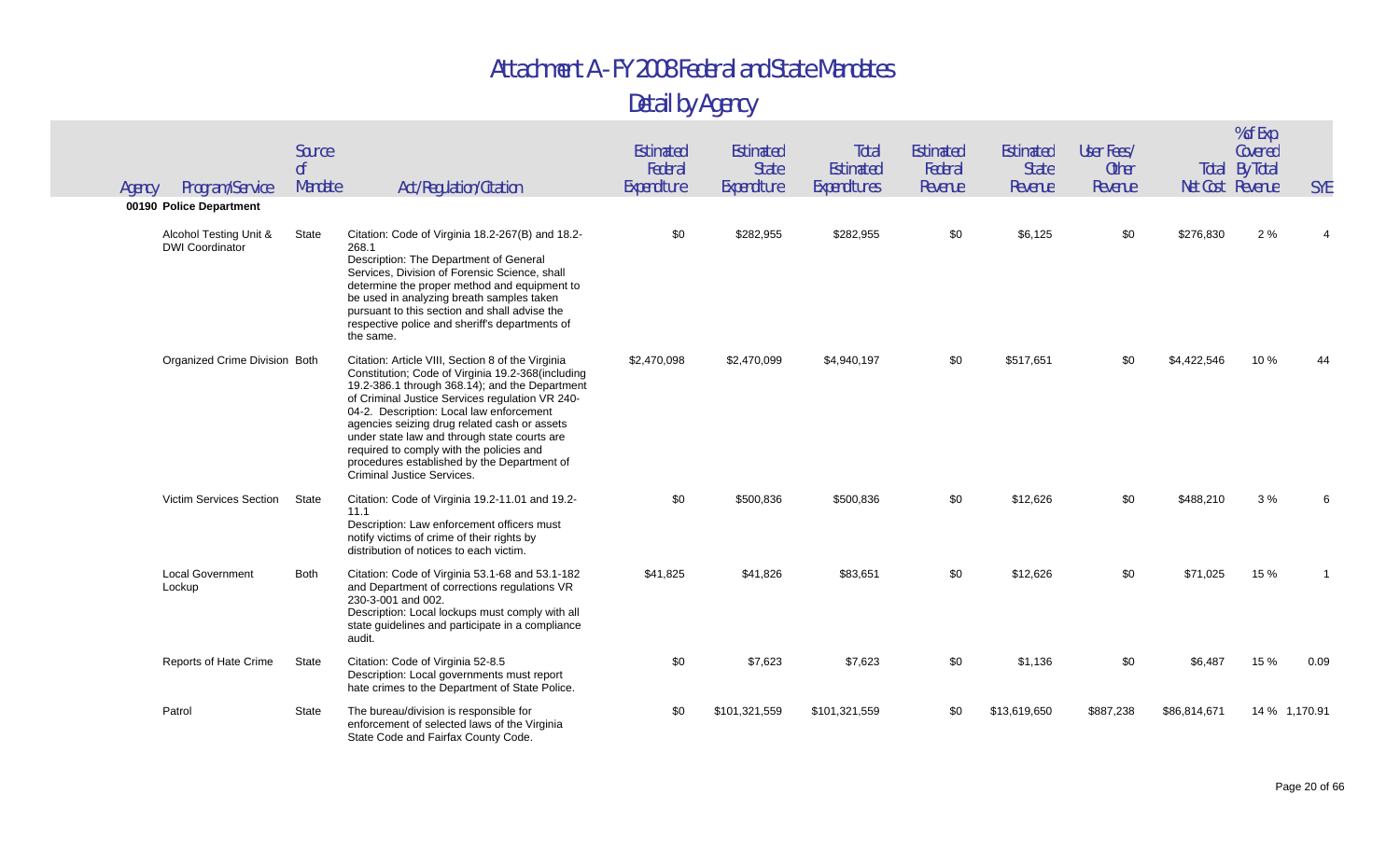|  |  | Detail by Agency |
|--|--|------------------|
|--|--|------------------|

| Agency | Program/Service                                      | Source<br>0 <sup>f</sup><br>Mandate | Act/Regulation/Citation                                                                                                                                                                                                                                                                                                                                                                                                                                                                                                           | <b>Estimated</b><br>Federal<br>Expenditure | Estimated<br><b>State</b><br>Expenditure | <b>Total</b><br><b>Estimated</b><br>Expenditures | Estimated<br>Federal<br>Revenue | Estimated<br><b>State</b><br>Revenue | User Fees/<br><b>Other</b><br>Revenue | Total         | % of Exp.<br>Covered<br>By Total<br>Net Cost Revenue | <b>SYE</b> |
|--------|------------------------------------------------------|-------------------------------------|-----------------------------------------------------------------------------------------------------------------------------------------------------------------------------------------------------------------------------------------------------------------------------------------------------------------------------------------------------------------------------------------------------------------------------------------------------------------------------------------------------------------------------------|--------------------------------------------|------------------------------------------|--------------------------------------------------|---------------------------------|--------------------------------------|---------------------------------------|---------------|------------------------------------------------------|------------|
|        | 00190 Police Department                              |                                     |                                                                                                                                                                                                                                                                                                                                                                                                                                                                                                                                   |                                            |                                          |                                                  |                                 |                                      |                                       |               |                                                      |            |
|        | <b>Animal Services</b>                               | State                               | Enforcement of the Virginia Comprehensive<br>Animal Laws, the Code of Virginia, and the<br>Code of the County of Fairfax as they pertain to<br>animal violations.                                                                                                                                                                                                                                                                                                                                                                 | \$0                                        | \$3,944,163                              | \$3,944,163                                      | \$0                             | \$429,272                            | \$339,947                             | \$3,174,944   | 20 %                                                 | 57         |
|        | <b>Operational Support</b>                           | State                               | The bureau/division is responsible for support<br>functions to assist other bureaus and divisions<br>with the enforcement of selected laws of the<br>Virginia State Code and Fairfax County Code                                                                                                                                                                                                                                                                                                                                  | \$0                                        | \$15,848,770                             | \$15,848,770                                     | \$0                             | \$1,161,558                          | \$2,709,591                           | \$11,977,621  | 24 %                                                 | 113        |
|        | <b>Administrative Support</b>                        | State                               | The bureau/division is responsible for support<br>functions to assist other bureaus and divisions<br>with the enforcement of selected laws of the<br>Virginia State Code and Fairfax County Code.                                                                                                                                                                                                                                                                                                                                 | \$0                                        | \$5,145,935                              | \$5,145,935                                      | \$0                             | \$270,890                            | \$467,420                             | \$4,407,625   | 14 %                                                 | 105        |
|        | Criminal Investigations                              | State                               | The bureau/division is responsible for<br>enforcement of selected laws of the Virginia<br>State Code and Fairfax County Code.                                                                                                                                                                                                                                                                                                                                                                                                     | \$0                                        | \$14,860,807                             | \$14,860,807                                     | \$0                             | \$1,426,444                          | \$84,735                              | \$13,349,628  | 10 %                                                 | 129.61     |
|        |                                                      |                                     | <b>Agency Totals</b>                                                                                                                                                                                                                                                                                                                                                                                                                                                                                                              | \$2,511,923                                | \$161,559,368                            | \$164,071,291                                    | \$0                             | \$18,490,397                         | \$5,049,880                           | \$140,531,014 | 14 %                                                 | 1,750      |
|        | 00191 Office of the Sheriff                          |                                     |                                                                                                                                                                                                                                                                                                                                                                                                                                                                                                                                   |                                            |                                          |                                                  |                                 |                                      |                                       |               |                                                      |            |
|        | Sheriff's Office 01 -<br>Leadership and<br>Oversight | State                               | Virginia Constitution Article VII, Section 4; Code<br>of Virginia 53.1-68 - 53.1-133; Code of Virginia<br>8.01-295; Code of Virginia 53.1-119 and 53.1-<br>120; 53.1-831; 14.1-50; 14.1-84.1-14, 1-84.6;<br>15.1-131.8; 23-235; JLARC. All establish<br>mandates and guidelines for the establishment<br>of and to govern the Sheriff's Office and it's<br>functions. Incorporates the Office of the Sheriff,<br>two Lt. Colonels, an Administrative Assistant,<br>Liaison to the CJAB/CCJB and Internal<br>Affairs/EEO-AA staff. | \$0                                        | \$1,025,577                              | \$1,025,577                                      | \$0                             | \$175,882                            | \$0                                   | \$849,695     | 17 %                                                 |            |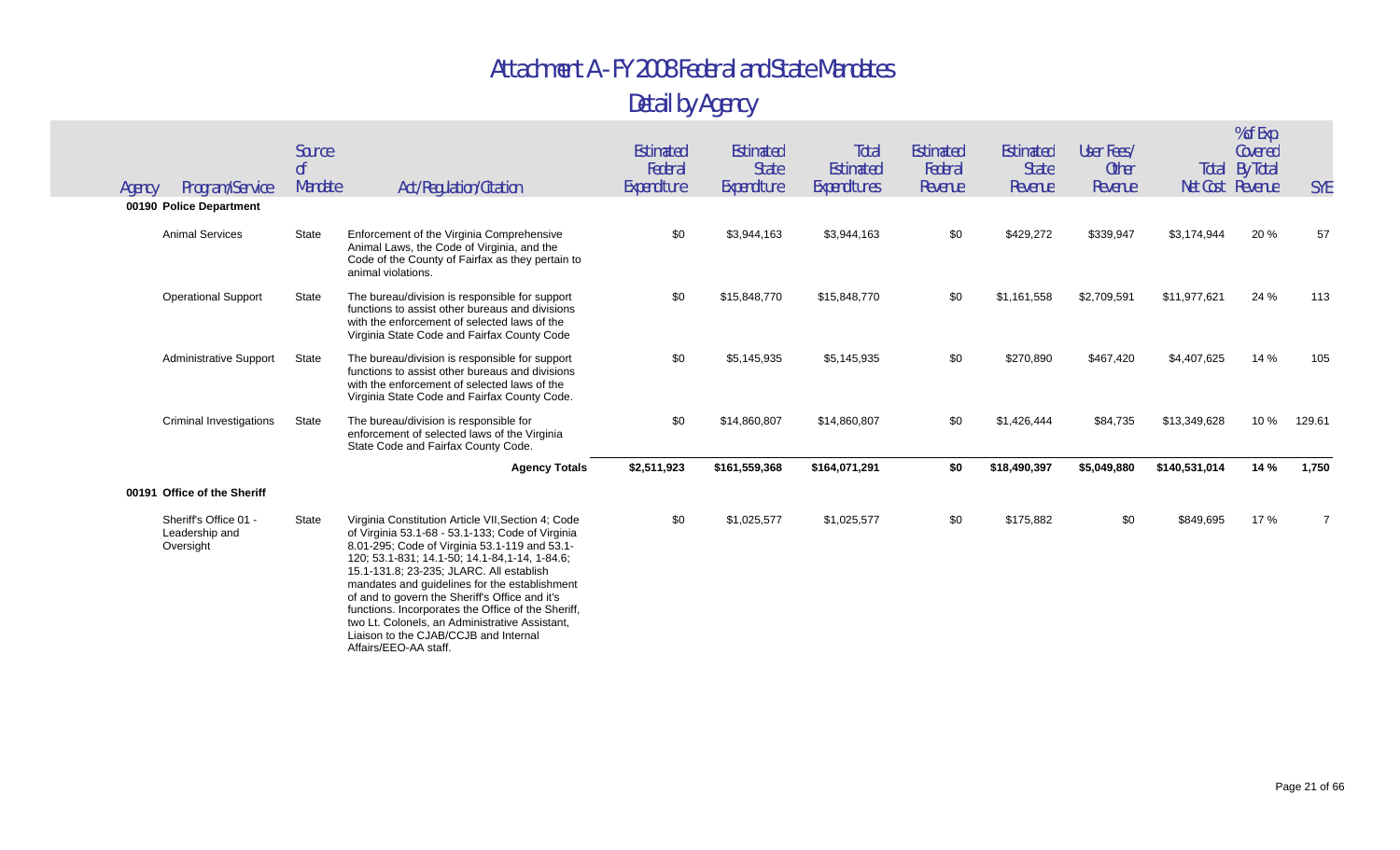| Agency | Program/Service<br>00191 Office of the Sheriff                            | Source<br>0 <sup>f</sup><br>Mandate | Act/Regulation/Citation                                                                                                                                                                                                                                                                                                                                                                                                                                                                                                                                                                                                                            | Estimated<br>Federal<br>Expenditure | Estimated<br><b>State</b><br>Expenditure | Total<br>Estimated<br>Expenditures | <b>Estimated</b><br>Federal<br>Revenue | Estimated<br><b>State</b><br>Revenue | User Fees/<br><b>Other</b><br>Revenue |             | % of Exp.<br>Covered<br><b>Total By Total</b><br>Net Cost Revenue | <b>SYE</b> |
|--------|---------------------------------------------------------------------------|-------------------------------------|----------------------------------------------------------------------------------------------------------------------------------------------------------------------------------------------------------------------------------------------------------------------------------------------------------------------------------------------------------------------------------------------------------------------------------------------------------------------------------------------------------------------------------------------------------------------------------------------------------------------------------------------------|-------------------------------------|------------------------------------------|------------------------------------|----------------------------------------|--------------------------------------|---------------------------------------|-------------|-------------------------------------------------------------------|------------|
|        | Sheriff's Office 02 -<br>Organizational<br>Development and<br>Management  | Federal                             | Department of Corrections Minimum Standards,<br>Code of Virginia 4.1-50; Chapter 10, 16.1-222;<br>Chapter 11, 16.1-226; Chapter 21 2.1-340 and<br>2.1-377; JLARC; 53.1-68 et.seq.; 53.1-80 - 53.1-<br>83; Code of Virginia section 15.1-131.8; ADA<br>Part 1910, Title 29, Federal Code; Code of<br>Virginia 53.1-68-182; Code of Virginia 9-170. All<br>establish guidelines and mandates to govern the<br>Sheriff's Office, but not limited to areas of<br>budgeting and audits of financial activity; human<br>resources, training, hiring and screening;<br>medical requirements for staff, ADA,<br>administration and information technology. | \$6,299,976                         | \$0                                      | \$6,299,976                        | \$1,030,811                            | \$0                                  | \$0                                   | \$5,269,165 | 16 %                                                              | 43         |
|        | Sheriff's Office 03 -<br><b>Courts Security</b>                           | State                               | Constitution of Virginia, Article VII, paragragh 4,<br>Code of Virginia, 53.1-119 and 53.1-120;<br>establishes mandates and guidelines for the<br>establishment and operation of the Sheriff's<br>Office in areas, but not limited to, areas of<br>Courthouse security and facility/perimeter<br>security.                                                                                                                                                                                                                                                                                                                                         | \$0                                 | \$6,967,764                              | \$6,967,764                        | \$0                                    | \$2,480,388                          | \$972,432                             | \$3,514,944 | 50 %                                                              | 84         |
|        | Sheriff's Office 04 - Legal State<br>Process Service/Civil<br>Enforcement |                                     | Constitution of Virginia, Article VII, section 4;<br>Code of Virginia, Title 8.01, Title 55; Code of<br>Virginia 53.1-119; 53.1-120; Chapters 8.01,<br>15.1, 16.1 and Common Law. Establishes<br>guidelines and mandates for operations in areas<br>of but not limited to, execution and service of<br>civil process.                                                                                                                                                                                                                                                                                                                              | \$0                                 | \$2,570,585                              | \$2,570,585                        | \$0                                    | \$1,127,449                          | \$66,271                              | \$1,376,865 | 46 %                                                              | 31         |
|        | Sheriff's Office 05 -<br>Community<br>Corrections/Housing<br>Alternatives | State                               | Code of Virginia 53.1-131; 53.1-132.2;<br>Comprehensive Community Corrections Act for<br>Local Responsible Offenders 53.1-180 - 53.1-<br>185.3; Code of Virginia 53.1-182.1; Code of<br>Virginia 19.2-354; Code of Virginia 19.2-303.<br>Establish guidelines and mandates for the<br>operation of areas but not limited to alternative<br>sentencing programs, work release, fines<br>options and other revenue resources.<br>Incorporates division commanders,<br>administrative staff, community services and<br>residential.                                                                                                                   | \$0                                 | \$5,208,406                              | \$5,208,406                        | \$0                                    | \$1,514,003                          | \$0                                   | \$3,694,403 | 29 %                                                              | 47         |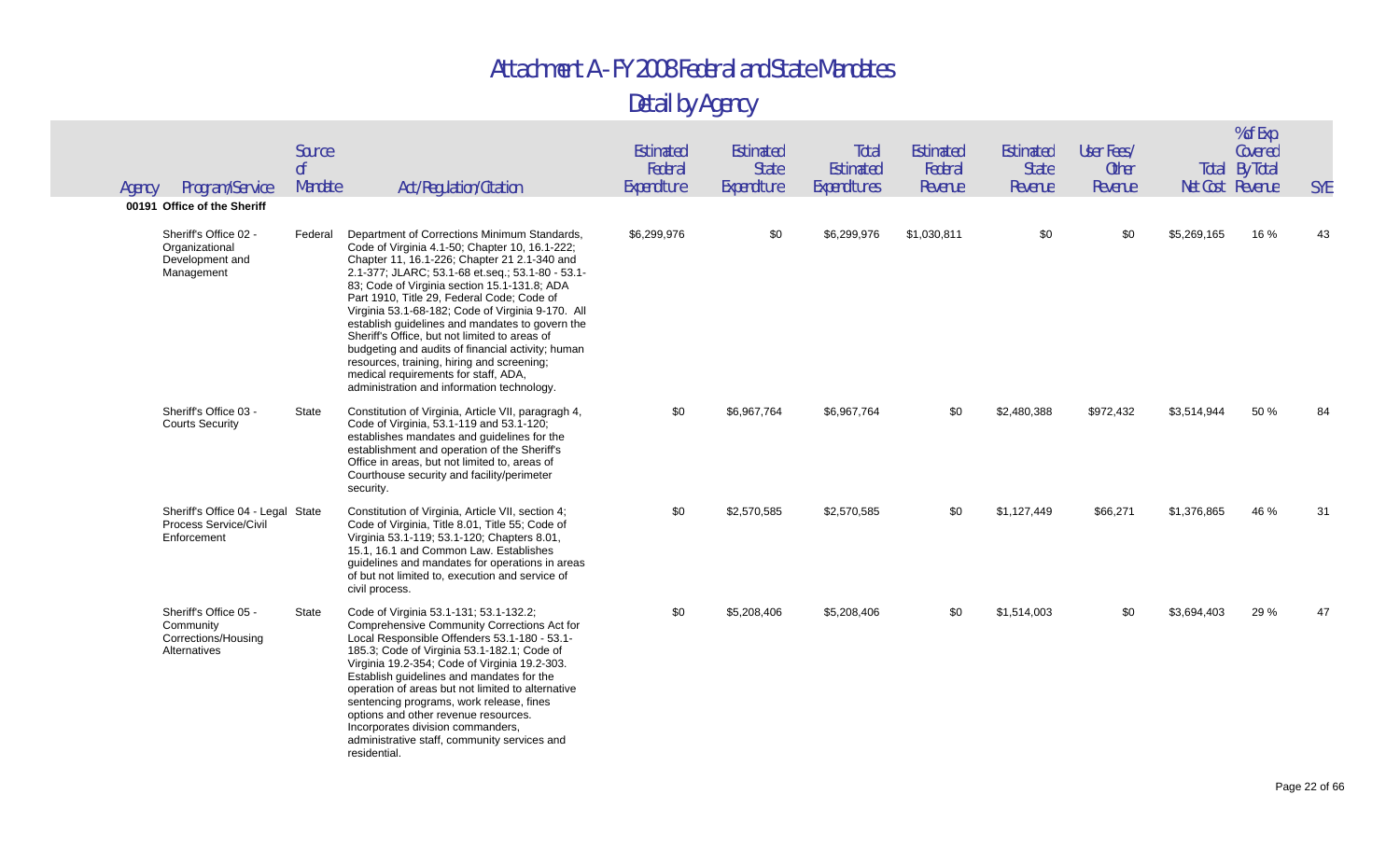| Agency | Program/Service                                                                                 | Source<br>0 <sup>f</sup><br>Mandate | Act/Regulation/Citation                                                                                                                                                                                                                                                                                                                                                                                                                                                                                                                                                                                                                                                                                                                                    | Estimated<br>Federal<br>Expenditure | Estimated<br><b>State</b><br>Expenditure | Total<br>Estimated<br>Expenditures | Estimated<br>Federal<br>Revenue | Estimated<br><b>State</b><br>Revenue | User Fees/<br><b>Other</b><br>Revenue | Total        | % of Exp.<br>Covered<br>By Total<br>Net Cost Revenue | <b>SYE</b> |
|--------|-------------------------------------------------------------------------------------------------|-------------------------------------|------------------------------------------------------------------------------------------------------------------------------------------------------------------------------------------------------------------------------------------------------------------------------------------------------------------------------------------------------------------------------------------------------------------------------------------------------------------------------------------------------------------------------------------------------------------------------------------------------------------------------------------------------------------------------------------------------------------------------------------------------------|-------------------------------------|------------------------------------------|------------------------------------|---------------------------------|--------------------------------------|---------------------------------------|--------------|------------------------------------------------------|------------|
|        | 00191 Office of the Sheriff<br>Sheriff's Office 06 -<br>Housing for Incarcerated<br>Individuals | State                               | Code of Virginia 53.1-93; Constitution of<br>Virginia, Article VII, Section 4; Department of<br>Corrections Minimum Standards; JLARC.<br>Establish mandates and guidelines for the<br>operation and construction of areas but not<br>limited to jails and lockups and any satellite<br>housing facility under the authority of the<br>Sheriff's Office. Also establish guidelines and<br>mandates for the accepted practices for Sheriffs<br>in jurisdictions with jails, lockups and detention<br>facilities. Incorporates division commander,<br>administrative support and all confinement staff.<br>In FY 2004, State Code Section 53.1-131.1 was<br>amended to allow local jurisdictions to charge<br>incarcerated individuals a \$1 per day room and | \$0                                 | \$26,627,643                             | \$26,627,643                       | \$0                             | \$9,582,894                          | \$2,161,408                           | \$14,883,341 | 44 %                                                 | 311        |
|        | Sheriff's Office 07 -<br><b>Mandated Services</b>                                               | State                               | board fee to defray housing costs.<br>Code of Virginia 53.1-68 - 53.1-133; Department<br>of Corrections Minimum Standards for Jails and<br>Lock-ups, Code of Virginia 53.1-5; Department<br>of Corrections, Minimum Standards for Jails and<br>Lock-ups, Part IV Article 2 and 3, United States<br>Constitution. Amendments 1 and 14, 53.1-68 et.<br>seq., 53.1-80 - 53.1-83; Code of Virginia 53.1-<br>127.1; Department of Corrections, Minimum<br>Standards for Local Jails and Lock-ups Article 6,<br>sections 4.23 - 4.28; JLARC.<br>All establish rules and guidelines for accepted<br>practices for Sheriffs in jurisdictions with local<br>jail, lockups and detention facilities. Incorporates<br>all inmate services branch functions.           | \$0                                 | \$2,438,037                              | \$2,438,037                        | \$0                             | \$612,044                            | \$0                                   | \$1,825,993  | 25 %                                                 | 22         |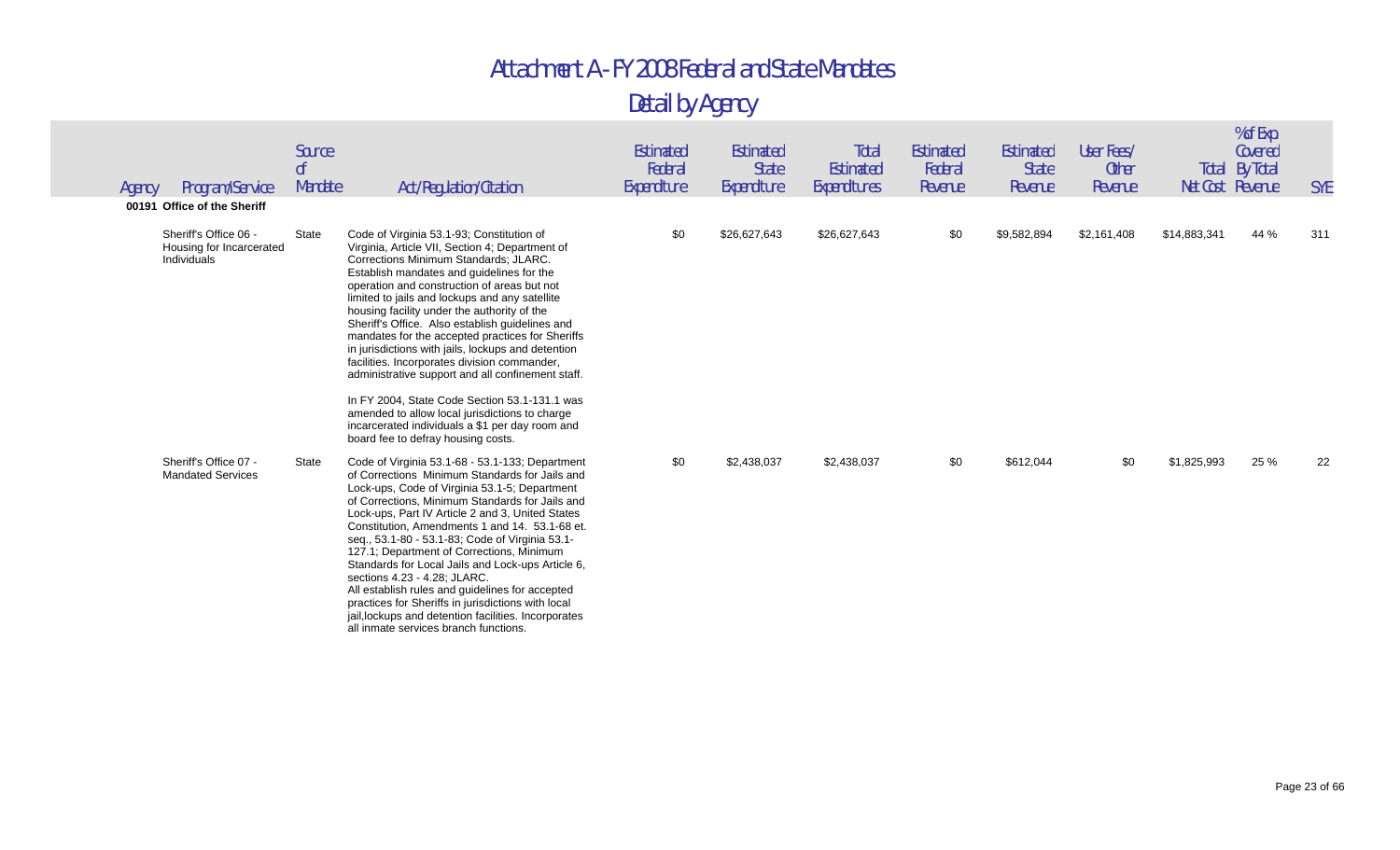Detail by Agency

|        |                                                                          |                                     | tested in prior years. The additional workload<br>for these increases in inmate processes will be<br>performed as much as possible within current<br>funding adopted for this service area until<br>additional staffing is approved.                                                                                                                                                                                                                                                                                                                                                                                                                                                                                                                                                                                                                                                               |                                            |                                          |                                    |                                        |                                             |                                       |                  |                                        |            |
|--------|--------------------------------------------------------------------------|-------------------------------------|----------------------------------------------------------------------------------------------------------------------------------------------------------------------------------------------------------------------------------------------------------------------------------------------------------------------------------------------------------------------------------------------------------------------------------------------------------------------------------------------------------------------------------------------------------------------------------------------------------------------------------------------------------------------------------------------------------------------------------------------------------------------------------------------------------------------------------------------------------------------------------------------------|--------------------------------------------|------------------------------------------|------------------------------------|----------------------------------------|---------------------------------------------|---------------------------------------|------------------|----------------------------------------|------------|
|        |                                                                          |                                     | In addition to current state mandates, the Code<br>of Virginia has established new mandates for<br>Central Criminal Records Exchange and new<br>penalties for driving while intoxicated. Code<br>19.2-390 Previously violations of title code 18.2-<br>266 (DUI) were not reportable. New law<br>effective July 1, 2004 makes arrests under this<br>code reportable and requires that fingerprints be<br>sent electronically via Live Scan resulting in an<br>estimated 5000 additional fingerprints. A<br>second law effective July 1, 2004 established<br>mandatory minimum sentencing for DUI<br>convictions in which no good time is earned.<br>The new lower DUI BAC threshold will result in<br>five day mandatory minimum sentences. This is<br>projected to result in an increase in inmate ADP<br>of 89.6 inmates per day based on DMB<br>projections using ASAP staistics of individuals |                                            |                                          |                                    |                                        |                                             |                                       |                  |                                        |            |
|        | Sheriff's Office 08 -<br>Housing and Care of<br>Incarcerated Individuals | State                               | Code of Virginia sections 53.1-192-197, 53.1-<br>198-202; 53.1-133; 53.1-113; 53.1-93; 53.1-68<br>et.seq., 53.1-80 - 53.1-83; 443 F. supplement<br>965 (1977); Part IV, article V, Code of Virginia<br>Department of Corrections, Minimum Standards.<br>All establish mandates and guidelines for the<br>accepted practices for Sheriff's Offices with, but<br>not limited to jurisdiction with local jails, lockups<br>and detention/correctional facility. Incorporates<br>all functions within the inmate intake and<br>classification branch.                                                                                                                                                                                                                                                                                                                                                  | \$0                                        | \$6,317,113                              | \$6,317,113                        | \$0                                    | \$1,514,003                                 | \$15,973                              | \$4,787,137      | 24 %                                   | 57         |
| Agency | Program/Service<br>00191 Office of the Sheriff                           | Source<br>0 <sup>f</sup><br>Mandate | Act/Regulation/Citation                                                                                                                                                                                                                                                                                                                                                                                                                                                                                                                                                                                                                                                                                                                                                                                                                                                                            | <b>Estimated</b><br>Federal<br>Expenditure | Estimated<br><b>State</b><br>Expenditure | Total<br>Estimated<br>Expenditures | <b>Estimated</b><br>Federal<br>Revenue | <b>Estimated</b><br><b>State</b><br>Revenue | User Fees/<br><b>Other</b><br>Revenue | Net Cost Revenue | % of Exp.<br>Covered<br>Total By Total | <b>SYE</b> |

**00192 Fire and Rescue Department**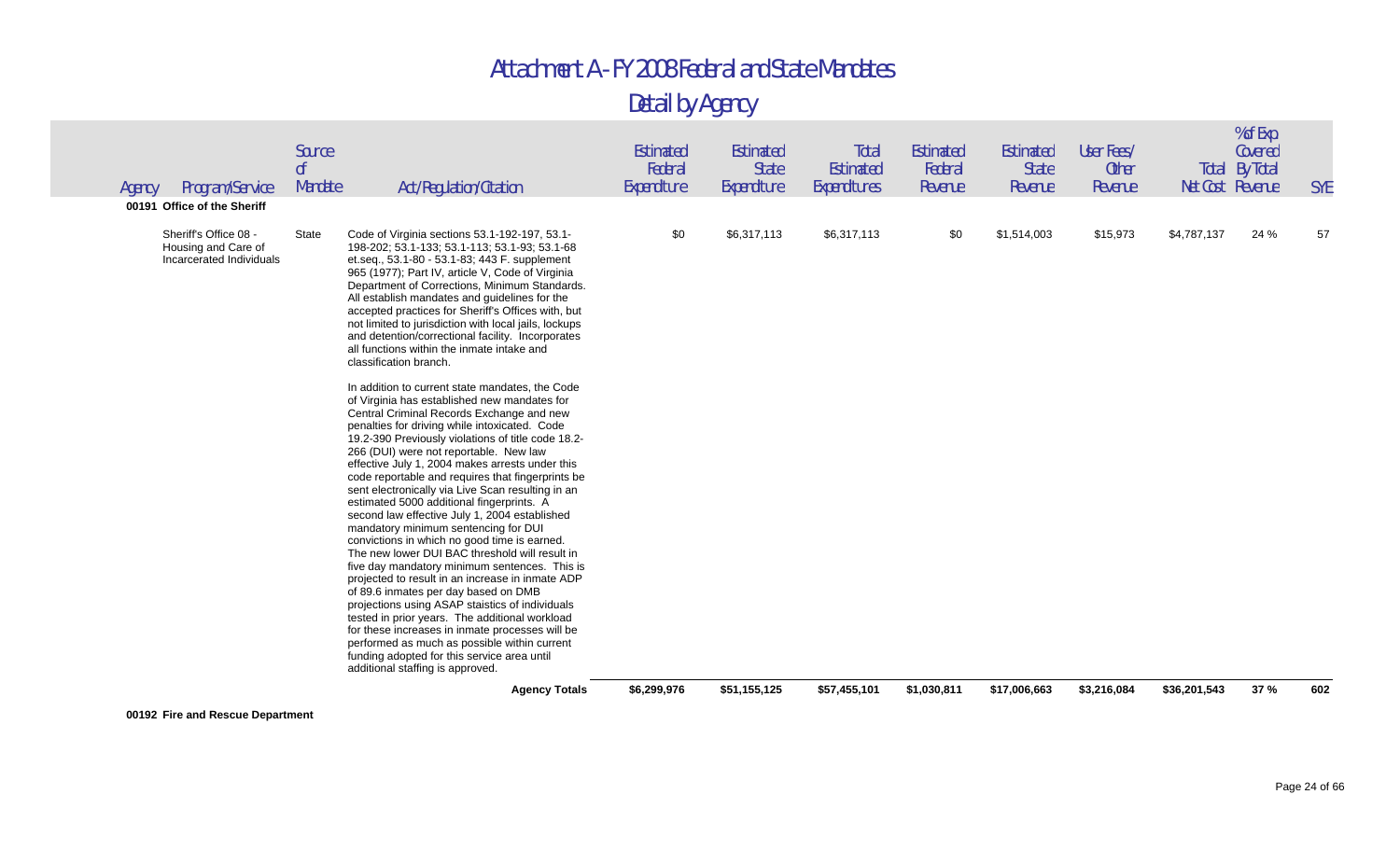| Program/Service<br>Agency                             | Source<br>0 <sup>f</sup><br>Mandate | Act/Regulation/Citation                                                                                                                                                                                                                                                                                                                                                                                                                                                                                                                                        | Estimated<br>Federal<br>Expenditure | Estimated<br><b>State</b><br>Expenditure | Total<br>Estimated<br>Expenditures | Estimated<br>Federal<br>Revenue | Estimated<br><b>State</b><br>Revenue | User Fees/<br><b>Other</b><br>Revenue |              | % of Exp.<br>Covered<br><b>Total By Total</b><br>Net Cost Revenue | <b>SYE</b> |
|-------------------------------------------------------|-------------------------------------|----------------------------------------------------------------------------------------------------------------------------------------------------------------------------------------------------------------------------------------------------------------------------------------------------------------------------------------------------------------------------------------------------------------------------------------------------------------------------------------------------------------------------------------------------------------|-------------------------------------|------------------------------------------|------------------------------------|---------------------------------|--------------------------------------|---------------------------------------|--------------|-------------------------------------------------------------------|------------|
| 00192 Fire and Rescue Department                      |                                     |                                                                                                                                                                                                                                                                                                                                                                                                                                                                                                                                                                |                                     |                                          |                                    |                                 |                                      |                                       |              |                                                                   |            |
| <b>Public Safety</b><br>Occupational Health<br>Center | Both                                | OSHA General Duty Clause (29 USC 654 (A)<br>(1); OSHA Fire Brigade Standard (29 CFR<br>1910.156 (2,e); Code of Virginia - Line of Duty<br>Act (65.2-402); NFPA 1500 Standard on Fire<br>Department Occupational Safety and Health<br>Programs; NFPA 1582 Standard on Medical<br>Requirements for Fire Fighters; OSHA<br>Respiratory Protection (29 CFR 1910.134).                                                                                                                                                                                              | \$1,588,123                         | \$1,588,123                              | \$3,176,246                        | \$0                             | \$0                                  | \$0                                   | \$3,176,246  | $0\%$                                                             | 11         |
| Safety and Infection<br>Control Program               | Both                                | OSHA General Duty Clause (29 USC 654 (A)<br>(1); Virginia Senate Joint Resolution No 120<br>(regarding toxic exposures); NFPA 1581<br>Standard on Fire Department Infection Control<br>Programs; NFPA 1521 Standard on Fire<br>Department Safety Officers; OSHA<br>Occupational Noise Exposure (29 CFR<br>1910.95); OSHA Asbestos Standard (29 CFR<br>1910.10); OSHA Personal Protective Equipment<br>(29 CFR 1910.132 and 1910.140); OSHA<br>Sanitation requirements/inspections of facilities<br>(29 CFR 1910.141); OSHA Confined Space (29<br>CFR 1910.146) | \$519,057                           | \$531,598                                | \$1,050,655                        | \$0                             | \$0                                  | \$0                                   | \$1,050,655  | 0%                                                                | 11         |
| <b>Emergency Medical</b><br>Services                  | State                               | Code of Virginia 32.1-111.1 thru 32.1-111.15 &<br>32.1-116.1 thru 32.1-116.3;<br>Department of Health Emergency Medical<br>Services Regulations 12 VAC 5-30-10.                                                                                                                                                                                                                                                                                                                                                                                                | \$0                                 | \$37,063,259                             | \$37,063,259                       | \$0                             | \$0                                  | \$10,600,000                          | \$26,463,259 | 29 %                                                              | 348        |
| Career EMT (B) Re-<br>certification                   | State                               | Virginia EMS Rules & Regulations 12 VAC 5-31                                                                                                                                                                                                                                                                                                                                                                                                                                                                                                                   | \$0                                 | \$715,135                                | \$715,135                          | \$0                             | \$0                                  | \$0                                   | \$715,135    | $0\%$                                                             | 5          |
| Career CPR Re-<br>certification                       | State                               | Virginia EMS Rules & Regulations 12 VAC 5-31.<br>This training takes place every other year (Even<br>Years).                                                                                                                                                                                                                                                                                                                                                                                                                                                   | \$0                                 | \$183,563                                | \$183,563                          | \$0                             | \$0                                  | \$0                                   | \$183,563    | $0\%$                                                             | 2.9        |
| Volunteer EMT (B) Re-<br>certification                | State                               | Virginia EMS Rules & Regulations 12 VAC 5-31                                                                                                                                                                                                                                                                                                                                                                                                                                                                                                                   | \$0                                 | \$25,219                                 | \$25,219                           | \$0                             | \$0                                  | \$0                                   | \$25,219     | $0\%$                                                             | 1.33       |
| Volunteer CPR Re-<br>certification                    | <b>State</b>                        | Virginia EMS Rules & Regulations 12 VAC 5-31                                                                                                                                                                                                                                                                                                                                                                                                                                                                                                                   | \$0                                 | \$7,758                                  | \$7,758                            | \$0                             | \$0                                  | \$0                                   | \$7,758      | $0\%$                                                             | 0.17       |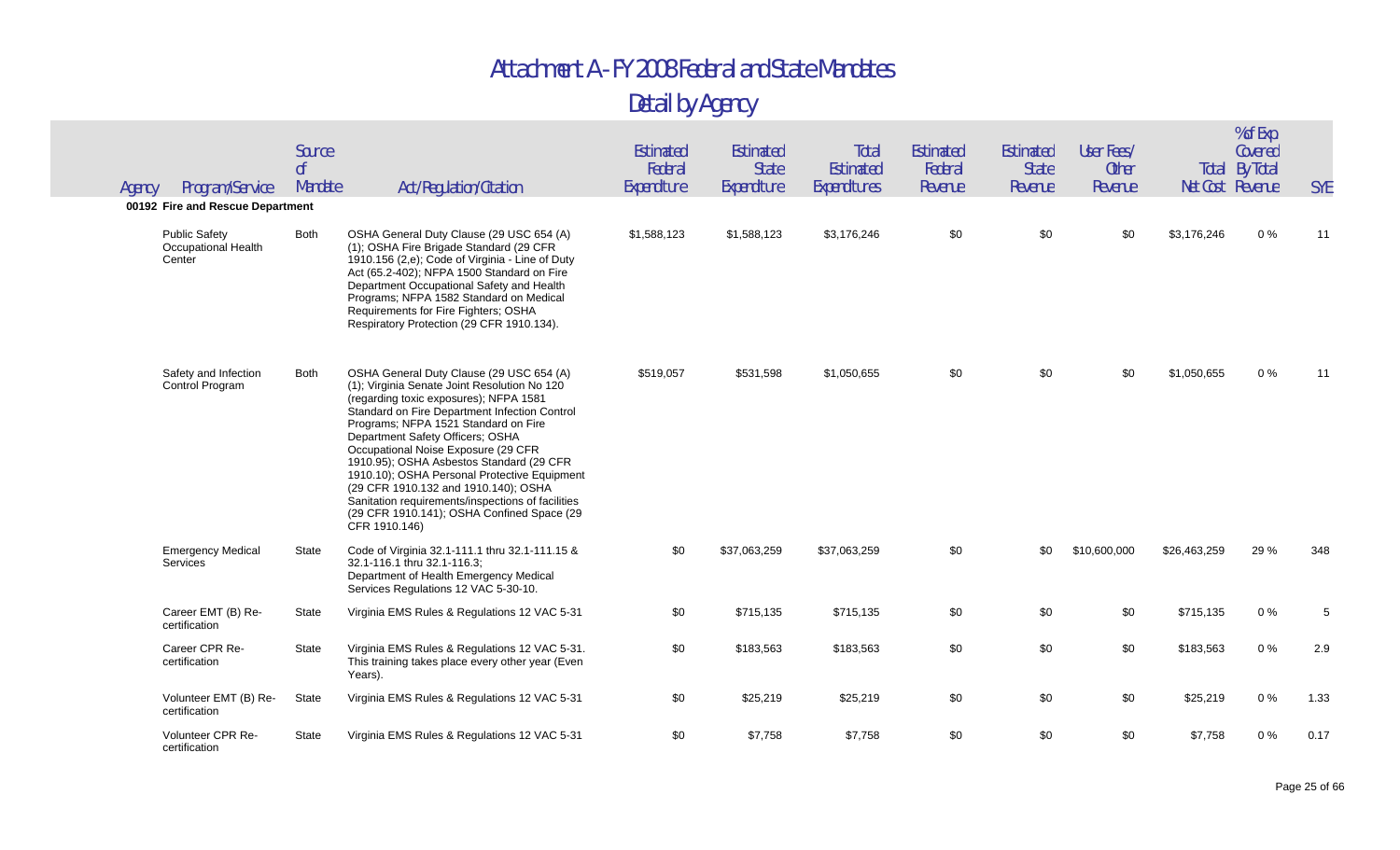|                                                                                                 | Source<br>0 <sup>f</sup> |                                                                                                                                                                                                                                                                                                                 | Estimated<br>Federal | Estimated<br><b>State</b> | Total<br>Estimated | Estimated<br>Federal | Estimated<br><b>State</b> | User Fees/<br><b>Other</b> |             | % of Exp.<br>Covered<br><b>Total By Total</b> |            |
|-------------------------------------------------------------------------------------------------|--------------------------|-----------------------------------------------------------------------------------------------------------------------------------------------------------------------------------------------------------------------------------------------------------------------------------------------------------------|----------------------|---------------------------|--------------------|----------------------|---------------------------|----------------------------|-------------|-----------------------------------------------|------------|
| Program/Service<br>Agency<br>00192 Fire and Rescue Department                                   | Mandate                  | Act/Regulation/Citation                                                                                                                                                                                                                                                                                         | Expenditure          | Expenditure               | Expenditures       | Revenue              | Revenue                   | Revenue                    |             | Net Cost Revenue                              | <b>SYE</b> |
| Monthly Calibration of<br><b>Atmospheric Gas Meters</b>                                         | Federal                  | OSHA 1910-120,146,269. 1926.65, Meter<br>Manufactures recommendations, NFPA 1500                                                                                                                                                                                                                                | \$167,646            | \$0                       | \$167,646          | \$0                  | \$0                       | \$0                        | \$167,646   | 0%                                            | 1.56       |
| <b>Fire Prevention</b><br>Inspection and<br><b>Witnessed Systems</b><br><b>Tests Activities</b> | State                    | Statewide Fire Prevention Code; Uniform<br>Statewide Building Code; Authority: Title 27 of<br>the Code of Virginia                                                                                                                                                                                              | \$0                  | \$3,358,154               | \$3,358,154        | \$0                  | \$0                       | \$3,300,000                | \$58,154    | 98 %                                          | 43.6       |
| Fire and Haz Mat<br>Investigation and<br><b>Enforcement Activities</b>                          | <b>Both</b>              | Title 27 Code of Virginia; Title 18 Code of<br>Virginia; Statewide Fire Prevention Code; SARA<br>Title III; 49 CFR, Federal Motor Carrier Safety                                                                                                                                                                | \$2,521,109          | \$50,000                  | \$2,571,109        | \$0                  | \$0                       | \$18,675                   | \$2,552,434 | 1%                                            | 19         |
| Fairfax Joint Local<br><b>Emergency Planning</b><br>Committee (FJLEPC)                          | Federal                  | Superfund Amendments and Reauthorization<br>Act (SARA) Title III; Emergency Planning and<br>Community Right-To-Know Act (EPCRA)                                                                                                                                                                                 | \$50,000             | \$0                       | \$50,000           | \$0                  | \$0                       | \$0                        | \$50,000    | 0%                                            | 0.87       |
| <b>Fire Marshal Plans</b><br>Review                                                             | <b>State</b>             | Uniform Statewide Building Code; Statewide<br><b>Fire Prevention Code</b>                                                                                                                                                                                                                                       | \$0                  | \$534,421                 | \$534,421          | \$0                  | \$0                       | \$550,000                  | (\$15,579)  | 103 %                                         | 8          |
| <b>Advanced Life Support</b><br><b>Initial Certification</b><br>Training                        | State                    | Virginia EMS Rules & Regulations 12 VAC 5-31                                                                                                                                                                                                                                                                    | \$0                  | \$999,995                 | \$999,995          | \$0                  | \$0                       | \$0                        | \$999,995   | $0\%$                                         | 11.1       |
| Advanced Life Support<br><b>Continual Education</b><br>Training & Recertification               | State                    | Virginia EMS Rules & Regulations 12 VAC 5-31                                                                                                                                                                                                                                                                    | \$0                  | \$1,508,925               | \$1,508,925        | \$0                  | \$0                       | \$0                        | \$1,508,925 | 0%                                            | 8.3        |
| Annual Testing of SCBA Federal<br>Airpacks and Regulators                                       |                          | OSHA 1910.134; DOT 49 CFR 171-179; 14<br>CFR part 103; CGA -C-6-1968, C-8-1962, C-6.2<br>-2003; NFPA 1981, 1500, 1989, 1404.                                                                                                                                                                                    | \$287,250            | \$0                       | \$287,250          | \$0                  | \$0                       | \$0                        | \$287,250   | $0\%$                                         | 2.22       |
| <b>Breathing Air</b><br><b>Compressor Testing,</b><br>Maintenance and Repairs                   | Federal                  | 29 CFR 1910.134; DOT 49 CFR 171-179; NFPA<br>1500, 1981, 1404, 1989.                                                                                                                                                                                                                                            | \$79,471             | \$0                       | \$79,471           | \$0                  | \$0                       | \$0                        | \$79,471    | $0\%$                                         | 0.62       |
| Career EMT/ Fire Fighter Both<br>Training                                                       |                          | Virginia EMS Rules & Regulations 12 VAC 5-31;<br>Virginia Department of Fire Programs;<br>National Fire Protection Association (NFPA)<br>Standard 1001 Fire Fighter Professional<br>Qualifications; and OSHA Regulations<br>(Standards - 29 CFR) Hazardous Waste<br>Operations and Emergency Response. - 1910.1 | \$2,438,249          | \$2,438,249               | \$4.876.498        | \$0                  | \$0                       | \$0                        | \$4,876,498 | 0%                                            | 59.4       |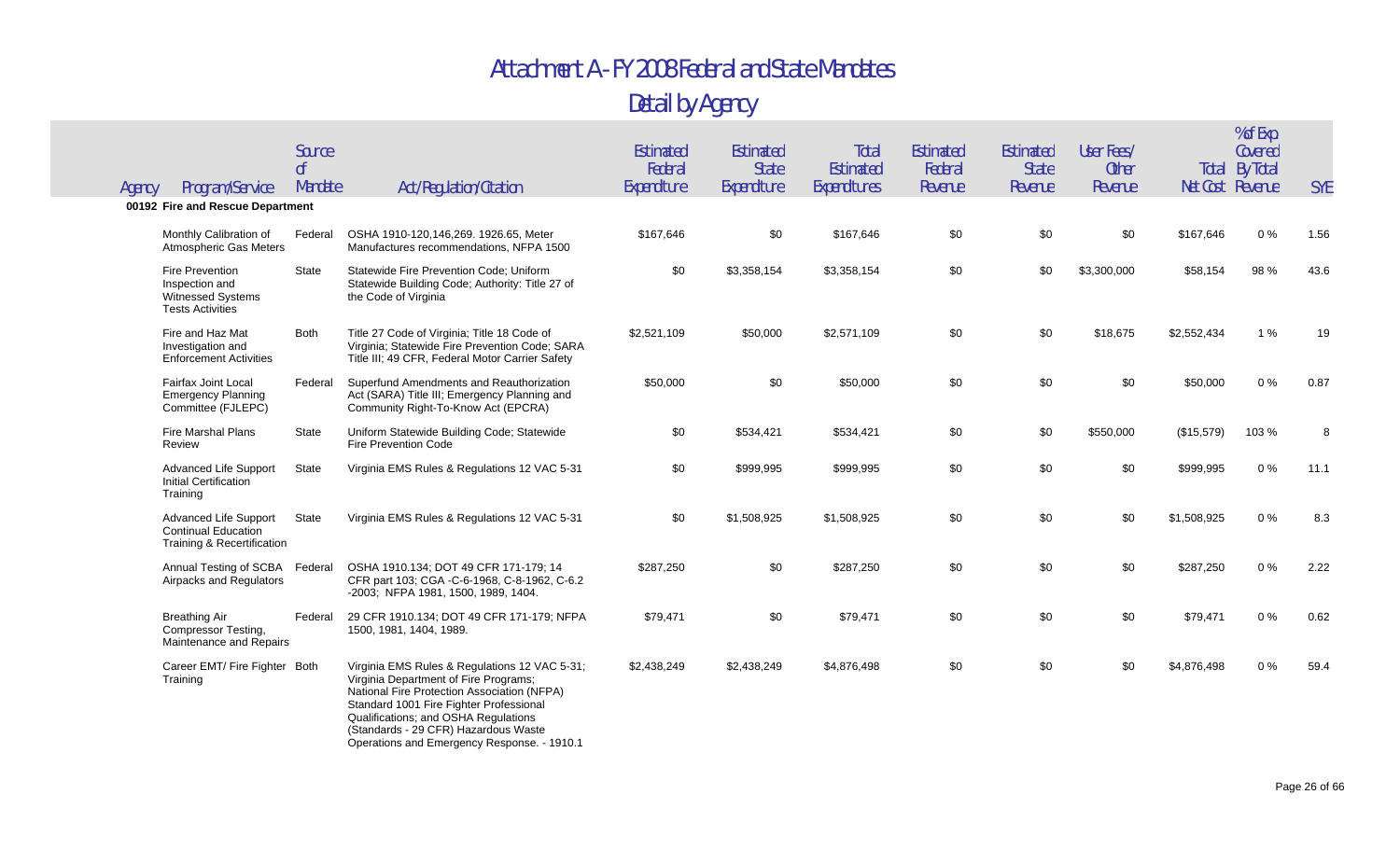#### Detail by Agency

|        |                                                                                      |                                     | <b>Agency Totals</b>                                                                                                                                                                                                                                                                                       | \$9,452,273                         | \$50,491,945                             | \$59,944,218                       | \$0                             | \$0                                  | \$14,468,675                          | \$45,475,543 | 24 %                                                 | 572.6      |
|--------|--------------------------------------------------------------------------------------|-------------------------------------|------------------------------------------------------------------------------------------------------------------------------------------------------------------------------------------------------------------------------------------------------------------------------------------------------------|-------------------------------------|------------------------------------------|------------------------------------|---------------------------------|--------------------------------------|---------------------------------------|--------------|------------------------------------------------------|------------|
|        | The Clean Aire Interstate Federal<br><b>Rules</b>                                    |                                     | <b>EPA</b>                                                                                                                                                                                                                                                                                                 | \$150,000                           | \$0                                      | \$150,000                          | \$0                             | \$0                                  | \$0                                   | \$150,000    | $0\%$                                                | 0.5        |
|        | <b>Health Insurance</b><br>Portability and<br>Accountability Act<br>(HIPAA)          | Federal                             | 45 CFR Parts 160, 162, and 164                                                                                                                                                                                                                                                                             | \$121,312                           | \$0                                      | \$121,312                          | \$0                             | \$0                                  | \$0                                   | \$121,312    | $0\%$                                                | 0.35       |
|        | <b>State Patient Care</b><br>Reporting                                               | State                               | Code of Virginia Tile 32; Article 3.1 32.1 - 116.1<br>This work is contracted out.                                                                                                                                                                                                                         | \$0                                 | \$3,600                                  | \$3,600                            | \$0                             | \$0                                  | \$0                                   | \$3,600      | $0\%$                                                |            |
|        | Technical Rescue Below Both<br><b>Grade and Confined</b><br><b>Space Rescues</b>     |                                     | Department of Labor Federal Register 29 CFR;<br>Part 1910 Final Rule and the Commonwealth of<br>Virginia; OSHA Confined Space Standards<br>NFPA 1006, 1500, & 1983                                                                                                                                         | \$253,041                           | \$253.041                                | \$506.082                          | \$0                             | \$0                                  | \$0                                   | \$506,082    | $0\%$                                                |            |
|        | <b>Hazardous Materials</b><br>Response                                               | <b>Both</b>                         | Code of Virginia 44-146 Title III of the Superfund<br>Amendements and Reauthorization Act(SARA).<br>Department of Labor Standards Federal<br>Register 29 CFR, Part 1910.120. Final Rule and<br>the Commonwealth of Virginia OSHA<br>Hazardous Waste Operations and Emergency<br>Response                   | \$1.099.402                         | \$1,099,402                              | \$2,198,804                        | \$0                             | \$0                                  | \$0                                   | \$2,198,804  | 0%                                                   | 25         |
|        | Volunteer EMT/ Fire<br><b>Fighter Training</b>                                       | Both                                | Virginia EMS Rules & Regulations 12 VAC 5-31;<br>Virginia Department of Fire Programs;<br>National Fire Protection Association (NFPA)<br>Standard 1001 Fire Fighter Professional<br>Qualifications; OSHA Regulations (Standards -<br>29 CFR) Hazardous Waste Operations and<br>Emergency Response - 1910.1 | \$131,503                           | \$131,503                                | \$263,006                          | \$0                             | \$0                                  | \$0                                   | \$263,006    | 0%                                                   | 10.39      |
|        | <b>Hydrostatic Testing of</b><br><b>SCBA Bottles</b>                                 | Federal                             | 29 CFR 1910.134; DOT 49 CFR 171-179; NFPA<br>1500, 1981, 1404, and 1989                                                                                                                                                                                                                                    | \$20,232                            | \$0                                      | \$20,232                           | \$0                             | \$0                                  | \$0                                   | \$20,232     | $0\%$                                                | 0.06       |
|        | Fit Testing of Employees Federal<br>Required to wear<br>Respirators, AirShop<br>Only |                                     | 29 CFR 1910.134, NFPA 1500, 1981, 1404, 1989                                                                                                                                                                                                                                                               | \$25,878                            | \$0                                      | \$25,878                           | \$0                             | \$0                                  | \$0                                   | \$25,878     | 0%                                                   | 0.23       |
|        | 00192 Fire and Rescue Department                                                     |                                     |                                                                                                                                                                                                                                                                                                            |                                     |                                          |                                    |                                 |                                      |                                       |              |                                                      |            |
| Agency | Program/Service                                                                      | Source<br>0 <sup>f</sup><br>Mandate | Act/Regulation/Citation                                                                                                                                                                                                                                                                                    | Estimated<br>Federal<br>Expenditure | Estimated<br><b>State</b><br>Expenditure | Total<br>Estimated<br>Expenditures | Estimated<br>Federal<br>Revenue | Estimated<br><b>State</b><br>Revenue | User Fees/<br><b>Other</b><br>Revenue |              | Covered<br><b>Total By Total</b><br>Net Cost Revenue | <b>SYE</b> |
|        |                                                                                      |                                     |                                                                                                                                                                                                                                                                                                            |                                     |                                          |                                    |                                 |                                      |                                       |              | % of Exp.                                            |            |

#### **00193 Office of Emergency Management**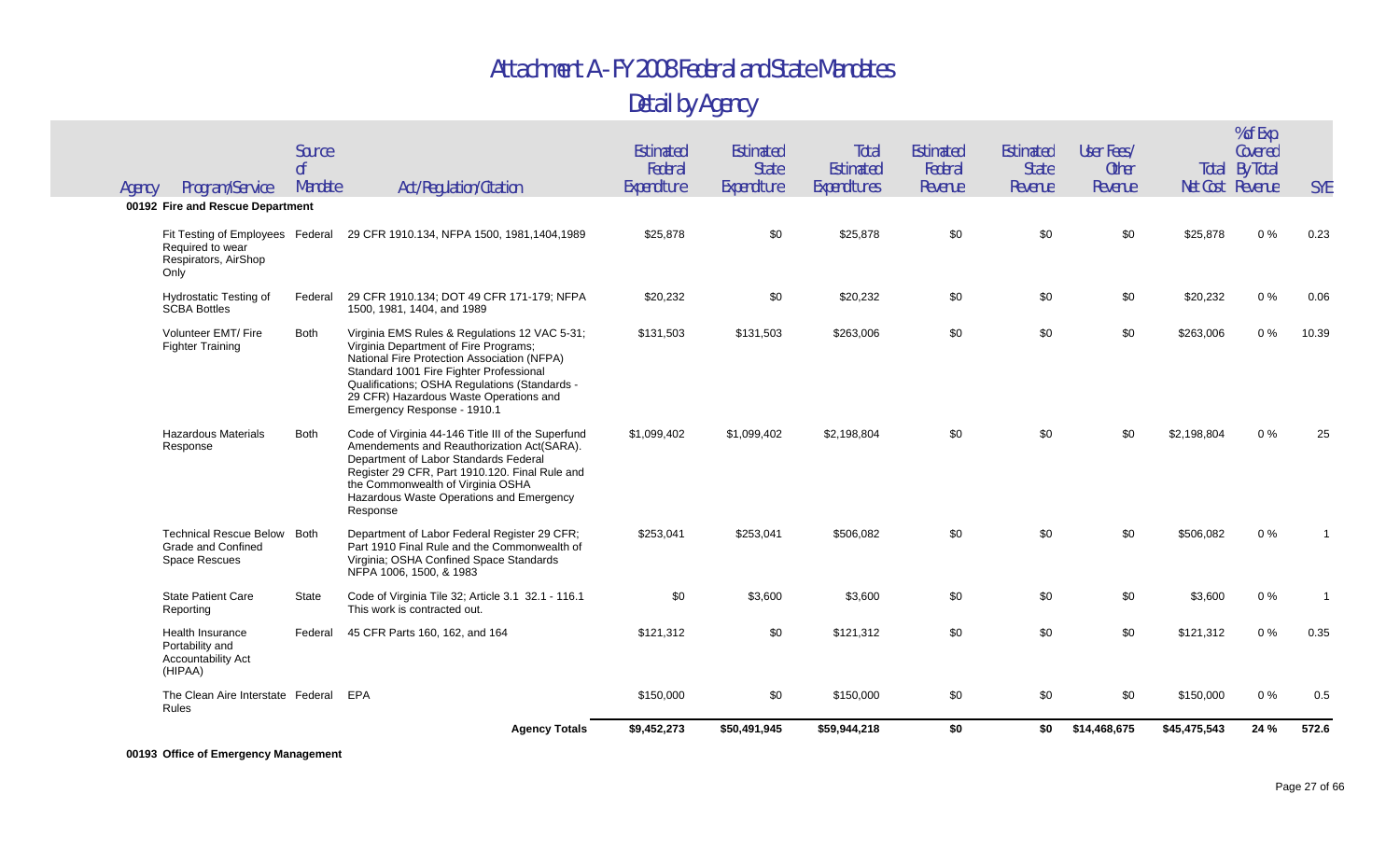| Agency              | Program/Service                       | Source<br>0f<br>Mandate | Act/Regulation/Citation                                                                                                                                                                                                                                                                                                                                                                                                                                                                                                                                                                                                                                                                                                                                        | <b>Estimated</b><br>Federal<br>Expenditure | Estimated<br><b>State</b><br>Expenditure | Total<br>Estimated<br>Expenditures | <b>Estimated</b><br>Federal<br>Revenue | Estimated<br><b>State</b><br>Revenue | User Fees/<br><b>Other</b><br>Revenue |               | % of Exp.<br>Covered<br>Total By Total<br>Net Cost Revenue | <b>SYE</b> |
|---------------------|---------------------------------------|-------------------------|----------------------------------------------------------------------------------------------------------------------------------------------------------------------------------------------------------------------------------------------------------------------------------------------------------------------------------------------------------------------------------------------------------------------------------------------------------------------------------------------------------------------------------------------------------------------------------------------------------------------------------------------------------------------------------------------------------------------------------------------------------------|--------------------------------------------|------------------------------------------|------------------------------------|----------------------------------------|--------------------------------------|---------------------------------------|---------------|------------------------------------------------------------|------------|
|                     | 00193 Office of Emergency Management  |                         |                                                                                                                                                                                                                                                                                                                                                                                                                                                                                                                                                                                                                                                                                                                                                                |                                            |                                          |                                    |                                        |                                      |                                       |               |                                                            |            |
|                     | Emergency Management Both             |                         | Code of VA 44-146.19                                                                                                                                                                                                                                                                                                                                                                                                                                                                                                                                                                                                                                                                                                                                           | \$961,014                                  | \$961,013                                | \$1,922,027                        | \$0                                    | \$0                                  | \$0                                   | \$1,922,027   | $0\%$                                                      | 15         |
|                     |                                       |                         | U.S. Vol. 54, No.97                                                                                                                                                                                                                                                                                                                                                                                                                                                                                                                                                                                                                                                                                                                                            |                                            |                                          |                                    |                                        |                                      |                                       |               |                                                            |            |
|                     |                                       |                         | <b>Agency Totals</b>                                                                                                                                                                                                                                                                                                                                                                                                                                                                                                                                                                                                                                                                                                                                           | \$961,014                                  | \$961,013                                | \$1,922,027                        | \$0                                    | \$0                                  | \$0                                   | \$1,922,027   | $0\%$                                                      | 15         |
|                     |                                       |                         | <b>Public Safety Totals</b>                                                                                                                                                                                                                                                                                                                                                                                                                                                                                                                                                                                                                                                                                                                                    | \$20,121,629                               | \$286,500,055                            | \$306,621,684                      | \$1,181,313                            | \$40,779,204                         | \$23,614,721                          | \$241,046,446 | 21 %                                                       | 3,275.1    |
| <b>Public Works</b> |                                       |                         |                                                                                                                                                                                                                                                                                                                                                                                                                                                                                                                                                                                                                                                                                                                                                                |                                            |                                          |                                    |                                        |                                      |                                       |               |                                                            |            |
|                     | 00125 Business Planning and Support   |                         |                                                                                                                                                                                                                                                                                                                                                                                                                                                                                                                                                                                                                                                                                                                                                                |                                            |                                          |                                    |                                        |                                      |                                       |               |                                                            |            |
|                     | Director of Public Works State        |                         | Code of Virginia 15.2-823, Departments and<br>Commissions of county government. This code<br>establishes the existence of a department of<br>public works. Code of Virginia 15.2-834,<br>department of public works. This code identifies<br>the duties of the director of public works.                                                                                                                                                                                                                                                                                                                                                                                                                                                                       | \$0                                        | \$414,712                                | \$414,712                          | \$0                                    | \$0                                  | \$0                                   | \$414,712     | $0\%$                                                      | 5          |
|                     |                                       |                         | <b>Agency Totals</b>                                                                                                                                                                                                                                                                                                                                                                                                                                                                                                                                                                                                                                                                                                                                           | \$0                                        | \$414,712                                | \$414,712                          | \$0                                    | \$0                                  | \$0                                   | \$414,712     | 0%                                                         | 5          |
|                     | 00129 Stormwater Management           |                         |                                                                                                                                                                                                                                                                                                                                                                                                                                                                                                                                                                                                                                                                                                                                                                |                                            |                                          |                                    |                                        |                                      |                                       |               |                                                            |            |
|                     | Stormwater Management Both<br>Program |                         | Chesapeake Bay Preservation Area<br>Designation; Flood Prevention and Protection<br>Assistance Fund; Virginia Impounding Structure<br>Regulations; Stormwater Management Program;<br>Erosion and Sediment Control Program; Virginia<br>Water Quality Improvement Fund Nonpoint<br>Source Pollution Control Grant; Federal Clean<br>Water Act - Section 319 Nonpoint source<br>pollution control Grant; Emergency Management<br>Assistance; Local Emergency Operations Plan;<br>Disaster Assistance; Clean Air Act; Hazardous<br>Material Transportation; Underground Storage<br>Tank; Virginia Pollution Discharge Elimination<br>System Permit; Virginia Water Protection<br>Permit; Virginia Pollution Abatement Permit;<br>Exceptional Waters Notification. | \$6,432,330                                | \$1,517,712                              | \$7,950,042                        | \$0                                    | \$0                                  | \$16,000                              | \$7,934,042   | $0\%$                                                      | 118        |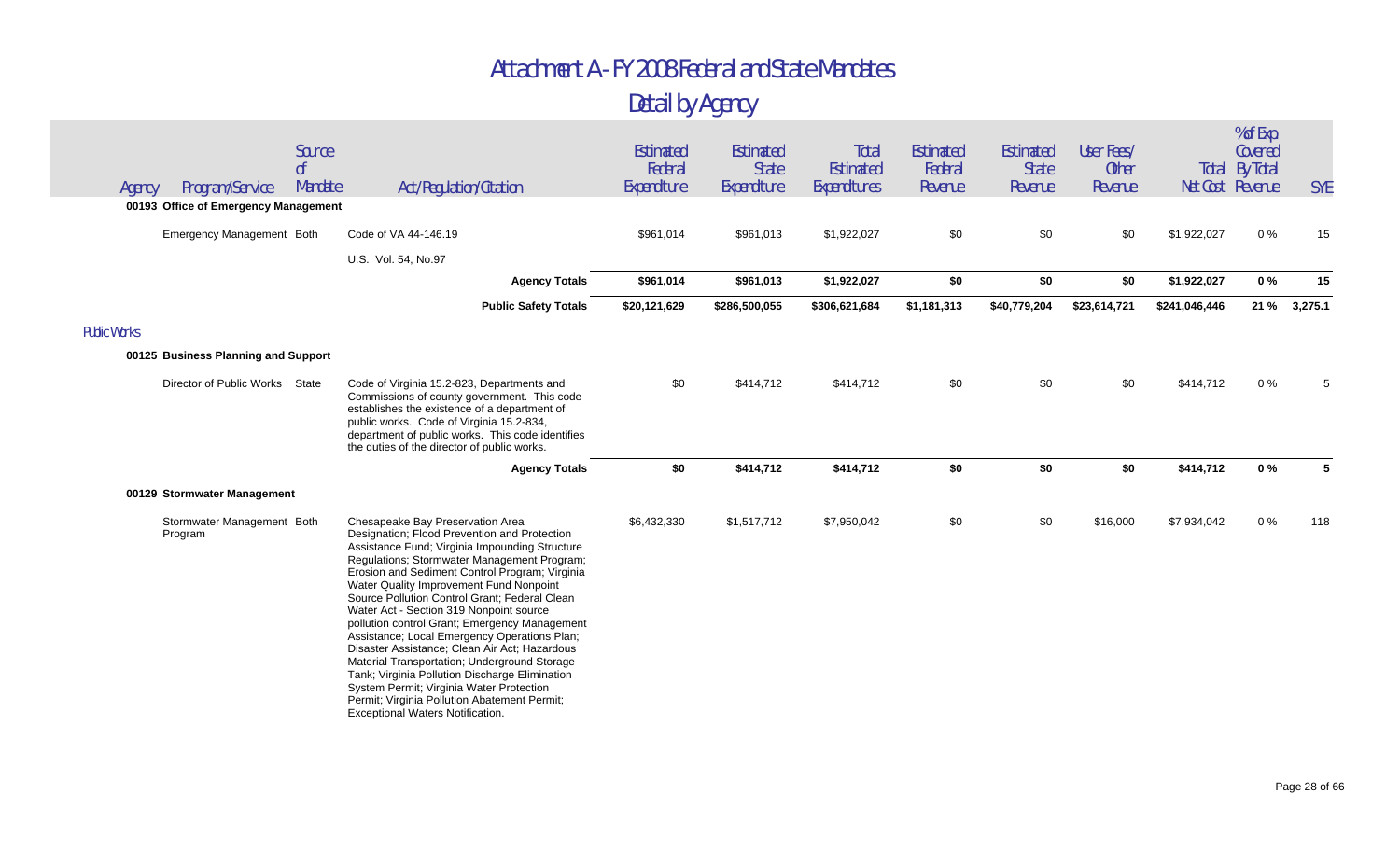| Agency                    | Program/Service                                           | Source<br>0 <sup>f</sup><br>Mandate | Act/Regulation/Citation                                                                                                                                                                                                                                                                                                                                                                                                                                                                                                                                                                                                                                                                                                                   | <b>Estimated</b><br>Federal<br>Expenditure | Estimated<br><b>State</b><br>Expenditure | Total<br>Estimated<br>Expenditures | <b>Estimated</b><br>Federal<br>Revenue | Estimated<br><b>State</b><br>Revenue | User Fees/<br><b>Other</b><br>Revenue |              | % of Exp.<br>Covered<br><b>Total By Total</b><br>Net Cost Revenue | <b>SYE</b>  |
|---------------------------|-----------------------------------------------------------|-------------------------------------|-------------------------------------------------------------------------------------------------------------------------------------------------------------------------------------------------------------------------------------------------------------------------------------------------------------------------------------------------------------------------------------------------------------------------------------------------------------------------------------------------------------------------------------------------------------------------------------------------------------------------------------------------------------------------------------------------------------------------------------------|--------------------------------------------|------------------------------------------|------------------------------------|----------------------------------------|--------------------------------------|---------------------------------------|--------------|-------------------------------------------------------------------|-------------|
|                           | 00129 Stormwater Management                               |                                     |                                                                                                                                                                                                                                                                                                                                                                                                                                                                                                                                                                                                                                                                                                                                           |                                            |                                          |                                    |                                        |                                      |                                       |              |                                                                   |             |
|                           | Transportation<br>Management Program                      | Both                                | Erosion and Sediment Control Program; Pupil<br>Transportation; Emergency Management<br>Assistance; Local Emergency Operations Plan;<br>Disaster Assistance; Clean Air Act; Litter Control<br>and Recycling; Litter Receptacles in Public<br>Places; Hazardous Material Transportation;<br>Underground Storage Tank; Virginia Pollution<br>Discharge Elimination System Permit; Uniform<br>Statewide Building Code; Occupational Safety<br>and Health; Virginia Public Records Act;<br>Disclosure of Proffered Cash Payments and<br>Expenditures; Federal Mass Transportation<br>Grants; Clean Air Act Amendments of 1990;<br>Transportation Services for Indiviuals with<br>Disabilities; Federal Uniform Administrative<br>Requirements. | \$1,599,751                                | \$533,250                                | \$2,133,001                        | \$0                                    | \$0                                  | \$3,400                               | \$2,129,601  | $0\%$                                                             |             |
|                           |                                                           |                                     | <b>Agency Totals</b>                                                                                                                                                                                                                                                                                                                                                                                                                                                                                                                                                                                                                                                                                                                      | \$8,032,081                                | \$2,050,962                              | \$10,083,043                       | \$0                                    | \$0                                  | \$19,400                              | \$10,063,643 | 0%                                                                | 124         |
|                           | 10987 Unclassifed Administrative Expenses                 |                                     |                                                                                                                                                                                                                                                                                                                                                                                                                                                                                                                                                                                                                                                                                                                                           |                                            |                                          |                                    |                                        |                                      |                                       |              |                                                                   |             |
|                           | <b>Health Department</b><br>Referrals                     | State                               | Code of Virginia, 15.2-1200                                                                                                                                                                                                                                                                                                                                                                                                                                                                                                                                                                                                                                                                                                               | \$0                                        | \$2,341                                  | \$2,341                            | \$0                                    | \$0                                  | \$0                                   | \$2,341      | $0\%$                                                             | $\Omega$    |
|                           | Evictions                                                 | State                               | Code of Virginia 8.01-156                                                                                                                                                                                                                                                                                                                                                                                                                                                                                                                                                                                                                                                                                                                 | \$0                                        | \$14,380                                 | \$14,380                           | \$0                                    | \$0                                  | \$0                                   | \$14,380     | $0\%$                                                             | 0           |
|                           | Court/Board Directed                                      | State                               | Code of Virginia 15.2-901                                                                                                                                                                                                                                                                                                                                                                                                                                                                                                                                                                                                                                                                                                                 | \$0                                        | \$31,819                                 | \$31,819                           | \$0                                    | \$0                                  | \$2,500                               | \$29,319     | 8%                                                                | $\Omega$    |
|                           |                                                           |                                     | <b>Agency Totals</b>                                                                                                                                                                                                                                                                                                                                                                                                                                                                                                                                                                                                                                                                                                                      | \$0                                        | \$48,540                                 | \$48,540                           | \$0                                    | \$0                                  | \$2,500                               | \$46,040     | 5 %                                                               | $\mathbf 0$ |
|                           |                                                           |                                     | <b>Public Works Totals</b>                                                                                                                                                                                                                                                                                                                                                                                                                                                                                                                                                                                                                                                                                                                | \$8,032,081                                | \$2,514,214                              | \$10,546,295                       | \$0                                    | \$0                                  | \$21,900                              | \$10,524,395 | 0%                                                                | 129         |
| <b>Health and Welfare</b> |                                                           |                                     |                                                                                                                                                                                                                                                                                                                                                                                                                                                                                                                                                                                                                                                                                                                                           |                                            |                                          |                                    |                                        |                                      |                                       |              |                                                                   |             |
|                           | 00167 Department of Family Services                       |                                     |                                                                                                                                                                                                                                                                                                                                                                                                                                                                                                                                                                                                                                                                                                                                           |                                            |                                          |                                    |                                        |                                      |                                       |              |                                                                   |             |
|                           | <b>Disability Services</b><br>Planning and<br>Development | State                               | Virginia Code: 51.5-47 Local boards (Disability<br>Services Board); 51.5-48 Duties and<br>responsibilities of local disability services<br>boards; 51.5-50 state rehabilitative services<br>incentive fund, establishment and<br>administration.                                                                                                                                                                                                                                                                                                                                                                                                                                                                                          | \$0                                        | \$239,829                                | \$239,829                          | \$0                                    | \$7,420                              | \$0                                   | \$232,409    | 3%                                                                | 3           |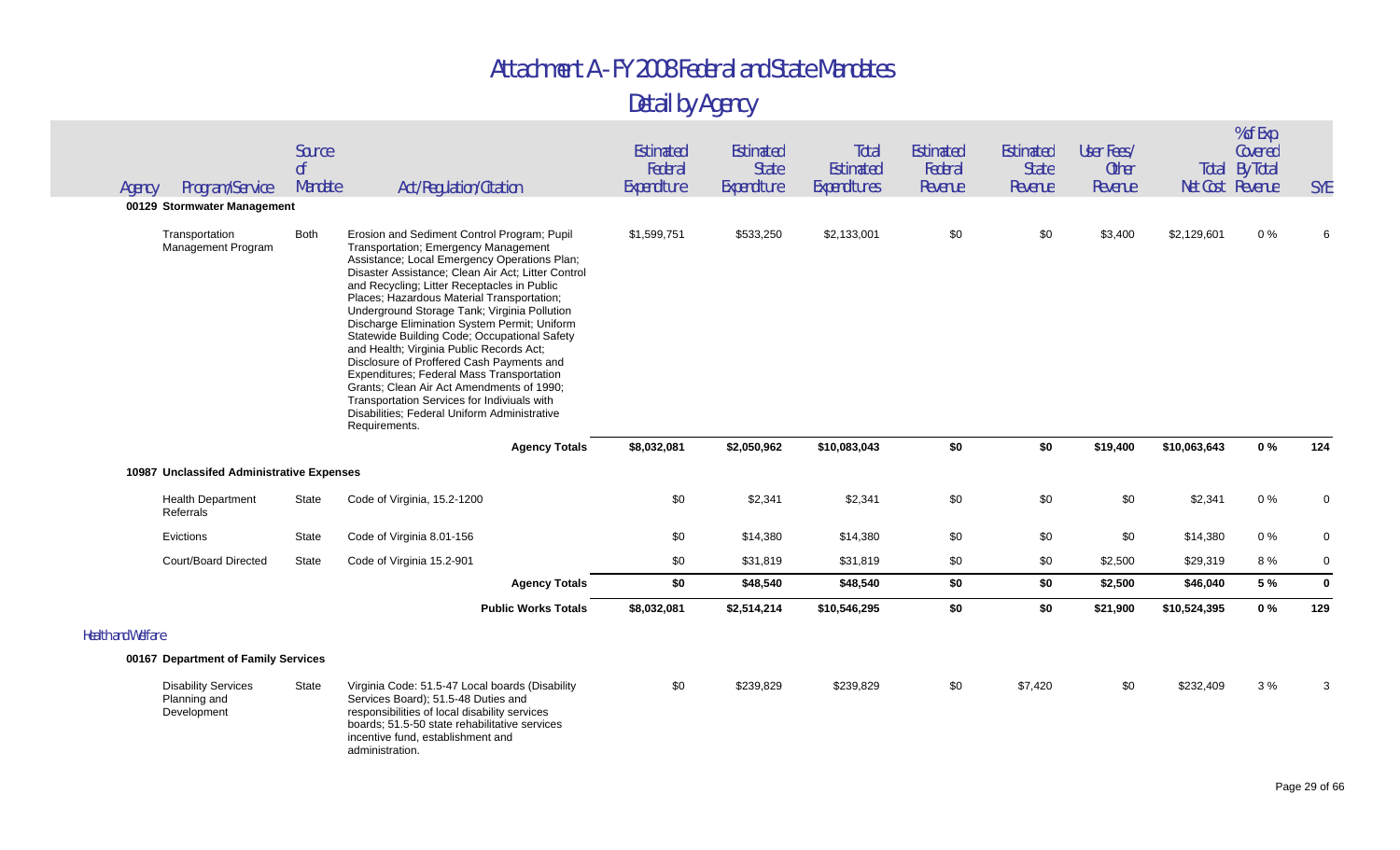| Agency | Program/Service<br>00167 Department of Family Services                                                                            | Source<br><sub>0</sub> f<br>Mandate | Act/Regulation/Citation                                                                                                                                                                                                                                                                                                                                                                                                                                                                                                                                                                                                                                                                                                                                                                                                     | Estimated<br>Federal<br>Expenditure | Estimated<br><b>State</b><br>Expenditure | Total<br>Estimated<br>Expenditures | <b>Estimated</b><br>Federal<br>Revenue | <b>Estimated</b><br><b>State</b><br>Revenue | User Fees/<br><b>Other</b><br>Revenue | Net Cost Revenue | % of Exp.<br>Covered<br><b>Total By Total</b> | <b>SYE</b> |
|--------|-----------------------------------------------------------------------------------------------------------------------------------|-------------------------------------|-----------------------------------------------------------------------------------------------------------------------------------------------------------------------------------------------------------------------------------------------------------------------------------------------------------------------------------------------------------------------------------------------------------------------------------------------------------------------------------------------------------------------------------------------------------------------------------------------------------------------------------------------------------------------------------------------------------------------------------------------------------------------------------------------------------------------------|-------------------------------------|------------------------------------------|------------------------------------|----------------------------------------|---------------------------------------------|---------------------------------------|------------------|-----------------------------------------------|------------|
|        | Adult Services (includes Both<br>the purchase of home<br>based care services.<br>preadmission screenings,<br>and burial services) |                                     | Virginia Code: 32.1-330 Preadmission<br>Screenings; 32.1-288 Disposition of Dead<br>Bodies: 63.2-1804 Uniform Assessment for<br>Assisted Living Facilities; 63.2-1600 Home-<br>based services (shall be provided to the extent<br>that federal or state matching funds are made<br>available to each locality; 63.2-1601 Authority to<br>provide adult foster care services;<br>63.2-1602 Other adult services - Each local<br>board shall: 1. Participate in nursing home re-<br>admission screenings 2. Provide assisted<br>living facility assessments 3. Participate in long<br>-term care service coordination 4. Participate<br>in prescription teams for and provide social<br>services to patients discharged from state<br>hospitals. Federal pass-thru funding is provided<br>primarily for administrative costs. | \$2,436,992                         | \$24,616                                 | \$2,461,608                        | \$1,798,300                            | \$21,197                                    | \$213,732                             | \$428,379        | 83%                                           | 27.6       |
|        | Child Protective Services Both                                                                                                    |                                     | Code of Virginia 63.2-1501 through 1529.<br>Virginia Administrative Code 40-705-10 through<br>190. (Child Protective Services) Virginia<br>Administrative Code 40-730-10 through 130.<br>(Investigations) Virginia Department of Social<br>Services Policy Volume VII, Section III, Chapter<br>A. Federal pass-thru funding is primarily<br>provided for administrative costs.                                                                                                                                                                                                                                                                                                                                                                                                                                              | \$5,326,205                         | \$81,110                                 | \$5,407,315                        | \$1,311,944                            | \$27,595                                    | \$115,292                             | \$3,952,484      | 27 %                                          | 71         |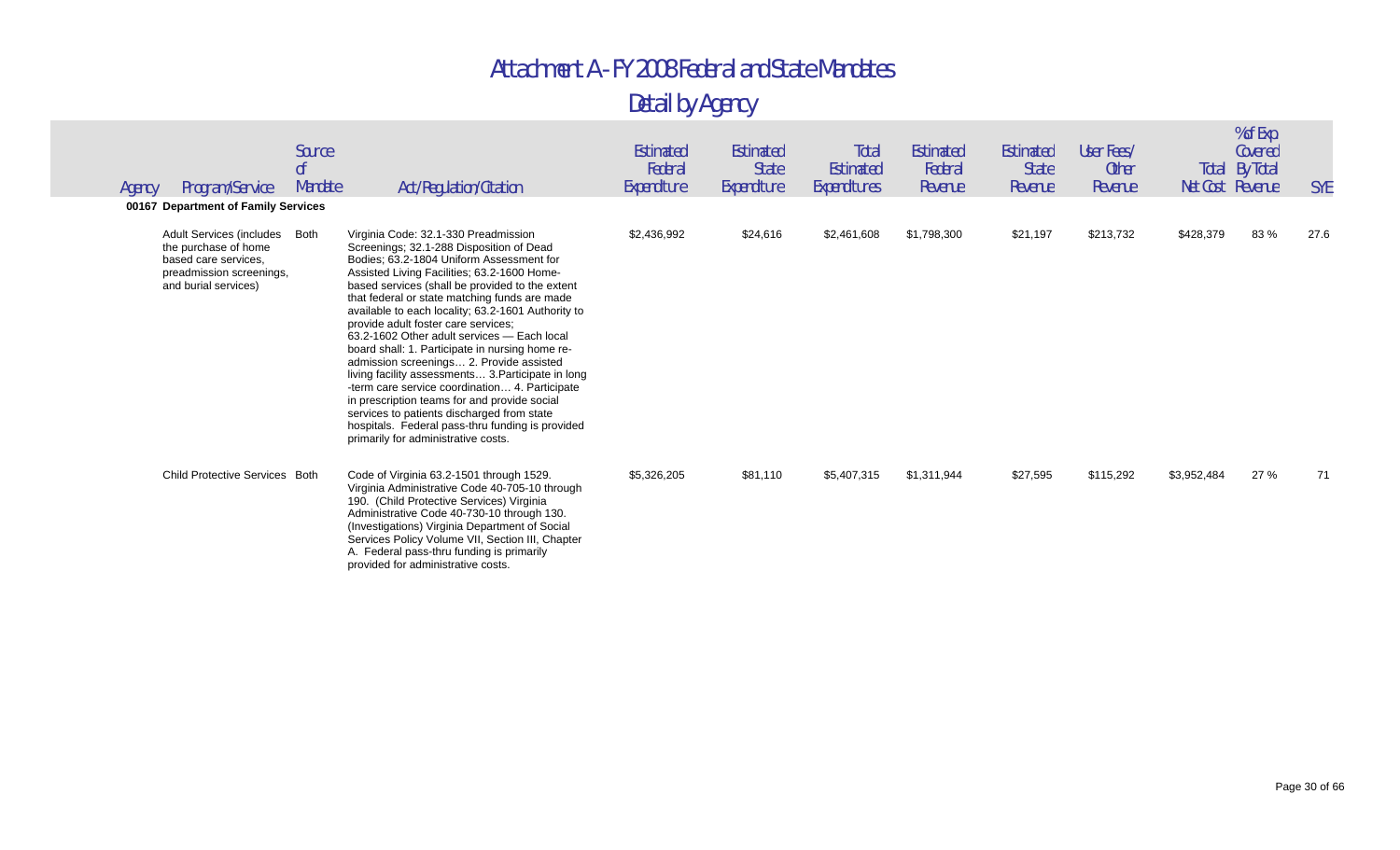| Agency | Program/Service                                                  | Source<br>0 <sup>f</sup><br>Mandate | Act/Regulation/Citation                                                                                                                                                                                                                                                                                                                                                                                                                                                                                                                                                                                                                                                                                                                                                                                      | <b>Estimated</b><br>Federal<br>Expenditure | Estimated<br>State<br>Expenditure | Total<br>Estimated<br>Expenditures | Estimated<br>Federal<br>Revenue | <b>Estimated</b><br><b>State</b><br>Revenue | User Fees/<br><b>Other</b><br>Revenue | Total<br>Net Cost Revenue | % of Exp.<br>Covered<br>By Total | <b>SYE</b> |
|--------|------------------------------------------------------------------|-------------------------------------|--------------------------------------------------------------------------------------------------------------------------------------------------------------------------------------------------------------------------------------------------------------------------------------------------------------------------------------------------------------------------------------------------------------------------------------------------------------------------------------------------------------------------------------------------------------------------------------------------------------------------------------------------------------------------------------------------------------------------------------------------------------------------------------------------------------|--------------------------------------------|-----------------------------------|------------------------------------|---------------------------------|---------------------------------------------|---------------------------------------|---------------------------|----------------------------------|------------|
|        | 00167 Department of Family Services                              |                                     |                                                                                                                                                                                                                                                                                                                                                                                                                                                                                                                                                                                                                                                                                                                                                                                                              |                                            |                                   |                                    |                                 |                                             |                                       |                           |                                  |            |
|        | Program and Site<br>Support Services/<br><b>Community Action</b> | <b>Both</b>                         | Various citations - Program and Site Support<br>services support all of the Department of Family<br>Services mandated programs- therefore all DFS<br>mandate sources and related acts, regulations<br>and citations referenced apply. Other mandates<br>included here: Virginia Code 63.2-324 (Director<br>of Social Services); Virginia Code 2.2.5400-<br>5408 (Community Action);<br>Public Law 105-285 (Community Action);<br>Virginia Code 44-146.28 (Emergency Services<br>and Disaster Law 2000); Public Law 81-920<br>(Federal Civil Defense Act of 1950); Public Law<br>93-288 (Disaster Relief and Emeregncy<br>Assistance); Code of Federal Regulations, Title<br>44 (Emergency Management)                                                                                                        | \$2,958,526                                | \$85,225                          | \$3,043,751                        | \$863,464                       | \$29,938                                    | \$31,834                              | \$2,118,515               | 30%                              | 33         |
|        | Foster Care & Adoption<br>Services                               | <b>Both</b>                         | Code of Virginia: 63.2-900 through 63.2-913.<br>(Foster Care); 63.2-1000 and 63.2-1100 through<br>1105.(ICPC); 16.1-281 through 283.(Court);<br>63.2-1200 through 1248.(Adoption); 63.2-1200<br>through 1304. (Adoption Subsidy). Admin. Code:<br>40-191. (Background Checks for Child Welfare<br>Agencies); 40-200. (Foster Care); 40-210. (Foster<br>Care);40-240.(Adoption);40-250.(Adoption);40-<br>260.(Adoption);40-280.(Adoption);40-770.<br>(Standards for Agency Approved Providers);40-<br>810.(Fees for Court Ordered Services); Virginia<br>Dept. of Social Services: Policy Volume VII,<br>Section III, Chapter B (Foster Care); Policy<br>Volume VII, Section I, Chapter I (Standards for<br>Foster & Adoptive Parents); Policy Volume VII,<br>Section III, Chapter C (Post-Adoption Subsidy). | \$6,902,337                                | \$6,902,336                       | \$13,804,673                       | \$3,806,137                     | \$6,714,597                                 | \$141,685                             | \$3,142,254               | 77 %                             | 74         |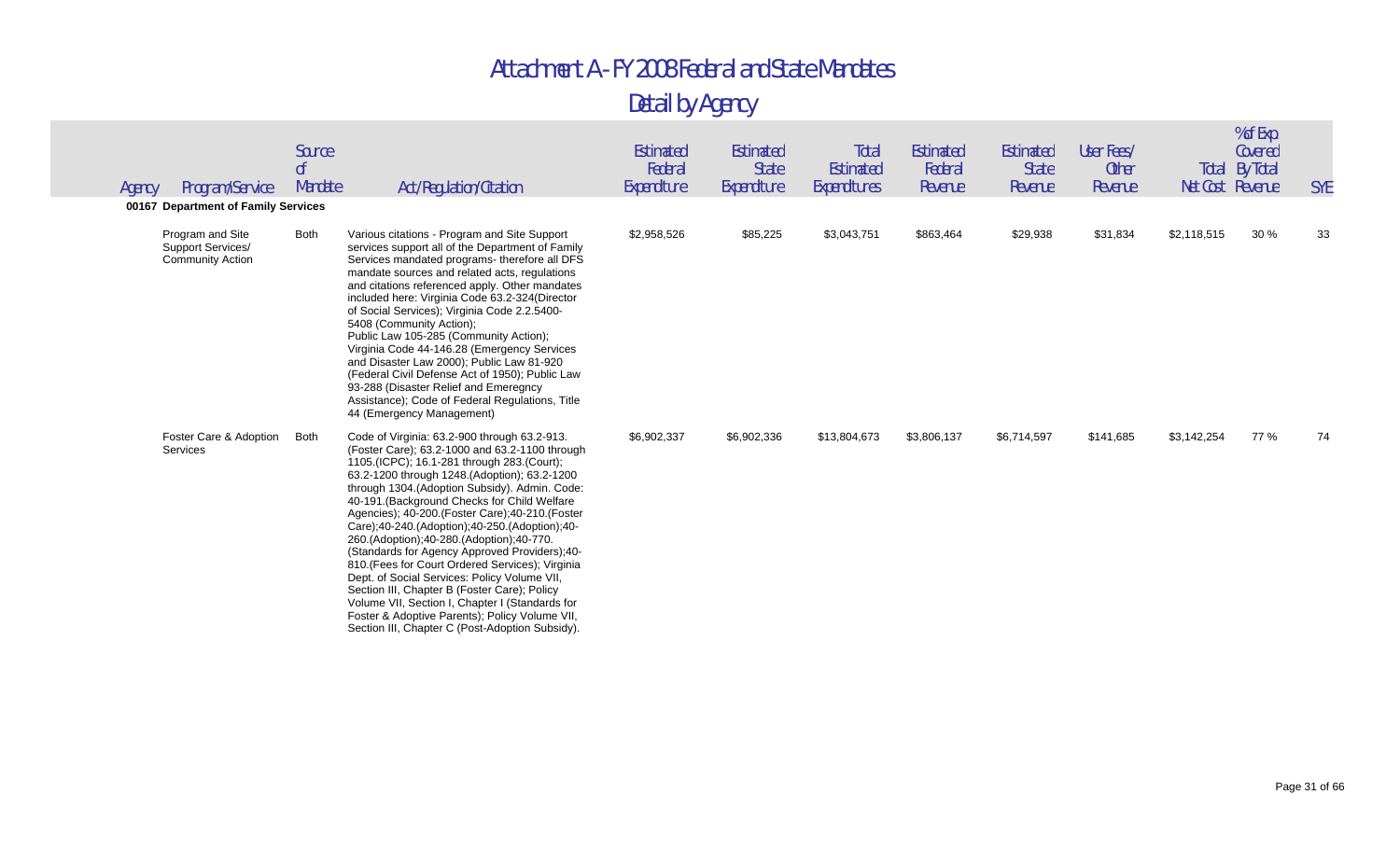| Program/Service<br>Agency                                         | Source<br><sub>of</sub><br>Mandate | Act/Regulation/Citation                                                                                                                                                                                                                                                                                                                                                                                                               | Estimated<br>Federal<br>Expenditure | Estimated<br><b>State</b><br>Expenditure | Total<br>Estimated<br>Expenditures | Estimated<br>Federal<br>Revenue | <b>Estimated</b><br><b>State</b><br>Revenue | User Fees/<br><b>Other</b><br>Revenue |              | % of Exp.<br>Covered<br>Total By Total<br>Net Cost Revenue | <b>SYE</b> |
|-------------------------------------------------------------------|------------------------------------|---------------------------------------------------------------------------------------------------------------------------------------------------------------------------------------------------------------------------------------------------------------------------------------------------------------------------------------------------------------------------------------------------------------------------------------|-------------------------------------|------------------------------------------|------------------------------------|---------------------------------|---------------------------------------------|---------------------------------------|--------------|------------------------------------------------------------|------------|
| 00167 Department of Family Services<br><b>Family Preservation</b> | <b>Both</b>                        | Code of Virginia 63.2-319. (Child Welfare);                                                                                                                                                                                                                                                                                                                                                                                           | \$2,293,385                         | \$46,804                                 | \$2,340,189                        | \$588,595                       | \$12,993                                    | \$26,157                              | \$1,712,444  | 27 %                                                       | 30         |
| Services                                                          |                                    | Code of Virginia 63.2-904. (Foster Care ICPC);<br>Code of Virginia 63.2-905. (Foster Care<br>Prevention); Code of Virginia 63.2-1000 and<br>1100-1105. (Foster Care ICPC Home Studies);<br>Code of Virginia 63.2-1501 (Preventive Child<br>Protective Services); Virginia Department of<br>Social Services Policy Volume VII, Section III,<br>Chapter A. Federal pass-thru funding is<br>provided primarily for administrative costs. |                                     |                                          |                                    |                                 |                                             |                                       |              |                                                            |            |
| <b>Child Care Assistance</b><br>and Referral program              | Both                               | Code of Virginia 63.2-217; 63.2-319; 63.2-510;<br>63.2-611; 63.2-616 to provide low-income<br>families with the financial resources to find and<br>afford quality child care for their children.                                                                                                                                                                                                                                      | \$25,617,929                        | \$4,170,361                              | \$29,788,290                       | \$8,690,477                     | \$3,652,020                                 | \$0                                   | \$17,445,793 | 41 %                                                       | 24.7       |
| <b>Head Start</b>                                                 | Federal                            | Title 45 of the Code of Federal regulations parts<br>1301 through 1311                                                                                                                                                                                                                                                                                                                                                                | \$6,206,041                         | \$0                                      | \$6,206,041                        | \$36,604                        | \$0                                         | \$0                                   | \$6,169,437  | 1%                                                         | 19.3       |
| Comprehensive Services Both<br>Act                                |                                    | State: Virginia Code 2.2-5200-2.2-5214<br>42 U.S.C. Sections 620, et seq. and Sections<br>670 et seq.<br>45 CFR 1355-1357 (foster care);<br>20 U.S.C. 1400 -1485 (education for children<br>with disabilities);<br>34 CFR Section 300                                                                                                                                                                                                 | \$18,244,829                        | \$18,244,829                             | \$36,489,658                       | \$9,671                         | \$17,878,111                                | \$460,942                             | \$18,140,934 | 50 %                                                       |            |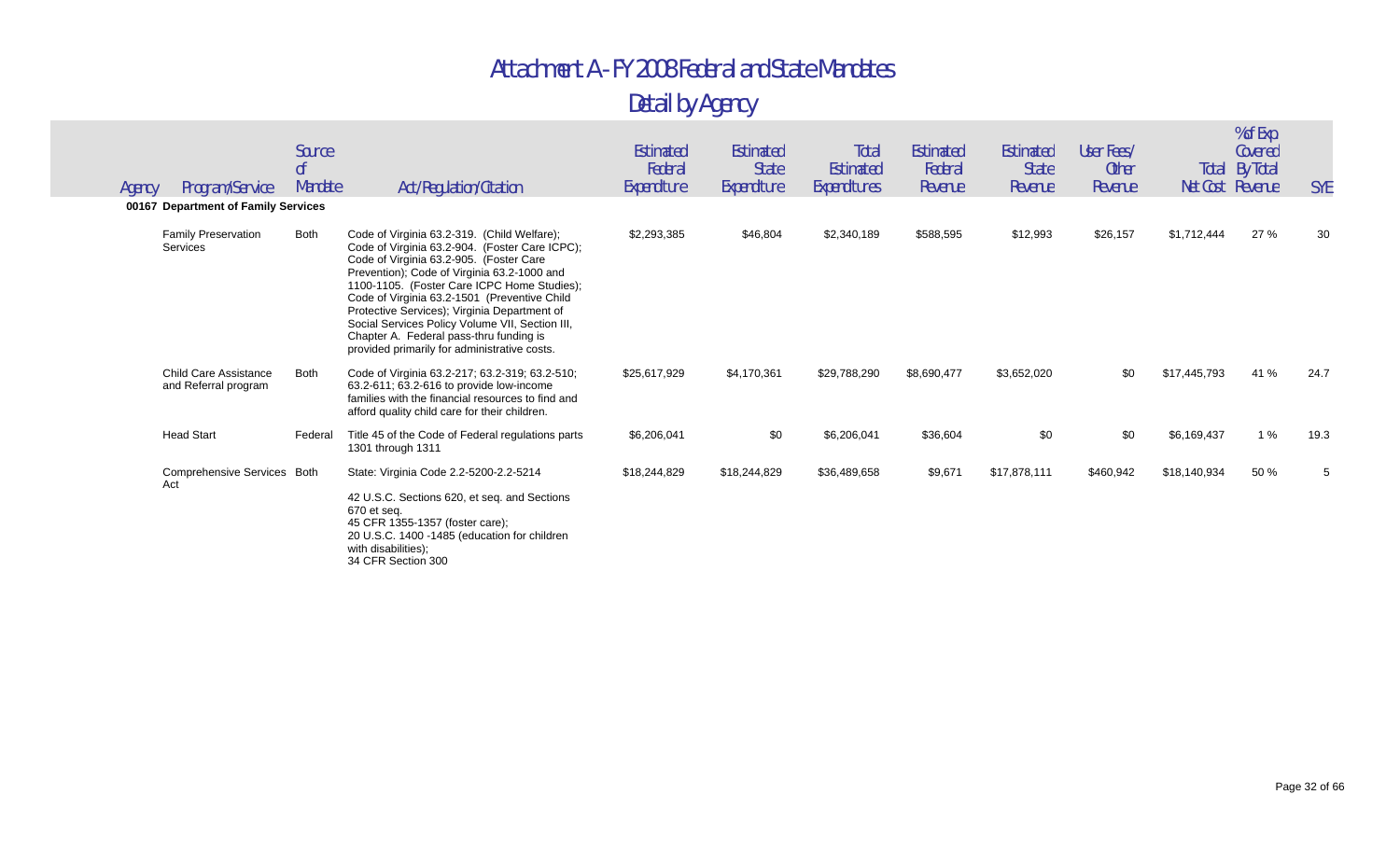|        |                                                     |                                     | <b>Agency Totals</b>                                                                                                                                                                                                                                                                                                                                                                                                                                                                                                                                                                                                                                                                                                                                                                                                                                                                                                                                                                                                                                                                                              | \$83,961,848                        | \$33,440,391                             | \$117,402,239                      | \$26,250,783                           | \$31,167,090                         | \$1,303,835                           | \$58,680,531 | 50 %                                                 | 519.6      |
|--------|-----------------------------------------------------|-------------------------------------|-------------------------------------------------------------------------------------------------------------------------------------------------------------------------------------------------------------------------------------------------------------------------------------------------------------------------------------------------------------------------------------------------------------------------------------------------------------------------------------------------------------------------------------------------------------------------------------------------------------------------------------------------------------------------------------------------------------------------------------------------------------------------------------------------------------------------------------------------------------------------------------------------------------------------------------------------------------------------------------------------------------------------------------------------------------------------------------------------------------------|-------------------------------------|------------------------------------------|------------------------------------|----------------------------------------|--------------------------------------|---------------------------------------|--------------|------------------------------------------------------|------------|
|        | Public Assistance and<br><b>Employment Services</b> | Both                                | Virginia Code: 63.2-400-401,63.2.501 (Provision<br>of Public Assistance); 53.2-405(Medicaid); 63.2-<br>600 (TANF); 63.2-608 (VIEW); 63.2-800<br>(Auxillary Grants); 63.2-801 (Food Stamps);<br>63.2-805 Low Income Home Energy Assistance<br>Program; 63.2-526 (Fraud FREE Program); 32.1<br>-351 (Family Access to Medical Insurance Plan);<br>32.1-345 (SLH). Employment services<br>programs: Workforce Investment Act: VA Code<br>2.2-2670 and Federal Public Law 105-220.                                                                                                                                                                                                                                                                                                                                                                                                                                                                                                                                                                                                                                    | \$12,842,166                        | \$3,622,150                              | \$16,464,316                       | \$8,848,798                            | \$2,816,667                          | \$314,193                             | \$4,484,658  | 73 %                                                 | 215        |
|        | <b>Adult Protective Services Both</b>               |                                     | Virginia Code: 63.2-1603 Protection of adults;<br>63.2-1604 Establishment of Adult Protective<br>Services Unit; 63.2-1605 Protective services for<br>adults by local departments; 63.2-1606<br>Protection of aged or incapacitated adults-<br>mandated and voluntary reporting; 63.2-1608<br>Involuntary adult protective services; 63.2-1609<br>Emergency order for adult protective services;<br>63.2-1610 Voluntary adult protective services;<br>37.2-1000 Definitions; 37.2-1001 Filing of<br>petition; 37.2-1002 Who may file petition; 37.2-<br>1003 Appointment of guardian ad litem; 37.2-<br>1004 Notice of hearing; 37.2-1005 Evaluation<br>report; 37.2-1006 Counsel of respondent; 37.2-<br>1007 Hearing on petition to appoint; 37.2-1009<br>Court order of appointment; 37.2-1010 through<br>37.2-1017 Eligibility for public guardian or<br>conservator; 37.2-1018 Discovery of information<br>and records regarding actions of certain agents<br>and attorneys-in-fact; 37.1 -137.2 Annual reports<br>by guardians. Federal pass-thru funding is<br>provided primarily for administrative costs. | \$1,133,438                         | \$23,131                                 | \$1,156,569                        | \$296,793                              | \$6,552                              | \$0                                   | \$853,224    | 26 %                                                 | 17         |
|        | 00167 Department of Family Services                 |                                     |                                                                                                                                                                                                                                                                                                                                                                                                                                                                                                                                                                                                                                                                                                                                                                                                                                                                                                                                                                                                                                                                                                                   |                                     |                                          |                                    |                                        |                                      |                                       |              |                                                      |            |
| Agency | Program/Service                                     | Source<br>0 <sup>f</sup><br>Mandate | Act/Regulation/Citation                                                                                                                                                                                                                                                                                                                                                                                                                                                                                                                                                                                                                                                                                                                                                                                                                                                                                                                                                                                                                                                                                           | Estimated<br>Federal<br>Expenditure | Estimated<br><b>State</b><br>Expenditure | Total<br>Estimated<br>Expenditures | <b>Estimated</b><br>Federal<br>Revenue | Estimated<br><b>State</b><br>Revenue | User Fees/<br><b>Other</b><br>Revenue |              | Covered<br><b>Total By Total</b><br>Net Cost Revenue | <b>SYE</b> |
|        |                                                     |                                     |                                                                                                                                                                                                                                                                                                                                                                                                                                                                                                                                                                                                                                                                                                                                                                                                                                                                                                                                                                                                                                                                                                                   |                                     |                                          |                                    |                                        |                                      |                                       |              | % of Exp.                                            |            |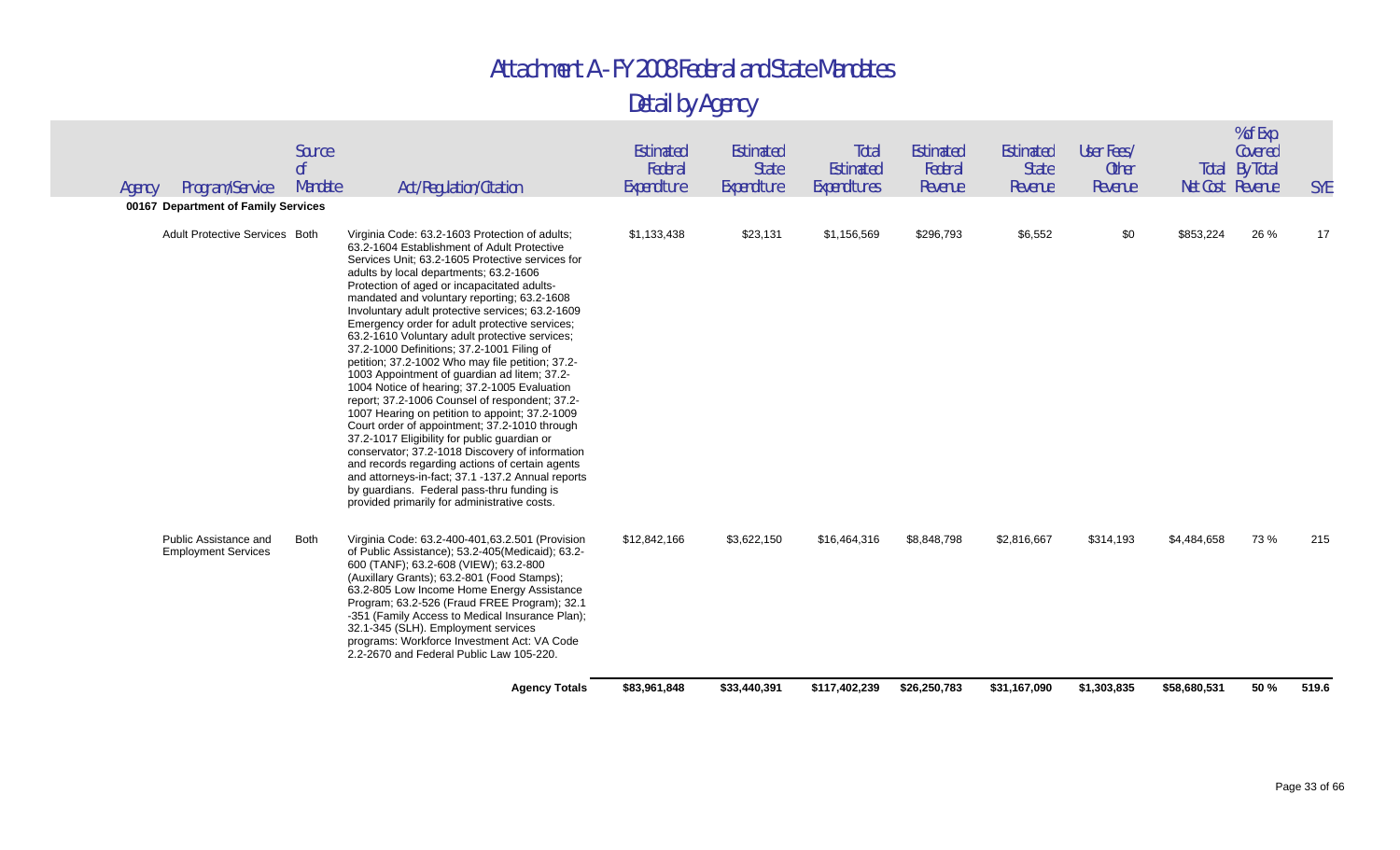| Agency | Program/Service<br>00168 Department of Administration for Human<br><b>Services</b>                                                                   | Source<br>0 <sup>f</sup><br>Mandate | Act/Regulation/Citation                                                                                                                                                                                                                                                                                                                                                                                                                                                                                                                                                                                                                                                                                                                                                          | <b>Estimated</b><br>Federal<br>Expenditure | Estimated<br><b>State</b><br>Expenditure | Total<br>Estimated<br>Expenditures | <b>Estimated</b><br>Federal<br>Revenue | Estimated<br><b>State</b><br>Revenue | User Fees/<br><b>Other</b><br>Revenue |             | % of Exp.<br>Covered<br><b>Total By Total</b><br>Net Cost Revenue | <b>SYE</b> |
|--------|------------------------------------------------------------------------------------------------------------------------------------------------------|-------------------------------------|----------------------------------------------------------------------------------------------------------------------------------------------------------------------------------------------------------------------------------------------------------------------------------------------------------------------------------------------------------------------------------------------------------------------------------------------------------------------------------------------------------------------------------------------------------------------------------------------------------------------------------------------------------------------------------------------------------------------------------------------------------------------------------|--------------------------------------------|------------------------------------------|------------------------------------|----------------------------------------|--------------------------------------|---------------------------------------|-------------|-------------------------------------------------------------------|------------|
|        | <b>Financial Management</b><br>(Budget Development<br>and Administration;<br>Managing Grants;<br>Accounts Receivable;<br><b>Financial Reporting)</b> | Both                                | Code of VA, 63.1-33, 51-53, 91; Title IX of<br>Social Security Act for Medicaid; Titles III and V<br>of the Federal Older Americans Act and the<br>Federal Job Training Partnership Act<br>requirements for the Fairfax Area on Aging; CSA<br>requirements In the Code of VA 2.1-1.7, 745-<br>759, 9-6.25, 16.1-278.5 and 286 and 294, 22.1-<br>101.1, 37.1-197.1, 63.1-55 and 248.6, 66-14<br>and 66-35. Title V of the Social Security Act Title<br>XIX of the Social Security Act. Section B of the<br>Minimum Standards for the VA Dept. of Youth<br>and Family Services. State Performance<br>Contract Section 37.1-198 (c)(vi) for mental<br>health/retardation and substance abuse<br>services. Code of VA 37.1-197 (b)(7); HIPAA<br>PL 104-91, 42 CFR Parts 160 and 164. | \$595,852                                  | \$1,781,815                              | \$2,377,667                        | \$0                                    | \$0                                  | \$0                                   | \$2,377,667 | $0\%$                                                             | 37.8       |
|        | <b>Human Resources</b><br>(Personnel<br>Administration; Payroll;<br><b>Employee Relations:</b><br>Employee Benefits;<br>Training)                    | <b>Both</b>                         | Americans With Disabilities Act, the Fair Labor<br>Standards Act, as well as the Virginia Personnel<br>Act. Code of VA, Section 63.1-33 and 63.1-52<br>completing and submitting staffing reports to the<br>Virginia Department of Social Services. Code of<br>VA 63.1-61 and 63.1-87 conform to a merit<br>system of personnel administration for<br>administrative staff and for employees handling<br>financial assistance programs. Code of VA 63.1<br>-61 and 63.1-87 conformance to a merit system<br>of personnel administration for employees<br>handling Social services programs. State<br>Performance Contract Section 37.1-198 (c)(vi)<br>for mental health/retardation and substance<br>abuse services. HIPAA PL 104-91, CFR Parts<br>160 and 164.                  | \$141,781                                  | \$1,039,727                              | \$1,181,508                        | \$0                                    | \$0                                  | \$0                                   | \$1,181,508 | $0\%$                                                             | 19.6       |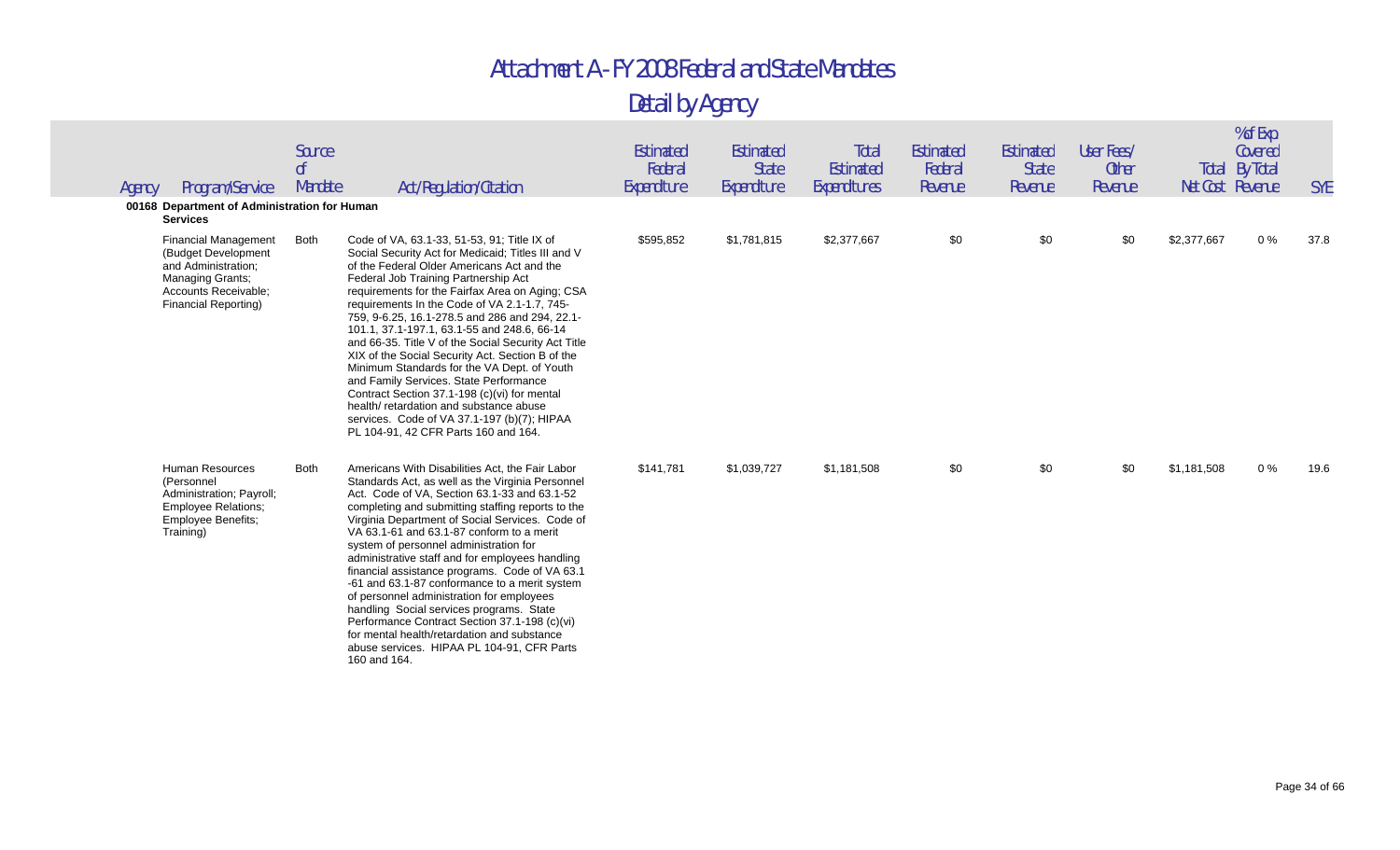| Agency | Program/Service<br>00168 Department of Administration for Human                                                                                                | Source<br>0 <sup>f</sup><br>Mandate | Act/Regulation/Citation                                                                                                                                                                                                                                                                                                                                                                                                                                                                                                                                                                                                                                                                                                            | Estimated<br>Federal<br>Expenditure | Estimated<br><b>State</b><br>Expenditure | Total<br><b>Estimated</b><br>Expenditures | Estimated<br>Federal<br>Revenue | Estimated<br><b>State</b><br>Revenue | User Fees/<br><b>Other</b><br>Revenue |             | % of Exp.<br>Covered<br><b>Total By Total</b><br>Net Cost Revenue | <b>SYE</b> |
|--------|----------------------------------------------------------------------------------------------------------------------------------------------------------------|-------------------------------------|------------------------------------------------------------------------------------------------------------------------------------------------------------------------------------------------------------------------------------------------------------------------------------------------------------------------------------------------------------------------------------------------------------------------------------------------------------------------------------------------------------------------------------------------------------------------------------------------------------------------------------------------------------------------------------------------------------------------------------|-------------------------------------|------------------------------------------|-------------------------------------------|---------------------------------|--------------------------------------|---------------------------------------|-------------|-------------------------------------------------------------------|------------|
|        | <b>Services</b><br><b>Contracts Management</b><br>(Development and<br>Administration of<br><b>Contract Agreements</b><br>with Public and Private<br>Providers) | State                               | Contracts Management (CM) ensures<br>procurement of goods and services for public<br>assistance recipients: Code of VA,63.1-87 and<br>37.1. Code of VA 37.1-1, ensures compliance<br>with state-delegated authorization of direct<br>individual purchase of services for individuals<br>with substance abuse, mental health/retardation.<br>State Performance Contract Section 37.1-198<br>(c)(vi) details requirements for compliance with<br>state requirements governing mental health,<br>mental retardation and substance abuse<br>services. Code of VA, 11-45, 22.1-218, and<br>46:21-759.1, purchase individual/personal<br>services or goods for direct use by recipients<br>under the CSA for At-Risk Youth and Families. | \$0                                 | \$1,299,103                              | \$1,299,103                               | \$0                             | \$0                                  | \$0                                   | \$1,299,103 | $0\%$                                                             | 14         |
|        | <b>Physical Resources</b><br>(Facilities Management;<br>Accounts Payable;<br>Procurement: Human<br>Services Warehouse)                                         | State                               | Code of Virginia 63.1-25 specifies requirements<br>to ensure that local social service programs<br>conform to state regulations for office space and<br>facilities. State Performance Contract section<br>37.1-198 (c)(vi) details compliance requirements<br>for mental health, mental retardation and<br>substance abuse services. The Uniform<br>Statewide Building Code, section 13, VAC 5-61-<br>10 details residential housing requirements.                                                                                                                                                                                                                                                                                 | \$0                                 | \$2,078,434                              | \$2,078,434                               | \$0                             | \$0                                  | \$0                                   | \$2,078,434 | $0\%$                                                             | 32.1       |
|        |                                                                                                                                                                |                                     | <b>Agency Totals</b>                                                                                                                                                                                                                                                                                                                                                                                                                                                                                                                                                                                                                                                                                                               | \$737,633                           | \$6,199,079                              | \$6,936,712                               | \$0                             | \$0                                  | \$0                                   | \$6,936,712 | $0\%$                                                             | 103.5      |
|        | 00171 Health Department                                                                                                                                        |                                     |                                                                                                                                                                                                                                                                                                                                                                                                                                                                                                                                                                                                                                                                                                                                    |                                     |                                          |                                           |                                 |                                      |                                       |             |                                                                   |            |
|        | Maternity                                                                                                                                                      | State                               | Title V, Social Security Act (42 USC 701-709);<br>Virginia Department of Health Agreement with<br>local government; Supported with federal pass-<br>thru funds.                                                                                                                                                                                                                                                                                                                                                                                                                                                                                                                                                                    | \$0                                 | \$1,645,877                              | \$1,645,877                               | \$0                             | \$1,387,043                          | \$75,073                              | \$183,761   | 89%                                                               | 21.75      |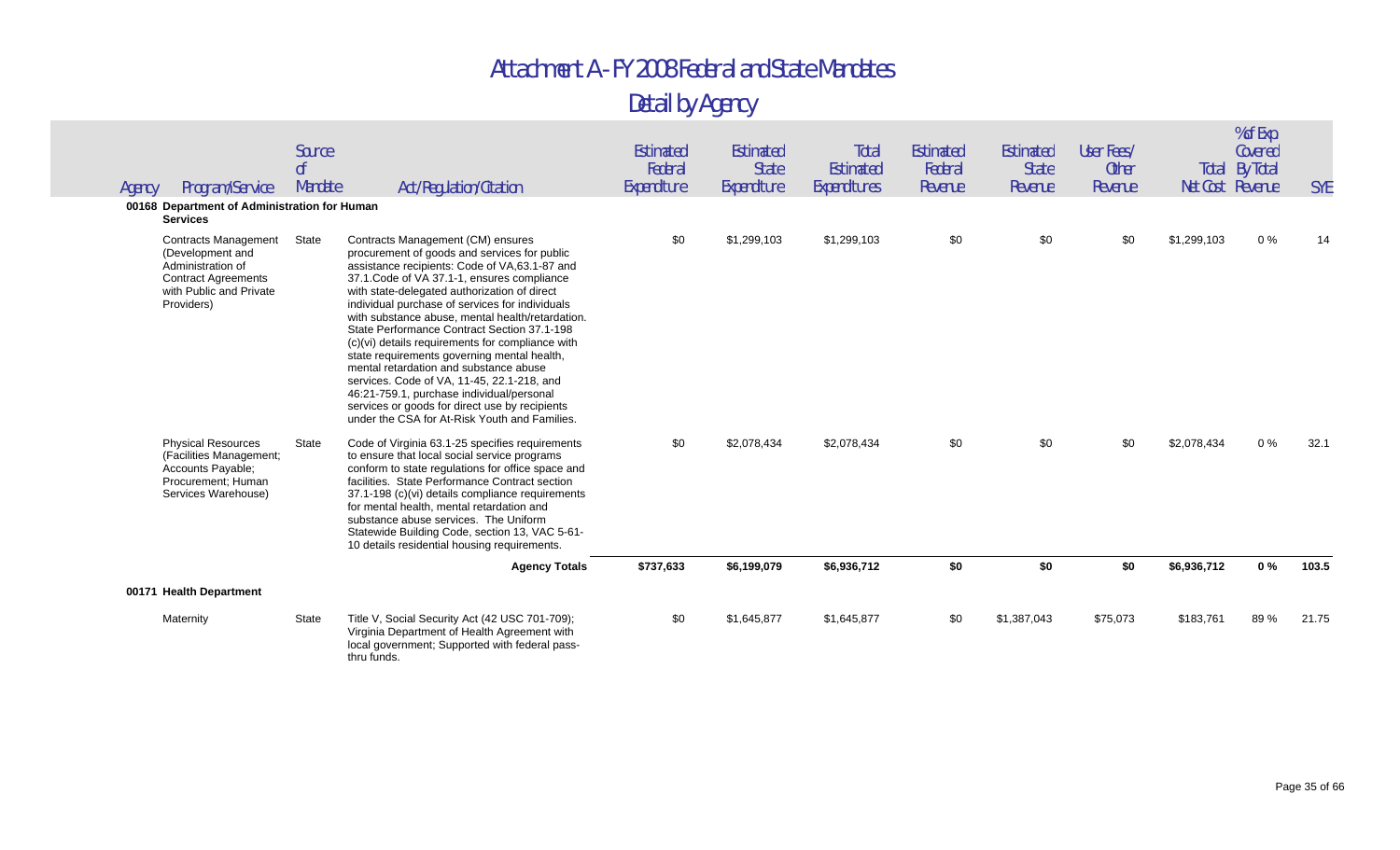| Agency | Program/Service<br>00171 Health Department                                                                                  | Source<br>0 <sup>f</sup><br>Mandate | Act/Regulation/Citation                                                                                                                                                                                                                                                                                                                                                                                                                                                                                                                                                         | Estimated<br>Federal<br>Expenditure | Estimated<br><b>State</b><br>Expenditure | Total<br><b>Estimated</b><br>Expenditures | <b>Estimated</b><br>Federal<br>Revenue | Estimated<br><b>State</b><br>Revenue | User Fees/<br><b>Other</b><br>Revenue | Net Cost Revenue | % of Exp.<br>Covered<br>Total By Total | <b>SYE</b> |
|--------|-----------------------------------------------------------------------------------------------------------------------------|-------------------------------------|---------------------------------------------------------------------------------------------------------------------------------------------------------------------------------------------------------------------------------------------------------------------------------------------------------------------------------------------------------------------------------------------------------------------------------------------------------------------------------------------------------------------------------------------------------------------------------|-------------------------------------|------------------------------------------|-------------------------------------------|----------------------------------------|--------------------------------------|---------------------------------------|------------------|----------------------------------------|------------|
|        | Patient Health Services -<br><b>Linguistic Accessibility</b>                                                                | Federal                             | Civil Rights Act, Title VI, Section 601: prohibts<br>recipients from implementing policies and<br>procedures that exclude or have the effect of<br>excluding or limiting the participation in<br>programson the basis of race, color or national<br>origin. Recipients must take reasonable steps<br>to provide services and information in<br>appropriate language other than English.                                                                                                                                                                                         | \$350,000                           | \$0                                      | \$350,000                                 | \$0                                    | \$0                                  | \$0                                   | \$350,000        | $0\%$                                  |            |
|        | Nursing Home Pre-<br><b>Admission Screening</b>                                                                             | State                               | The Code of Virginia 321-330 Federal Omnibus<br>Reconciliation Act of 1987 states that all<br>individuals who will be eligible for community or<br>institutional long-term care services as defined<br>in the state plan for medical assistance shall be<br>evaluated to determine their need for nursing<br>facility services as defined in that plan.                                                                                                                                                                                                                         | \$0                                 | \$75,810                                 | \$75,810                                  | \$0                                    | \$24,870                             | \$0                                   | \$50,940         | 33 %                                   |            |
|        | Child Health (Early<br>Detection of<br>Handicapping conditions,<br>Immunizations, Newborn<br>Screening; Lead<br>screening.) | State                               | Early Detection of handicapping conditions: Title<br>V (Block Grant);<br>Immunizations: VA Code 32.1 - 46; Newborn<br>Screening: VA Code 32.1 -65;<br>Lead Screening: Cooperative agreement with<br>DC and EPA; 42 usc 241(a), 42usc 247 (b-1)<br>and Title 42, CFR Part 51b, 15usc 2601, and<br>Title 40, CFR Part 531 and 35; Department of<br>Health Agreement with Local Government                                                                                                                                                                                         | \$0                                 | \$957,097                                | \$957,097                                 | \$0                                    | \$832,226                            | \$68,935                              | \$55,936         | 94 %                                   | 13.5       |
|        | Communicable Disease<br>Services and Prevention                                                                             | State                               | Surveillance and investigation of diseases: 32.1-<br>35, 32.1 - 39; Sexually transmitted disease<br>(STD) Screening, Diagnosis Treatment and<br>Surveillance: 32.1-57; Tuberculosis (TB) control<br>screening, diagnosis, treatment and surveillance:<br>32.1-49; TB Treatment Plan: 32.1-50.1; Hiv/Aids<br>Surveillance investigation: 32.1-36, 32.1-36.1,<br>32.1-39; Administering HIV Medications: PHS<br>Act Public Law (P.L.) 104-146 (Ryan White);<br>HIV Prevention, Counseling, Testing and Referral<br>Sect 301(a), 317 32.1.55.1; Rabies Protection:<br>32.1-48-48.4 | \$0                                 | \$4,839,576                              | \$4,839,576                               | \$0                                    | \$1,849,390                          | \$1,256,638                           | \$1,733,548      | 64 %                                   | 57         |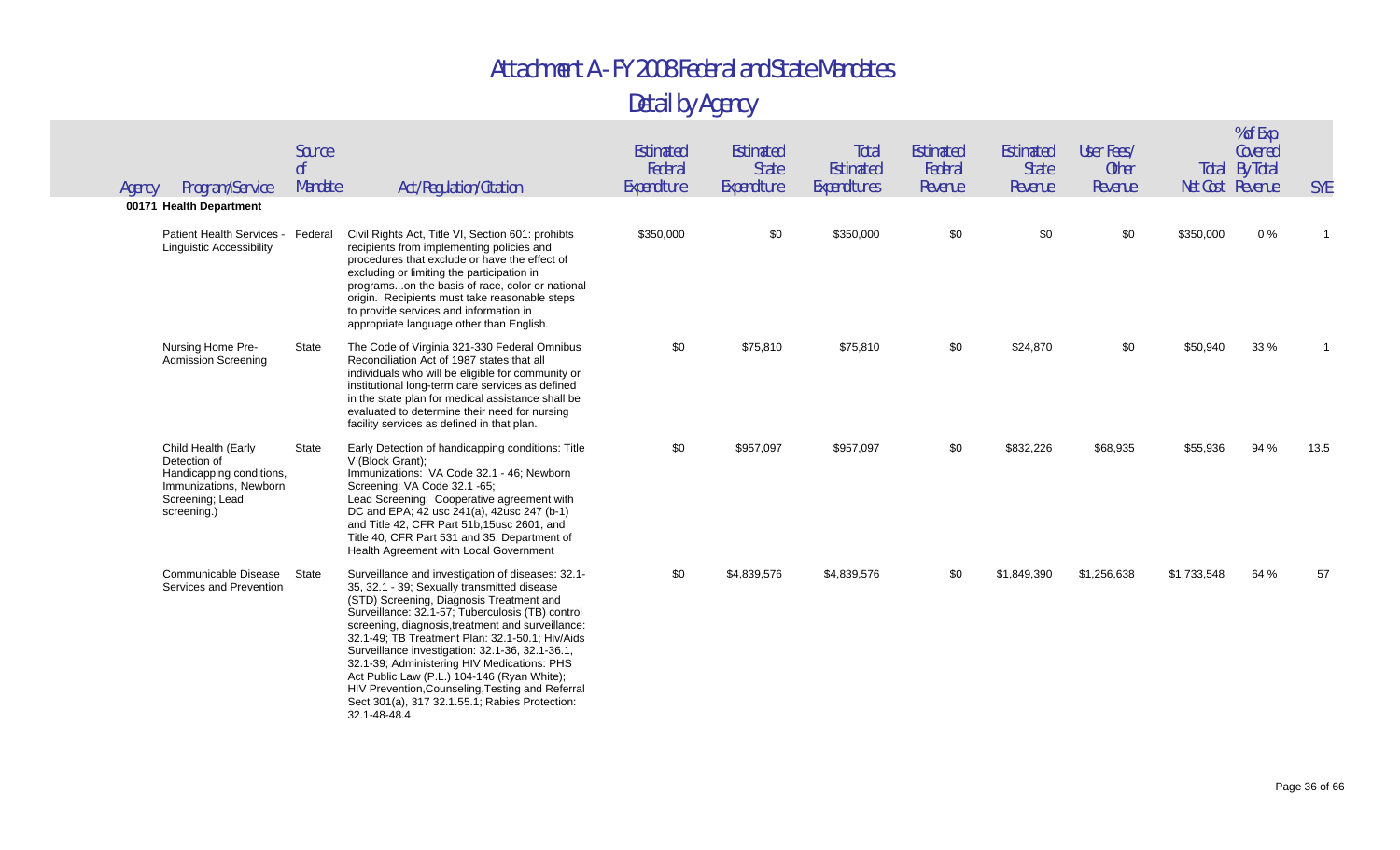|                              |                                                                                            | Source                    |                                                                                                                                                                                                                                                                                                                                                                                                                                                                                                                                                                                                                                                                                                                                                                                                                      | Estimated              | Estimated                   | Total                            | <b>Estimated</b>   | Estimated               | User Fees/              |              | % of Exp.<br>Covered                      |            |
|------------------------------|--------------------------------------------------------------------------------------------|---------------------------|----------------------------------------------------------------------------------------------------------------------------------------------------------------------------------------------------------------------------------------------------------------------------------------------------------------------------------------------------------------------------------------------------------------------------------------------------------------------------------------------------------------------------------------------------------------------------------------------------------------------------------------------------------------------------------------------------------------------------------------------------------------------------------------------------------------------|------------------------|-----------------------------|----------------------------------|--------------------|-------------------------|-------------------------|--------------|-------------------------------------------|------------|
| Agency                       | Program/Service                                                                            | 0 <sup>f</sup><br>Mandate | Act/Regulation/Citation                                                                                                                                                                                                                                                                                                                                                                                                                                                                                                                                                                                                                                                                                                                                                                                              | Federal<br>Expenditure | <b>State</b><br>Expenditure | <b>Estimated</b><br>Expenditures | Federal<br>Revenue | <b>State</b><br>Revenue | <b>Other</b><br>Revenue |              | <b>Total By Total</b><br>Net Cost Revenue | <b>SYE</b> |
|                              | 00171 Health Department                                                                    |                           |                                                                                                                                                                                                                                                                                                                                                                                                                                                                                                                                                                                                                                                                                                                                                                                                                      |                        |                             |                                  |                    |                         |                         |              |                                           |            |
|                              | <b>Health Insurance</b><br>Portability and<br>Accountability Act<br>(HIPAA)                | Federal                   | Public Law 104-191                                                                                                                                                                                                                                                                                                                                                                                                                                                                                                                                                                                                                                                                                                                                                                                                   | \$70,000               | \$0                         | \$70,000                         | \$0                | \$0                     | \$0                     | \$70,000     | 0%                                        |            |
|                              | Environmental Health<br><b>Program Services</b>                                            | State                     | 3.1-530.1 Milk; 10.1-1321 Air Pollution (Local<br>Option with Federal pass-thru funding, but<br>mandated by the State); 15.2-912 Tattoo Parlors<br>(Local Option);15.2-914 Child Care Services<br>and Facilities (Local Option); 32.1-39 Disease<br>Surveillance and Investigation; 32.1-164 Onsite<br>Sewage Disposal; 32.1-176.4 Wells and Well<br>Water; 32.1-246 Marinas; 32.1-247 Vector<br>Control; 32.1-248.1 Swimming Pools (State<br>Mandate for Hotel Pools and Posting of Water<br>Quality results in all pools + Local Option for<br>regulation and inspection of all public pools);<br>35.1-9 Hotel/Motel, Restaurants, Summer<br>Camps, Campgrounds and Swimming Pools;<br>35.1-4 Restaurants and Food; 35.1-17 Summer<br>Camps/Campgrounds; 36-99 Housing -<br>Residential Maintenance (Local Option) | \$0                    | \$5,498,905                 | \$5,498,905                      | \$0                | \$1,849,390             | \$1,029,758             | \$2,619,757  | 52 %                                      | 69         |
|                              |                                                                                            |                           | <b>Agency Totals</b>                                                                                                                                                                                                                                                                                                                                                                                                                                                                                                                                                                                                                                                                                                                                                                                                 | \$420,000              | \$13,017,265                | \$13,437,265                     | \$0                | \$5,942,919             | \$2,430,404             | \$5,063,942  | 62 %                                      | 164.25     |
|                              |                                                                                            |                           | <b>Health and Welfare Totals</b>                                                                                                                                                                                                                                                                                                                                                                                                                                                                                                                                                                                                                                                                                                                                                                                     | \$85,119,481           | \$52,656,735                | \$137,776,216                    | \$26,250,783       | \$37,110,009            | \$3,734,239             | \$70,681,185 | 49 %                                      | 787.35     |
| Parks, Recreation & Cultural |                                                                                            |                           |                                                                                                                                                                                                                                                                                                                                                                                                                                                                                                                                                                                                                                                                                                                                                                                                                      |                        |                             |                                  |                    |                         |                         |              |                                           |            |
|                              | 00150 Department of Community and Recreation<br><b>Services</b>                            |                           |                                                                                                                                                                                                                                                                                                                                                                                                                                                                                                                                                                                                                                                                                                                                                                                                                      |                        |                             |                                  |                    |                         |                         |              |                                           |            |
|                              | Americans with<br>Disabilities Act [ADA],<br>Community Integration<br>and Fastran Services | Federal                   | 28 C7R 35.102-35.104                                                                                                                                                                                                                                                                                                                                                                                                                                                                                                                                                                                                                                                                                                                                                                                                 | \$3,321,091            | \$0                         | \$3,321,091                      | \$0                | \$0                     | \$0                     | \$3,321,091  | $0\%$                                     | 5          |
|                              | Comprehensive Services State<br>Act -- Child Specific<br>Team Involvement                  |                           | Code of Virginia 2.2-4300-4377                                                                                                                                                                                                                                                                                                                                                                                                                                                                                                                                                                                                                                                                                                                                                                                       | \$0                    | \$92,285                    | \$92,285                         | \$0                | \$0                     | \$0                     | \$92,285     | $0\%$                                     | 1.9        |
|                              |                                                                                            |                           | <b>Agency Totals</b>                                                                                                                                                                                                                                                                                                                                                                                                                                                                                                                                                                                                                                                                                                                                                                                                 | \$3,321,091            | \$92,285                    | \$3,413,376                      | \$0                | \$0                     | \$0                     | \$3,413,376  | 0%                                        | 6.9        |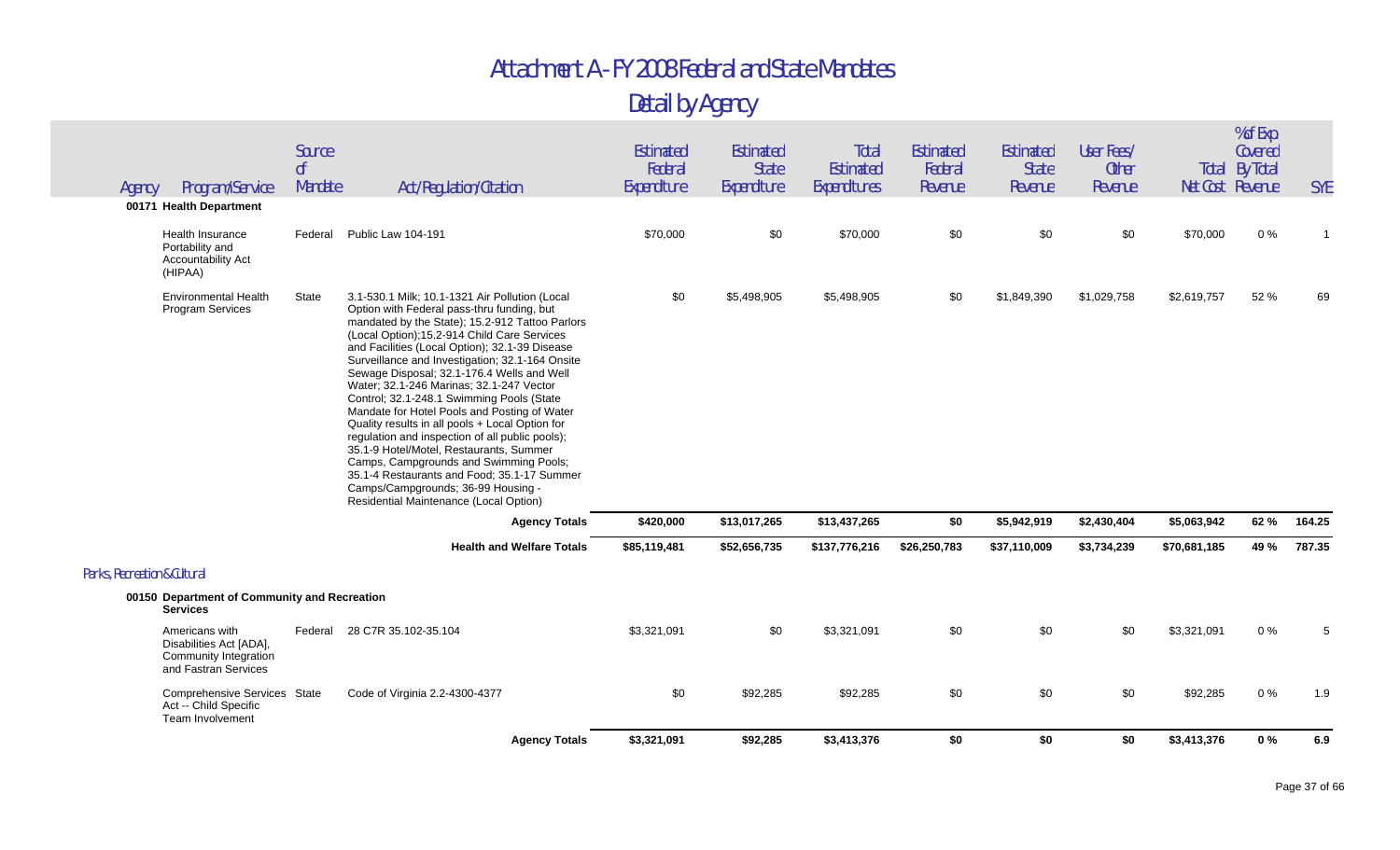|                              | 00131 Land Development Services                             |                           |                                                                               |                        |                      |                           |                    |                         |                         |             |                                           |                |
|------------------------------|-------------------------------------------------------------|---------------------------|-------------------------------------------------------------------------------|------------------------|----------------------|---------------------------|--------------------|-------------------------|-------------------------|-------------|-------------------------------------------|----------------|
|                              |                                                             |                           | <b>Agency Totals</b>                                                          | \$0                    | \$6,673,818          | \$6,673,818               | \$0                | \$0                     | \$0                     | \$6,673,818 | 0%                                        | 34             |
|                              | Economic Development State<br>Authority                     |                           | Chapter 643 of the 1964 Acts of the Virginia<br>General Assembly, as amended. | \$0                    | \$6,673,818          | \$6,673,818               | \$0                | \$0                     | \$0                     | \$6,673,818 | 0%                                        | 34             |
|                              | 00116 Economic Development Authority                        |                           |                                                                               |                        |                      |                           |                    |                         |                         |             |                                           |                |
| <b>Community Development</b> |                                                             |                           |                                                                               |                        |                      |                           |                    |                         |                         |             |                                           |                |
|                              |                                                             |                           | <b>Parks, Recreation &amp; Cultural Totals</b>                                | \$3,621,091            | \$521,079            | \$4,142,170               | \$0                | \$0                     | \$0                     | \$4,142,170 | $0\%$                                     | 17.02          |
|                              |                                                             |                           | <b>Agency Totals</b>                                                          | \$0                    | \$367,194            | \$367,194                 | \$0                | \$0                     | \$0                     | \$367,194   | $0\%$                                     | $\overline{7}$ |
|                              | Archives and Records<br>Management                          | State                     | Virginia Public Records Act, Code of Virginia<br>42.1.76 et seq.              | \$0                    | \$367,194            | \$367,194                 | \$0                | \$0                     | \$0                     | \$367,194   | $0\%$                                     | $\overline{7}$ |
|                              | 00152 Fairfax County Public Library                         |                           |                                                                               |                        |                      |                           |                    |                         |                         |             |                                           |                |
|                              |                                                             |                           | <b>Agency Totals</b>                                                          | \$300,000              | \$61,600             | \$361,600                 | \$0                | \$0                     | \$0                     | \$361,600   | 0%                                        | 3.12           |
|                              | <b>Boiler and Pressure</b><br>Vessel Rules &<br>Regulations | <b>State</b>              | 16VAC 25-50-10                                                                | \$0                    | \$400                | \$400                     | \$0                | \$0                     | \$0                     | \$400       | $0\%$                                     | 0.01           |
|                              | <b>Criminal Background</b><br>Check                         | State                     | 63.2 - 1720 - C2                                                              | \$0                    | \$30,000             | \$30,000                  | \$0                | \$0                     | \$0                     | \$30,000    | $0\%$                                     | 0.3            |
|                              | American with Disabilities Federal                          |                           | Public Law 101-336                                                            | \$300,000              | \$0                  | \$300,000                 | \$0                | \$0                     | \$0                     | \$300,000   | $0\%$                                     | 2.5            |
|                              | <b>Training for Licensed</b><br>Camp Staff                  | State                     | 22 VAC-15-30-310-C                                                            | \$0                    | \$11,200             | \$11,200                  | \$0                | \$0                     | \$0                     | \$11,200    | $0\%$                                     | 0.01           |
|                              | Freedom of Information<br>Act                               | <b>State</b>              | Code of Virginia 2.1-340.1 et seg.                                            | \$0                    | \$20,000             | \$20,000                  | \$0                | \$0                     | \$0                     | \$20,000    | $0\%$                                     | 0.3            |
|                              | 00151 Fairfax County Park Authority                         |                           |                                                                               |                        |                      |                           |                    |                         |                         |             |                                           |                |
| Agency                       | Program/Service                                             | 0 <sup>f</sup><br>Mandate | Act/Regulation/Citation                                                       | Federal<br>Expenditure | State<br>Expenditure | Estimated<br>Expenditures | Federal<br>Revenue | <b>State</b><br>Revenue | <b>Other</b><br>Revenue |             | <b>Total By Total</b><br>Net Cost Revenue | <b>SYE</b>     |
|                              |                                                             | Source                    |                                                                               | Estimated              | <b>Estimated</b>     | Total                     | Estimated          | Estimated               | User Fees/              |             | % of Exp.<br>Covered                      |                |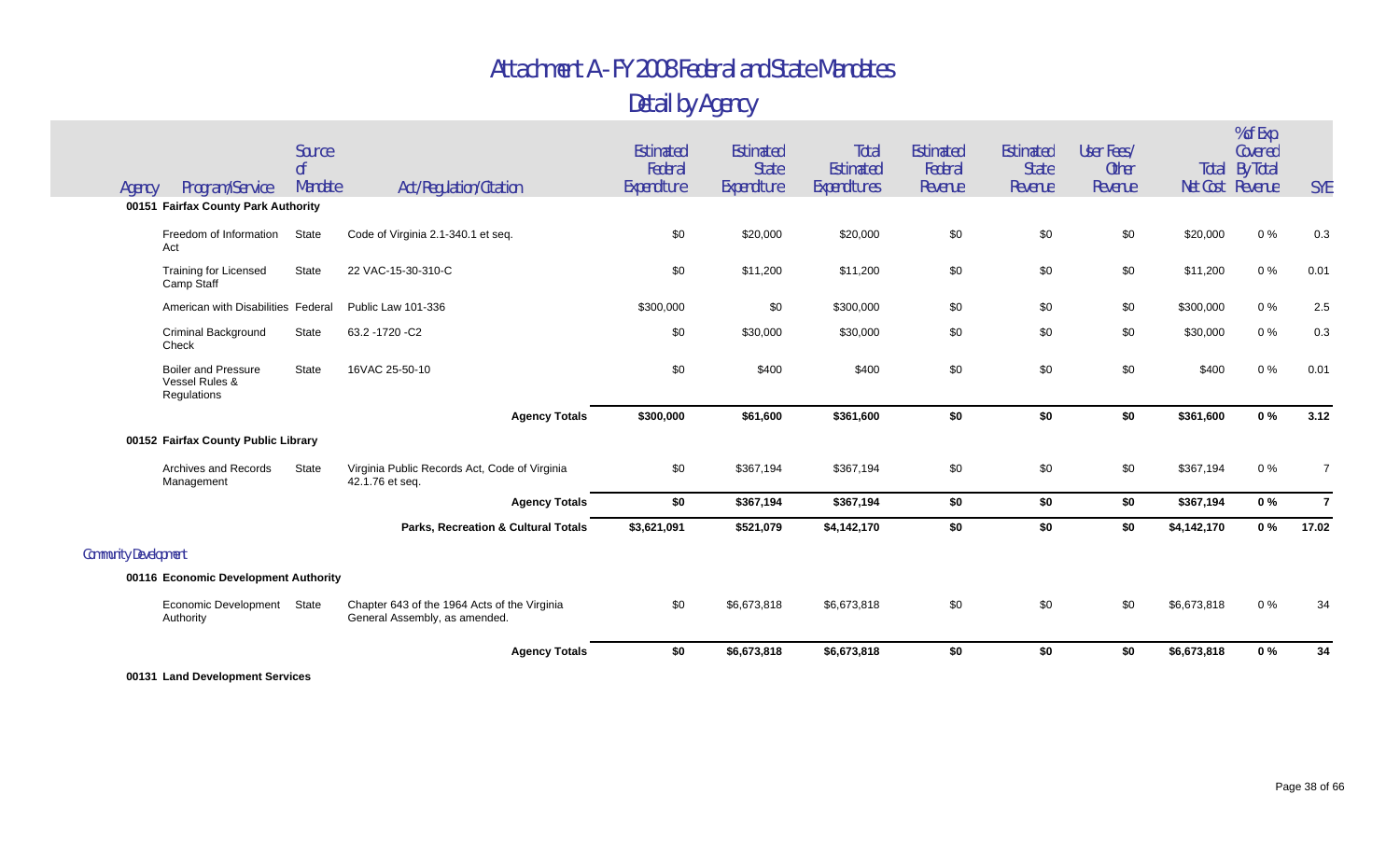| Program/Service<br>Agency                                  | Source<br><sub>of</sub><br>Mandate | Act/Regulation/Citation                                                                                                                                                                                                                                                                                                                                                                                                                                                                                                                                                                                                                                                                                                                                                                                                                          | <b>Estimated</b><br>Federal<br>Expenditure | Estimated<br><b>State</b><br>Expenditure | Total<br>Estimated<br>Expenditures | Estimated<br>Federal<br>Revenue | Estimated<br><b>State</b><br>Revenue | User Fees/<br><b>Other</b><br>Revenue |             | % of Exp.<br>Covered<br><b>Total By Total</b><br>Net Cost Revenue | <b>SYE</b> |
|------------------------------------------------------------|------------------------------------|--------------------------------------------------------------------------------------------------------------------------------------------------------------------------------------------------------------------------------------------------------------------------------------------------------------------------------------------------------------------------------------------------------------------------------------------------------------------------------------------------------------------------------------------------------------------------------------------------------------------------------------------------------------------------------------------------------------------------------------------------------------------------------------------------------------------------------------------------|--------------------------------------------|------------------------------------------|------------------------------------|---------------------------------|--------------------------------------|---------------------------------------|-------------|-------------------------------------------------------------------|------------|
| 00131 Land Development Services<br><b>Training Academy</b> | State                              | Code of Virginia 36-137: Powers and Duties of<br>Board of Housing and Community Development-<br>Local jurisdictions that do not maintain<br>accredited training academies are required to<br>levy 1.75 percent of building permit fees to<br>support training programs of the VA State Bldg<br>Code Academy. § Virginia Uniform Statewide<br>Building Code: Part I - General Reg 13 VAC 5-<br>21 Section 104.2.3: All building inspection<br>personnel employed on or after March 1, 1988<br>shall be certified by the State in the appropriate<br>subject area within three years of date of<br>employment. § Code of Virginia Section 10.1-<br>560: Erosion and Sediment Control Law,<br>Definitions - Plan reviewers and inspectors must<br>obtain a certificate of competence.                                                               | \$0                                        | \$119,265                                | \$119,265                          | \$0                             | \$0                                  | \$0                                   | \$119,265   | $0\%$                                                             | 1.5        |
| Site Plan Review and<br>Processing                         | State                              | Code of VA 15.2-2240 - regulate subdivision of<br>land and its development. Code of VA 15.2-<br>2254 Subdivision Plats and Site Plans Code of<br>VA 10.1-563, 565 - Conservation, erosion and<br>sediment control plan for any proposed<br>regulated land disturbing activities submitted to<br>locality for review prior to any land disturbing<br>activity. Code of VA 10.1-562 - an erosion and<br>sediment control program required. Code of VA<br>54.1-410 - establish a procedure to ensure that<br>plans, specs, or calculations are prepared by a<br>licensed or certified architect, engineer, surveyor<br>or architect. 24 CFR Chapter 1, Sect 2-5-Final<br>Fair Housing Access. Guidelines. 28 CFR Part<br>36, Subpart A Section 36.104/Subpart D-ADA.<br>Code of VA 10.1-2100 through 2115 - The<br>Chesapeake Bay Preservation Act. | \$0                                        | \$6,122,277                              | \$6,122,277                        | \$0                             | \$0                                  | \$6,623,352                           | (\$501,075) | 108 %                                                             | 77         |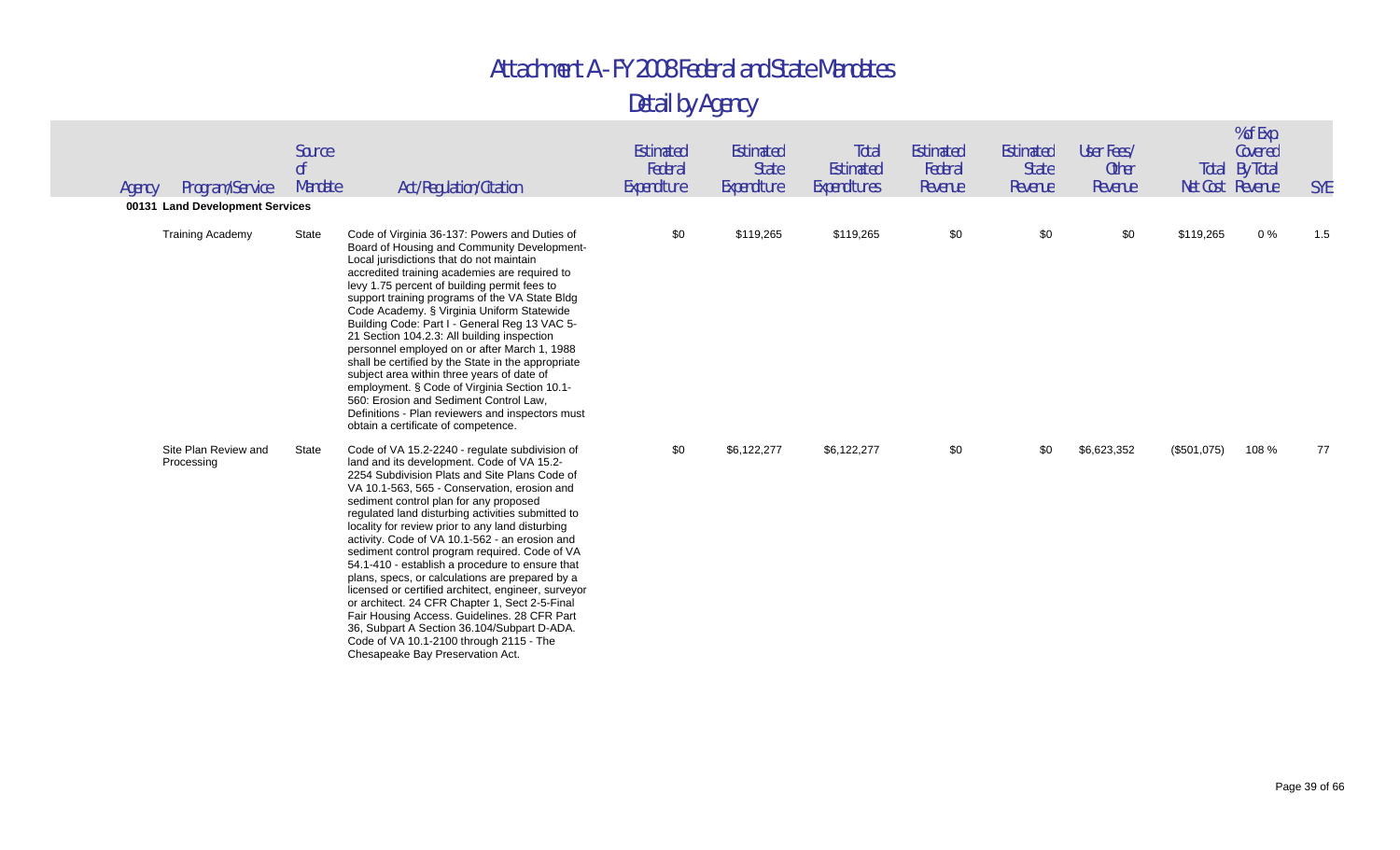| Agency | Program/Service<br>00131 Land Development Services | Source<br>0 <sup>f</sup><br>Mandate | Act/Regulation/Citation                                                                                                                                                                                                                                                                                                                                                                                                                                                                                                                                                                                                                                                                                                                                                        | Estimated<br>Federal<br>Expenditure | Estimated<br><b>State</b><br>Expenditure | Total<br>Estimated<br>Expenditures | Estimated<br>Federal<br>Revenue | Estimated<br><b>State</b><br>Revenue | User Fees/<br><b>Other</b><br>Revenue | Total         | % of Exp.<br>Covered<br>By Total<br>Net Cost Revenue | <b>SYE</b> |
|--------|----------------------------------------------------|-------------------------------------|--------------------------------------------------------------------------------------------------------------------------------------------------------------------------------------------------------------------------------------------------------------------------------------------------------------------------------------------------------------------------------------------------------------------------------------------------------------------------------------------------------------------------------------------------------------------------------------------------------------------------------------------------------------------------------------------------------------------------------------------------------------------------------|-------------------------------------|------------------------------------------|------------------------------------|---------------------------------|--------------------------------------|---------------------------------------|---------------|------------------------------------------------------|------------|
|        | Site Inspections and<br>Enforcement                | State                               | Code of VA Sect 15.2-2245-Inspect bonded<br>improvements and bond release. Code of VA<br>Sect 10.1-562-566 - Local erosion/sediment<br>control. Code of VA Sect 10.1-2100-2115 -<br>Chesapeake Bay Presv. Act Code of VA Sect<br>15.2-2021- Ramps/accessible routes. Code of<br>VA Sect 33.1-72.1 -roads developed to the<br>State's standards. Code of VA Sect 2.2-3704 -<br>FOIA. Code of VA Sect 42.1-76-91 - inventory,<br>schedule and microfilm official records of<br>localities. Code of VA Sect 15.2-<br>2303.2. disclosure of proffered cash payments<br>and expenditures. Code of VA Sect 15.2-2240-<br>2246 ordinance to ensure the orderly subdiv. of<br>land and its development/subdivision ordinance.<br>Code of VA Sect 36-105-Enforcement of Blding<br>Code. | \$0                                 | \$6,281,297                              | \$6,281,297                        | \$0                             | \$0                                  | \$6,623,353                           | (\$342,056)   | 105 %                                                | 79         |
|        | Building Plan Review and State<br>Permits          |                                     | Code of VA, Sect 36-98, empowers Virginia<br>Uniform Statewide Building Code requires local<br>Building Officials to examine all permit<br>applications and plans for compliance with all<br>applicable codes and standards. Code of VA<br>Section 36-105: Bd of Blding Code Appeals.<br>Code of VA Sect 36-98.3 VADR: Issue permits<br>for amusement devices. Code of VA Sect 10.1-<br>565: Grading plan. Code of VA Sect 10.1-2100<br>through 2115-The Chesapeake Bay<br>Preservation Act. Code of VA Sect 54.1-1111.<br>Verify that the applicant is duly licensed as a<br>contractor or exempt from such licensure. Code<br>of VA Sect 2.2-3704 Virginia FOIA.                                                                                                             | \$0                                 | \$5,088,645                              | \$5,088,645                        | \$0                             | \$0                                  | \$6,301,705                           | (\$1,213,060) | 124 %                                                | 64         |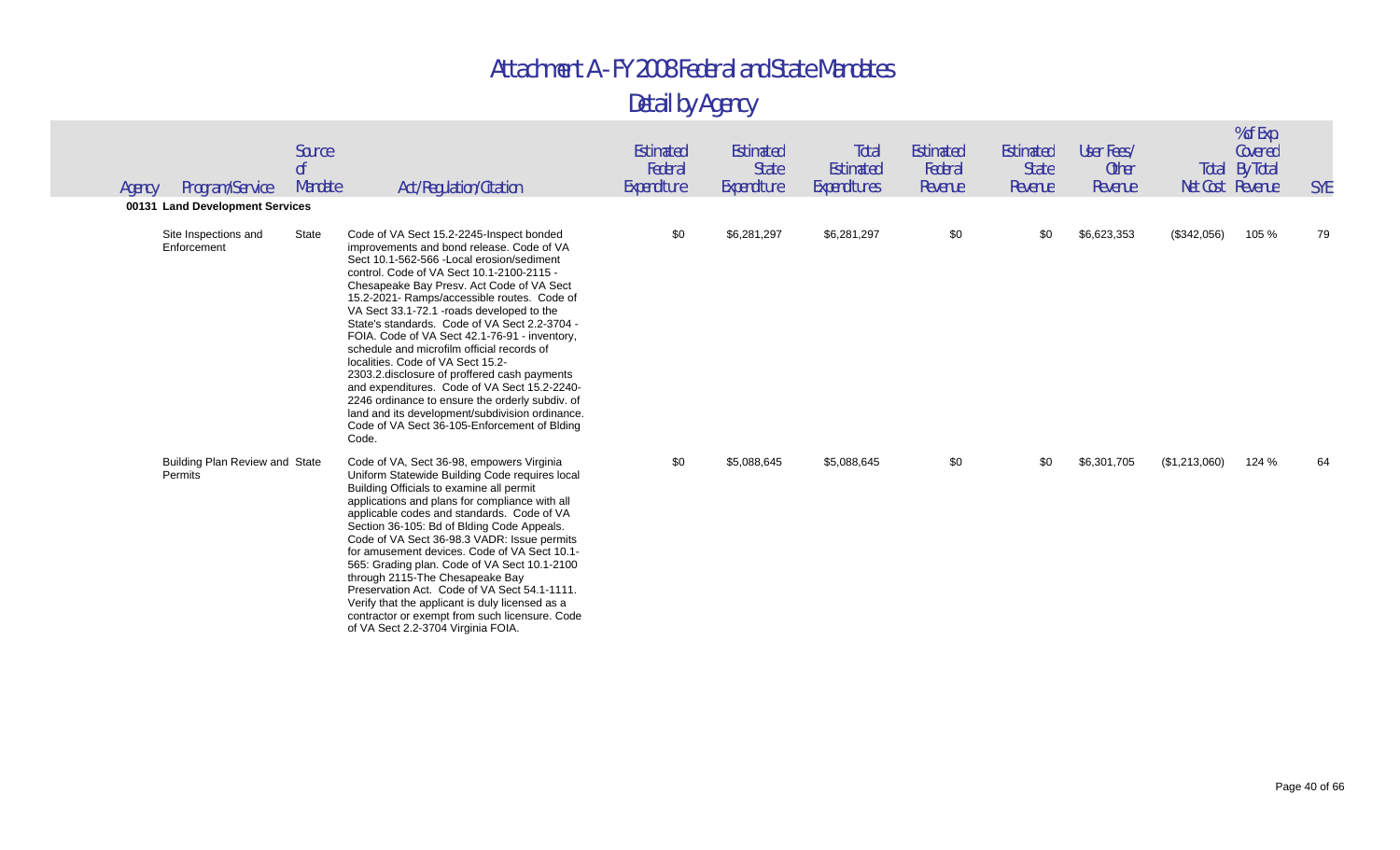| Agency | Program/Service<br>00131 Land Development Services | Source<br>0 <sup>f</sup><br>Mandate | Act/Regulation/Citation                                                                                                                                                                                                                                                                                                                                                                                                                                                                                                                                                                                                                                                                                                                                             | Estimated<br>Federal<br>Expenditure | Estimated<br><b>State</b><br>Expenditure | Total<br><b>Estimated</b><br>Expenditures | Estimated<br>Federal<br>Revenue | Estimated<br><b>State</b><br>Revenue | User Fees/<br><b>Other</b><br>Revenue | Net Cost Revenue | % of Exp.<br>Covered<br><b>Total By Total</b> | <b>SYE</b> |
|--------|----------------------------------------------------|-------------------------------------|---------------------------------------------------------------------------------------------------------------------------------------------------------------------------------------------------------------------------------------------------------------------------------------------------------------------------------------------------------------------------------------------------------------------------------------------------------------------------------------------------------------------------------------------------------------------------------------------------------------------------------------------------------------------------------------------------------------------------------------------------------------------|-------------------------------------|------------------------------------------|-------------------------------------------|---------------------------------|--------------------------------------|---------------------------------------|------------------|-----------------------------------------------|------------|
|        | <b>Building Inspections</b>                        | State                               | Code of Virginia, Section 36-98, empowers<br>Virginia Uniform Statewide Building Code Sect<br>115.0. Inspect all construction for compliance<br>with all applicable codes and standards. Code<br>of VA Section 36-98.3/VADR Inspect<br>amusement devices. Code of VA Section 42.1-<br>76-91. Retain and dispose of official public<br>records. Code of VA Section 2.2-3704 Virginia<br>Freedom of Information Act: Code of VA Section<br>15.2-2024 Each building display a number<br>(address) that is easily readable from the right-of<br>-way. VUSBC 103.2.3 Signs for accessible<br>parking. VUSBC-115.7 - Coordination of<br>inspections with other agencies. VUSBC-<br>115.8.1 - Timeliness of inspections. Code of VA<br>36-105 - Elevator safety standards. | \$0                                 | \$8,626,844                              | \$8,626,844                               | \$0                             | \$0                                  | \$7,106,179                           | \$1,520,665      | 82 %                                          | 108.5      |
|        |                                                    |                                     | <b>Agency Totals</b>                                                                                                                                                                                                                                                                                                                                                                                                                                                                                                                                                                                                                                                                                                                                                | \$0                                 | \$26,238,328                             | \$26,238,328                              | \$0                             | \$0                                  | \$26,654,589                          | (\$416,261)      | 102%                                          | 330        |
|        | 00135 Department of Planning and Zoning            |                                     |                                                                                                                                                                                                                                                                                                                                                                                                                                                                                                                                                                                                                                                                                                                                                                     |                                     |                                          |                                           |                                 |                                      |                                       |                  |                                               |            |
|        | Board of Zoning Appeals State                      |                                     | Code of Virginia: Section 15.2-2308 mandates                                                                                                                                                                                                                                                                                                                                                                                                                                                                                                                                                                                                                                                                                                                        | \$0                                 | \$527,681                                | \$527,681                                 | \$0                             | \$0                                  | \$128,628                             | \$399,053        | 24 %                                          | 8.1        |
|        |                                                    |                                     | that every Virginia locality that has enacted or<br>enacts a zoning ordinance, shall establish a<br>board of zoning appeals.                                                                                                                                                                                                                                                                                                                                                                                                                                                                                                                                                                                                                                        |                                     |                                          |                                           |                                 |                                      |                                       |                  |                                               |            |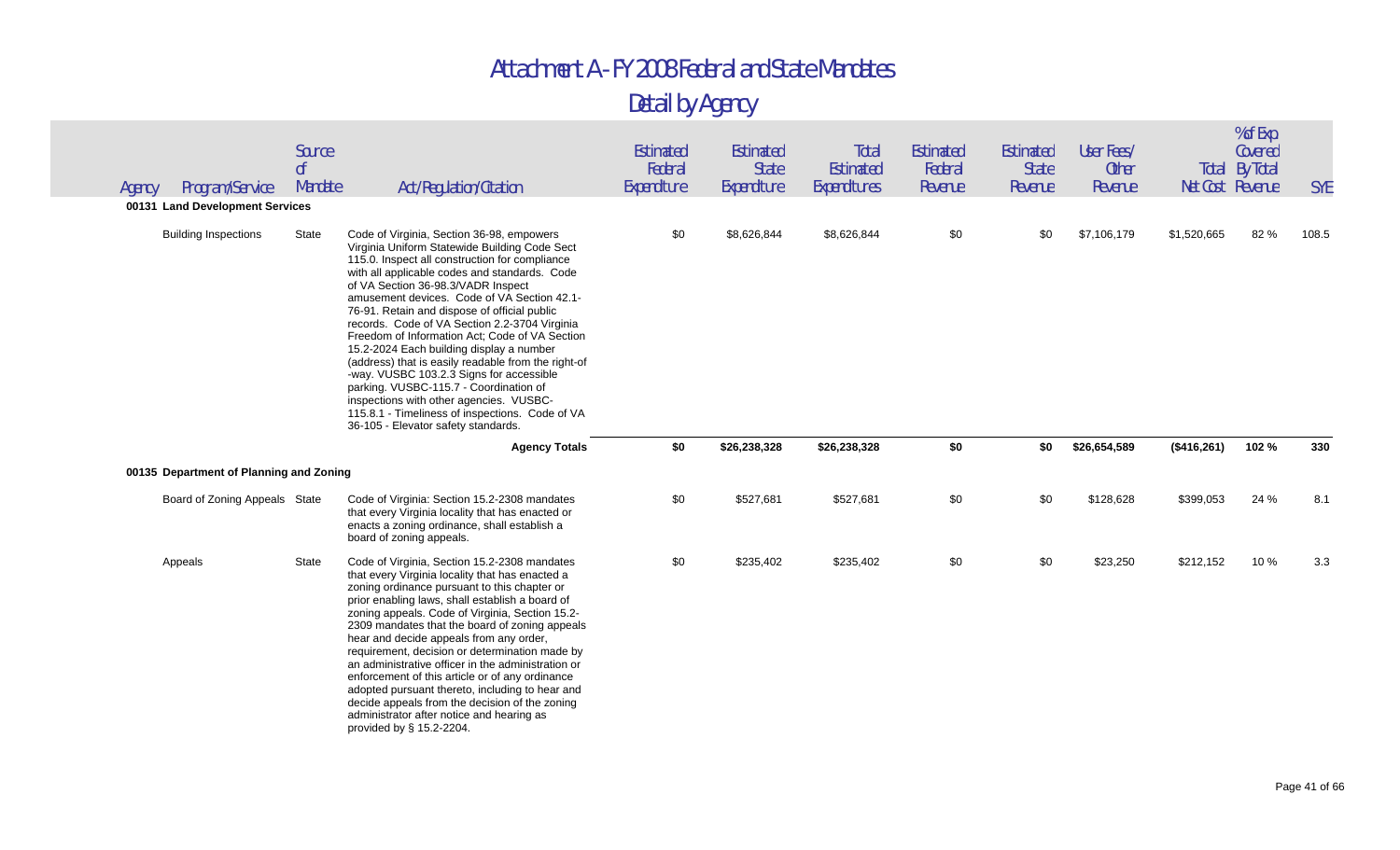| Agency | Program/Service                                                 | Source<br>$\int_0^1$<br>Mandate | Act/Regulation/Citation                                                                                                                                                                                                                                                                                                                                                                       | Estimated<br>Federal<br>Expenditure | Estimated<br><b>State</b><br>Expenditure | Total<br>Estimated<br>Expenditures | <b>Estimated</b><br>Federal<br>Revenue | Estimated<br><b>State</b><br>Revenue | User Fees/<br><b>Other</b><br>Revenue |             | % of Exp.<br>Covered<br><b>Total By Total</b><br>Net Cost Revenue | <b>SYE</b>     |
|--------|-----------------------------------------------------------------|---------------------------------|-----------------------------------------------------------------------------------------------------------------------------------------------------------------------------------------------------------------------------------------------------------------------------------------------------------------------------------------------------------------------------------------------|-------------------------------------|------------------------------------------|------------------------------------|----------------------------------------|--------------------------------------|---------------------------------------|-------------|-------------------------------------------------------------------|----------------|
|        | 00135 Department of Planning and Zoning                         |                                 |                                                                                                                                                                                                                                                                                                                                                                                               |                                     |                                          |                                    |                                        |                                      |                                       |             |                                                                   |                |
|        | Wetlands Program                                                | State                           | Code of Virginia: Section 28.2-1300, Chapter<br>13, requires that any proposed alteration of tidal<br>wetlands be subject to review for conformance<br>with Preservation Standards.                                                                                                                                                                                                           | \$0                                 | \$10,561                                 | \$10,561                           | \$0                                    | \$0                                  | \$250                                 | \$10,311    | 2%                                                                | 0.15           |
|        | 2232 Review Process                                             | <b>State</b>                    | Code of Virginia, Section 15.2-2232 mandates<br>that all public facility, public utility and public<br>service corporation facilities be reviewed for<br>conformance with the Comprehensive Plan<br>before being established.                                                                                                                                                                 | \$0                                 | \$247,113                                | \$247,113                          | \$0                                    | \$0                                  | \$0                                   | \$247,113   | $0\%$                                                             | 3.2            |
|        | Comprehensive Planning State                                    |                                 | Code of Virginia, Section 15.2-2223 mandates<br>that every Virginia locality adopt a<br>Comprehensive Plan and review it every five<br>years. Code of Virginia, Section 15.2-2224<br>mandates that the Planning Commission have<br>studies in support of the Comprehensive Plan.<br>The Department reviews a portion of the plan<br>annually, resulting in a full review every five<br>years. | \$0                                 | \$1,117,052                              | \$1,117,052                        | \$0                                    | \$0                                  | \$3,000                               | \$1,114,052 | 0%                                                                | 17.3           |
|        |                                                                 |                                 | <b>Agency Totals</b>                                                                                                                                                                                                                                                                                                                                                                          | \$0                                 | \$2,137,809                              | \$2,137,809                        | \$0                                    | \$0                                  | \$155,128                             | \$1,982,681 | 7%                                                                | 32.05          |
|        | 00136 Planning Commission                                       |                                 |                                                                                                                                                                                                                                                                                                                                                                                               |                                     |                                          |                                    |                                        |                                      |                                       |             |                                                                   |                |
|        | <b>Planning Commission</b><br>Membership/Staff<br>Support       | State                           | Code of Virginia, Sec. 15.2-2203-2232                                                                                                                                                                                                                                                                                                                                                         | \$0                                 | \$751,226                                | \$751,226                          | \$0                                    | \$0                                  | \$0                                   | \$751,226   | 0%                                                                | 8              |
|        |                                                                 |                                 | <b>Agency Totals</b>                                                                                                                                                                                                                                                                                                                                                                          | \$0                                 | \$751,226                                | \$751,226                          | \$0                                    | \$0                                  | \$0                                   | \$751,226   | $0\%$                                                             | 8              |
|        | 00138 Department of Housing and Community<br><b>Development</b> |                                 |                                                                                                                                                                                                                                                                                                                                                                                               |                                     |                                          |                                    |                                        |                                      |                                       |             |                                                                   |                |
|        | <b>Adjusting Entry</b>                                          | Federal                         | This adjusting entry accounts for the portion of<br>the eight mandated programs/services<br>associated with the General Fund and included<br>under Fund 966.                                                                                                                                                                                                                                  | \$295,834                           | \$0                                      | \$295,834                          | \$0                                    | \$0                                  | \$0                                   | \$295,834   | $0\%$                                                             |                |
|        | <b>Public Facilities</b><br>Construction and<br>Improvement     | Federal                         | Federal environmental reviews, Davis-Bacon<br>Act, Federal requirements for reporting and<br>record keeping.                                                                                                                                                                                                                                                                                  | \$163,878                           | \$0                                      | \$163,878                          | \$0                                    | \$0                                  | \$0                                   | \$163,878   | 0%                                                                | $\overline{2}$ |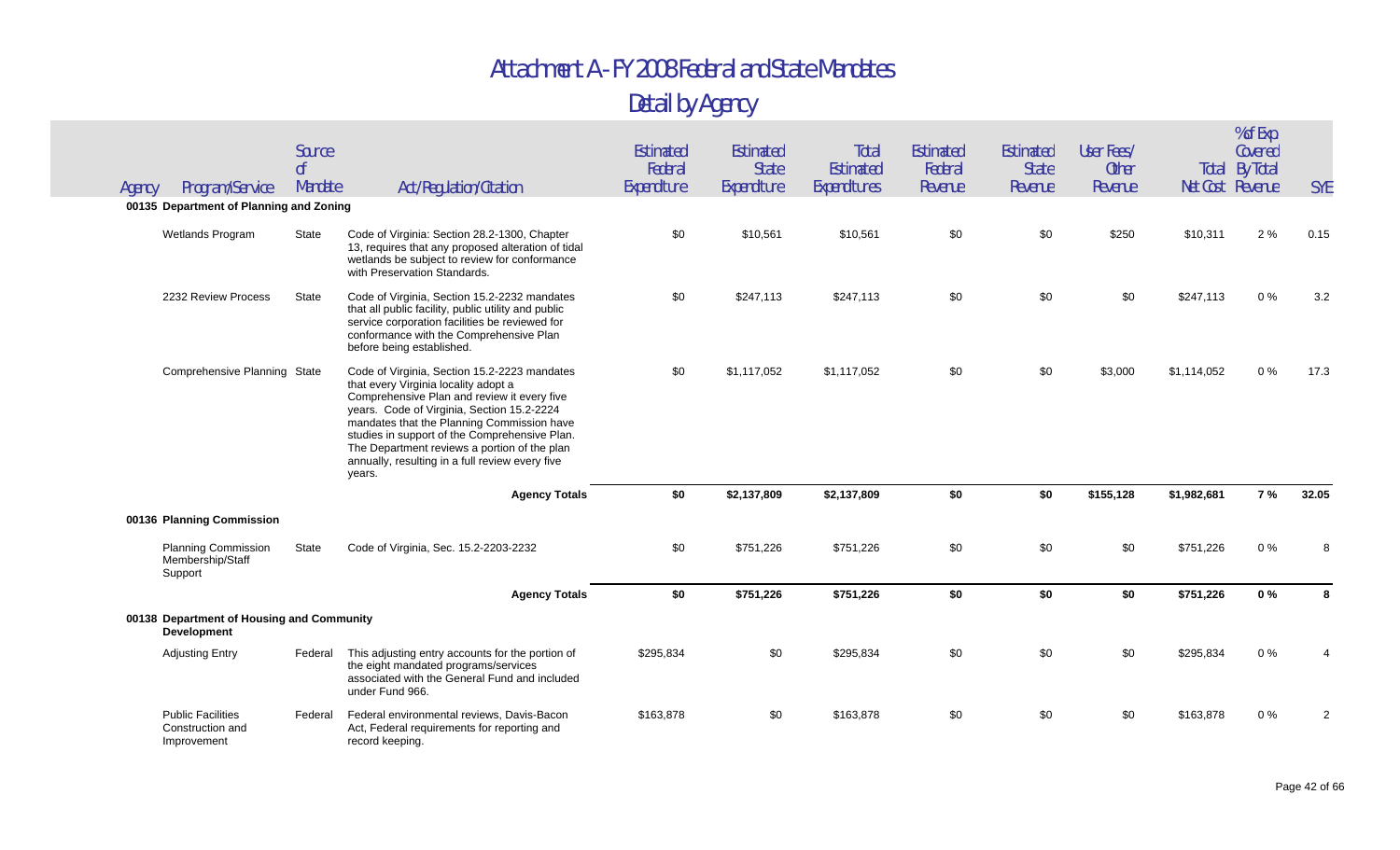| Agency           | Program/Service                                          | Source<br>0 <sup>f</sup><br>Mandate | Act/Regulation/Citation                                                                                                                                                                                                                                                                                                                                                                                                                                                                 | Estimated<br>Federal<br>Expenditure | Estimated<br><b>State</b><br>Expenditure | Total<br>Estimated<br>Expenditures | Estimated<br>Federal<br>Revenue | Estimated<br><b>State</b><br>Revenue | User Fees/<br><b>Other</b><br>Revenue |              | % of Exp.<br>Covered<br><b>Total By Total</b><br>Net Cost Revenue | <b>SYE</b>   |
|------------------|----------------------------------------------------------|-------------------------------------|-----------------------------------------------------------------------------------------------------------------------------------------------------------------------------------------------------------------------------------------------------------------------------------------------------------------------------------------------------------------------------------------------------------------------------------------------------------------------------------------|-------------------------------------|------------------------------------------|------------------------------------|---------------------------------|--------------------------------------|---------------------------------------|--------------|-------------------------------------------------------------------|--------------|
|                  | 00138 Department of Housing and Community<br>Development |                                     |                                                                                                                                                                                                                                                                                                                                                                                                                                                                                         |                                     |                                          |                                    |                                 |                                      |                                       |              |                                                                   |              |
|                  | Servicing and Monitoring Federal                         |                                     | IRS, Section 42 and Title 26 CFR 1.103-8(b) (6)<br>(ii).                                                                                                                                                                                                                                                                                                                                                                                                                                | \$344,432                           | \$0                                      | \$344,432                          | \$0                             | \$0                                  | \$0                                   | \$344,432    | 0%                                                                | 3.8          |
|                  |                                                          |                                     | <b>Agency Totals</b>                                                                                                                                                                                                                                                                                                                                                                                                                                                                    | \$804,144                           | \$0                                      | \$804,144                          | \$0                             | \$0                                  | \$0                                   | \$804,144    | $0\%$                                                             | 9.8          |
|                  | 00140 Department of Transportation                       |                                     |                                                                                                                                                                                                                                                                                                                                                                                                                                                                                         |                                     |                                          |                                    |                                 |                                      |                                       |              |                                                                   |              |
|                  | Develop/ Maintain<br>Comprehensive Plan                  | State                               | Code of Virginia, 15.1-446.1, 15.1-447, 15.1-<br>454, 15.1-456 requiring the adoption of a<br>Comprehensive Plan and it's review every five<br>years. The County reviews the Transportation<br>component of the Plan annually.                                                                                                                                                                                                                                                          | \$0                                 | \$432,777                                | \$432,777                          | \$0                             | \$0                                  | \$0                                   | \$432,777    | 0%                                                                |              |
|                  |                                                          |                                     | <b>Agency Totals</b>                                                                                                                                                                                                                                                                                                                                                                                                                                                                    | \$0                                 | \$432,777                                | \$432,777                          | \$0                             | \$0                                  | \$0                                   | \$432,777    | 0%                                                                | 4            |
|                  |                                                          |                                     | <b>Community Development Totals</b>                                                                                                                                                                                                                                                                                                                                                                                                                                                     | \$804,144                           | \$36,233,958                             | \$37,038,102                       | \$0                             | \$0                                  | \$26,809,717                          | \$10,228,385 | 72 %                                                              | 417.85       |
| Non-Departmental |                                                          |                                     |                                                                                                                                                                                                                                                                                                                                                                                                                                                                                         |                                     |                                          |                                    |                                 |                                      |                                       |              |                                                                   |              |
|                  | 00189 Employee Benefits                                  |                                     |                                                                                                                                                                                                                                                                                                                                                                                                                                                                                         |                                     |                                          |                                    |                                 |                                      |                                       |              |                                                                   |              |
|                  | <b>FICA</b>                                              | Federal                             | Federal Internal Revenue Code                                                                                                                                                                                                                                                                                                                                                                                                                                                           | \$56,686,589                        | \$0                                      | \$56,686,589                       | \$0                             | \$0                                  | \$0                                   | \$56,686,589 | 0%                                                                | 2.7          |
|                  | <b>Uniformed Retirement</b>                              | State                               | Code of Virginia 51.1-800 requires that a<br>jurisdiction that establishes its own retirement<br>system instead of participating in the Virginia<br>Retirement System (VRS) must provide a<br>benefit to a retiree at age 65 that is equal to or<br>exceeds two-thirds of th benefit that would have<br>been provided by VRS. This is only the<br>employer contribution to the fund.                                                                                                    | \$0                                 | \$39,097,529                             | \$39,097,529                       | \$0                             | \$0                                  | \$0                                   | \$39,097,529 | $0\%$                                                             | $\mathbf{1}$ |
|                  | <b>Fairfax County</b><br><b>Employees' Retirement</b>    | State                               | Code of Virginia 51.1-800 requires that a<br>jurisdiction that establishes its own retirement<br>system instead of participating in the Virginia<br>Retirement System (VRS) must provide a<br>benefit to a retiree at age 65 that is equal to or<br>exceeds two-thirds of the benefit that would<br>have been provided by VRS.) Note: This is only<br>the County's employer contribution to the<br>system. This does not cover the employees in<br>the funds that are suppored by FCPS. | \$0                                 | \$44,404,197                             | \$44,404,197                       | \$0                             | \$0                                  | \$0                                   | \$44,404,197 | 0%                                                                |              |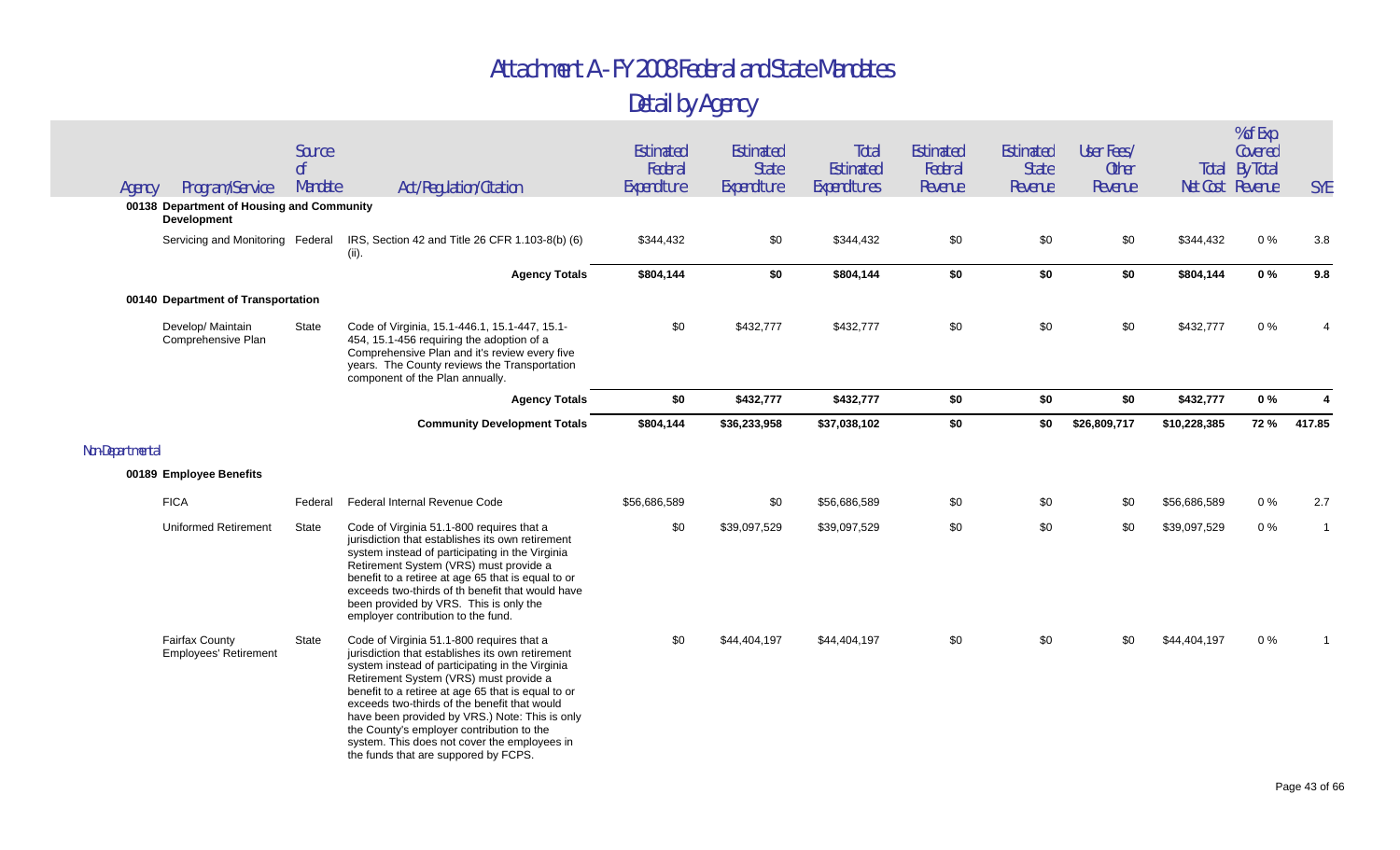|        |                                             |                           | into VRS for the converted employees. It should<br>be noted that VRS payments are included only<br>for these converted employees. As they<br>terminate service with the County or transfer to                                                                                                                                                                                                                                                                     |                        |                             |                                  |                    |                         |                         |              |                                           |            |
|--------|---------------------------------------------|---------------------------|-------------------------------------------------------------------------------------------------------------------------------------------------------------------------------------------------------------------------------------------------------------------------------------------------------------------------------------------------------------------------------------------------------------------------------------------------------------------|------------------------|-----------------------------|----------------------------------|--------------------|-------------------------|-------------------------|--------------|-------------------------------------------|------------|
|        | Virginia Retirement<br>System (VRS)         | State                     | Beginning in FY 1996, VRS funding was<br>provided in Agency 89 for 233 Health<br>Department employees who were converted<br>from State to County employment. Funding<br>reflects the County's share of payments made                                                                                                                                                                                                                                              | \$0                    | \$1,173,685                 | \$1,173,685                      | \$0                | \$0                     | \$0                     | \$1,173,685  | $0\%$                                     |            |
|        | <b>Employee Assistance</b><br>Program (EAP) | Federal                   | The Drug Free Workplace Act of 1988; Omnibus<br>Transportation Act of 1991                                                                                                                                                                                                                                                                                                                                                                                        | \$282,898              | \$0                         | \$282,898                        | \$0                | \$0                     | \$0                     | \$282,898    | $0\%$                                     |            |
|        | Unemployment<br>Compensation                | State                     | Code of Virginia. Note: The county reimburses<br>the state for any former Fairfax County<br>employees who apply to the state for<br>unemployment compensation. Fairfax County is<br>a reimbursable employer, which means we<br>reimburse the Virginia Employment Commission<br>(VEC) dollar-for-dollar for claims filed.<br>Department of Human Resources (DHR)<br>indicates that this option remains to be less<br>expensive than making a regular contribution. | \$0                    | \$320,794                   | \$320,794                        | \$0                | \$0                     | \$0                     | \$320,794    | 0%                                        |            |
|        | <b>Police Retirement</b>                    | State                     | Code of Virginia 51.1-800 requires that a<br>jursidction that establishes its own retirement<br>system instead of participating in the Virginia<br>Retirement System (VRS) must provide a<br>benefit to a retiree at age 65 that is equal to or<br>exceeds two-thirds of the benefit that would<br>have been provided by VRS. Note: This is only<br>the employer contribution to the system.                                                                      | \$0                    | \$21,562,870                | \$21,562,870                     | \$0                | \$0                     | \$0                     | \$21,562,870 | $0\%$                                     |            |
|        | 00189 Employee Benefits                     |                           |                                                                                                                                                                                                                                                                                                                                                                                                                                                                   |                        |                             |                                  |                    |                         |                         |              |                                           |            |
| Agency | Program/Service                             | 0 <sup>f</sup><br>Mandate | Act/Regulation/Citation                                                                                                                                                                                                                                                                                                                                                                                                                                           | Federal<br>Expenditure | <b>State</b><br>Expenditure | <b>Estimated</b><br>Expenditures | Federal<br>Revenue | <b>State</b><br>Revenue | <b>Other</b><br>Revenue |              | <b>Total By Total</b><br>Net Cost Revenue | <b>SYE</b> |
|        |                                             | Source                    |                                                                                                                                                                                                                                                                                                                                                                                                                                                                   | Estimated              | Estimated                   | Total                            | <b>Estimated</b>   | Estimated               | User Fees/              |              | % of Exp.<br>Covered                      |            |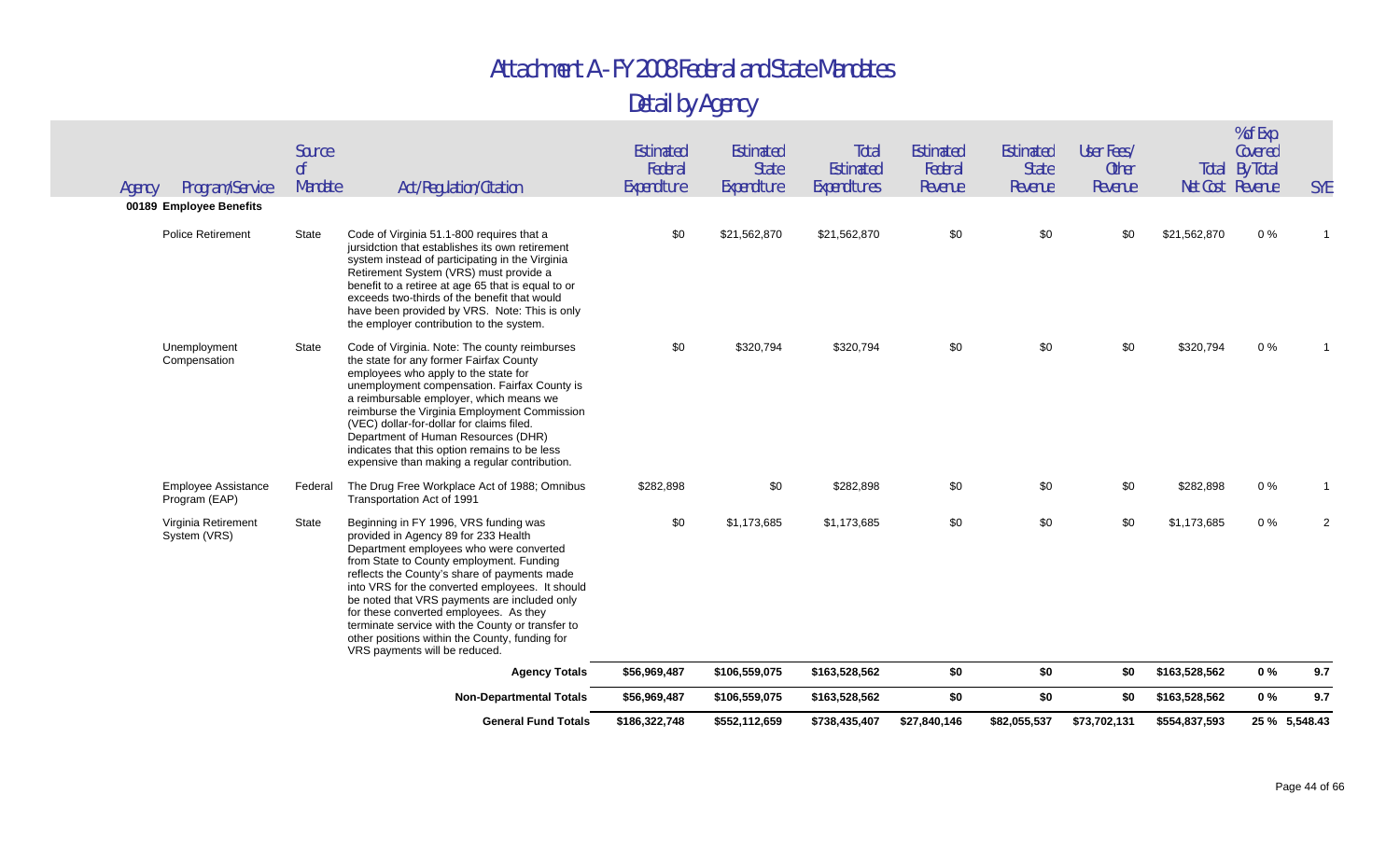|                               | Agency                         | Program/Service              | Source<br>0 <sup>f</sup><br>Mandate | Act/Regulation/Citation                                                                                                                                                                                                                                                                                                                                                                                                                                                                                                                                                                                                                                                                                                                                                                                                                                                                                                                                                                                                                                                                                                                                                                                | <b>Estimated</b><br>Federal<br>Expenditure | Estimated<br><b>State</b><br>Expenditure | Total<br>Estimated<br>Expenditures | Estimated<br>Federal<br>Revenue | <b>Estimated</b><br><b>State</b><br>Revenue | User Fees/<br><b>Other</b><br>Revenue |              | % of Exp.<br>Covered<br><b>Total By Total</b><br>Net Cost Revenue | <b>SYE</b> |
|-------------------------------|--------------------------------|------------------------------|-------------------------------------|--------------------------------------------------------------------------------------------------------------------------------------------------------------------------------------------------------------------------------------------------------------------------------------------------------------------------------------------------------------------------------------------------------------------------------------------------------------------------------------------------------------------------------------------------------------------------------------------------------------------------------------------------------------------------------------------------------------------------------------------------------------------------------------------------------------------------------------------------------------------------------------------------------------------------------------------------------------------------------------------------------------------------------------------------------------------------------------------------------------------------------------------------------------------------------------------------------|--------------------------------------------|------------------------------------------|------------------------------------|---------------------------------|---------------------------------------------|---------------------------------------|--------------|-------------------------------------------------------------------|------------|
| <b>General Fund Supported</b> |                                |                              |                                     |                                                                                                                                                                                                                                                                                                                                                                                                                                                                                                                                                                                                                                                                                                                                                                                                                                                                                                                                                                                                                                                                                                                                                                                                        |                                            |                                          |                                    |                                 |                                             |                                       |              |                                                                   |            |
|                               | <b>Special Revenue Funds</b>   |                              |                                     |                                                                                                                                                                                                                                                                                                                                                                                                                                                                                                                                                                                                                                                                                                                                                                                                                                                                                                                                                                                                                                                                                                                                                                                                        |                                            |                                          |                                    |                                 |                                             |                                       |              |                                                                   |            |
|                               | 10040 County Transit Systems   |                              |                                     |                                                                                                                                                                                                                                                                                                                                                                                                                                                                                                                                                                                                                                                                                                                                                                                                                                                                                                                                                                                                                                                                                                                                                                                                        |                                            |                                          |                                    |                                 |                                             |                                       |              |                                                                   |            |
|                               |                                | <b>County Transit System</b> | Federal                             | Fairfax County operates the Fairfax Connector,<br>which has federal mandate requirements.<br>These mandates are primarily ADA<br>requirements, such as wheel chair lifts and PA<br>announcements, and EPA mandates, which<br>require ULSD and particulate filters. Clean Air<br>act 1990 Amendments require the Washington<br>Metropolitan region meet emission standards for<br>NOX and VOC. As part of that effort, Fairfax<br>County is contributing by converting the Fairfax<br>Connector bus fleet to use Ultra Low Sulfur<br>Diesel 1. EPA has enacted stronger emission<br>standards requiing all diesel engines to utilize<br>ULSD by 2006, and stronger NOX emission<br>standards to be phased in starting in 2007<br>through 2010. It should be noted that although<br>this program is mandated at the federal level,<br>state funding is received through reimbursement<br>for express service in the Dulles Corridor and<br>service expansions in the Route 1 corridor. The<br>service expansion in the Route 1 corridor is in<br>conjunction with Washington Area Metropolitan<br>Area Transit Authority (WMATA), which is<br>operating the Bus Rapid Transit (BRT) system<br>named REX. | \$44,820,360                               | \$0                                      | \$44,820,360                       | \$0                             | \$7,445,000                                 | \$5,758,447                           | \$31,616,913 | 29 %                                                              |            |
|                               |                                |                              |                                     | <b>Agency Totals</b>                                                                                                                                                                                                                                                                                                                                                                                                                                                                                                                                                                                                                                                                                                                                                                                                                                                                                                                                                                                                                                                                                                                                                                                   | \$44,820,360                               | \$0                                      | \$44,820,360                       | \$0                             | \$7,445,000                                 | \$5,758,447                           | \$31,616,913 | 29 %                                                              | 13         |
|                               | 10287 Federal/State Grant Fund |                              |                                     |                                                                                                                                                                                                                                                                                                                                                                                                                                                                                                                                                                                                                                                                                                                                                                                                                                                                                                                                                                                                                                                                                                                                                                                                        |                                            |                                          |                                    |                                 |                                             |                                       |              |                                                                   |            |
|                               | Local Cash Match               |                              | <b>Both</b>                         | Various                                                                                                                                                                                                                                                                                                                                                                                                                                                                                                                                                                                                                                                                                                                                                                                                                                                                                                                                                                                                                                                                                                                                                                                                | \$3,902,204                                | \$391,287                                | \$4,293,491                        | \$0                             | \$0                                         | \$0                                   | \$4,293,491  | 0 %                                                               | 0.1        |
|                               |                                |                              |                                     | <b>Agency Totals</b>                                                                                                                                                                                                                                                                                                                                                                                                                                                                                                                                                                                                                                                                                                                                                                                                                                                                                                                                                                                                                                                                                                                                                                                   | \$3,902,204                                | \$391,287                                | \$4,293,491                        | \$0                             | \$0                                         | \$0                                   | \$4,293,491  | $0\%$                                                             | 0.1        |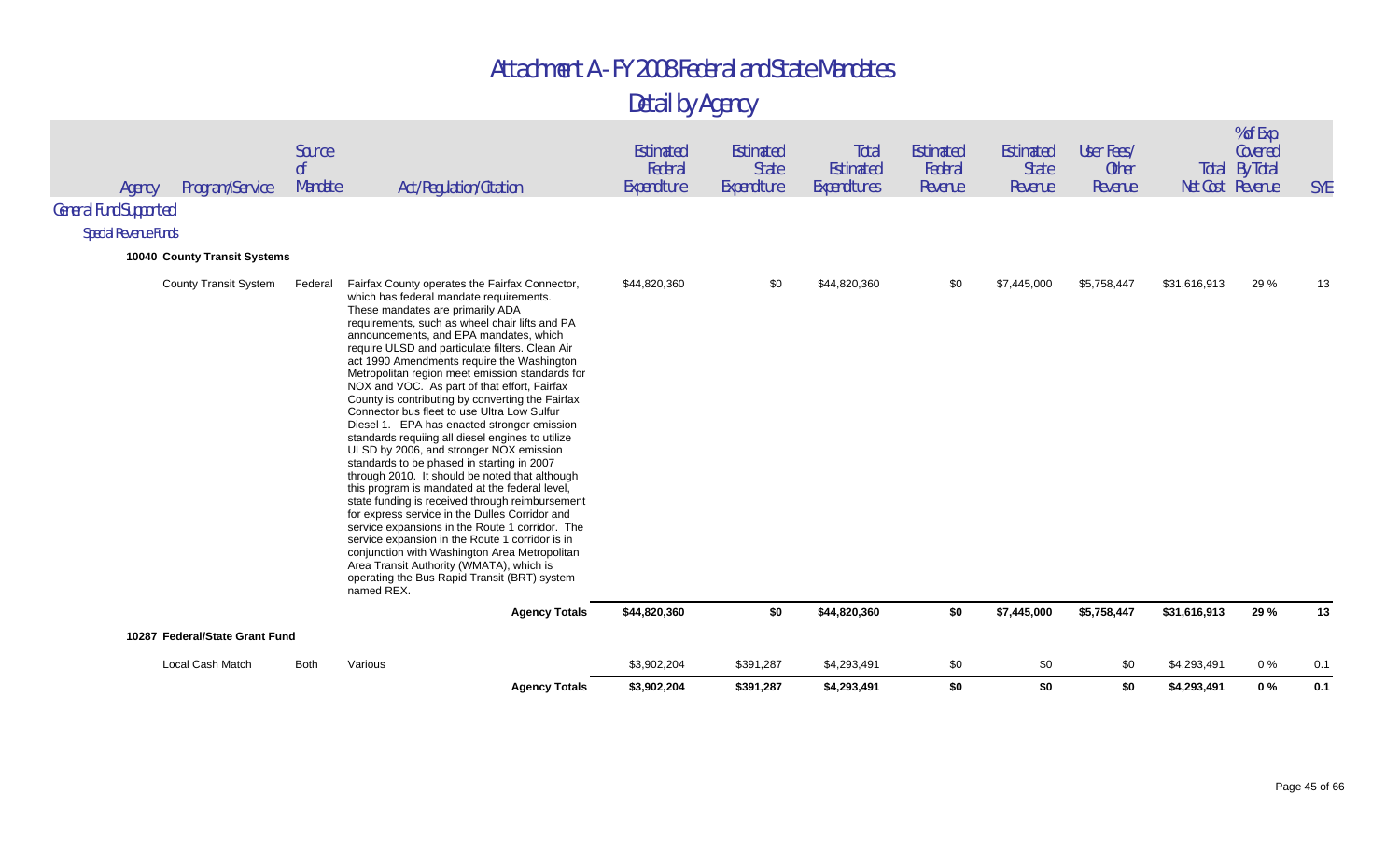| Agency | Program/Service<br>10367 Aging Grants & Programs  | Source<br>0 <sup>f</sup><br>Mandate | Act/Regulation/Citation                                                                                                                                                                                                                                                                                                                                                                                                                                                                                                                                                                                                                                                                                                                             | <b>Estimated</b><br>Federal<br>Expenditure | Estimated<br><b>State</b><br>Expenditure | Total<br>Estimated<br>Expenditures | Estimated<br>Federal<br>Revenue | <b>Estimated</b><br><b>State</b><br>Revenue | User Fees/<br><b>Other</b><br>Revenue | Net Cost Revenue | % of Exp.<br>Covered<br>Total By Total | <b>SYE</b> |
|--------|---------------------------------------------------|-------------------------------------|-----------------------------------------------------------------------------------------------------------------------------------------------------------------------------------------------------------------------------------------------------------------------------------------------------------------------------------------------------------------------------------------------------------------------------------------------------------------------------------------------------------------------------------------------------------------------------------------------------------------------------------------------------------------------------------------------------------------------------------------------------|--------------------------------------------|------------------------------------------|------------------------------------|---------------------------------|---------------------------------------------|---------------------------------------|------------------|----------------------------------------|------------|
|        | Fairfax Area Agency on<br>Aging                   | <b>Both</b>                         | Older Americans Act; the FAAA is a federally<br>funded Area Agency on Aging: assessing the<br>needs; provide access, in-home and legal<br>assistance services; an advisory council<br>consisting of older persons to advise the agency<br>on area plan development, administration, and<br>operation; requires that there will be a Long-<br>Term Care Ombudsman, provides for the<br>operation of nutrition projects both in a<br>congregate setting and for homebound<br>individuals-all meals must meet the<br>requirements for the one-third daily<br>recommended dietary allowances. Title 42 The<br>Public Health and Welfare, Chapter 35<br>Programs for Older Americans, Subchapter III<br>Grants for State and Comm. Programs on<br>Aging. | \$4,355,871                                | \$2,558,209                              | \$6,914,080                        | \$1,569,013                     | \$988,872                                   | \$572,755                             | \$3,783,440      | 45 %                                   | 49         |
|        |                                                   |                                     | <b>Agency Totals</b>                                                                                                                                                                                                                                                                                                                                                                                                                                                                                                                                                                                                                                                                                                                                | \$4,355,871                                | \$2,558,209                              | \$6,914,080                        | \$1,569,013                     | \$988,872                                   | \$572,755                             | \$3,783,440      | 45 %                                   | 49         |
|        | 10610 Community Services Board Administration     |                                     |                                                                                                                                                                                                                                                                                                                                                                                                                                                                                                                                                                                                                                                                                                                                                     |                                            |                                          |                                    |                                 |                                             |                                       |                  |                                        |            |
|        | <b>Emergency Management State</b><br>and Recovery |                                     | Code of VA §44-146.19.E, Emergency<br>Preparedness, Response and Recovery                                                                                                                                                                                                                                                                                                                                                                                                                                                                                                                                                                                                                                                                           | \$0                                        | \$123,302                                | \$123,302                          | \$0                             | \$0                                         | \$0                                   | \$123,302        | 0%                                     | 0.9        |
|        | <b>Residential and Site</b><br>Development        | <b>Both</b>                         | 13 VAC §5-51-10, Statewide Fire Prevention<br>Code<br>13 VAC §5-61-10, Uniform Statewide Building<br>Code<br>PL 100-430, Fair Housing Act Amendments of<br>1988<br>PL 93-112, Rehabilitation Act of 1973<br>PL 97-35, Housing and Community<br>Development Act of 1974                                                                                                                                                                                                                                                                                                                                                                                                                                                                              | \$130,152                                  | \$130,153                                | \$260,305                          | \$0                             | \$0                                         | \$0                                   | \$260,305        | 0%                                     | 1.9        |
|        | <b>CSB Program Licensing</b>                      | State                               | Code of VA §37.2-404 through -410; 12 VAC 35<br>-105-10, State Licensure of Treatment<br>Programs; Code of VA §37.2-504, DMHMRSAS<br>Commissioner to prescribe system of records,<br>accounts, and reports.                                                                                                                                                                                                                                                                                                                                                                                                                                                                                                                                         | \$0                                        | \$41,101                                 | \$41,101                           | \$0                             | \$0                                         | \$0                                   | \$41,101         | $0\%$                                  | 0.3        |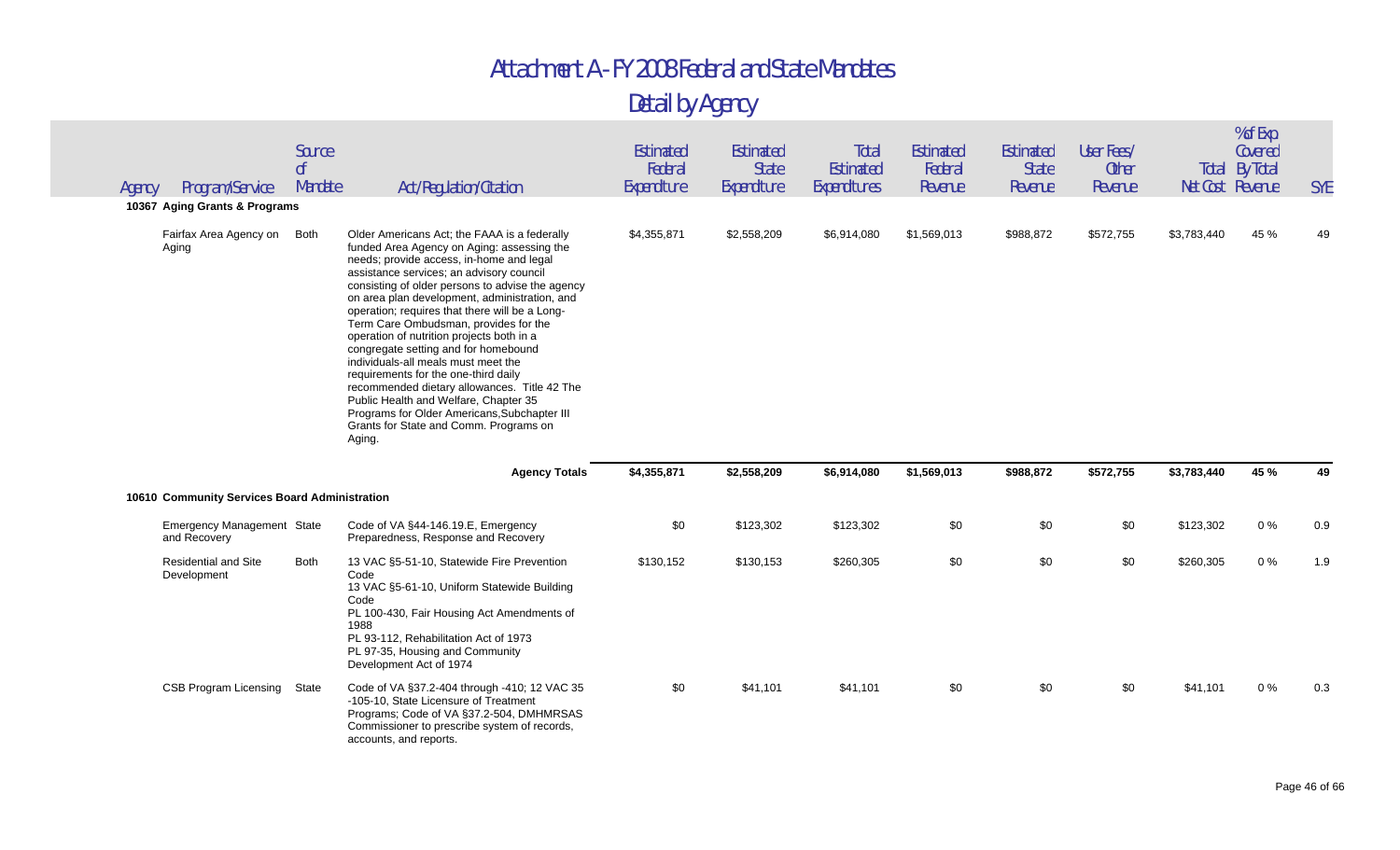| Program/Service<br>Agency                                                                         | Source<br>0f<br>Mandate | Act/Regulation/Citation                                                                                                                                                                                                                                                                                                                                                                                                                                                                                                                                                                                                        | Estimated<br>Federal<br>Expenditure | Estimated<br><b>State</b><br>Expenditure | Total<br>Estimated<br><b>Expenditures</b> | Estimated<br>Federal<br>Revenue | <b>Estimated</b><br><b>State</b><br>Revenue | User Fees/<br><b>Other</b><br>Revenue |           | % of Exp.<br>Covered<br><b>Total By Total</b><br>Net Cost Revenue | <b>SYE</b> |
|---------------------------------------------------------------------------------------------------|-------------------------|--------------------------------------------------------------------------------------------------------------------------------------------------------------------------------------------------------------------------------------------------------------------------------------------------------------------------------------------------------------------------------------------------------------------------------------------------------------------------------------------------------------------------------------------------------------------------------------------------------------------------------|-------------------------------------|------------------------------------------|-------------------------------------------|---------------------------------|---------------------------------------------|---------------------------------------|-----------|-------------------------------------------------------------------|------------|
| 10610 Community Services Board Administration                                                     |                         |                                                                                                                                                                                                                                                                                                                                                                                                                                                                                                                                                                                                                                |                                     |                                          |                                           |                                 |                                             |                                       |           |                                                                   |            |
| Compliance with<br><b>Purposes of Community</b><br>Services Board                                 | State                   | Code of Virginia § 37.2-500 through 504,<br>Establishment of Community Services Boards                                                                                                                                                                                                                                                                                                                                                                                                                                                                                                                                         | \$0                                 | \$13,700                                 | \$13,700                                  | \$0                             | \$0                                         | \$0                                   | \$13,700  | 0%                                                                | 0.1        |
| Compliance with State<br><b>DMHMRSAS</b><br>Accountability Standards,<br>Policies and Regulations | State                   | Code of VA §372-504 and 37.2-505, Develop,<br>implement, monitor, modify policies, regulations<br>and procedures                                                                                                                                                                                                                                                                                                                                                                                                                                                                                                               | \$0                                 | \$356,207                                | \$356,207                                 | \$0                             | \$0                                         | \$0                                   | \$356,207 | 0%                                                                | 2.6        |
| Compliance with State<br><b>Performance Contract</b>                                              | State                   | Code of VA §37.2-504 and 37.1-508:<br>Performance Contract for Mental Health, Mental<br><b>Retardation and Substance Abuse Services:</b><br>quality improvement, risk management,<br>protection of consumers, human rights, reporting<br>requirements, priority populations, consumer<br>and family involvement, Board requirements,<br>special terms and conditions, subcontracting.<br>Code of VA §37.2-315, Comprehensive State<br>Plan for mental health, mental retardation and<br>substance abuse services<br>Code of VA §37.2-316, System Restructuring;<br>state and community consensus and planning<br>team required | \$0                                 | \$369,907                                | \$369,907                                 | \$0                             | \$76,995                                    | \$0                                   | \$292,912 | 21 %                                                              | 2.7        |
| Confidentiality, Privacy<br>and Security of Medical<br>Records                                    | Both                    | PL 104-191; 42 CFR Parts 160 and 164, Health<br>Insurance Portability and Accountability Act of<br>1996; Security and Privacy Regulations<br>Code of VA §32.1-127.1:03, Patient Health<br><b>Records Privacy Act</b><br>Code of VA §2.2-3704 through -3712, Freedom<br>of Information Act<br>Code of VA §32.1-127.1:04, Privacy of Medical<br>Record Information/Disclosures<br>Code of VA §8.01-58.1 through -20, Civil<br>Remedies & Procedures: Medical Malpractice                                                                                                                                                         | \$99,327                            | \$99,327                                 | \$198,654                                 | \$10,000                        | \$0                                         | \$0                                   | \$188,654 | 5 %                                                               | 1.45       |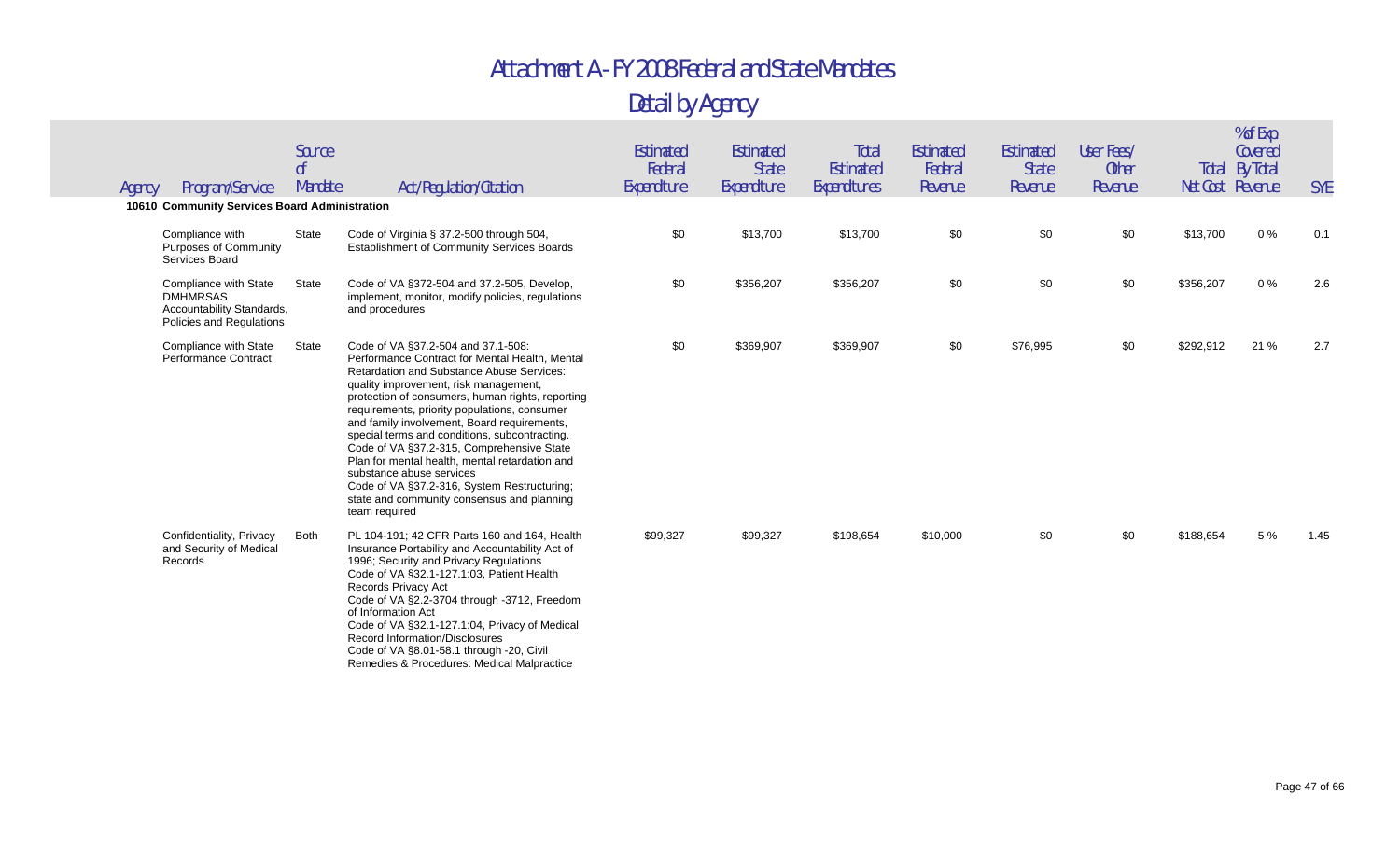|        |                                                                               |                         | <b>Agency Totals</b>                                                                                                                                                                                                                                                                                                                                                                                                                                                                                                                                                                  | \$321,956                           | \$1,970,705                              | \$2,292,661                               | \$10,000                               | \$76,995                             | \$0                                   | \$2,205,666      | 4 %                              | 23.74      |
|--------|-------------------------------------------------------------------------------|-------------------------|---------------------------------------------------------------------------------------------------------------------------------------------------------------------------------------------------------------------------------------------------------------------------------------------------------------------------------------------------------------------------------------------------------------------------------------------------------------------------------------------------------------------------------------------------------------------------------------|-------------------------------------|------------------------------------------|-------------------------------------------|----------------------------------------|--------------------------------------|---------------------------------------|------------------|----------------------------------|------------|
|        | <b>CSB Participation in</b><br>Medicaid Initiative; CARF<br>Accreditation     | State                   | Item 341, Chapter 1, Special Session I, 1998 VA<br>Acts of Assembly; CARF Accreditation needed<br>for youth residential treatment reimbursement                                                                                                                                                                                                                                                                                                                                                                                                                                       | \$0                                 | \$75,351                                 | \$75,351                                  | \$0                                    | \$0                                  | \$0                                   | \$75,351         | 0%                               | 0.55       |
|        | <b>Workplace Safety</b>                                                       | Federal                 | PL 91-596: Occupational Safety and Health Act<br>of 1970                                                                                                                                                                                                                                                                                                                                                                                                                                                                                                                              | \$41,101                            | \$0                                      | \$41,101                                  | \$0                                    | \$0                                  | \$0                                   | \$41,101         | 0%                               | 0.3        |
|        | Coordination of Services State<br>to Children                                 |                         | Code of VA §2.2-5200 through -5214,<br>Comprehensive Services Act for At-Risk Youth<br>and Families                                                                                                                                                                                                                                                                                                                                                                                                                                                                                   | \$0                                 | \$12,056                                 | \$12,056                                  | \$0                                    | \$0                                  | \$0                                   | \$12,056         | 0%                               | 0.09       |
|        | <b>Staff Credentialing</b>                                                    | State                   | Code of VA §54.1-2400.1 through -.4 and §54.1-<br>2906 through -2907, Professional Licensure:<br>Professions and occupations regulated by<br>Boards within the Department of Health<br>Professions: Standards of Practice                                                                                                                                                                                                                                                                                                                                                             | \$0                                 | \$109,602                                | \$109,602                                 | \$0                                    | \$0                                  | \$0                                   | \$109,602        | 0%                               | 0.8        |
|        | Accessibility, Human<br>Rights, Non-<br>Discrimination, Dispute<br>Resolution | Both                    | PL 101-336, American with Disabilities Act; 28<br>CFR Parts 35, 36, and 37, Nondiscrimination on<br>the basis of disability in state & local<br>government services; Public accomodations and<br>commercial facilities; Accessibility Standards;<br>Code of VA §51.5-40 through -46, Rights of<br>Persons with Disabilities; Code of VA §13 VAC<br>35-115, Human Rights Regulations; Code of VA<br>37.1-197 (b) (15); Code of VA §51.5-39.2, The<br>Virginia Office for Protection and Advocacy<br>(VOPA); Code of VA §51.5-39.7, Ombudsman<br>services for persons with disabilities | \$51,376                            | \$51,376                                 | \$102,752                                 | \$0                                    | \$0                                  | \$0                                   | \$102,752        | 0%                               | 0.75       |
|        | Fees: Schedule and<br>Collections                                             | State                   | Code of VA §37.2-504(A)(7), Prescribe a<br>reasonable schedule of fees.<br>New Code of VA Blue Book, page 429.<br>Code of VA $\S 37.2 - 504(A)(7) =$ "Prescribe a<br>reasonable schedule of fees  and establish<br>proceures for the collection of same. Every<br>Administrative Policy Board shall institute a<br>reimbursement system to maximize the<br>collection of fees.                                                                                                                                                                                                        | \$0                                 | \$588,623                                | \$588,623                                 | \$0                                    | \$0                                  | \$0                                   | \$588,623        | 0%                               | 11.3       |
|        | 10610 Community Services Board Administration                                 |                         |                                                                                                                                                                                                                                                                                                                                                                                                                                                                                                                                                                                       |                                     |                                          |                                           |                                        |                                      |                                       |                  |                                  |            |
| Agency | Program/Service                                                               | Source<br>оf<br>Mandate | Act/Regulation/Citation                                                                                                                                                                                                                                                                                                                                                                                                                                                                                                                                                               | Estimated<br>Federal<br>Expenditure | Estimated<br><b>State</b><br>Expenditure | <b>Total</b><br>Estimated<br>Expenditures | <b>Estimated</b><br>Federal<br>Revenue | Estimated<br><b>State</b><br>Revenue | User Fees/<br><b>Other</b><br>Revenue | Net Cost Revenue | Covered<br><b>Total By Total</b> | <b>SYE</b> |
|        |                                                                               |                         |                                                                                                                                                                                                                                                                                                                                                                                                                                                                                                                                                                                       |                                     |                                          |                                           |                                        |                                      |                                       |                  | % of Exp.                        |            |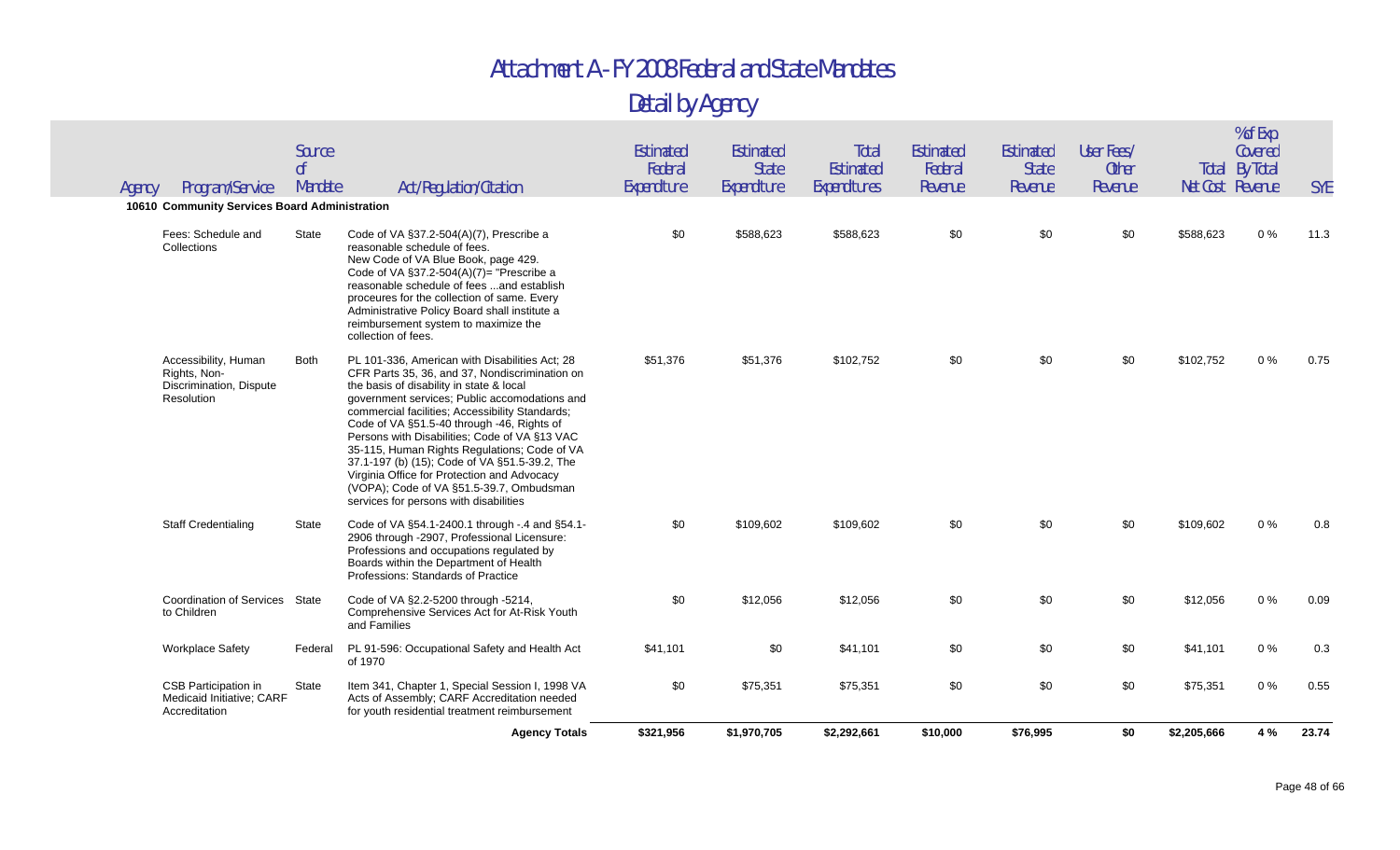| Program/Service<br>Agency                                               | Source<br>0 <sup>f</sup><br>Mandate | Act/Regulation/Citation                                                                                                                                                                                                                                                                                                                                                                                                                                                                                                                                                                                                                                                                                                                                                          | Estimated<br>Federal<br>Expenditure | Estimated<br><b>State</b><br>Expenditure | Total<br>Estimated<br>Expenditures | <b>Estimated</b><br>Federal<br>Revenue | Estimated<br><b>State</b><br>Revenue | User Fees/<br><b>Other</b><br>Revenue | Net Cost Revenue | % of Exp.<br>Covered<br><b>Total By Total</b> | <b>SYE</b> |
|-------------------------------------------------------------------------|-------------------------------------|----------------------------------------------------------------------------------------------------------------------------------------------------------------------------------------------------------------------------------------------------------------------------------------------------------------------------------------------------------------------------------------------------------------------------------------------------------------------------------------------------------------------------------------------------------------------------------------------------------------------------------------------------------------------------------------------------------------------------------------------------------------------------------|-------------------------------------|------------------------------------------|------------------------------------|----------------------------------------|--------------------------------------|---------------------------------------|------------------|-----------------------------------------------|------------|
| 10630 Community Services Board Mental Health<br><b>Services</b>         |                                     |                                                                                                                                                                                                                                                                                                                                                                                                                                                                                                                                                                                                                                                                                                                                                                                  |                                     |                                          |                                    |                                        |                                      |                                       |                  |                                               |            |
| Minors Objecting to<br>Psychiatric<br>Hospitalization                   | State                               | Code of Virginia § 16.1-339 for minors fourteen<br>years of age or older who are objecting to<br>psychiatric hospitalization, mandates the CSB<br>complete an evaluation and provide a written<br>report to including findings as to whether,<br>because of mental illness, the minor (i) presents<br>a serious danger to himself or others to the<br>extent that severe or irremediable injury is likely<br>to result or (ii) is experiencing a serious<br>deterioration of his ability to care for himself in a<br>developmentally age appropriate manner, and<br>(iii) is in need of inpatient treatment for mental<br>illness which is (iv) the least restrictive<br>alternative that meets the minor's needs.                                                               | \$0                                 | \$5,958                                  | \$5,958                            | \$0                                    | \$4,292                              | \$343                                 | \$1,323          | 78%                                           | 0.26       |
| <b>Critical Incident Stress</b><br>Management/Disaster<br>Response Team | State                               | Code of Virginia § 44-146.19E mandates Critical<br>Incident Stress Management/Disaster Response<br>Team as part of the Fairfax County Disaster<br>Operations Plan.                                                                                                                                                                                                                                                                                                                                                                                                                                                                                                                                                                                                               | \$0                                 | \$13,188                                 | \$13,188                           | \$0                                    | \$0                                  | \$0                                   | \$13,188         | $0\%$                                         | 0.68       |
| Family Assessment and<br>Planning Team (FAPT)                           | State                               | Code of Virginia §2.2-5207 mandates that the<br>Family Assessment and Planning Team (FAPT)<br>must include a representative from the<br>Community Services Board. Code of Virginia<br>§2.2-5208 mandates that the FAPT shall review<br>referrals of youths and families to the team;<br>provide for family participation; provide for<br>participation of foster parents; develop Individual<br>Family Services Plans (IFSPs); assess the<br>ability of parents to pay for services; refer the<br>youth & family to community agencies and<br>resources; recommend to the CPMT<br>expenditures from the local allocation of the<br>state pool of funds; and designate a person who<br>is responsible for monitoring and reporting on<br>the progress toward fulfilling the IFSP. | \$0                                 | \$156,929                                | \$156,929                          | \$0                                    | \$0                                  | \$0                                   | \$156,929        | $0\%$                                         | 1.75       |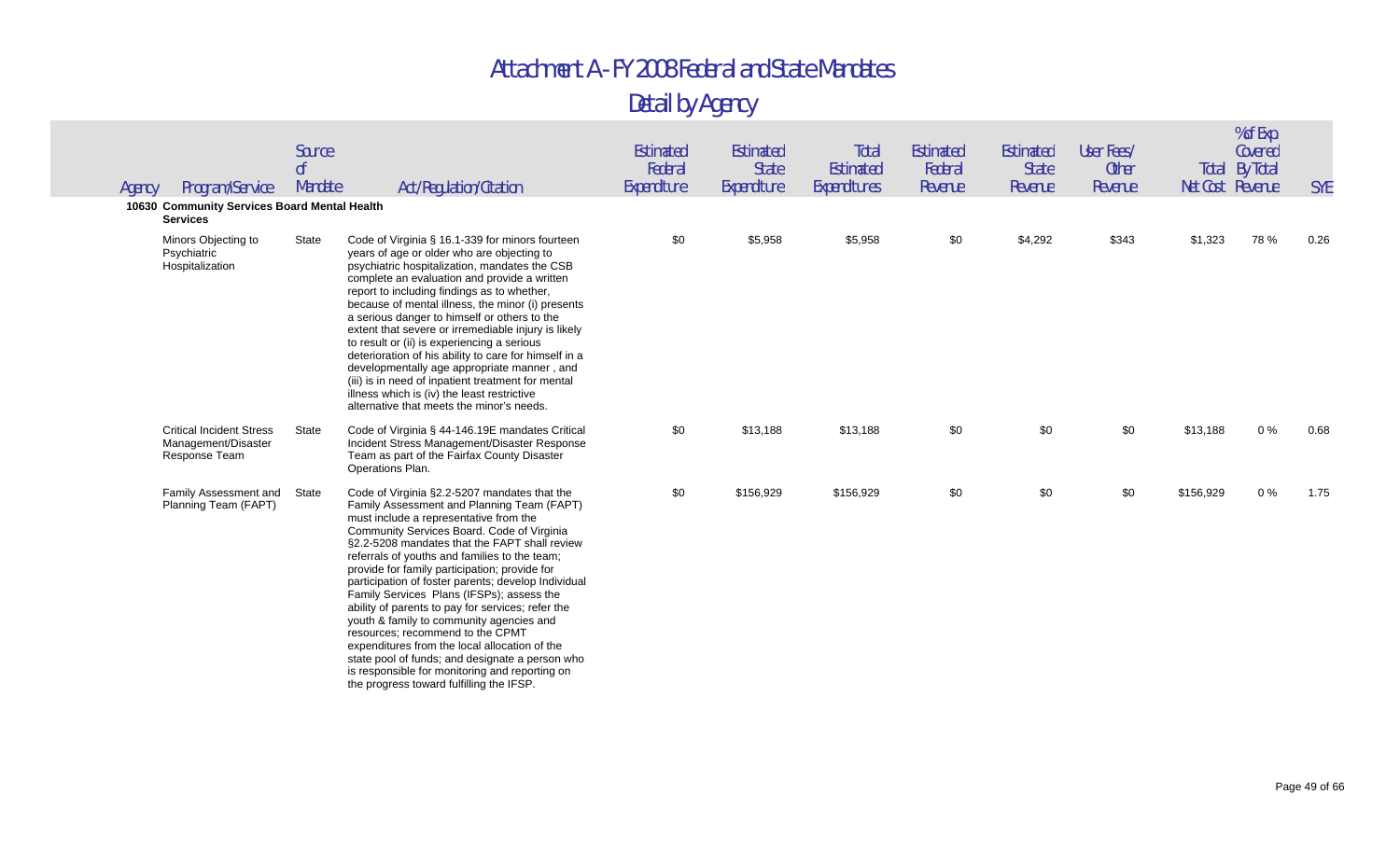| Program/Service<br>Agency                                                                | Source<br>0 <sup>f</sup><br>Mandate | Act/Regulation/Citation                                                                                                                                                                                                                                                                                                                                                                                                                                                                                                                                                                                                                                                                                                                | <b>Estimated</b><br>Federal<br>Expenditure | Estimated<br><b>State</b><br>Expenditure | Total<br>Estimated<br>Expenditures | <b>Estimated</b><br>Federal<br>Revenue | Estimated<br><b>State</b><br>Revenue | User Fees/<br><b>Other</b><br>Revenue | Net Cost Revenue | % of Exp.<br>Covered<br><b>Total By Total</b> | <b>SYE</b> |
|------------------------------------------------------------------------------------------|-------------------------------------|----------------------------------------------------------------------------------------------------------------------------------------------------------------------------------------------------------------------------------------------------------------------------------------------------------------------------------------------------------------------------------------------------------------------------------------------------------------------------------------------------------------------------------------------------------------------------------------------------------------------------------------------------------------------------------------------------------------------------------------|--------------------------------------------|------------------------------------------|------------------------------------|----------------------------------------|--------------------------------------|---------------------------------------|------------------|-----------------------------------------------|------------|
| 10630 Community Services Board Mental Health<br><b>Services</b>                          |                                     |                                                                                                                                                                                                                                                                                                                                                                                                                                                                                                                                                                                                                                                                                                                                        |                                            |                                          |                                    |                                        |                                      |                                       |                  |                                               |            |
| Compliance with<br>Program of Assertive<br><b>Community Treatment</b><br>(PACT) Mandates | State                               | 12 VAC 35-105-20. Mandates PACT deliver<br>75% or more of the services outside program<br>offices. 12 VAC 35-105-1370-1380. Mandates<br>PACT staffing and operation; mandates PACT<br>to see consumers face-to-face 12 VAC 35-105-<br>1400. Mandates PACT to solicit each<br>individual's assessment of their own needs and<br>PACT must assess: Psychiatric history, mental<br>status, medical/dental needs; extent and effect<br>of drug or alcohol use; education and<br>employment including current daily structures<br>use of time, school or work status, interests and<br>preferences and the effect of psychiatric<br>symptomatology on educational and<br>employment performance; and social<br>development and functioning. | \$0                                        | \$888,111                                | \$888,111                          | \$0                                    | \$700,000                            | \$188,111                             | \$0              | 100 %                                         | 11         |
| Juvenile in Secure<br>Detention: Evaluation<br>within 24 hours                           | State                               | Code of Virginia §16.1-248.2 mandates that<br>whenever a juvenile is placed in a secure<br>facility, and it is deemed the juvenile needs a<br>mental health assessment, the assessment shall<br>take place within 24 hours; the CSB in the<br>jurisdiction shall be responsible for conducting<br>the assessment.                                                                                                                                                                                                                                                                                                                                                                                                                      | \$0                                        | \$53,804                                 | \$53,804                           | \$0                                    | \$0                                  | \$0                                   | \$53,804         | 0%                                            | 0.6        |
| <b>Court Ordered Evaluation State</b><br>of Juvenile                                     |                                     | Code of Virginia §16.1-275 mandates that "a<br>local mental health center" examine and treat<br>any juvenile under the purview of juvenile court<br>or the circuit court if so ordered by the court.                                                                                                                                                                                                                                                                                                                                                                                                                                                                                                                                   | \$0                                        | \$125,543                                | \$125,543                          | \$0                                    | \$0                                  | \$0                                   | \$125,543        | $0\%$                                         | 1.4        |
| Child in Need of<br>Supervision                                                          | State                               | Code of Virginia §16.1-278.5 mandates that if a<br>child is found to be in need of supervision,<br>before final disposition of the case, the<br>appropriate public agencies (social services, the<br>CSB, local school division, court service units)<br>evaluate the child's service needs.                                                                                                                                                                                                                                                                                                                                                                                                                                           | \$0                                        | \$26,902                                 | \$26,902                           | \$0                                    | \$0                                  | \$0                                   | \$26,902         | $0\%$                                         | 0.3        |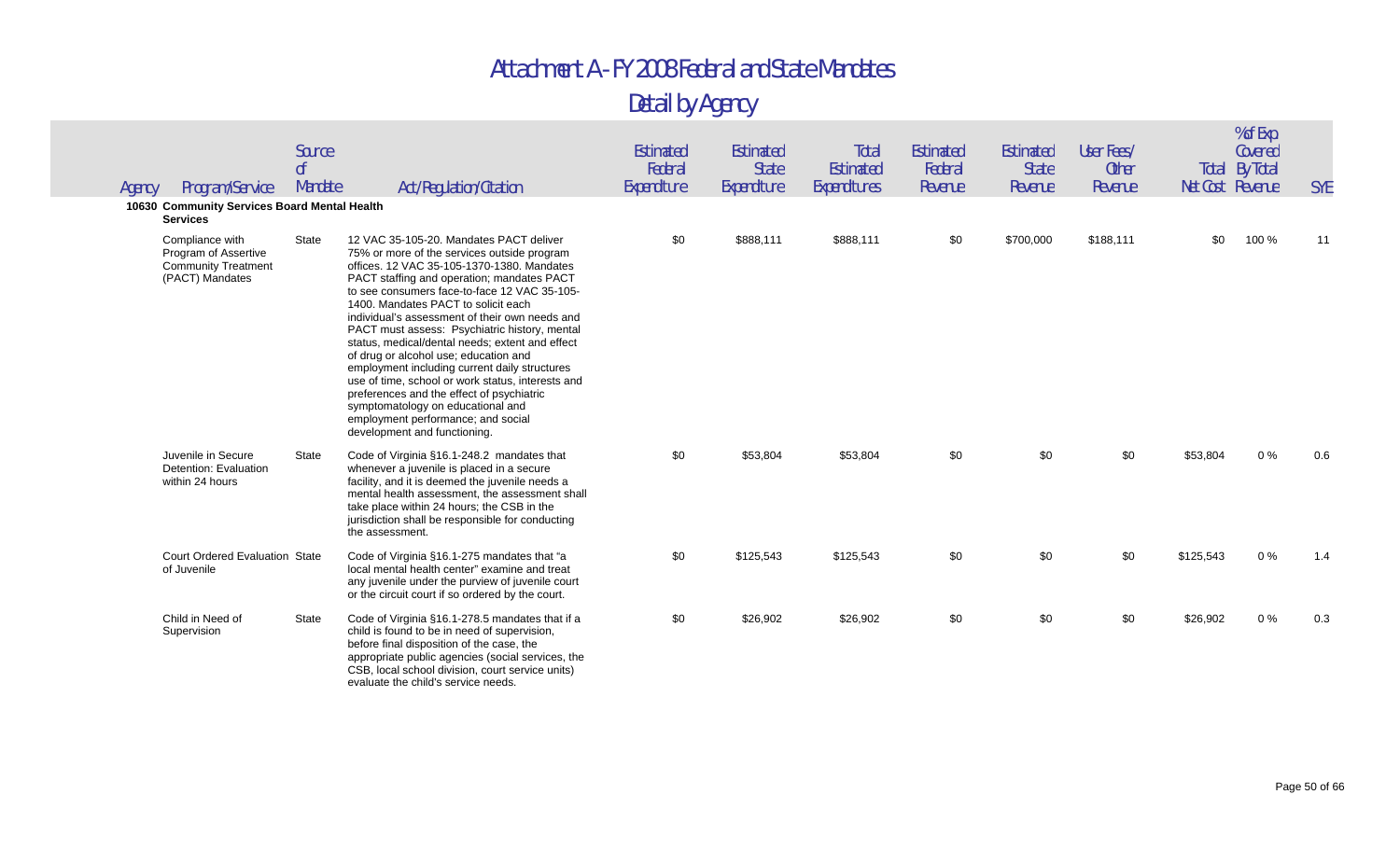Detail by Agency

| Agency | Program/Service<br>10630 Community Services Board Mental Health<br><b>Services</b> | Source<br>0f<br>Mandate | Act/Regulation/Citation                                                                                                                                                                                                                                                                                                                                      | Estimated<br>Federal<br>Expenditure | Estimated<br><b>State</b><br>Expenditure | Total<br>Estimated<br>Expenditures | Estimated<br>Federal<br>Revenue | <b>Estimated</b><br><b>State</b><br>Revenue | User Fees/<br><b>Other</b><br>Revenue | Total<br>Net Cost Revenue | % of Exp.<br>Covered<br>By Total | <b>SYE</b> |
|--------|------------------------------------------------------------------------------------|-------------------------|--------------------------------------------------------------------------------------------------------------------------------------------------------------------------------------------------------------------------------------------------------------------------------------------------------------------------------------------------------------|-------------------------------------|------------------------------------------|------------------------------------|---------------------------------|---------------------------------------------|---------------------------------------|---------------------------|----------------------------------|------------|
|        | <b>Sanity Evaluations</b>                                                          | <b>State</b>            | Code of Virginia §19.2-168.1 mandates<br>evaluations of the defendant's sanity at the time<br>of the offense when requested by the<br>Commonwealth Attorney after an insanity<br>defense has been raised. Code of Virginia<br>§19.2-169.5 mandates evaluations of the<br>defendant's sanity at the time of the offense<br>when requested by defense counsel. | \$0                                 | \$246,331                                | \$246,331                          | \$0                             | \$51,377                                    | \$0                                   | \$194,954                 | 21 %                             | 2.5        |
|        | Competency to Stand<br><b>Trial or Plead</b>                                       | State                   | Code of Virginia §19.2-169.1 mandates<br>evaluation to determine competency to stand<br>trial or plead.                                                                                                                                                                                                                                                      | \$0                                 | \$196,921                                | \$196,921                          | \$0                             | \$41,101                                    | \$0                                   | \$155,820                 | 21 %                             | 2          |
|        | <b>Restore Competency</b>                                                          | <b>State</b>            | Code of Virginia §19.2-169.2 mandates<br>restoration to competency.                                                                                                                                                                                                                                                                                          | \$0                                 | \$49,230                                 | \$49,230                           | \$0                             | \$10,275                                    | \$0                                   | \$38,955                  | 21 %                             | 0.5        |
|        | <b>Pre-Trial Emergency</b><br>Treatment                                            | <b>State</b>            | Code of Virginia §19.2-169.6 mandates<br>evaluation for emergency treatment prior to trial.                                                                                                                                                                                                                                                                  | \$0                                 | \$98,461                                 | \$98,461                           | \$0                             | \$20,551                                    | \$0                                   | \$77,910                  | 21 %                             |            |
|        | Post-Sentencing<br>Evaluation for<br>Hospitalization                               | State                   | Code of Virginia §19.2-177.1 mandates<br>evaluation to determine mental illness (need for<br>hospitalization) after sentencing hearing.                                                                                                                                                                                                                      | \$0                                 | \$98,461                                 | \$98,461                           | \$0                             | \$20,551                                    | \$0                                   | \$77,910                  | 21 %                             |            |
|        | Sexual Abnormality<br>Evaluation                                                   | <b>State</b>            | Code of Virginia §19.2-300-301 mandates<br>mental evaluation of person convicted of offense<br>indicating sexual abnormality.                                                                                                                                                                                                                                | \$0                                 | \$98,461                                 | \$98,461                           | \$0                             | \$20,551                                    | \$0                                   | \$77,910                  | 21 %                             |            |

% of Exp.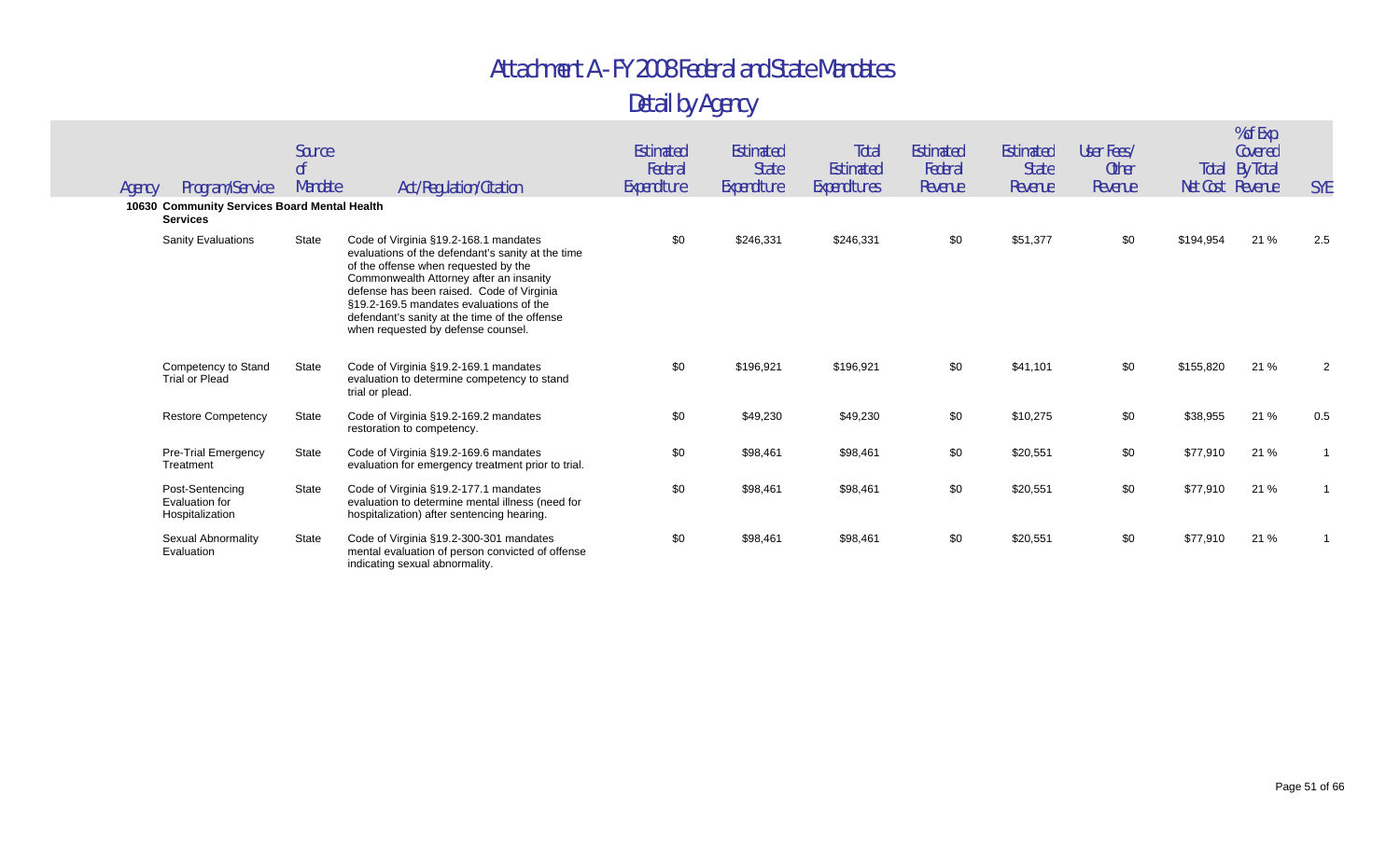| Agency | Program/Service<br>10630 Community Services Board Mental Health         | Source<br>0 <sup>f</sup><br>Mandate | Act/Regulation/Citation                                                                                                                                                                                                                                                                                                                                                                                                                                                                                                                                                                                                                                                                                                                                                                                                                          | Estimated<br>Federal<br>Expenditure | Estimated<br><b>State</b><br>Expenditure | Total<br>Estimated<br>Expenditures | <b>Estimated</b><br>Federal<br>Revenue | Estimated<br>State<br>Revenue | User Fees/<br><b>Other</b><br>Revenue |          | % of Exp.<br>Covered<br><b>Total By Total</b><br>Net Cost Revenue | <b>SYE</b> |
|--------|-------------------------------------------------------------------------|-------------------------------------|--------------------------------------------------------------------------------------------------------------------------------------------------------------------------------------------------------------------------------------------------------------------------------------------------------------------------------------------------------------------------------------------------------------------------------------------------------------------------------------------------------------------------------------------------------------------------------------------------------------------------------------------------------------------------------------------------------------------------------------------------------------------------------------------------------------------------------------------------|-------------------------------------|------------------------------------------|------------------------------------|----------------------------------------|-------------------------------|---------------------------------------|----------|-------------------------------------------------------------------|------------|
|        | <b>Services</b>                                                         |                                     |                                                                                                                                                                                                                                                                                                                                                                                                                                                                                                                                                                                                                                                                                                                                                                                                                                                  |                                     |                                          |                                    |                                        |                               |                                       |          |                                                                   |            |
|        | <b>Temporary Detention</b><br>Order: Minors                             | State                               | Code of Virginia § 16.1-340 mandates the<br>emergency psychiatric admission of minors<br>under a Temporary Detention Order pursuant to<br>Code of Virginia § 37.2-808 et seq. Those code<br>sections mandate the CSB to (1) complete an<br>"in person" evaluation of minors prior to the<br>issuance of a Temporary Detention Order, (2)<br>provide a clinical recommendation to the<br>Magistrate regarding the issuance of such an<br>order, (3) complete a preadmission screening<br>report and (3) locate a bed for the detainee; and<br>mandates that all CSB emergency clinicians<br>who initiate involuntary hospitalization on a<br>minor must certified after having successfully<br>completed a specialized training program as<br>approved by the Department of Mental Health,<br>Mental Retardation and Substance Abuse<br>Services. | \$0                                 | \$5,958                                  | \$5,958                            | \$0                                    | \$0                           | \$0                                   | \$5,958  | $0\%$                                                             | 0.26       |
|        | Involuntary<br>Hospitalization: Minors                                  | State                               | Code of Virginia § 16.1-342 mandates the CSB<br>to arrange for the evaluation of a detained minor<br>by a "qualified evaluator" who is required to<br>attend the commitment hearing as a witness and<br>submit a written report to the Court 24 hours<br>prior to the hearing. The report must include the<br>evaluator's opinion regarding whether the minor<br>meets the criteria for involuntary commitment<br>specified in the Code of Virginia § 16.1-345.                                                                                                                                                                                                                                                                                                                                                                                  | \$0                                 | \$21,249                                 | \$21,249                           | \$0                                    | \$0                           | \$5,612                               | \$15,637 | 26 %                                                              | 0.05       |
|        | <b>Inpatient Treatment</b><br><b>Facility Designation for</b><br>Minors | State                               | Code of Virginia § 16.1-345 mandates the CSB<br>designate the inpatient treatment facility for<br>minors committed under §16.1-347. Code of<br>Virginia § 16.1-347 mandates the fees and<br>expenses for many of the services provided<br>under §16.1-388 through §16.1-342                                                                                                                                                                                                                                                                                                                                                                                                                                                                                                                                                                      | \$0                                 | \$1,876                                  | \$1,876                            | \$0                                    | \$1,192                       | \$99                                  | \$585    | 69%                                                               | 0.1        |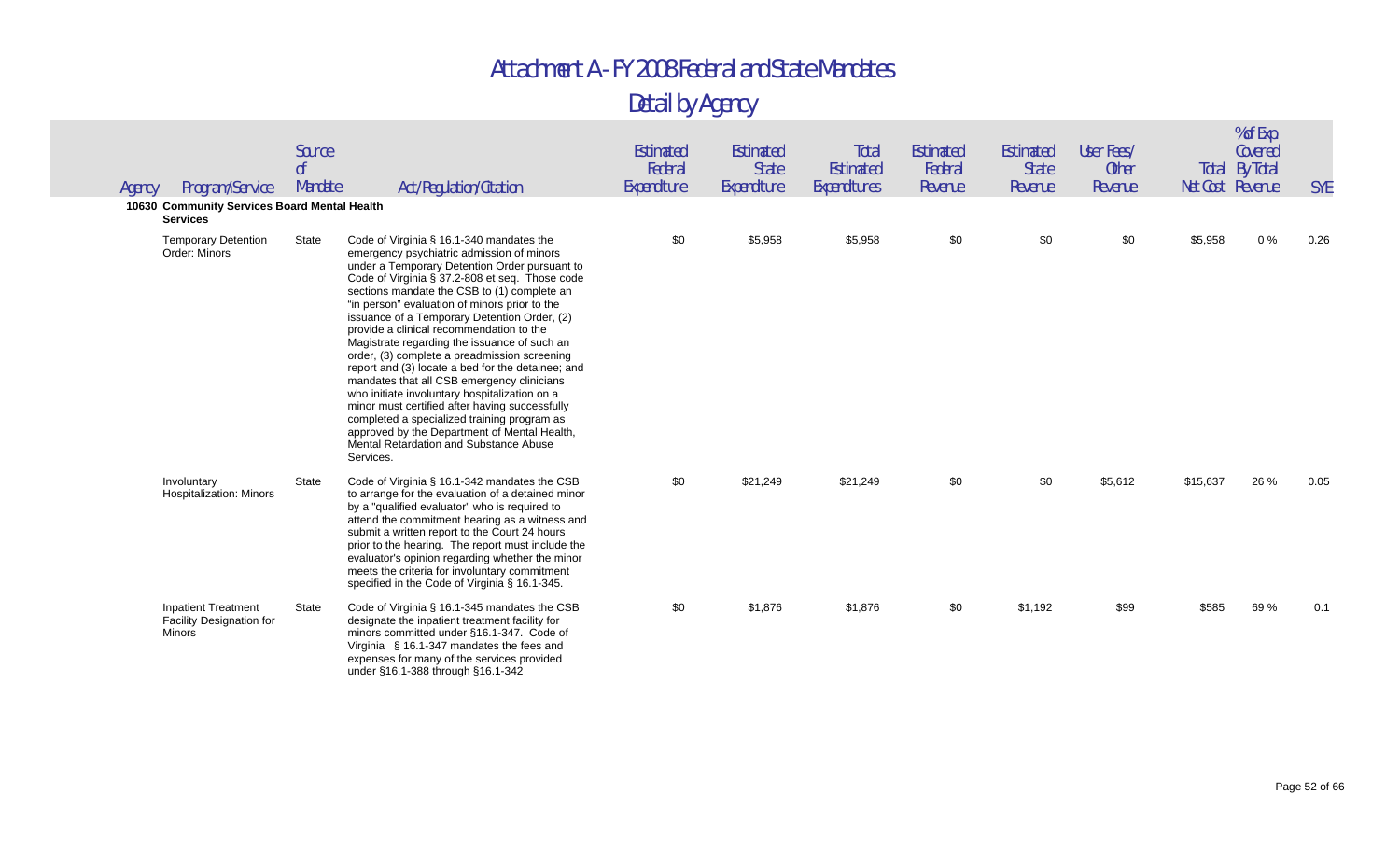| Agency | Program/Service                                                 | Source<br>0 <sup>f</sup><br>Mandate | Act/Regulation/Citation                                                                                                                                                                                                                                                                                                                                                                                                                                                                                                                                                                                          | Estimated<br>Federal<br>Expenditure | Estimated<br><b>State</b><br>Expenditure | Total<br><b>Estimated</b><br>Expenditures | <b>Estimated</b><br>Federal<br>Revenue | Estimated<br><b>State</b><br>Revenue | User Fees/<br><b>Other</b><br>Revenue | Net Cost Revenue | % of Exp.<br>Covered<br><b>Total By Total</b> | <b>SYE</b> |
|--------|-----------------------------------------------------------------|-------------------------------------|------------------------------------------------------------------------------------------------------------------------------------------------------------------------------------------------------------------------------------------------------------------------------------------------------------------------------------------------------------------------------------------------------------------------------------------------------------------------------------------------------------------------------------------------------------------------------------------------------------------|-------------------------------------|------------------------------------------|-------------------------------------------|----------------------------------------|--------------------------------------|---------------------------------------|------------------|-----------------------------------------------|------------|
|        | 10630 Community Services Board Mental Health<br><b>Services</b> |                                     |                                                                                                                                                                                                                                                                                                                                                                                                                                                                                                                                                                                                                  |                                     |                                          |                                           |                                        |                                      |                                       |                  |                                               |            |
|        | <b>Temporary Detention</b><br>Order                             | State                               | Code of Virginia § 37.2-815 and 37.2-816<br>mandates an independent evaluation of patients<br>under a Temporary Detention Order to<br>determine if the individual (I) is or is not so<br>seriously mentally ill as to be substantially<br>unable to care for himself, or (ii) does or does<br>not present an imminent danger to himself or<br>other and (iii) does or does not require<br>involuntary hospitalization. It also allows CSB<br>employees to serve as the independent<br>evaluator.                                                                                                                 | \$0                                 | \$174,046                                | \$174,046                                 | \$0                                    | \$0                                  | \$47,144                              | \$126,902        | 27 %                                          | 0.05       |
|        | Certification of<br><b>Emergency Clinicians</b>                 | <b>State</b>                        | Code of Virginia § 37.2-809 mandates that all<br>CSB emergency clinicians who initiate<br>involuntary hospitalization must be certified,<br>after having successfully completed a<br>specialized training program as approved by the<br>Department of Mental Health, Mental<br>Retardation and Substance Abuse Services and<br>mandates the CSB to (1) complete an in-person<br>evaluation of patients prior to the issuance of a<br>Temporary Detention Order, (2) provide a<br>clinical recommendation to the Magistrate<br>regarding the issuance of such an order, and (3)<br>locate a bed for the detainee. | \$0                                 | \$372,952                                | \$372,952                                 | \$0                                    | \$159,769                            | \$15,524                              | \$197,659        | 47 %                                          | 2.97       |
|        | <b>Civil Commitment</b><br>Hearing                              | State                               | Code of Virginia § 37.2-816 & 37.2-817 mandate<br>the CSB provide a preadmission screening<br>report for the civil commitment hearing and<br>mandates the CSB to find a commitment bed at<br>a willing facility.                                                                                                                                                                                                                                                                                                                                                                                                 | \$0                                 | \$518,586                                | \$518,586                                 | \$0                                    | \$405,383                            | \$31,585                              | \$81,618         | 84 %                                          | 3.28       |
|        | Prescreening Services:<br>Admission to State<br>Hospital        | State                               | Code of Virginia § 37.2-805 mandates the CSB<br>to complete an evaluation and a preadmission<br>screening for any person requesting admission<br>to a State hospital, including private psychiatric<br>beds purchased with State funds                                                                                                                                                                                                                                                                                                                                                                           | \$0                                 | \$516,368                                | \$516,368                                 | \$0                                    | \$326,691                            | \$25,961                              | \$163,716        | 68 %                                          | 3.59       |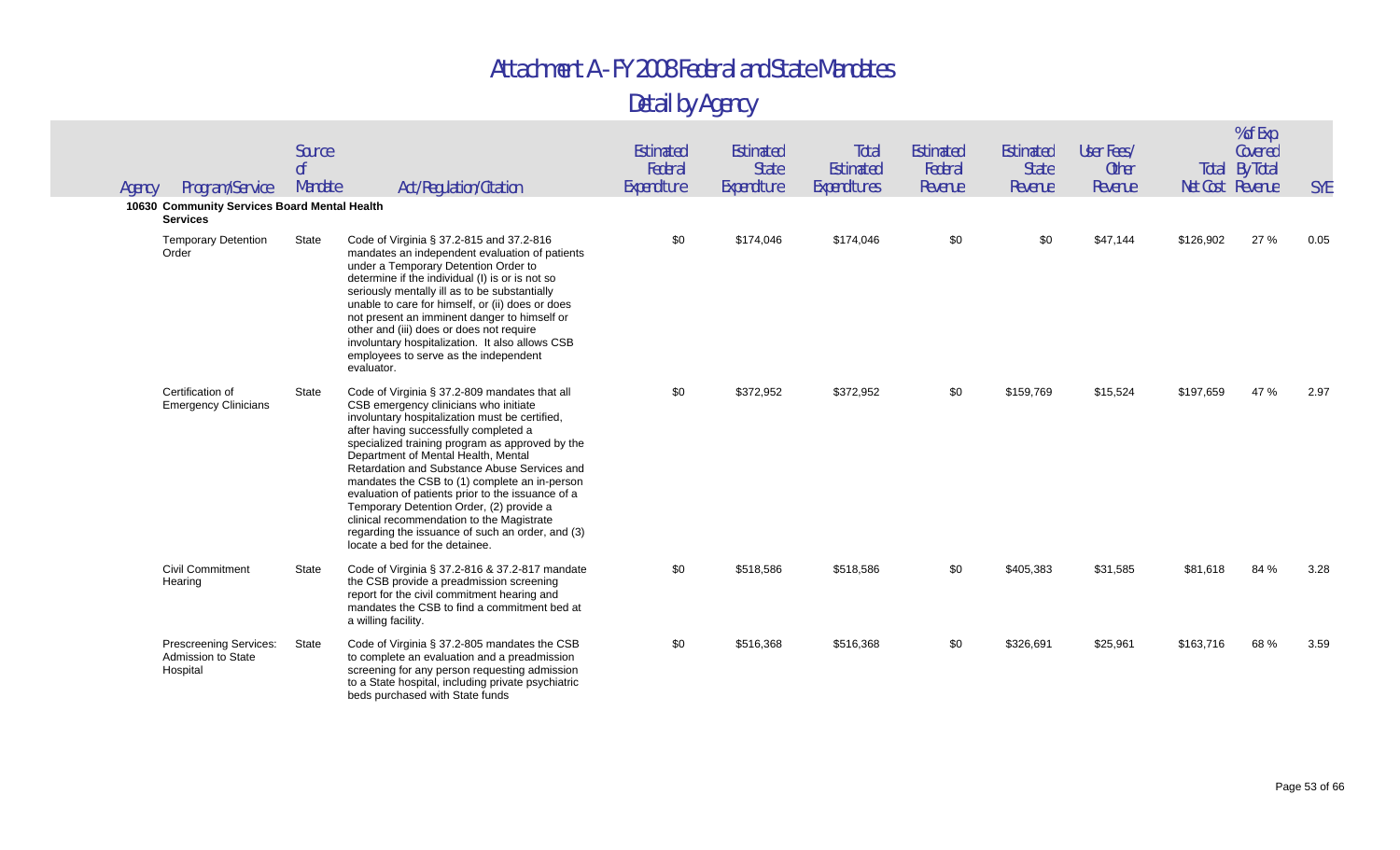| Agency | Program/Service                                                             | Source<br>0f<br>Mandate | Act/Regulation/Citation                                                                                                                                                                                                                                                                                                            | Estimated<br>Federal<br>Expenditure | Estimated<br><b>State</b><br>Expenditure | Total<br><b>Estimated</b><br>Expenditures | <b>Estimated</b><br>Federal<br>Revenue | <b>Estimated</b><br><b>State</b><br>Revenue | User Fees/<br><b>Other</b><br>Revenue |             | % of Exp.<br>Covered<br>Total By Total<br>Net Cost Revenue | <b>SYE</b> |
|--------|-----------------------------------------------------------------------------|-------------------------|------------------------------------------------------------------------------------------------------------------------------------------------------------------------------------------------------------------------------------------------------------------------------------------------------------------------------------|-------------------------------------|------------------------------------------|-------------------------------------------|----------------------------------------|---------------------------------------------|---------------------------------------|-------------|------------------------------------------------------------|------------|
|        | 10630 Community Services Board Mental Health<br><b>Services</b>             |                         |                                                                                                                                                                                                                                                                                                                                    |                                     |                                          |                                           |                                        |                                             |                                       |             |                                                            |            |
|        | <b>Prescreening Services:</b><br>Non-Objecting Minors                       | State                   | Code of Virginia § 16.1-338 for minors under the<br>age of 14 or a nonobjecting minor fourteen<br>years of age or older, mandates the CSB to<br>complete an evaluation and preadmission<br>screening for any person requesting admission<br>to a state hospital, including private psychiatric<br>beds purchased with state funds. | \$0                                 | \$5,958                                  | \$5,958                                   | \$0                                    | \$4,292                                     | \$343                                 | \$1,323     | 78 %                                                       | 0.26       |
|        | <b>Case Management</b><br>Services: Core Service                            | <b>Both</b>             | Code of Virginia §37.2-500 mandates provision<br>of case management services as a core service<br>within the Community Services Board (CSB).<br>Mental Health federal block grant allocation<br>affords some financial assistance to the CSB.                                                                                      | \$1,316,869                         | \$6,925,684                              | \$8,242,553                               | \$1,316,869                            | \$419,722                                   | \$1,276,704                           | \$5,229,258 | 37 %                                                       | 63.93      |
|        | <b>Emergency Services:</b><br>Core Service                                  | State                   | Code of Virginia §37.2-500 mandates provision<br>of emergency services as core service within the<br>Community Services Board (CSB).                                                                                                                                                                                               | \$0                                 | \$809,943                                | \$809,943                                 | \$0                                    | \$476,921                                   | \$40,805                              | \$292,217   | 64 %                                                       | 5.8        |
|        | Prescreening Services:<br><b>Emergency Mental</b><br><b>Health Services</b> | State                   | Code of Virginia § 37.2-505 mandates the CSB<br>to provide prescreening services for anyone who<br>requires emergency mental health services                                                                                                                                                                                       | \$0                                 | \$923,788                                | \$923,788                                 | \$0                                    | \$619,997                                   | \$50,690                              | \$253,101   | 73 %                                                       | 6.24       |
|        | <b>Emergency Custody</b><br>Order                                           | State                   | Code of Virginia § 37.2-808 mandates CSB<br>evaluation of individuals under an Emergency<br><b>Custody Order</b>                                                                                                                                                                                                                   | \$0                                 | \$335,436                                | \$335,436                                 | \$0                                    | \$0                                         | \$0                                   | \$335,436   | 0%                                                         | 2.2        |
|        | <b>Civil Commitment</b><br>Hearing: Fees and<br>Expenses                    | State                   | Code of Virginia § 37.2-804 provides for fees<br>and expenses for many of the services provided<br>under 37.2-809 through 37.2-817                                                                                                                                                                                                 | \$0                                 | \$15,711                                 | \$15,711                                  | \$0                                    | \$7,154                                     | \$1,201                               | \$7,356     | 53 %                                                       | 0.1        |
|        | Involuntary<br>Hospitalization                                              | State                   | Code of Virginia § 16.1-339 through 342 and<br>372.2-809 through 812 mandates sole CSB<br>responsibility for evaluation of patients for<br>involuntary hospitalization in the Commonwealth<br>and authorizes CSB emergency clinicians to<br>recommend and facilitate involuntary<br>hospitalizations for adults and for juveniles. | \$0                                 | \$5,958                                  | \$5,958                                   | \$0                                    | \$4,292                                     | \$243                                 | \$1,423     | 76 %                                                       | 0.26       |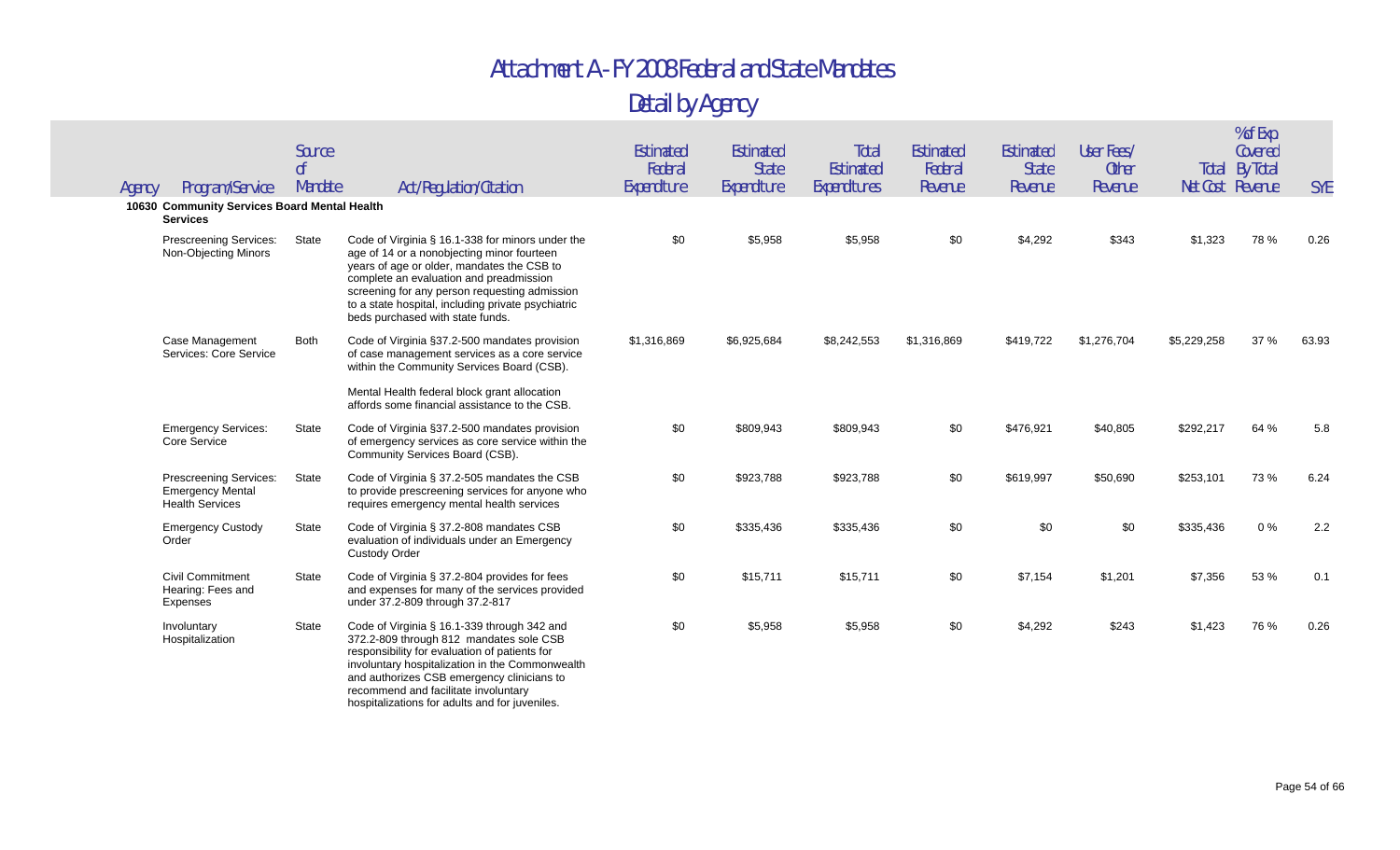| Agency | Program/Service                                                      | Source<br>0 <sup>f</sup><br>Mandate | Act/Regulation/Citation                                                                                                                                                                                                                                                                                                                                     | <b>Estimated</b><br>Federal<br>Expenditure | Estimated<br><b>State</b><br>Expenditure | Total<br>Estimated<br>Expenditures | Estimated<br>Federal<br>Revenue | Estimated<br><b>State</b><br>Revenue | User Fees/<br><b>Other</b><br>Revenue | Net Cost Revenue | % of Exp.<br>Covered<br><b>Total By Total</b> | <b>SYE</b>     |
|--------|----------------------------------------------------------------------|-------------------------------------|-------------------------------------------------------------------------------------------------------------------------------------------------------------------------------------------------------------------------------------------------------------------------------------------------------------------------------------------------------------|--------------------------------------------|------------------------------------------|------------------------------------|---------------------------------|--------------------------------------|---------------------------------------|------------------|-----------------------------------------------|----------------|
|        | 10630 Community Services Board Mental Health<br><b>Services</b>      |                                     |                                                                                                                                                                                                                                                                                                                                                             |                                            |                                          |                                    |                                 |                                      |                                       |                  |                                               |                |
|        | Single Point of Entry                                                | State                               | Code of Virginia §37.2.505 mandates the CSB<br>function as a single point of entry into the<br>publicly funded mental health, mental<br>retardation and substance abuse services<br>system.                                                                                                                                                                 | \$0                                        | \$269,021                                | \$269,021                          | \$0                             | \$22,690                             | \$0                                   | \$246,331        | 8%                                            | 3              |
|        | Predischarge Planning                                                | State                               | Code of Virginia §37.2-505 mandates provision<br>of predischarge planning for persons being<br>discharged from a State mental health facility.                                                                                                                                                                                                              | \$0                                        | \$448,368                                | \$448,368                          | \$0                             | \$0                                  | \$0                                   | \$448,368        | 0%                                            | 5              |
|        | Interagency<br>Collaboration:<br><b>Intervention Efforts</b>         | State                               | Code of Virginia §2.2-5206 mandates<br>interagency collaboration and sharing of<br>Intervention efforts.                                                                                                                                                                                                                                                    | \$0                                        | \$224,184                                | \$224,184                          | \$0                             | \$0                                  | \$0                                   | \$224,184        | $0\%$                                         | 2.5            |
|        | Not Guilty by Reason of<br>Insanity                                  | State                               | Code of Virginia §19.2-182.2 through 19.2-<br>182.16 mandates procedures for temporary<br>custody, commitment, treatment, review<br>hearings, conditional release plans, revocation<br>of conditional release, emergency custody,<br>modification or removal of conditions, and<br>escape for individuals found to be 'Not Guilty by<br>Reason of Insanity' | \$0                                        | \$49,230                                 | \$49,230                           | \$0                             | \$10,275                             | \$0                                   | \$38,955         | 21 %                                          | 0.5            |
|        | Competency to Stand<br>Trial: Juvenile                               | State                               | Code of Virginia §16.1-356 mandates the CSB<br>to provide evaluations for competency to stand<br>trial to juveniles and provide restoration<br>services.                                                                                                                                                                                                    | \$0                                        | \$448                                    | \$448                              | \$0                             | \$0                                  | \$0                                   | \$448            | 0%                                            | 0.01           |
|        |                                                                      |                                     | <b>Agency Totals</b>                                                                                                                                                                                                                                                                                                                                        | \$1,316,869                                | \$13,683,064                             | \$14,999,933                       | \$1,316,869                     | \$3,327,076                          | \$1,684,365                           | \$8,671,623      | 42 %                                          | 124.09         |
|        | 10640 Community Services Board Mental<br><b>Retardation Services</b> |                                     |                                                                                                                                                                                                                                                                                                                                                             |                                            |                                          |                                    |                                 |                                      |                                       |                  |                                               |                |
|        | <b>Emergency Services</b><br>Coordination                            | State                               | Code of Virginia, § 37.2-500 mandates provision<br>of emergency services, to include case<br>management as a core service.                                                                                                                                                                                                                                  | \$0                                        | \$203,727                                | \$203,727                          | \$0                             | \$0                                  | \$0                                   | \$203,727        | 0%                                            | $\overline{2}$ |
|        | Pre-Screening and Pre-<br>Discharge Planning                         | State                               | Code of Virginia, § 37.2- 505, 606 mandates<br>requirement to perform pre-screening and pre-<br>discharge planning for state training centers;<br>specifies CSBs as single point of entry for<br>accessing services.                                                                                                                                        | \$0                                        | \$14,535                                 | \$14,535                           | \$0                             | \$0                                  | \$0                                   | \$14,535         | 0%                                            | 0.15           |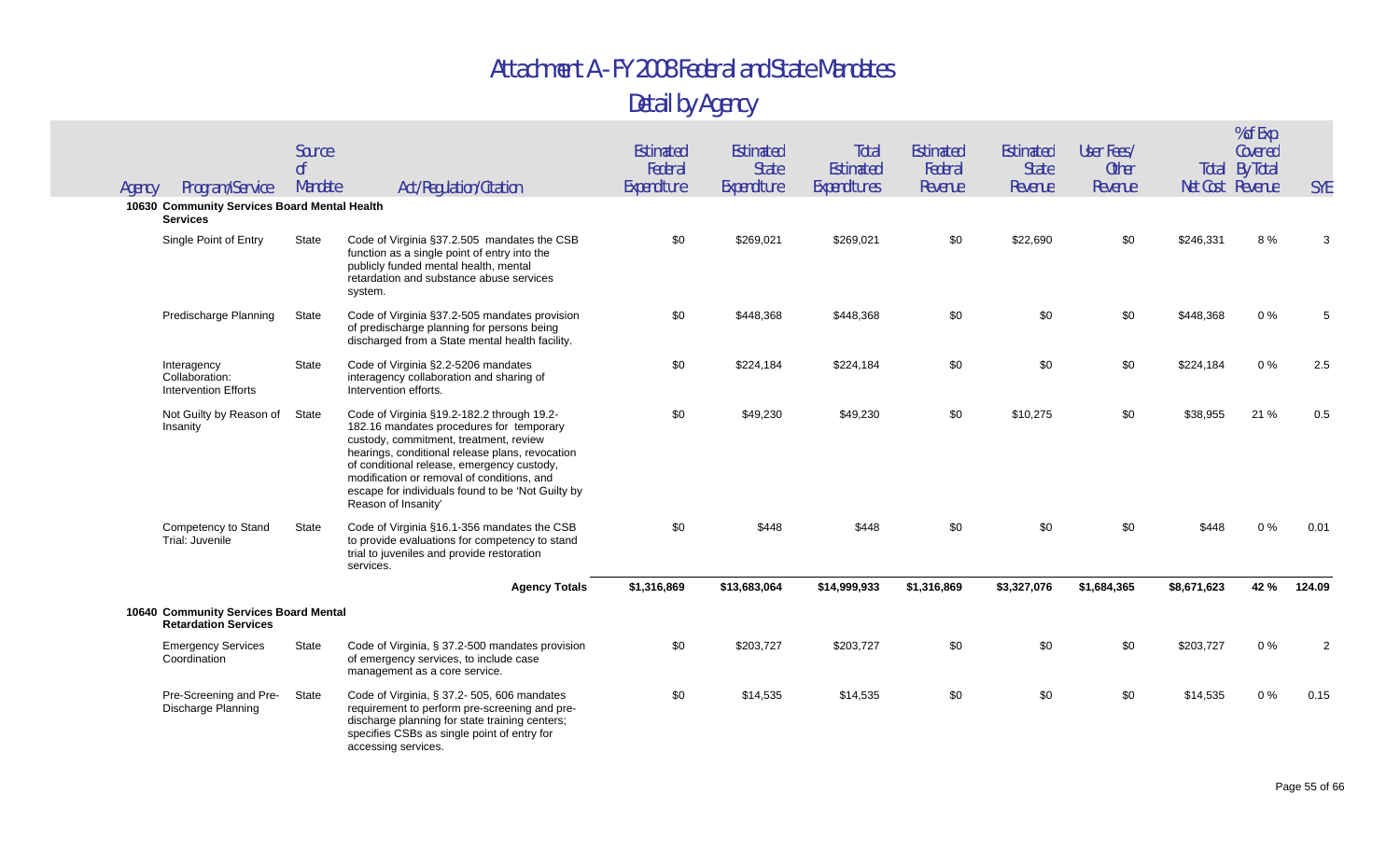| Agency | Program/Service                                                      | Source<br>0 <sup>f</sup><br>Mandate | Act/Regulation/Citation                                                                                                                                                                                                                                                                                                                        | Estimated<br>Federal<br>Expenditure | Estimated<br><b>State</b><br>Expenditure | Total<br>Estimated<br>Expenditures | Estimated<br>Federal<br>Revenue | Estimated<br><b>State</b><br>Revenue | User Fees/<br><b>Other</b><br>Revenue |             | % of Exp.<br>Covered<br><b>Total By Total</b><br>Net Cost Revenue | <b>SYE</b> |
|--------|----------------------------------------------------------------------|-------------------------------------|------------------------------------------------------------------------------------------------------------------------------------------------------------------------------------------------------------------------------------------------------------------------------------------------------------------------------------------------|-------------------------------------|------------------------------------------|------------------------------------|---------------------------------|--------------------------------------|---------------------------------------|-------------|-------------------------------------------------------------------|------------|
|        | 10640 Community Services Board Mental<br><b>Retardation Services</b> |                                     |                                                                                                                                                                                                                                                                                                                                                |                                     |                                          |                                    |                                 |                                      |                                       |             |                                                                   |            |
|        | Participation in Medicaid State                                      |                                     | Item 341, Chapter 1, Special Session I, 1998<br>Virginia Acts of Assembly specifies a<br>requirement that CSBs must participate in<br>Medicaid covered services and meet all<br>requirements for provider participation.                                                                                                                       | \$0                                 | \$6,436,813                              | \$6,436,813                        | \$0                             | \$0                                  | \$4,671,188                           | \$1,765,625 | 73 %                                                              | 73.88      |
|        | School to Work<br><b>Transition Programs</b>                         | State                               | Code of Virginia, § 22.1-209.1 requires school<br>boards to develop linkages with public agencies<br>to assist special education students to acquire<br>work skills & employment. Basis for interagency<br>agreement between Fairfax County Public<br>Schools, Virginia Department of Rehabilitation<br>Services and Community Services Board. | \$0                                 | \$209,395                                | \$209,395                          | \$0                             | \$0                                  | \$0                                   | \$209,395   | 0%                                                                | 2.15       |
|        |                                                                      |                                     | <b>Agency Totals</b>                                                                                                                                                                                                                                                                                                                           | \$0                                 | \$6,864,470                              | \$6,864,470                        | \$0                             | \$0                                  | \$4,671,188                           | \$2,193,282 | 68 %                                                              | 78.18      |
|        | 10656 Community Services Board Alcohol and<br><b>Drug Services</b>   |                                     |                                                                                                                                                                                                                                                                                                                                                |                                     |                                          |                                    |                                 |                                      |                                       |             |                                                                   |            |
|        | Services for Pregnant<br>Women                                       | <b>Both</b>                         | Federal Substance Abuse Prevention and<br>Treatment Block Grant, 45 CFR 96.131                                                                                                                                                                                                                                                                 | \$1,304,516                         | \$233,411                                | \$1,537,927                        | \$241,458                       | \$233,411                            | \$58,069                              | \$1,004,989 | 35 %                                                              | 15.9       |
|        |                                                                      |                                     | mandates that pregnant women receive services<br>within 48 hours of agency contact to intervene<br>and interrupt the associated health risks for the<br>women and their unborn children.                                                                                                                                                       |                                     |                                          |                                    |                                 |                                      |                                       |             |                                                                   |            |
|        |                                                                      |                                     | Code of Virginia 37.2-407 mandates the<br>adoption of regulations that ensure that<br>providers licensed to offers substance abuse<br>services develop policies and procedures for the<br>timely and appropriate treatment of pregnant<br>women with substance abuse.                                                                          |                                     |                                          |                                    |                                 |                                      |                                       |             |                                                                   |            |
|        | Services Prioritized                                                 | <b>Both</b>                         | Federal Substance Abuse Prevention and<br>Treatment Block Grant, 45 CFR 96.121, 126<br>mandates that services be prioritized for<br>individuals who engage in intravenous drug use<br>to intervene and interrupt the associated<br>individual and community health risks of<br>HIV/AIDS and Hepatitis. Mandates Prevention<br>Services.        | \$4,950,408                         | \$562,581                                | \$5,512,989                        | \$892,436                       | \$562,581                            | \$169,467                             | \$3,888,505 | 29 %                                                              | 54.7       |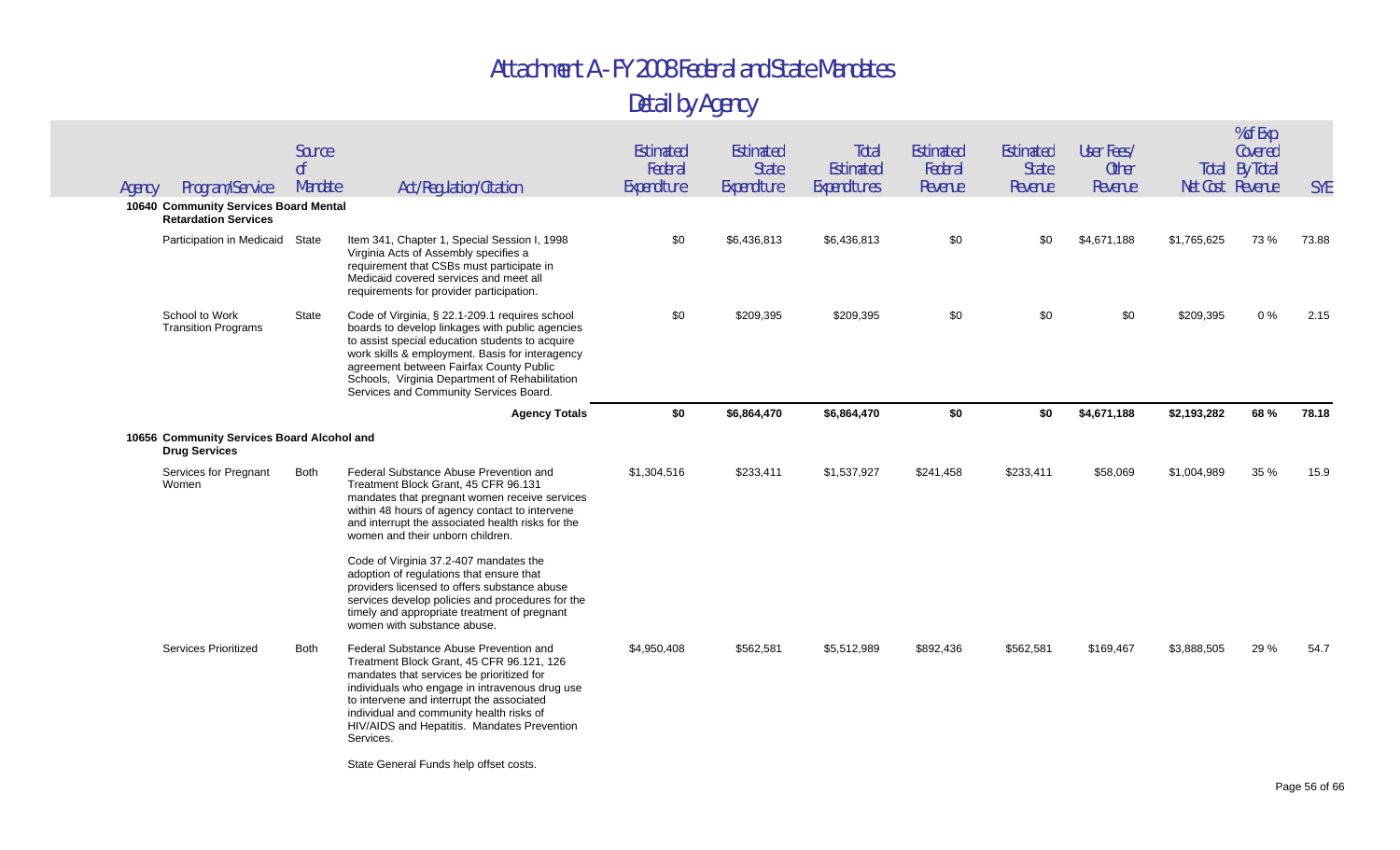|        |                                                                    | Source<br>0 <sup>f</sup> |                                                                                                                                                                                                                                                                                                                                                                                                                                            | Estimated<br>Federal | Estimated<br><b>State</b> | Total<br>Estimated | <b>Estimated</b><br>Federal | Estimated<br><b>State</b> | User Fees/<br><b>Other</b> |             | % of Exp.<br>Covered<br><b>Total By Total</b> |            |
|--------|--------------------------------------------------------------------|--------------------------|--------------------------------------------------------------------------------------------------------------------------------------------------------------------------------------------------------------------------------------------------------------------------------------------------------------------------------------------------------------------------------------------------------------------------------------------|----------------------|---------------------------|--------------------|-----------------------------|---------------------------|----------------------------|-------------|-----------------------------------------------|------------|
| Agency | Program/Service                                                    | Mandate                  | Act/Regulation/Citation                                                                                                                                                                                                                                                                                                                                                                                                                    | Expenditure          | Expenditure               | Expenditures       | Revenue                     | Revenue                   | Revenue                    |             | Net Cost Revenue                              | <b>SYE</b> |
|        | 10656 Community Services Board Alcohol and<br><b>Drug Services</b> |                          |                                                                                                                                                                                                                                                                                                                                                                                                                                            |                      |                           |                    |                             |                           |                            |             |                                               |            |
|        | Collaboration with<br>Hospitals                                    | Both                     | Code of Virginia 32.1-12 mandates collaboration<br>between hospitals, physicians, DFS and<br>substance abuse services to intervene in<br>prenatal and infant substance exposure.                                                                                                                                                                                                                                                           | \$301,625            | \$1,365,279               | \$1,666,904        | \$301,625                   | \$310,816                 | \$76,914                   | \$977,549   | 41 %                                          | 17.6       |
|        |                                                                    |                          | Federal block grant funds help offset costs.                                                                                                                                                                                                                                                                                                                                                                                               |                      |                           |                    |                             |                           |                            |             |                                               |            |
|        | Treatment in Lieu of<br>Incarceration                              | Both                     | Code of Virginia Section 18.2-254 allows<br>individuals to be sentenced to treatment<br>programs in lieu of incarceration. Programs<br>have extensive monitoring and reporting<br>responsibility and must immediately inform the<br>Court of the release of any such client.                                                                                                                                                               | \$117,164            | \$1,014,332               | \$1,131,496        | \$117,164                   | \$0                       | \$25,986                   | \$988,346   | 13 %                                          | 10.9       |
|        |                                                                    |                          | Federal block grant funds help offset costs.                                                                                                                                                                                                                                                                                                                                                                                               |                      |                           |                    |                             |                           |                            |             |                                               |            |
|        | Case Management as a<br>Core Service                               | <b>Both</b>              | Code of Virginia Section 37.2-500 mandates<br>provision of case management services as a<br>core service within the Community Services<br>Board (CSB).                                                                                                                                                                                                                                                                                     | \$294,661            | \$3,456,499               | \$3,751,160        | \$294,661                   | \$388,075                 | \$195,615                  | \$2,872,809 | 23 %                                          | 38         |
|        |                                                                    |                          | Federal block grant funds help offset costs.                                                                                                                                                                                                                                                                                                                                                                                               |                      |                           |                    |                             |                           |                            |             |                                               |            |
|        | Services for Treatment<br>and Prevention of<br>Substance Abuse     | <b>Both</b>              | Code of Virginia 37.2-500 and Code of Virginia<br>2.2-118 mandates services for treatment and<br>prevention of substance abuse.                                                                                                                                                                                                                                                                                                            | \$359,302            | \$3,715,487               | \$4,074,789        | \$359,302                   | \$382,514                 | \$197,964                  | \$3,135,009 | 23 %                                          | 40.7       |
|        |                                                                    |                          | Federal block grant funds help offset costs.                                                                                                                                                                                                                                                                                                                                                                                               |                      |                           |                    |                             |                           |                            |             |                                               |            |
|        | Persons Charged with<br><b>First Offense</b>                       | <b>Both</b>              | Code of Virginia 18.2-251, persons charged with<br>first offense may be placed on probation;<br>conditions; screening assessment and<br>education programs; drug tests; costs and fees;<br>violations; discharge: Allows the court to order a<br>substance abuse assessment, and if appropriate<br>from the assessment findings, order substance<br>abuse treatment and/or education for individuals<br>who are first-time drug offenders. | \$472,983            | \$3,726,495               | \$4,199,478        | \$472,983                   | \$556,291                 | \$92,586                   | \$3,077,618 | 27 %                                          | 43.7       |
|        |                                                                    |                          | Federal block grant funds help offset costs.                                                                                                                                                                                                                                                                                                                                                                                               |                      |                           |                    |                             |                           |                            |             |                                               |            |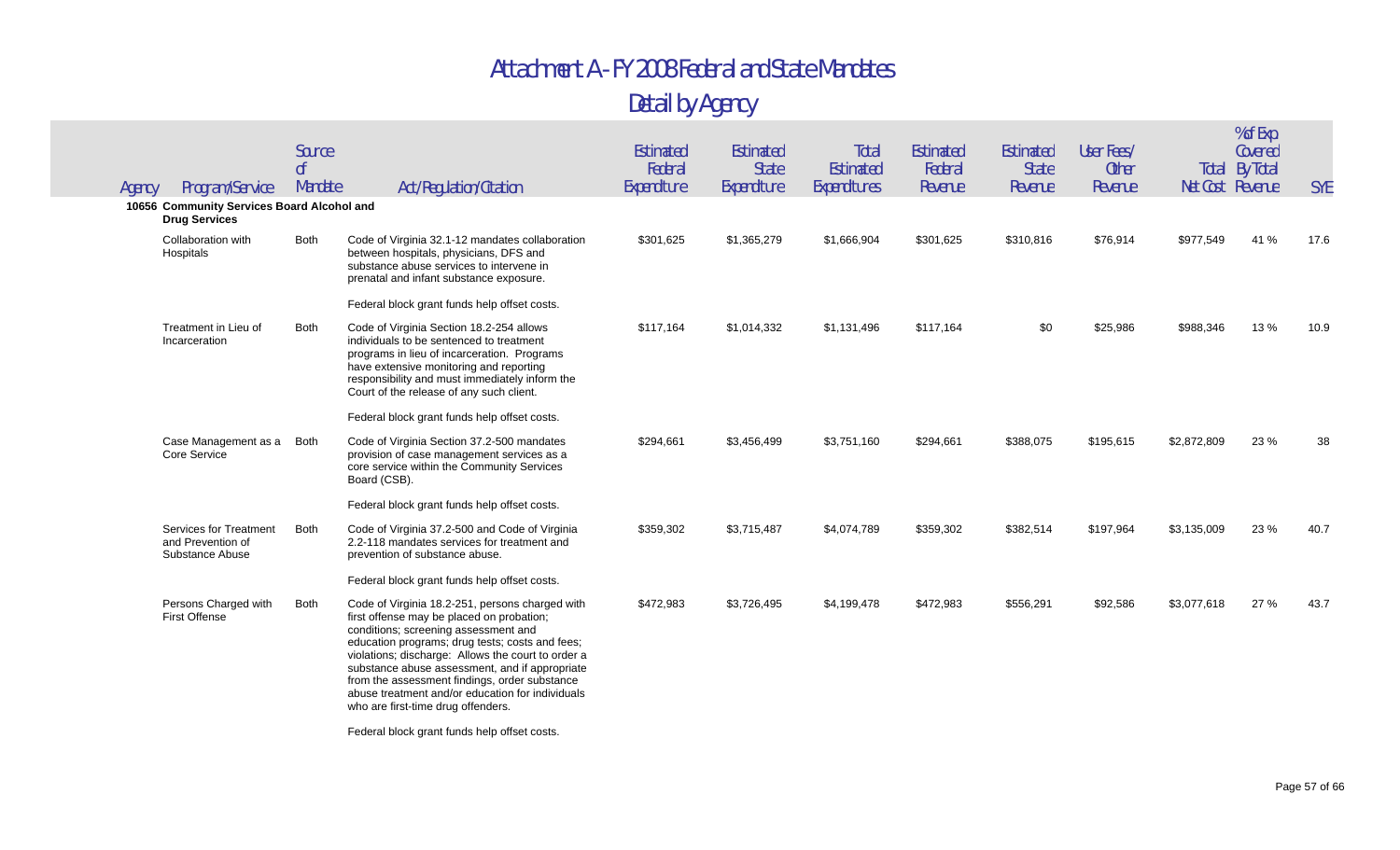| Agency | Program/Service                                                    | Source<br>0 <sup>f</sup><br>Mandate | Act/Regulation/Citation                                                                                                                                                                                                                                                                                          | Estimated<br>Federal<br>Expenditure | Estimated<br><b>State</b><br>Expenditure | Total<br>Estimated<br>Expenditures | Estimated<br>Federal<br>Revenue | <b>Estimated</b><br><b>State</b><br>Revenue | User Fees/<br><b>Other</b><br>Revenue | Net Cost Revenue | % of Exp.<br>Covered<br><b>Total By Total</b> | <b>SYE</b> |
|--------|--------------------------------------------------------------------|-------------------------------------|------------------------------------------------------------------------------------------------------------------------------------------------------------------------------------------------------------------------------------------------------------------------------------------------------------------|-------------------------------------|------------------------------------------|------------------------------------|---------------------------------|---------------------------------------------|---------------------------------------|------------------|-----------------------------------------------|------------|
|        | 10656 Community Services Board Alcohol and<br><b>Drug Services</b> |                                     |                                                                                                                                                                                                                                                                                                                  |                                     |                                          |                                    |                                 |                                             |                                       |                  |                                               |            |
|        | <b>Suspended Sentence</b>                                          | <b>Both</b>                         | Code of Virginia 18.2-252, suspended sentence<br>conditioned upon substance abuse screening,<br>assessment, testing and treatment or education:<br>Allows the court to order a substance abuse<br>assessment, and if appropriate from the<br>assessment findings, substance abuse<br>treatment and/or education. | \$360,023                           | \$3,354,286                              | \$3,714,309                        | \$360,023                       | \$407,026                                   | \$195,056                             | \$2,752,204      | 26 %                                          | 40         |
|        |                                                                    |                                     | Federal block grant funds help offset costs.                                                                                                                                                                                                                                                                     |                                     |                                          |                                    |                                 |                                             |                                       |                  |                                               |            |
|        | Single Point of Entry                                              | <b>Both</b>                         | Code of Virginia Section 37.2-505 mandates<br>function of single point of entry into the publicly<br>funded mental health, mental retardation and<br>substance abuse services system.                                                                                                                            | \$18,000                            | \$283,376                                | \$301,376                          | \$18,000                        | \$93,572                                    | \$9,519                               | \$180,285        | 40 %                                          | 3.4        |
|        |                                                                    |                                     | Federal block grant funds help offset costs.                                                                                                                                                                                                                                                                     |                                     |                                          |                                    |                                 |                                             |                                       |                  |                                               |            |
|        |                                                                    |                                     | <b>Agency Totals</b>                                                                                                                                                                                                                                                                                             | \$8,178,682                         | \$17,711,746                             | \$25,890,428                       | \$3,057,652                     | \$2,934,286                                 | \$1,021,176                           | \$18,877,314     | 27 %                                          | 264.9      |
|        | 10680 Early Intervention Services                                  |                                     |                                                                                                                                                                                                                                                                                                                  |                                     |                                          |                                    |                                 |                                             |                                       |                  |                                               |            |
|        | Early Intervention<br>Services                                     | <b>Both</b>                         | Federal: Part C IDEA, 34 CFR, § 303 Mandates<br>provision of early intervention services for<br>infants and toddlers (0 - 36 months) with<br>disabilities and their families.                                                                                                                                    | \$2,750,103                         | \$2,750,103                              | \$5,500,206                        | \$711,514                       | \$987,264                                   | \$1,121,906                           | \$2,679,522      | 51 %                                          | 43         |
|        |                                                                    |                                     | State: Code of Virginia § 2.2-5305, 5306<br>Mandates local interagency councils and duties<br>of local public agencies (CSB) to provide<br>services as appropriate and to comply with state<br>regulations.                                                                                                      |                                     |                                          |                                    |                                 |                                             |                                       |                  |                                               |            |
|        |                                                                    |                                     | <b>Agency Totals</b>                                                                                                                                                                                                                                                                                             | \$2,750,103                         | \$2,750,103                              | \$5,500,206                        | \$711,514                       | \$987,264                                   | \$1,121,906                           | \$2,679,522      | 51 %                                          | 43         |
|        | 12095 E-911 Fund                                                   |                                     |                                                                                                                                                                                                                                                                                                                  |                                     |                                          |                                    |                                 |                                             |                                       |                  |                                               |            |
|        | Department of Public<br><b>Safety Communications</b>               | State                               | Code of Virginia 52-16; Local law enforcement<br>agencies that join the State Police<br>Communication System must bear a portion of<br>the cost of establishing, operating and<br>maintaining such systems.                                                                                                      | \$0                                 | \$37,287,122                             | \$37,287,122                       | \$0                             | \$4,353,289                                 | \$20,225,705                          | \$12,708,128     | 66 %                                          | 160        |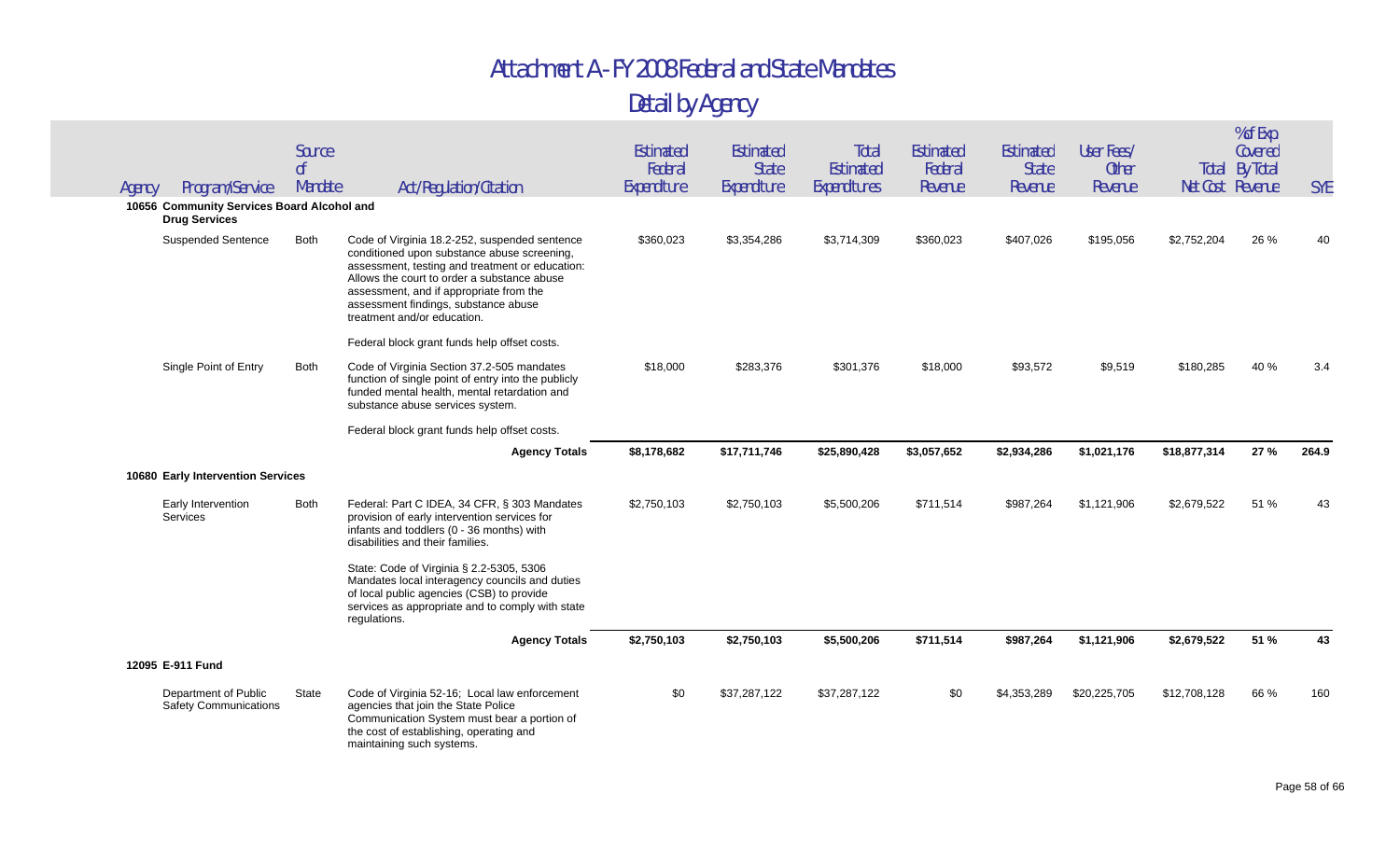| Agency<br><b>Capital Project Funds</b> | Program/Service                                                       | Source<br>0 <sup>f</sup><br>Mandate | Act/Regulation/Citation<br><b>Agency Totals</b><br><b>Special Revenue Funds Totals</b>                                                                                                                                                                                                                                                                                                                                                                                                                                                                                                                                                                                                                                                    | Estimated<br>Federal<br>Expenditure<br>\$0<br>\$65,646,045 | Estimated<br><b>State</b><br>Expenditure<br>\$37,287,122<br>\$83,216,706 | Total<br>Estimated<br>Expenditures<br>\$37,287,122<br>\$148,862,751 | <b>Estimated</b><br>Federal<br>Revenue<br>\$0<br>\$6,665,048 | <b>Estimated</b><br><b>State</b><br>Revenue<br>\$4,353,289<br>\$20,112,782 | User Fees/<br><b>Other</b><br>Revenue<br>\$20,225,705<br>\$35,055,542 | Net Cost Revenue<br>\$12,708,128<br>\$87,029,379 | % of Exp.<br>Covered<br><b>Total By Total</b><br>66 %<br>42 % | <b>SYE</b><br>160<br>756.01 |
|----------------------------------------|-----------------------------------------------------------------------|-------------------------------------|-------------------------------------------------------------------------------------------------------------------------------------------------------------------------------------------------------------------------------------------------------------------------------------------------------------------------------------------------------------------------------------------------------------------------------------------------------------------------------------------------------------------------------------------------------------------------------------------------------------------------------------------------------------------------------------------------------------------------------------------|------------------------------------------------------------|--------------------------------------------------------------------------|---------------------------------------------------------------------|--------------------------------------------------------------|----------------------------------------------------------------------------|-----------------------------------------------------------------------|--------------------------------------------------|---------------------------------------------------------------|-----------------------------|
|                                        | 30308 County Construction                                             |                                     |                                                                                                                                                                                                                                                                                                                                                                                                                                                                                                                                                                                                                                                                                                                                           |                                                            |                                                                          |                                                                     |                                                              |                                                                            |                                                                       |                                                  |                                                               |                             |
|                                        | Park Authority ADA                                                    | Federal                             | Public Law 101-336                                                                                                                                                                                                                                                                                                                                                                                                                                                                                                                                                                                                                                                                                                                        | \$300,000                                                  | \$0                                                                      | \$300,000                                                           | \$0                                                          | \$0                                                                        | \$0                                                                   | \$300,000                                        | $0\%$                                                         |                             |
|                                        |                                                                       |                                     | <b>Agency Totals</b>                                                                                                                                                                                                                                                                                                                                                                                                                                                                                                                                                                                                                                                                                                                      | \$300,000                                                  | \$0                                                                      | \$300,000                                                           | \$0                                                          | \$0                                                                        | \$0                                                                   | \$300,000                                        | $0\%$                                                         | $\mathbf{1}$                |
|                                        | 30726 Sidewalk Construction                                           |                                     |                                                                                                                                                                                                                                                                                                                                                                                                                                                                                                                                                                                                                                                                                                                                           |                                                            |                                                                          |                                                                     |                                                              |                                                                            |                                                                       |                                                  |                                                               |                             |
|                                        | Stormwater Management Both<br>Sidewalk<br>Replacement/VDOT<br>Program |                                     | Erosion and Sediment Control Program; Pupil<br>Transportation; Emergency Management<br>Assistance; Local Emergency Operations Plan;<br>Disaster Assistance; Clean Air Act;<br>Litter Control and Recycling; Litter Receptacles<br>in Public Places; Hazardous Material<br>Transportation; Underground Storage Tank;<br>Virginia Pollution Discharge Elimination System<br>Permit; Uniform Statewide Building Code;<br>Occupational Safety and Health; Virginia Public<br>Records Act; Disclosure of Proffered Cash<br>Payments and Expenditures; Federal Mass<br>Transportation Grants; Clean Air Act<br>Amendments of 1990; Transportation Services<br>for Indiviuals with Disabilities; Federal Uniform<br>Administrative Requirements. | \$300,000                                                  | \$100,000                                                                | \$400,000                                                           | \$0                                                          | \$0                                                                        | \$0                                                                   | \$400,000                                        | $0\%$                                                         |                             |
|                                        |                                                                       |                                     | <b>Agency Totals</b>                                                                                                                                                                                                                                                                                                                                                                                                                                                                                                                                                                                                                                                                                                                      | \$300,000                                                  | \$100,000                                                                | \$400,000                                                           | \$0                                                          | \$0                                                                        | \$0                                                                   | \$400,000                                        | $0\%$                                                         |                             |
|                                        | 30940 Metro Operations & Construction                                 |                                     |                                                                                                                                                                                                                                                                                                                                                                                                                                                                                                                                                                                                                                                                                                                                           |                                                            |                                                                          |                                                                     |                                                              |                                                                            |                                                                       |                                                  |                                                               |                             |
|                                        | Metrobus/Metrorail                                                    | Both                                | Clean Air Act, ADA, Transportation Efficiency<br>Act for the 21st Century (TEA-21)                                                                                                                                                                                                                                                                                                                                                                                                                                                                                                                                                                                                                                                        | \$143,879,936                                              | \$0                                                                      | \$143,879,936                                                       | \$0                                                          | \$49,801,866                                                               | \$52,500,000                                                          | \$41,578,070                                     | 71 %                                                          | 1.5                         |
|                                        |                                                                       |                                     | <b>Agency Totals</b>                                                                                                                                                                                                                                                                                                                                                                                                                                                                                                                                                                                                                                                                                                                      | \$143,879,936                                              | \$0                                                                      | \$143,879,936                                                       | \$0                                                          | \$49,801,866                                                               | \$52,500,000                                                          | \$41,578,070                                     | 71 %                                                          | 1.5                         |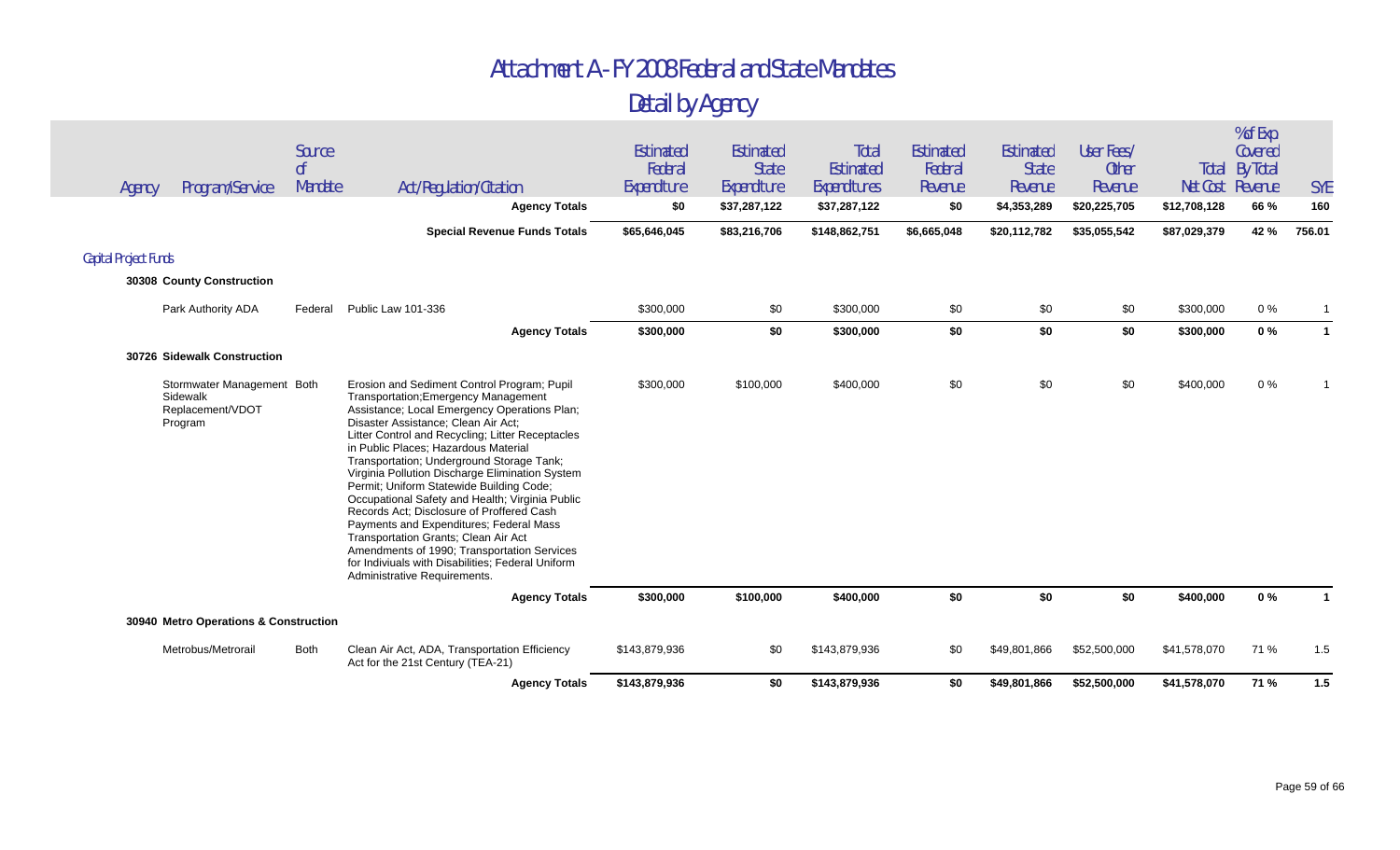| Agency                        | Program/Service                                        | Source<br>0 <sup>f</sup><br>Mandate | Act/Regulation/Citation                                                                                                                                                                                                                                                                                                                                                                                                                                                                                                                                                                                                                                                                                                                                           | Estimated<br>Federal<br>Expenditure | Estimated<br>State<br>Expenditure | Total<br>Estimated<br>Expenditures | Estimated<br>Federal<br>Revenue | Estimated<br><b>State</b><br>Revenue | User Fees/<br><b>Other</b><br>Revenue | Net Cost Revenue | % of Exp.<br>Covered<br><b>Total By Total</b> | <b>SYE</b>     |
|-------------------------------|--------------------------------------------------------|-------------------------------------|-------------------------------------------------------------------------------------------------------------------------------------------------------------------------------------------------------------------------------------------------------------------------------------------------------------------------------------------------------------------------------------------------------------------------------------------------------------------------------------------------------------------------------------------------------------------------------------------------------------------------------------------------------------------------------------------------------------------------------------------------------------------|-------------------------------------|-----------------------------------|------------------------------------|---------------------------------|--------------------------------------|---------------------------------------|------------------|-----------------------------------------------|----------------|
|                               | 31829 Stormwater Management Program                    |                                     |                                                                                                                                                                                                                                                                                                                                                                                                                                                                                                                                                                                                                                                                                                                                                                   |                                     |                                   |                                    |                                 |                                      |                                       |                  |                                               |                |
|                               | Capital Stormwater<br>Management Program               | <b>Both</b>                         | Chesapeake Bay Preservation Area<br>Designation; Flood Prevention and Protection<br>Assistance Fund; Virginia Impounding Structure<br>Regulations; Stormwater Management Program;<br>Erosion and Sediment Control Program; Virginia<br>Water Quality Improvement Fund Nonpoint<br>Source Pollution Control Grant; Federal Clean<br>Water Act - Section 319 Nonpoint Source<br>Pollution Control Grant; Emergency<br>Management Assistance; Local Emergency<br>Operations Plan; Disaster Assistance; Clean Air<br>Act; Hazardous Material Transportation;<br>Underground Storage Tank; Virginia Pollution<br>Discharge Elimination System Permit; Virginia<br>Water Protection Permit; Virginia Pollution<br>Abatement Permit; Exceptional Waters<br>Notification. | \$19,980,000                        | \$2,720,000                       | \$22,700,000                       | \$0                             | \$0                                  | \$0                                   | \$22,700,000     | $0\%$                                         | $\overline{7}$ |
|                               |                                                        |                                     | <b>Agency Totals</b>                                                                                                                                                                                                                                                                                                                                                                                                                                                                                                                                                                                                                                                                                                                                              | \$19,980,000                        | \$2,720,000                       | \$22,700,000                       | \$0                             | \$0                                  | \$0                                   | \$22,700,000     | $0\%$                                         | $\overline{7}$ |
|                               |                                                        |                                     | <b>Capital Project Funds Totals</b>                                                                                                                                                                                                                                                                                                                                                                                                                                                                                                                                                                                                                                                                                                                               | \$164,459,936                       | \$2,820,000                       | \$167,279,936                      | \$0                             | \$49,801,866                         | \$52,500,000                          | \$64,978,070     | 61 %                                          | 10.5           |
| <b>Internal Service Funds</b> |                                                        |                                     |                                                                                                                                                                                                                                                                                                                                                                                                                                                                                                                                                                                                                                                                                                                                                                   |                                     |                                   |                                    |                                 |                                      |                                       |                  |                                               |                |
|                               | 50106 County Insurance Fund                            |                                     |                                                                                                                                                                                                                                                                                                                                                                                                                                                                                                                                                                                                                                                                                                                                                                   |                                     |                                   |                                    |                                 |                                      |                                       |                  |                                               |                |
|                               | <b>Workers Compensation</b><br>(General Fund Transfer) | State                               | Code of Virginia 65.2 - Virginia Workers'<br><b>Compensation Act</b>                                                                                                                                                                                                                                                                                                                                                                                                                                                                                                                                                                                                                                                                                              | \$0                                 | \$7,697,407                       | \$7,697,407                        | \$0                             | \$0                                  | \$0                                   | \$7,697,407      | $0\%$                                         | 3.65           |
|                               | <b>Risk Management</b><br>Program                      | Both                                | 29CFR1910 - Federal OSHA program;<br>Title 40.1- - Viriginia OSHA Program;<br>15.2-1518 - Authority for liability self-insurance<br>program;<br>46.2-368 - Authority for motor vehicle liability<br>self-insurance program;<br>15.2-1522 & 1524 - Bonding of members of<br>Board of Supervisors;                                                                                                                                                                                                                                                                                                                                                                                                                                                                  | \$259                               | \$1,141,590                       | \$1,141,849                        | \$0                             | \$0                                  | \$0                                   | \$1,141,849      | 0%                                            | 6.57           |
|                               |                                                        |                                     | 15.8-850 - Bonding of County Executive and<br>Director of Finance:<br>65.2- - Virginia Workers' Compensation Act                                                                                                                                                                                                                                                                                                                                                                                                                                                                                                                                                                                                                                                  |                                     |                                   |                                    |                                 |                                      |                                       |                  |                                               |                |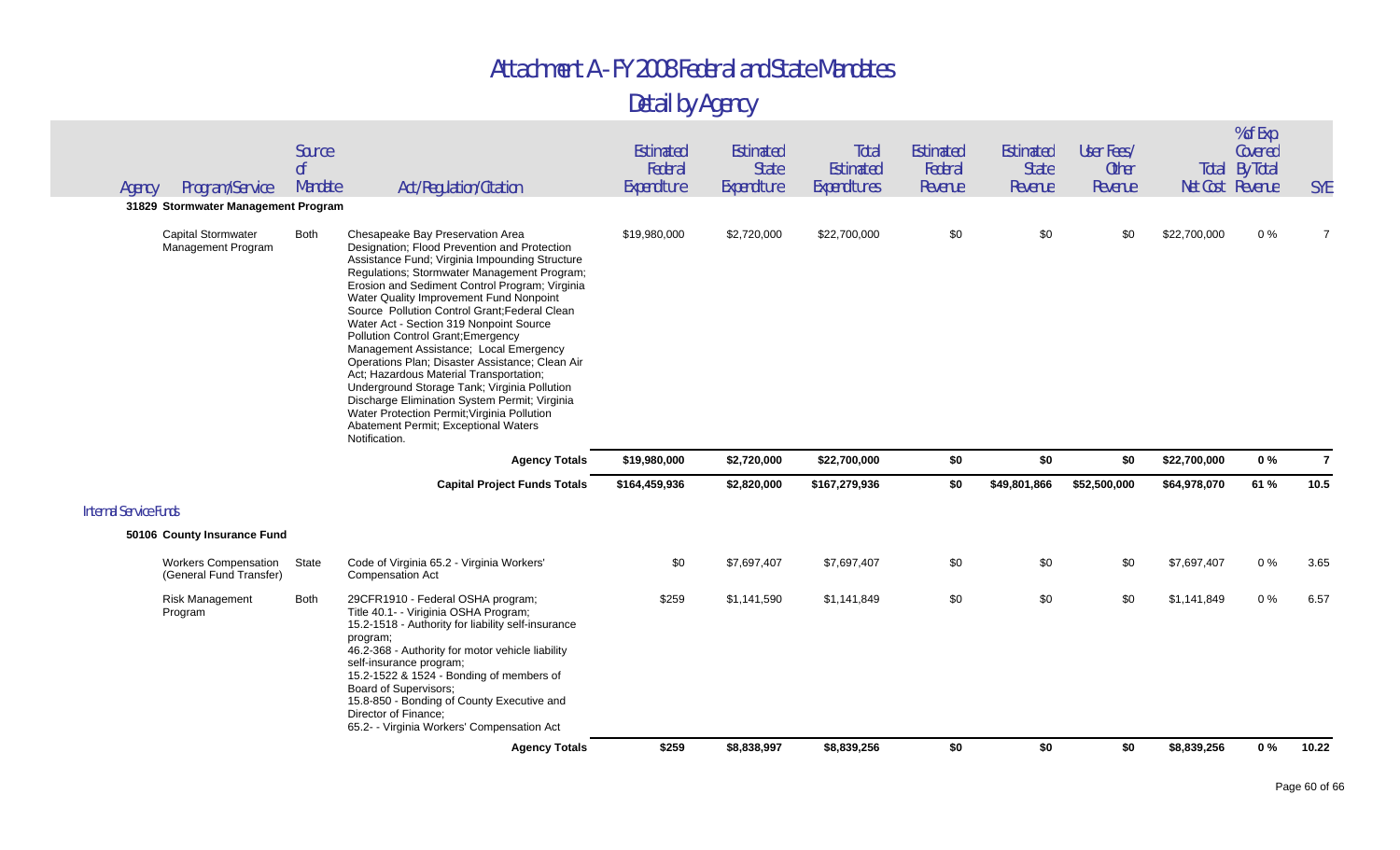|        |                                      |                                     | <b>General Fund Supported Totals</b>                                                                                                                                                                                                                                                                                                                                                                                                                                                                                                                                                                                                                                                                                                                              | \$232,085,340                       | \$125,911,294                            | \$357,996,634                      | \$6,665,048                     | \$69,914,648                         | \$87,555,542                          | \$193,861,396 |                                                      | 46 % 1,036.73 |
|--------|--------------------------------------|-------------------------------------|-------------------------------------------------------------------------------------------------------------------------------------------------------------------------------------------------------------------------------------------------------------------------------------------------------------------------------------------------------------------------------------------------------------------------------------------------------------------------------------------------------------------------------------------------------------------------------------------------------------------------------------------------------------------------------------------------------------------------------------------------------------------|-------------------------------------|------------------------------------------|------------------------------------|---------------------------------|--------------------------------------|---------------------------------------|---------------|------------------------------------------------------|---------------|
|        |                                      |                                     | <b>Internal Service Funds Totals</b>                                                                                                                                                                                                                                                                                                                                                                                                                                                                                                                                                                                                                                                                                                                              | \$1,979,359                         | \$39,874,588                             | \$41,853,947                       | \$0                             | \$0                                  | \$0                                   | \$41,853,947  | 0%                                                   | 270.22        |
|        |                                      |                                     | <b>Agency Totals</b>                                                                                                                                                                                                                                                                                                                                                                                                                                                                                                                                                                                                                                                                                                                                              | \$1,979,100                         | \$31,035,591                             | \$33,014,691                       | \$0                             | \$0                                  | \$0                                   | \$33,014,691  | $0\%$                                                | 260           |
|        | Maintenance and<br>Operations        | <b>Both</b>                         | Title CFR 49-396.3; Federal Highway<br>Administration, Department of Transportation--<br>Inspection, Repair and Maint. of motor vehicles.<br>Title CFR requires that vehicles or motor vehicle<br>equipment must be maintained in such a<br>manner as to ensure a condition that protects<br>the public against unreasonable risk of<br>accidents. Code of VA 46.2-1157 requires all<br>vehicles to submit to an inspection of its<br>mechanisms and equipment. Code of Va 46.2-<br>1178 -- Administration and scope of emissions<br>inspection program requires all small vehicles<br>with gasoline engines must have emission<br>inspections biennially by qualified inspectors.<br>Inspectors are certified by the VA Dept of<br><b>Environmental Quality.</b> | \$1,614,249                         | \$30,670,740                             | \$32,284,989                       | \$0                             | \$0                                  | \$0                                   | \$32,284,989  | $0\%$                                                | 259.45        |
|        | <b>Fuel Operations</b>               | Both                                | Federal and state agencies issue regulations<br>pertaining to the maintenance and management<br>of fuel, fuel tank leak detection, installation<br>specifications, site closures and clean up of<br>releases(leaks) from underground fuel tanks.<br>Clean Air Act = 42.USC S/S 7401. The<br>Resource Conservation and Recovery Act - 40<br>CFR part 281 - Underground Storage Tanks.<br>Virginia Department of Environmental Quality<br>Regulations - Chapter 580 -- Underground<br>Storage Tanks: Technical Standards and<br>corrective action requirements.                                                                                                                                                                                                     | \$364,851                           | \$364,851                                | \$729,702                          | \$0                             | \$0                                  | \$0                                   | \$729,702     | $0\%$                                                | 0.55          |
| Agency | 50310 Department of Vehicle Services |                                     |                                                                                                                                                                                                                                                                                                                                                                                                                                                                                                                                                                                                                                                                                                                                                                   |                                     |                                          |                                    |                                 |                                      |                                       |               |                                                      |               |
|        | Program/Service                      | Source<br>0 <sup>f</sup><br>Mandate | Act/Regulation/Citation                                                                                                                                                                                                                                                                                                                                                                                                                                                                                                                                                                                                                                                                                                                                           | Estimated<br>Federal<br>Expenditure | Estimated<br><b>State</b><br>Expenditure | Total<br>Estimated<br>Expenditures | Estimated<br>Federal<br>Revenue | Estimated<br><b>State</b><br>Revenue | User Fees/<br><b>Other</b><br>Revenue |               | Covered<br><b>Total By Total</b><br>Net Cost Revenue | <b>SYE</b>    |
|        |                                      |                                     |                                                                                                                                                                                                                                                                                                                                                                                                                                                                                                                                                                                                                                                                                                                                                                   |                                     |                                          |                                    |                                 |                                      |                                       |               | % of Exp.                                            |               |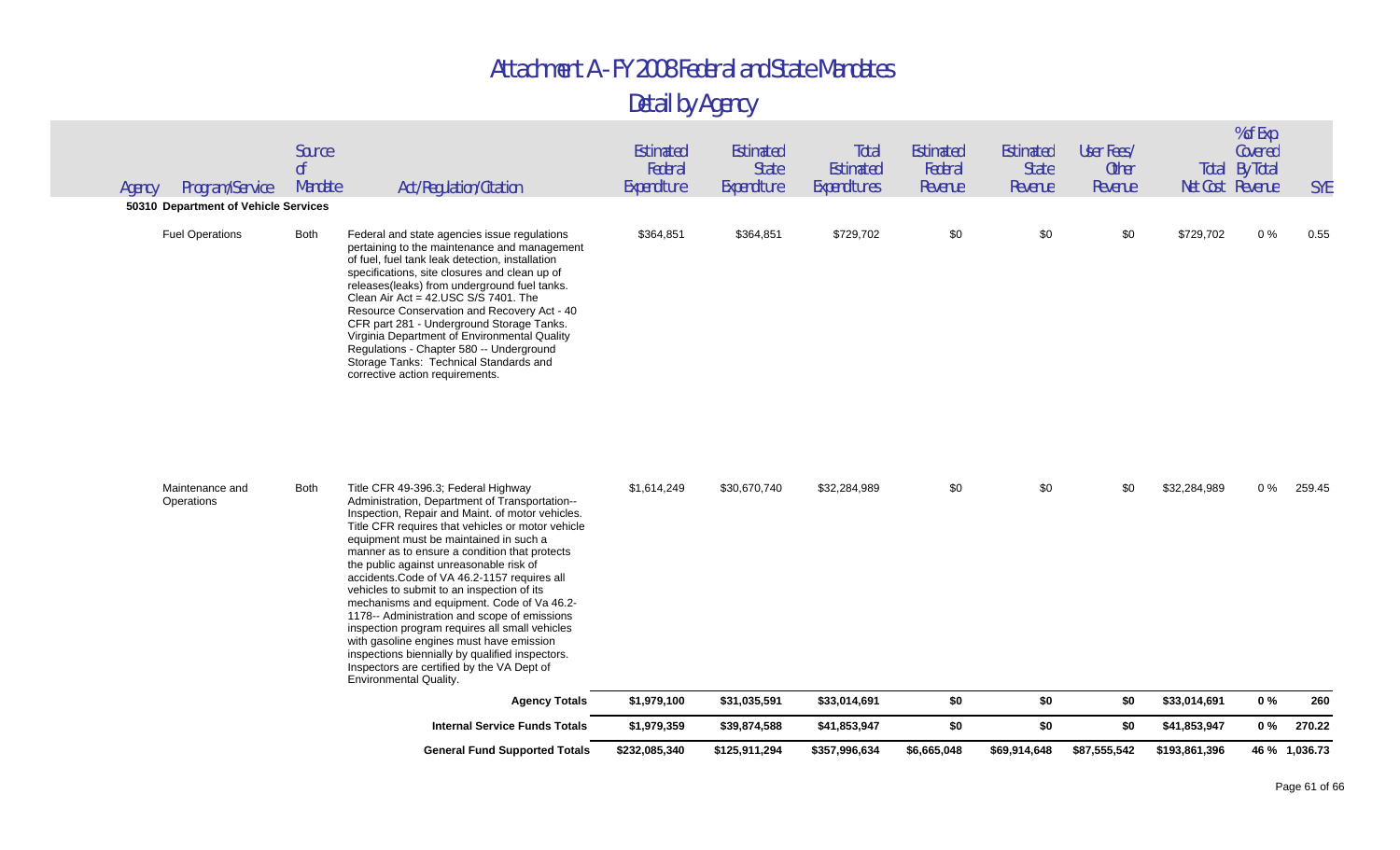|                    | Agency                       | Program/Service                                                      | Source<br>0 <sup>f</sup><br>Mandate | Act/Regulation/Citation                                                                                                                                                                                                                                                                                                                                                                            | Estimated<br>Federal<br>Expenditure | Estimated<br><b>State</b><br>Expenditure | Total<br>Estimated<br>Expenditures | <b>Estimated</b><br>Federal<br>Revenue | Estimated<br><b>State</b><br>Revenue | User Fees/<br>Other<br>Revenue |                        | % of Exp.<br>Covered<br>Total By Total<br>Net Cost Revenue | <b>SYE</b>     |
|--------------------|------------------------------|----------------------------------------------------------------------|-------------------------------------|----------------------------------------------------------------------------------------------------------------------------------------------------------------------------------------------------------------------------------------------------------------------------------------------------------------------------------------------------------------------------------------------------|-------------------------------------|------------------------------------------|------------------------------------|----------------------------------------|--------------------------------------|--------------------------------|------------------------|------------------------------------------------------------|----------------|
| <b>Other Funds</b> |                              |                                                                      |                                     |                                                                                                                                                                                                                                                                                                                                                                                                    |                                     |                                          |                                    |                                        |                                      |                                |                        |                                                            |                |
|                    | <b>Special Revenue Funds</b> |                                                                      |                                     |                                                                                                                                                                                                                                                                                                                                                                                                    |                                     |                                          |                                    |                                        |                                      |                                |                        |                                                            |                |
|                    |                              | 10504 Cable Communications                                           |                                     |                                                                                                                                                                                                                                                                                                                                                                                                    |                                     |                                          |                                    |                                        |                                      |                                |                        |                                                            |                |
|                    |                              | Cable Channel/Video<br><b>Production Services</b>                    | <b>State</b>                        | Code of Virginia, 44-146-16G Operation and<br>maintenance of emergency public information<br>systems.                                                                                                                                                                                                                                                                                              | \$0                                 | \$2,594,512                              | \$2,594,512                        | \$0                                    | \$0                                  | \$2,800                        | \$2,591,712            | $0\%$                                                      | 21             |
|                    |                              | <b>Cable Communications</b><br>Regulation and<br>Enforcement         | <b>Both</b>                         | Communications Act of 1934, Title VI-Cable<br>Communications, 47 C.F.R. Part 76<br>Multichannel Video and Cable Television<br>Service; Code of Virginia 15.2-21 Franchises.<br>Enabling and regulatory statutes authorizing the<br>County to grant cable communications<br>franchises, regulate provision of cable services<br>and to enforce federal, state and local statutes<br>and regulations | \$751,674                           | \$615,006                                | \$1,366,680                        | \$0                                    | \$0                                  | \$13,939,279                   | (\$12,572,599) 1,020 % |                                                            | 14.3           |
|                    |                              |                                                                      |                                     | <b>Agency Totals</b>                                                                                                                                                                                                                                                                                                                                                                               | \$751,674                           | \$3,209,518                              | \$3,961,192                        | \$0                                    | \$0                                  | \$13,942,079                   | (\$9,980,887)          | 352 %                                                      | 35.3           |
|                    |                              | 10945 Refuse Collection and Recycling<br><b>Operations</b>           |                                     |                                                                                                                                                                                                                                                                                                                                                                                                    |                                     |                                          |                                    |                                        |                                      |                                |                        |                                                            |                |
|                    |                              | <b>Recycling Operations</b>                                          | <b>State</b>                        | Code of Virginia 10.1-1411; Virginia<br>Administrative Code 9 VAC 20-130                                                                                                                                                                                                                                                                                                                           | \$0                                 | \$2,330,747                              | \$2,330,747                        | \$0                                    | \$0                                  | \$395,848                      | \$1,934,899            | 17 %                                                       | 14             |
|                    |                              | Administration of Division State                                     |                                     | Code of Virginia 10.1-1411, 10.1-1421, 1422;<br>Virginia Administrative Code 9 VAC 20-130                                                                                                                                                                                                                                                                                                          | \$0                                 | \$195,209                                | \$195,209                          | \$0                                    | \$0                                  | \$0                            | \$195,209              | $0\%$                                                      | 4.5            |
|                    |                              |                                                                      |                                     | <b>Agency Totals</b>                                                                                                                                                                                                                                                                                                                                                                               | \$0                                 | \$2,525,956                              | \$2,525,956                        | \$0                                    | \$0                                  | \$395,848                      | \$2,130,108            | 16 %                                                       | 18.5           |
|                    |                              | 11045 Refuse Disposal                                                |                                     |                                                                                                                                                                                                                                                                                                                                                                                                    |                                     |                                          |                                    |                                        |                                      |                                |                        |                                                            |                |
|                    |                              | Household Hazardous<br>Waste (HHW) Program                           | State                               | 9-VAC-20-60                                                                                                                                                                                                                                                                                                                                                                                        | \$0                                 | \$740,540                                | \$740,540                          | \$0                                    | \$0                                  | \$72,000                       | \$668,540              | 10 %                                                       | 5              |
|                    |                              | Ordinance Enforcement<br>Program                                     | State                               | 9-VAC-20-80                                                                                                                                                                                                                                                                                                                                                                                        | \$0                                 | \$354,426                                | \$354,426                          | \$0                                    | \$0                                  | \$0                            | \$354,426              | $0\%$                                                      | $\overline{7}$ |
|                    |                              | <b>Process Fairfax County</b><br>Solid Waste Through I-66<br>Complex | <b>Both</b>                         | 9-VAC-20-80-340, 9-VAC-20-70-10, VOSHA,<br>VDOT and Federal Motor Carrier Safety<br>Regulations.                                                                                                                                                                                                                                                                                                   | \$20,000                            | \$63,433,479                             | \$63,453,479                       | \$0                                    | \$0                                  | \$63,453,479                   | \$0                    | 100 %                                                      | 134            |
|                    |                              |                                                                      |                                     | <b>Agency Totals</b>                                                                                                                                                                                                                                                                                                                                                                               | \$20,000                            | \$64,528,445                             | \$64,548,445                       | \$0                                    | \$0                                  | \$63,525,479                   | \$1,022,966            | 98%                                                        | 146            |
|                    |                              |                                                                      |                                     |                                                                                                                                                                                                                                                                                                                                                                                                    |                                     |                                          |                                    |                                        |                                      |                                |                        |                                                            |                |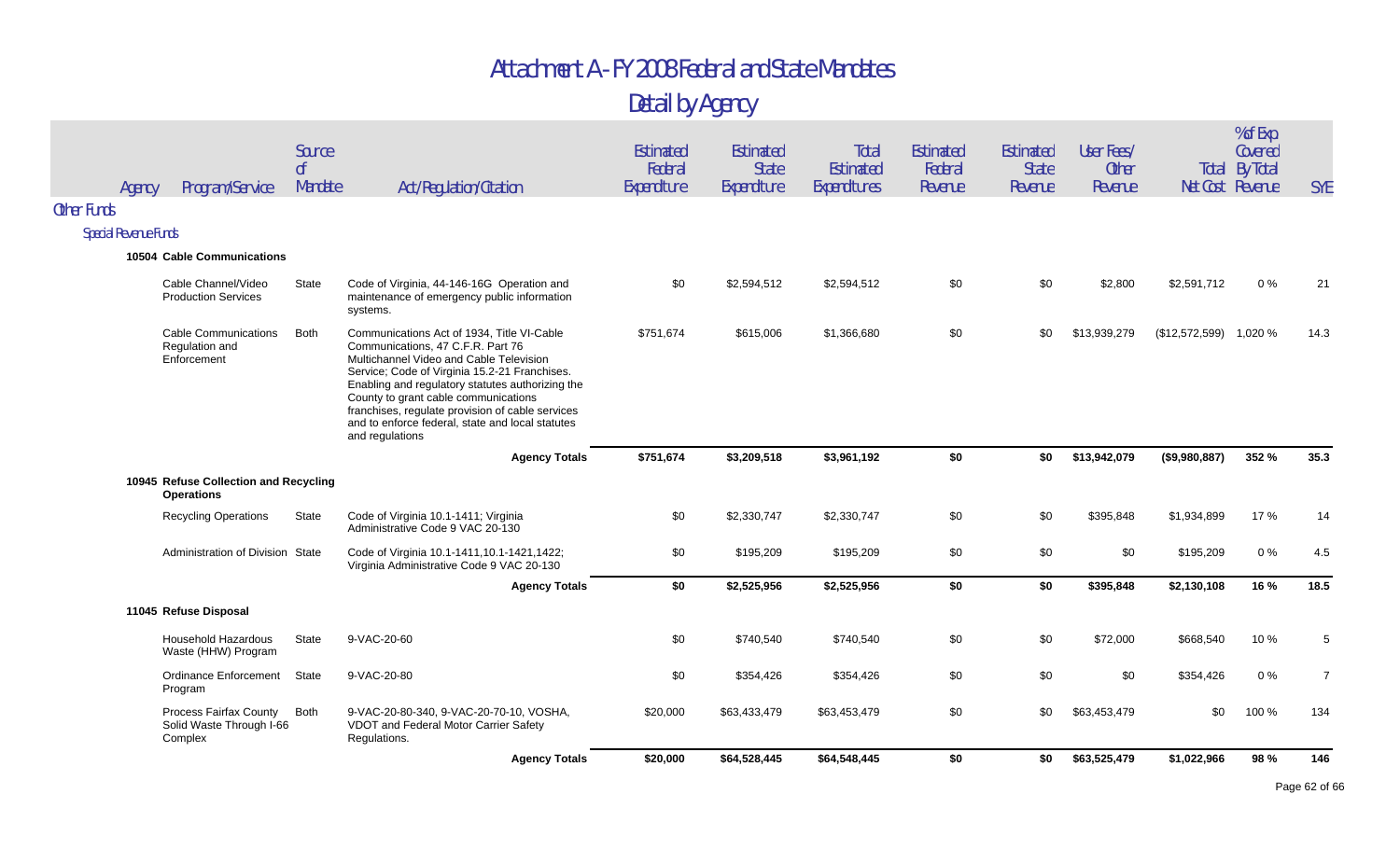| Agency | Program/Service                                                                             | Source<br>0 <sup>f</sup><br>Mandate | <b>Act/Regulation/Citation</b>                                                                                                                                                                                                                                                                                                                                                                                                                                                                                                                                                                                                                                                                                                                 | Estimated<br>Federal<br>Expenditure | Estimated<br><b>State</b><br>Expenditure | Total<br>Estimated<br>Expenditures | Estimated<br>Federal<br>Revenue | Estimated<br><b>State</b><br>Revenue | User Fees/<br><b>Other</b><br>Revenue |               | % of Exp.<br>Covered<br><b>Total By Total</b><br>Net Cost Revenue | <b>SYE</b> |
|--------|---------------------------------------------------------------------------------------------|-------------------------------------|------------------------------------------------------------------------------------------------------------------------------------------------------------------------------------------------------------------------------------------------------------------------------------------------------------------------------------------------------------------------------------------------------------------------------------------------------------------------------------------------------------------------------------------------------------------------------------------------------------------------------------------------------------------------------------------------------------------------------------------------|-------------------------------------|------------------------------------------|------------------------------------|---------------------------------|--------------------------------------|---------------------------------------|---------------|-------------------------------------------------------------------|------------|
|        | 11245 Energy Resource Recovery (ERR) Facility                                               |                                     |                                                                                                                                                                                                                                                                                                                                                                                                                                                                                                                                                                                                                                                                                                                                                |                                     |                                          |                                    |                                 |                                      |                                       |               |                                                                   |            |
|        | Air and ground<br>monitoring near the<br><b>Energy Resource</b><br><b>Recovery Facility</b> | State                               | Virginia Department of Environmental Quality.<br>Health Department staff monitor air quality for<br>particulates and sample ground areas around<br>the facility for heavy metals and constituents of<br>concern; monitor for acid rain constituents.<br>Approximately 672 hours per quarter are used to<br>test and produce the reports                                                                                                                                                                                                                                                                                                                                                                                                        | \$0                                 | \$115,600                                | \$115,600                          | \$0                             | \$0                                  | \$0                                   | \$115,600     | $0\%$                                                             | 0.5        |
|        |                                                                                             |                                     | <b>Agency Totals</b>                                                                                                                                                                                                                                                                                                                                                                                                                                                                                                                                                                                                                                                                                                                           | \$0                                 | \$115,600                                | \$115,600                          | \$0                             | \$0                                  | \$0                                   | \$115,600     | $0\%$                                                             | 0.5        |
|        | 11631 Integrated Pest Management Program                                                    |                                     |                                                                                                                                                                                                                                                                                                                                                                                                                                                                                                                                                                                                                                                                                                                                                |                                     |                                          |                                    |                                 |                                      |                                       |               |                                                                   |            |
|        | Disease-Carrying Insects State<br>Program                                                   |                                     | The Board of Health shall develop and maintain<br>the capabilty and technical competence to<br>investigate diseases borne by insects and<br>rodents and shall recommend such measures<br>as may be necessary to prevent the spread of<br>such diseases and to radicate or control disease<br>-bearing insects and rodents. The Board shall<br>make provision for assistance to mosquito<br>control commissions when requested, field<br>surveys and investigations of complaints,<br>advice to citizens and local govts, training in<br>vector control, advice and rec. on proper use of<br>pesticides and identifying specimens. Code of<br>VA 32.1 Health, Chapter 6. Environmental Health<br>Services Sections 32.1-163 through 32.1-248.2. | \$0                                 | \$1,538,246                              | \$1,538,246                        | \$0                             | \$0                                  | \$2,611,104                           | (\$1,072,858) | 170 %                                                             | 3          |
|        |                                                                                             |                                     | <b>Agency Totals</b>                                                                                                                                                                                                                                                                                                                                                                                                                                                                                                                                                                                                                                                                                                                           | \$0                                 | \$1,538,246                              | \$1,538,246                        | \$0                             | \$0                                  | \$2,611,104                           | (\$1,072,858) | 170 %                                                             | 3          |
|        | 11768 Alcohol Safety Action Program                                                         |                                     |                                                                                                                                                                                                                                                                                                                                                                                                                                                                                                                                                                                                                                                                                                                                                |                                     |                                          |                                    |                                 |                                      |                                       |               |                                                                   |            |
|        | <b>Alcohol Safety Action</b><br>Program/ Probationary<br>Services and Alcohol<br>Education  | State                               | Code of Virginia 18.2-271 and 18.2-271.1;<br>VASAP Regulation VP647-01-02                                                                                                                                                                                                                                                                                                                                                                                                                                                                                                                                                                                                                                                                      | \$0                                 | \$1,703,124                              | \$1,703,124                        | \$0                             | \$0                                  | \$1,555,664                           | \$147,460     | 91 %                                                              | 16         |
|        |                                                                                             |                                     | <b>Agency Totals</b>                                                                                                                                                                                                                                                                                                                                                                                                                                                                                                                                                                                                                                                                                                                           | \$0                                 | \$1,703,124                              | \$1,703,124                        | \$0                             | \$0                                  | \$1,555,664                           | \$147,460     | 91 %                                                              | 16         |
|        |                                                                                             |                                     | <b>Special Revenue Funds Totals</b>                                                                                                                                                                                                                                                                                                                                                                                                                                                                                                                                                                                                                                                                                                            | \$771,674                           | \$73,620,889                             | \$74,392,563                       | \$0                             | \$0                                  | \$82,030,174                          | (\$7,637,611) | 110 %                                                             | 219.3      |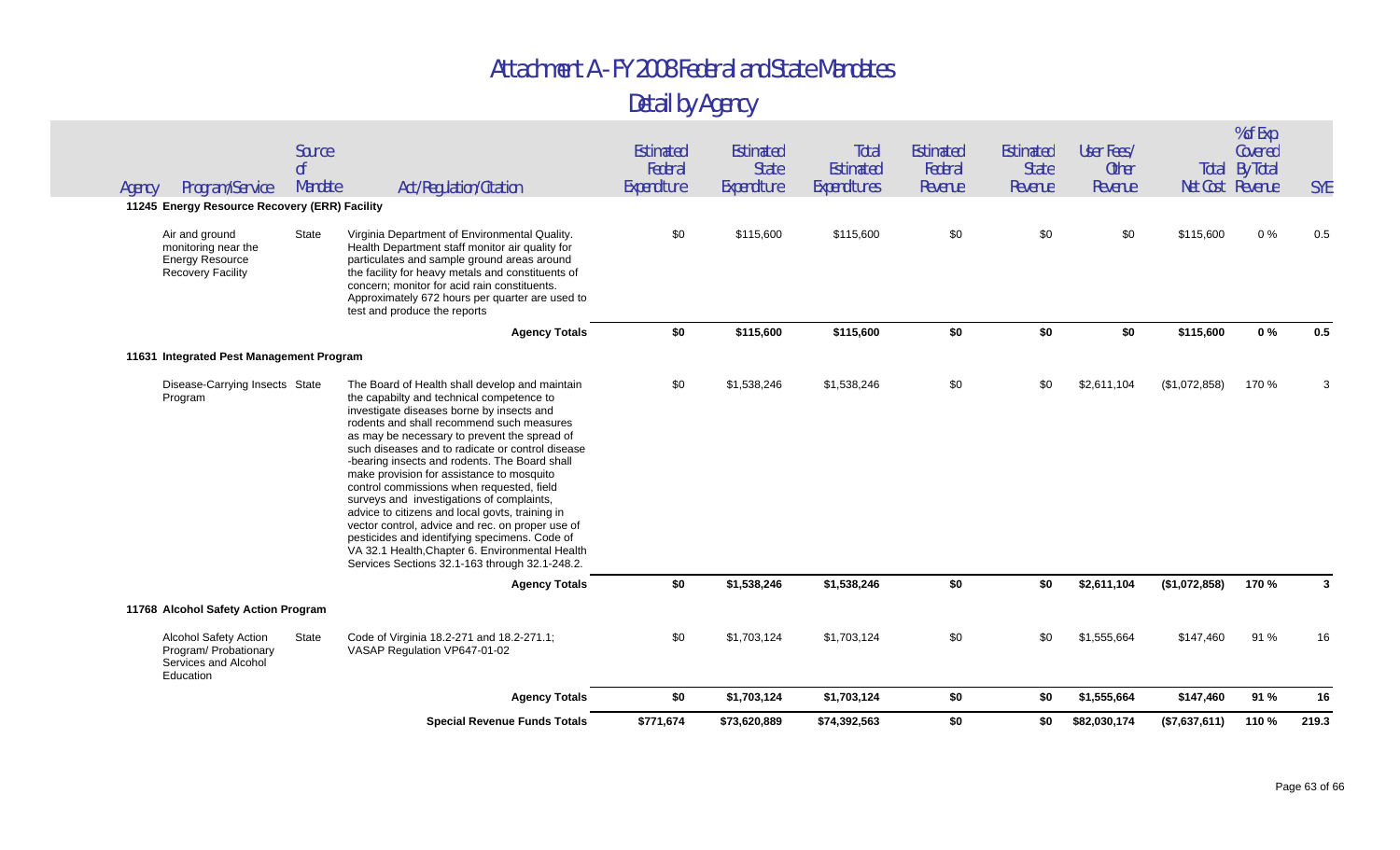| Agency                  | Program/Service                                                 | Source<br>0 <sup>f</sup><br>Mandate | Act/Regulation/Citation                                                                                                                                       | Estimated<br>Federal<br>Expenditure | Estimated<br><b>State</b><br>Expenditure | Total<br><b>Estimated</b><br>Expenditures | Estimated<br>Federal<br>Revenue | Estimated<br><b>State</b><br>Revenue | User Fees/<br><b>Other</b><br>Revenue | Net Cost Revenue | % of Exp.<br>Covered<br>Total By Total | <b>SYE</b>     |
|-------------------------|-----------------------------------------------------------------|-------------------------------------|---------------------------------------------------------------------------------------------------------------------------------------------------------------|-------------------------------------|------------------------------------------|-------------------------------------------|---------------------------------|--------------------------------------|---------------------------------------|------------------|----------------------------------------|----------------|
| <b>Enterprise Funds</b> |                                                                 |                                     |                                                                                                                                                               |                                     |                                          |                                           |                                 |                                      |                                       |                  |                                        |                |
|                         | 40123 Sewer Operation and Maintenance                           |                                     |                                                                                                                                                               |                                     |                                          |                                           |                                 |                                      |                                       |                  |                                        |                |
|                         | <b>Wastewater Treatment</b>                                     | <b>Both</b>                         | Clean Water Act PL 92-500; Clean Air Act;<br>33USC 1251; Code of Virginia 62.1-44.19,32.1;<br>State Water Control Board VR680-14-01, 680-<br>14-02, 680-14-03 | \$11,665,512                        | \$11,665,512                             | \$23,331,024                              | \$0                             | \$0                                  | \$23,331,024                          | \$0              | 100 %                                  | 141            |
|                         | <b>Wastewater Collection</b>                                    | <b>Both</b>                         | Clean Water Act PL 92-500; Code of Virginia<br>62.1-44                                                                                                        | \$7,070,456                         | \$7,070,455                              | \$14,140,911                              | \$0                             | \$0                                  | \$14,140,911                          | \$0              | 100 %                                  | 142            |
|                         | <b>Wastewater Monitoring</b>                                    | <b>Both</b>                         | Clean Water Act PL 92-500; 33USC 1251; Code<br>of Virginia 62.1-44.15; State Water Control<br>Board VR680-14-01, 680-14-02, 680-14-03                         | \$1,915,684                         | \$1,915,683                              | \$3,831,367                               | \$0                             | \$0                                  | \$3,831,367                           | \$0              | 100 %                                  | 19.5           |
|                         | Wastewater Engineering Both                                     |                                     | Code of Virginia 32.1-164, 62.1-44.19; State<br>Water Control Board VR 355-17-02                                                                              | \$537,487                           | \$537,486                                | \$1,074,973                               | \$0                             | \$0                                  | \$1,074,973                           | \$0              | 100 %                                  | 12             |
|                         | <b>Wastewater Financial</b><br>Management                       | State                               | Code of Virginia 15.1-160, 15.1-166, and 15.1-<br>167                                                                                                         | \$0                                 | \$1,841,138                              | \$1,841,138                               | \$0                             | \$0                                  | \$1,841,138                           | \$0              | 100 %                                  | 10             |
|                         | Wastewater<br>Interjurisdictional<br><b>Contract Management</b> | <b>Both</b>                         | Clean Water Act PL 92-500; 33USC 1251; Code<br>of Virginia 62.1-44.19,32.1; State Water Control<br>Board VR680-14-01, 680-14-02, 680-14-03                    | \$20,749,025                        | \$20,749,025                             | \$41,498,050                              | \$0                             | \$0                                  | \$41,498,050                          | \$0              | 100 %                                  | $\overline{1}$ |
|                         |                                                                 |                                     | <b>Agency Totals</b>                                                                                                                                          | \$41,938,164                        | \$43,779,299                             | \$85,717,463                              | \$0                             | \$0                                  | \$85,717,463                          | \$0              | 100 %                                  | 325.5          |
|                         |                                                                 |                                     | <b>Enterprise Funds Totals</b>                                                                                                                                | \$41,938,164                        | \$43,779,299                             | \$85,717,463                              | \$0                             | \$0                                  | \$85,717,463                          | \$0              | 100 %                                  | 325.5          |
| Non-Appropriated        |                                                                 |                                     |                                                                                                                                                               |                                     |                                          |                                           |                                 |                                      |                                       |                  |                                        |                |
|                         | 70348 Northern Virginia Regional Identification<br>System       |                                     |                                                                                                                                                               |                                     |                                          |                                           |                                 |                                      |                                       |                  |                                        |                |
|                         | Northern Virginia<br>Regional Identification<br>System          | <b>State</b>                        | Code of Virginia 19.2-392: Fingerprints and<br>Photographs by Police Authorities.                                                                             | \$0                                 | \$263,035                                | \$263,035                                 | \$0                             | \$0                                  | \$273,035                             | (\$10,000)       | 104 %                                  |                |
|                         |                                                                 |                                     | <b>Agency Totals</b>                                                                                                                                          | \$0                                 | \$263,035                                | \$263,035                                 | \$0                             | \$0                                  | \$273,035                             | (\$10,000)       | 104 %                                  |                |
|                         | 96638 Section 8 Annual Contribution                             |                                     |                                                                                                                                                               |                                     |                                          |                                           |                                 |                                      |                                       |                  |                                        |                |
|                         | <b>CDBG Funding Pool</b><br>(CCFP)                              | Federal                             | CFR regulations governing receipt of CDBG<br>funds.                                                                                                           | \$2,472,857                         | \$0                                      | \$2,472,857                               | \$0                             | \$0                                  | \$0                                   | \$2,472,857      | $0\%$                                  | 2.5            |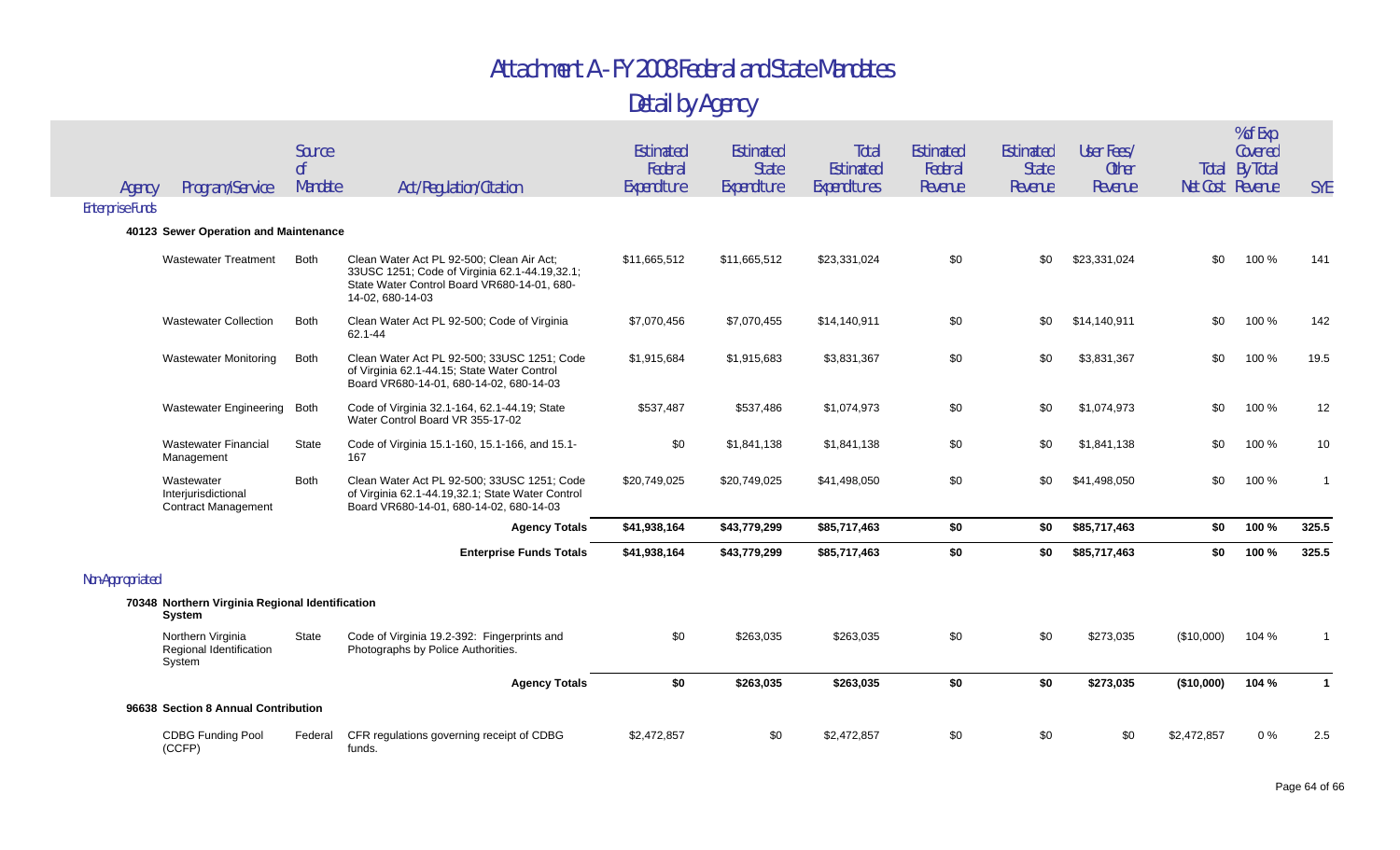|                                                                 |                                                               |               | <b>Agency Totals</b>                                                                                                                                                                                                          | \$0                    | \$16,140                    | \$16,140                  | \$0                | \$0                     | \$0                     | \$16,140    | 0%                                        | 1.01       |
|-----------------------------------------------------------------|---------------------------------------------------------------|---------------|-------------------------------------------------------------------------------------------------------------------------------------------------------------------------------------------------------------------------------|------------------------|-----------------------------|---------------------------|--------------------|-------------------------|-------------------------|-------------|-------------------------------------------|------------|
|                                                                 | Boiler & Pressure Vessel<br><b>Rules and Regulations</b>      | <b>State</b>  | 16 VAC 25-50-10                                                                                                                                                                                                               | \$0                    | \$1,140                     | \$1,140                   | \$0                | \$0                     | \$0                     | \$1,140     | $0\%$                                     | 0.01       |
| Dam Safety Act                                                  |                                                               | State         | Dam Safety Act, Section 10.1-604c                                                                                                                                                                                             | \$0                    | \$15,000                    | \$15,000                  | \$0                | \$0                     | \$0                     | \$15,000    | $0\%$                                     |            |
| 17051 Park Revenue Fund                                         |                                                               |               |                                                                                                                                                                                                                               |                        |                             |                           |                    |                         |                         |             |                                           |            |
|                                                                 |                                                               |               | <b>Agency Totals</b>                                                                                                                                                                                                          | \$48,958,400           | \$0                         | \$48,958,400              | \$39,283,457       | \$0                     | \$242,912               | \$9,432,031 | 81 %                                      | 76.2       |
| Section 8 Rental                                                | Assistance Program                                            | Federal       | 24 CFR Part 700 and Federal Annual<br><b>Contributions Contract</b>                                                                                                                                                           | \$39,836,821           | \$0                         | \$39,836,821              | \$39,223,222       | \$0                     | \$242,912               | \$370,687   | 99 %                                      | 39         |
| Residential and<br>Commercial<br>and Construction<br>Management | Development, Acquisition<br>and Preservation, Design          | Federal       | CFR regulations governing receipt of CDBG,<br>Home and Capital Grant funds.                                                                                                                                                   | \$2,051,399            | \$0                         | \$2,051,399               | \$0                | \$0                     | \$0                     | \$2,051,399 | $0\%$                                     | 7.75       |
|                                                                 | Grants Management and Federal<br><b>Compliance Monitoring</b> |               | CFR regulations governing receipt of CDBG and<br>HOME funds.                                                                                                                                                                  | \$420,071              | \$0                         | \$420,071                 | \$0                | \$0                     | \$0                     | \$420,071   | $0\%$                                     | 5.5        |
|                                                                 | Affordable Housing and<br><b>Community Development</b>        | Federal       | CFR regulations governing receipt of CDBG and<br>HOME funds.                                                                                                                                                                  | \$3,657,720            | \$0                         | \$3,657,720               | \$0                | \$0                     | \$0                     | \$3,657,720 | 0%                                        | 6.25       |
| <b>Tenant and Client</b><br>Communications                      |                                                               | Federal       | CFR Regulations governing receipt of federal<br>funds.                                                                                                                                                                        | \$179.111              | \$0                         | \$179.111                 | \$0                | \$0                     | \$0                     | \$179,111   | 0%                                        | 3          |
| Databases and<br>Systems                                        | Automated Management                                          | Federal       | HUD regulations associated with projects<br>receiving federal funds.                                                                                                                                                          | \$428,038              | \$0                         | \$428,038                 | \$0                | \$0                     | \$0                     | \$428,038   | $0\%$                                     | 6          |
| Management                                                      | <b>Budget and Financial</b>                                   | Federal       | HUD Accounting Handbook 7510.1, HUD<br><b>Annual Contributions Contract</b>                                                                                                                                                   | \$208,217              | \$0                         | \$208,217                 | \$60,235           | \$0                     | \$0                     | \$147,982   | 29 %                                      | 2.2        |
| <b>Adjusting Entry</b>                                          |                                                               | Federal       | This adjusting entry is required to properly<br>account for the portion of the eight mandated<br>programs/services associated with the General<br>Fund, which is backed out of this section and<br>added to the General Fund. | (\$295,834)            | \$0                         | (\$295,834)               | \$0                | \$0                     | \$0                     | (\$295,834) | $0\%$                                     |            |
| 96638 Section 8 Annual Contribution                             |                                                               |               |                                                                                                                                                                                                                               |                        |                             |                           |                    |                         |                         |             |                                           |            |
| Agency                                                          | Program/Service                                               | оf<br>Mandate | Act/Regulation/Citation                                                                                                                                                                                                       | Federal<br>Expenditure | <b>State</b><br>Expenditure | Estimated<br>Expenditures | Federal<br>Revenue | <b>State</b><br>Revenue | <b>Other</b><br>Revenue |             | <b>Total By Total</b><br>Net Cost Revenue | <b>SYE</b> |
|                                                                 |                                                               | Source        |                                                                                                                                                                                                                               | Estimated              | Estimated                   | Total                     | Estimated          | Estimated               | User Fees/              |             | % of Exp.<br>Covered                      |            |